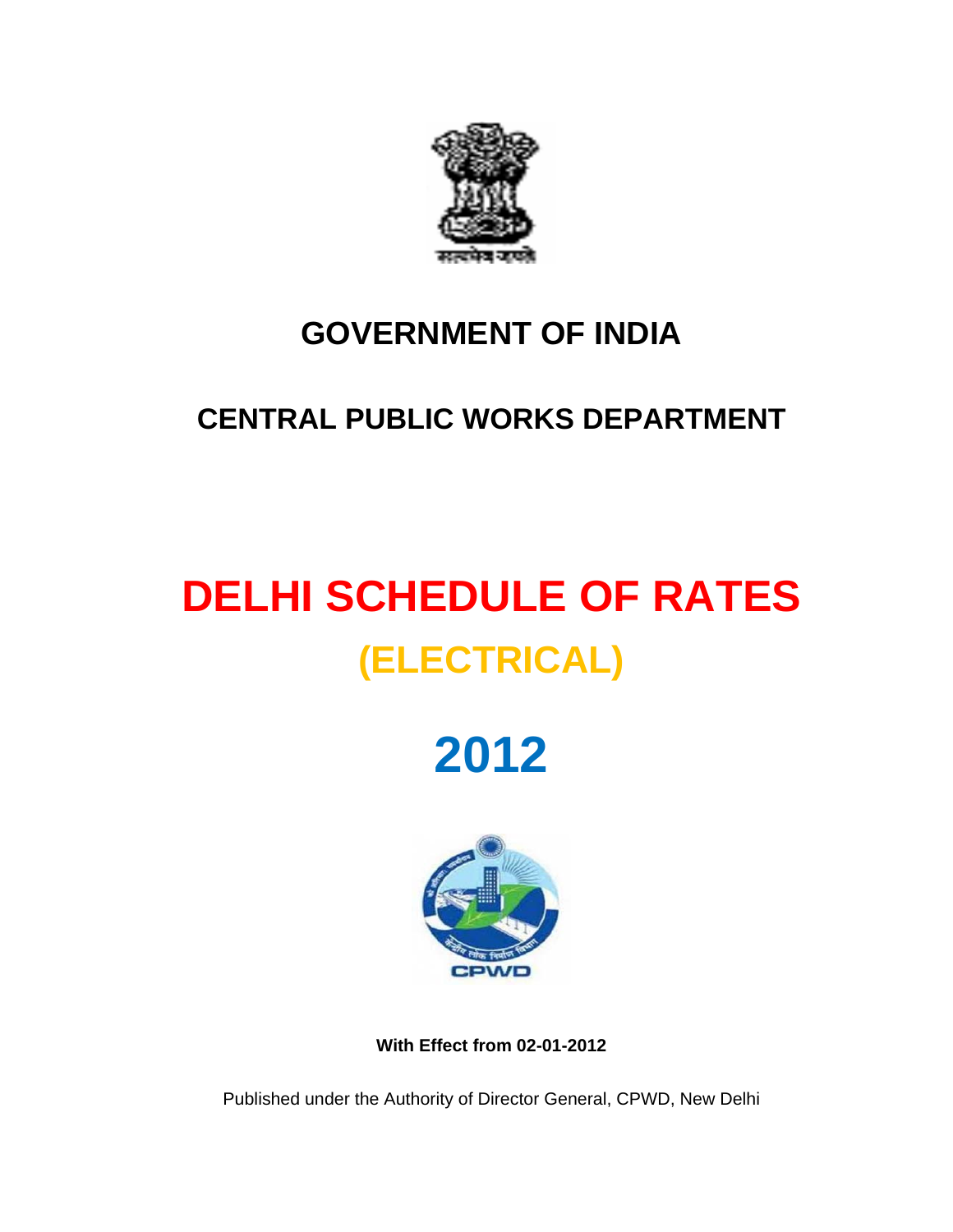**Published by Director General, CPWD, Nirman Bhawan, New Delhi**

**Price: Rs. 150/-** (excluding postage and forwarding charges etc.) (**20% discount** to be given by the agency to all departments of Central Govt./ State Govt. / Govt. Undertakings on letter from EE and above or showing Identity card by JE and above issued by the Department for any no of copies) (in case of refusal for discount inform to SE(E)S&S CPWD, New Delhi) (Free downloadable from www.cpwd.gov.in)

**All right with CPWD**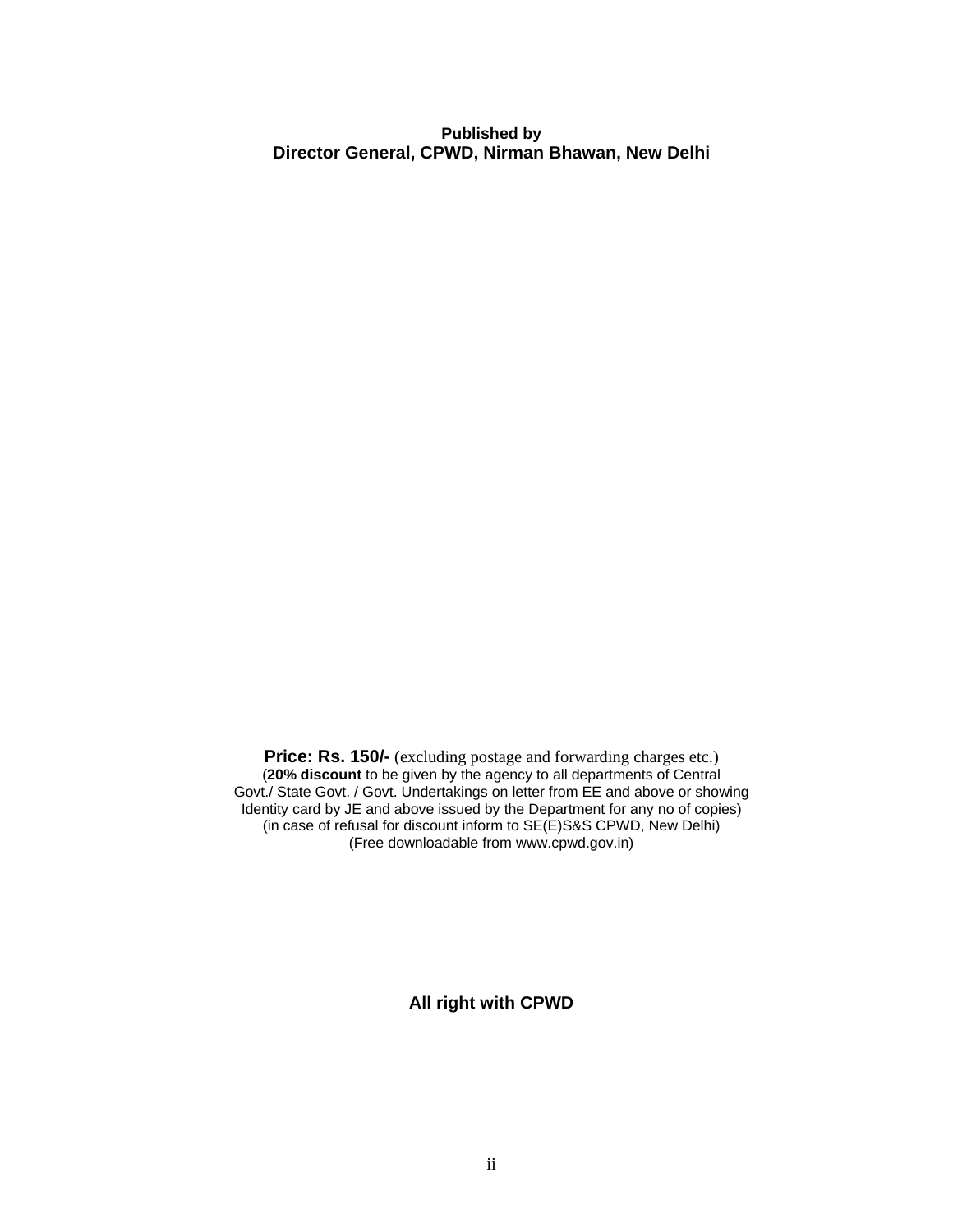### **FOREWORD**

The Schedule of Rates for Electrical Works published by CPWD from time to time is a comprehensive document and is very useful in the execution of Electrical Works. This Delhi Schedule of Rates (Electrical) 2012 is useful not only to the Engineers of the CPWD but also to those of other Government Departments and Undertakings which follow the CPWD Schedule of Rates in their works.

The Schedule of Rates for Electrical Works was first compiled in 1935 followed by number of revisions from time to time in order to bring it in line with the prevailing technology and market rate. In previous years the Schedule of Rates for Electrical Works were published in two parts (Part-I Internal & Part-II External) till 2007.

The last Schedule of Rates for Electrical Works were published in 2007. Now only one Schedule of Rates for Electrical Works is compiled as Delhi Schedule of Rates (Electrical) 2012. The prices of labour and materials have substantially increased since then. Moreover, the country has advanced in the field of electrical technology in the intervening period. The Schedule of Rates has now been revised to take care of not only the increased cost, but also the technological changes and improvements since the last revision. Accordingly, this **Delhi Schedule of Rates (Electrical) 2012** has been prepared.

I acknowledge the hard work put in by Sh. V.K. Mittal, SE(E) S&S and Sh. K.P. Singh EE(E) S&S under the guidance of Sh. A.K. Jain, ADG (NR), Sh. R.K. Singhal, CE(E) NDR and Sh. Mukesh Vij CE(E) DR, without which the revision would not have been possible. I also acknowledge the valuable suggestions of other members of specification committee involved in the process of revision of Delhi Schedule of Rates (Electrical) 2012.

I am sure that this Schedule of Rates will be useful to all concerned.

(C.S. Prasad)

Place: New Delhi. **Director General** Dated: 30-12-2011 CPWD, New Delhi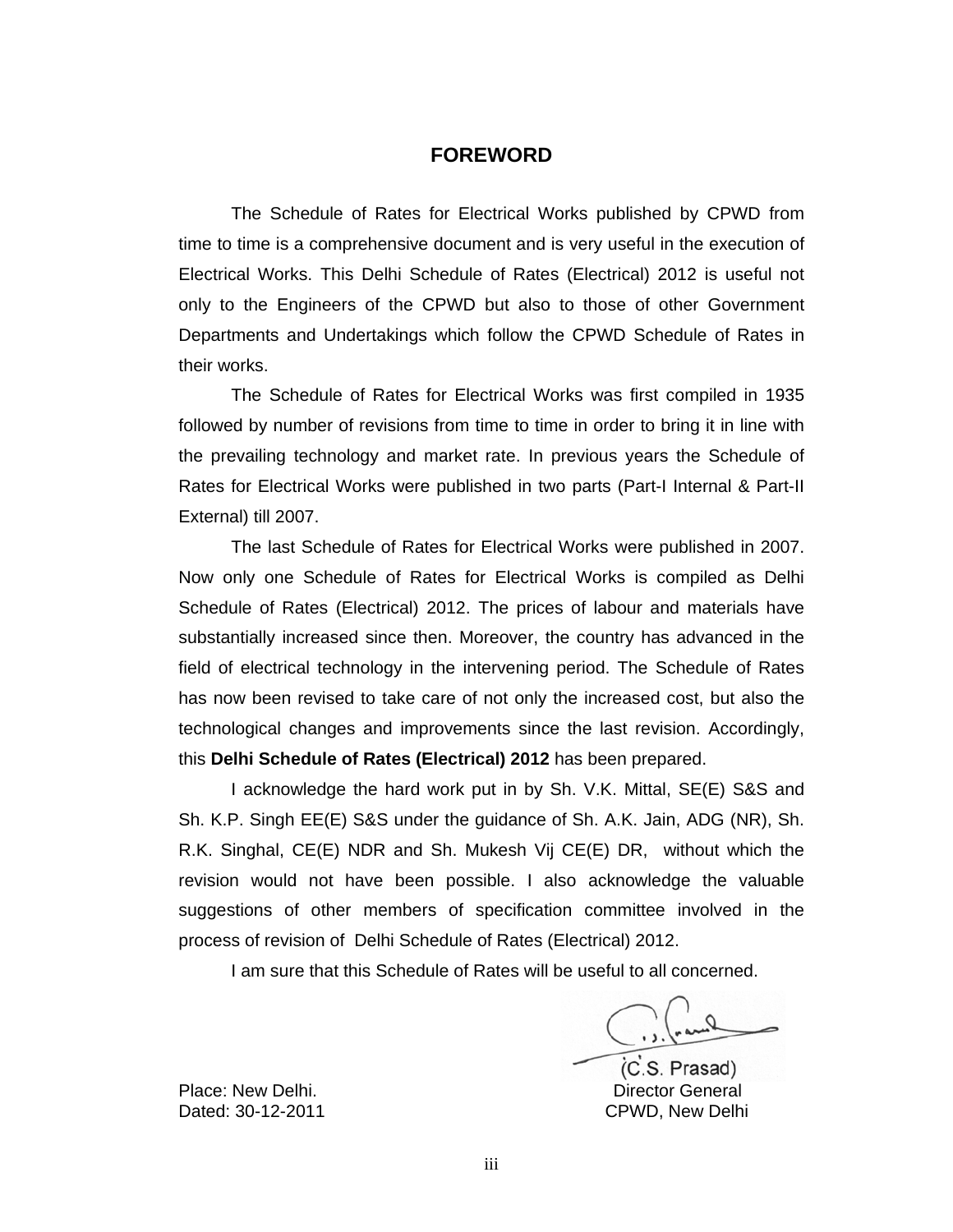### **PREFACE**

The Delhi Schedule of Rates (Electrical) 2012 is the revised edition of combination of Schedule of Rates for Electrical Works (Part-I Internal) and Schedule of Rates for Electrical Works (Part –II External). The Delhi schedule of Rates (Electrical) 2012 incorporates most of the items of Schedule of Rates for Electrical Works (Part-I & Part-II) 2007 and will replace the both. The nomenclature of many items has been improved by making it more generic and comprehensive. The items which have become obsolete over a period of time or are not in use have been deleted. Some items have been clubbed to facilitate quick measurements. Many new items using latest technology have also been added.

This Schedule of Rates is based on the study of current market rates of materials at Delhi collected during November 2011 and labour rates are the current minimum wages issued by the Government of Delhi w.e.f. 01-04-2011.

This Schedule of Rates will be read along with CPWD Specifications for Electrical Works. The analysis of rates will be published very soon.

These new items of work include use of compact type air insulated bus trunking and rising mains.

Considering the technological development, use of latest tools and plants and availability of highly skilled labour within the approved labour rates, the material and labour co-efficients have been revised.

Errors, omissions and / or suggestions for improvement, if any, may kindly be brought to the notice of the Superintending Engineer (E) S&S in the office of the Chief Engineer (E) DR, CPWD, Vidyut Bhawan, New Delhi -110001 (Telephone No. 011-23412356)

alerecard

Place: New Delhi. (R.K. Singhal) Dated: 30-12-2011 Chief Engineer (E) NDR, CPWD Chairman, Specification **Committee**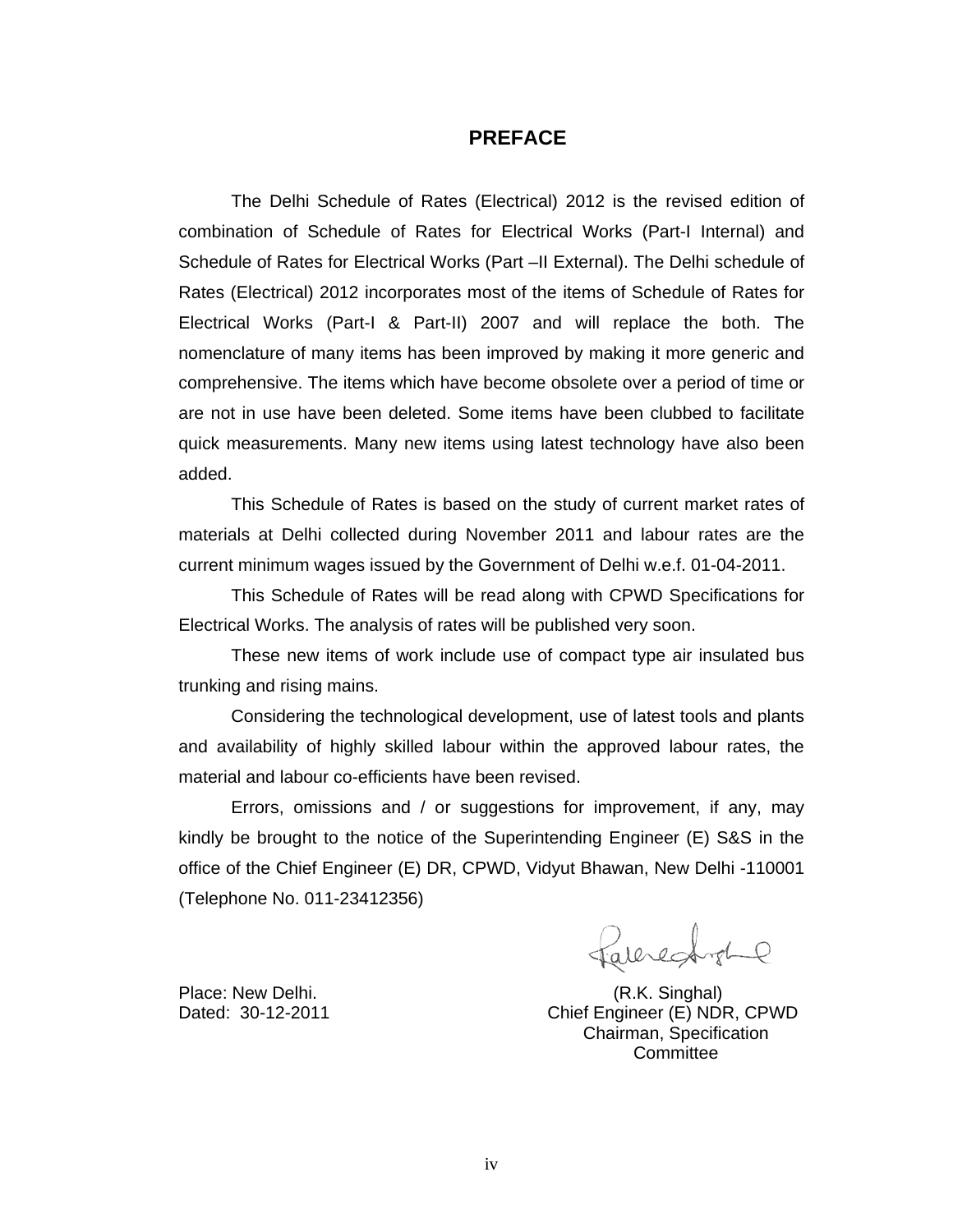# **CONTENTS**

| S. No          | <b>NAME OF CHAPTER/ SUBHEAD</b>        | <b>PAGE</b><br>NO. |
|----------------|----------------------------------------|--------------------|
| 0              | <b>GENERAL NOTE</b>                    | viii               |
| $\mathbf{1}$   | WIRING                                 | $\mathbf{1}$       |
| $\overline{2}$ | MCCB, MCB & DB'S                       | 10                 |
| 3              | <b>RISING MAINS &amp; BUS TRUNKING</b> | 15                 |
| $\overline{4}$ | <b>CABLE TRAYS</b>                     | 20                 |
| 5              | EARTHING                               | 23                 |
| 6              | <b>LIGHTNING CONDUCTOR</b>             | 25                 |
| $\overline{7}$ | <b>MV CABLE LAYING</b>                 | 26                 |
| 8              | H T CABLE LAYING                       | 28                 |
| 9              | MV CABLE END TERMINATION & JOINTING    | 30                 |
| 10             | HV CABLE JOINTING & END TERMINATION    | 34                 |
| 11             | POLE ERECTION                          | 36                 |
| 12             | MV OVER HEAD LINE WORK                 | 37                 |
| 13             | HV OVER HEAD LINE WORK                 | 41                 |
| 14             | <b>CIVIL ITEMS</b>                     | 44                 |
| Appendix-I     | <b>LABOUR RATE</b>                     | 46                 |
| Appendix-II    | <b>MATERIAL RATE</b>                   | 47                 |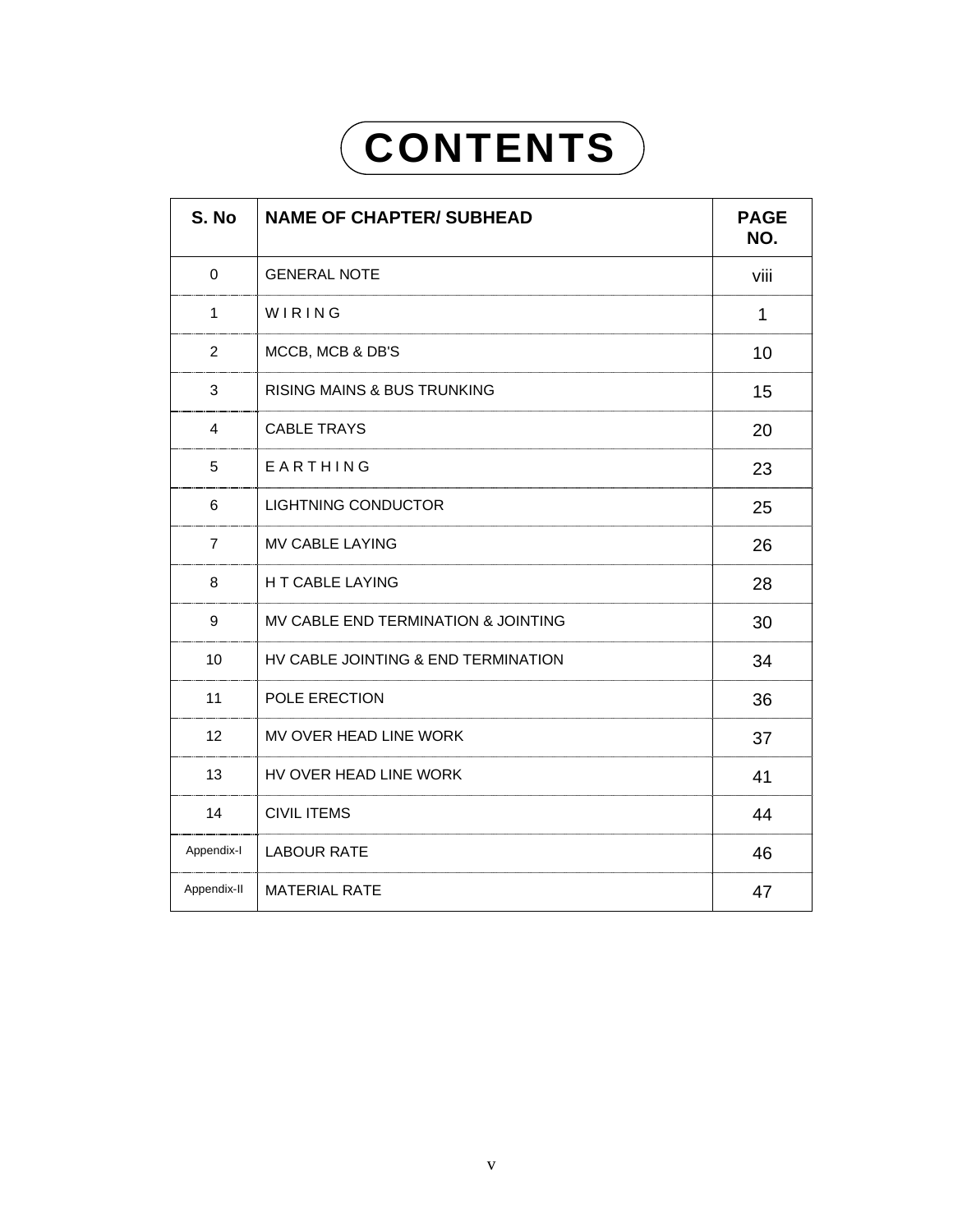# **0 - GENERAL NOTE**

The Schedule of Rate has been prepared on the following.

- 1. The items of works are to be executed as per CPWD General Specification for Electrical Work Part-I Internal. Part-II External and Part-IV Sub-Station with amendments as on December-2011.
- 2. The rates of labour and material have been provided in appendixes-I & II
- 3. The rates are complete i.e. including all material, labour, taxes & duties (in Delhi), T&P etc. and over head & Profit as per orders of the department applicable as on date.
- 4. The rates in this DSR are for working height upto 4.5 meter from floor level wherever height not specified.
- 5. The rates of material are for reputed brands and factory fabricated and tested.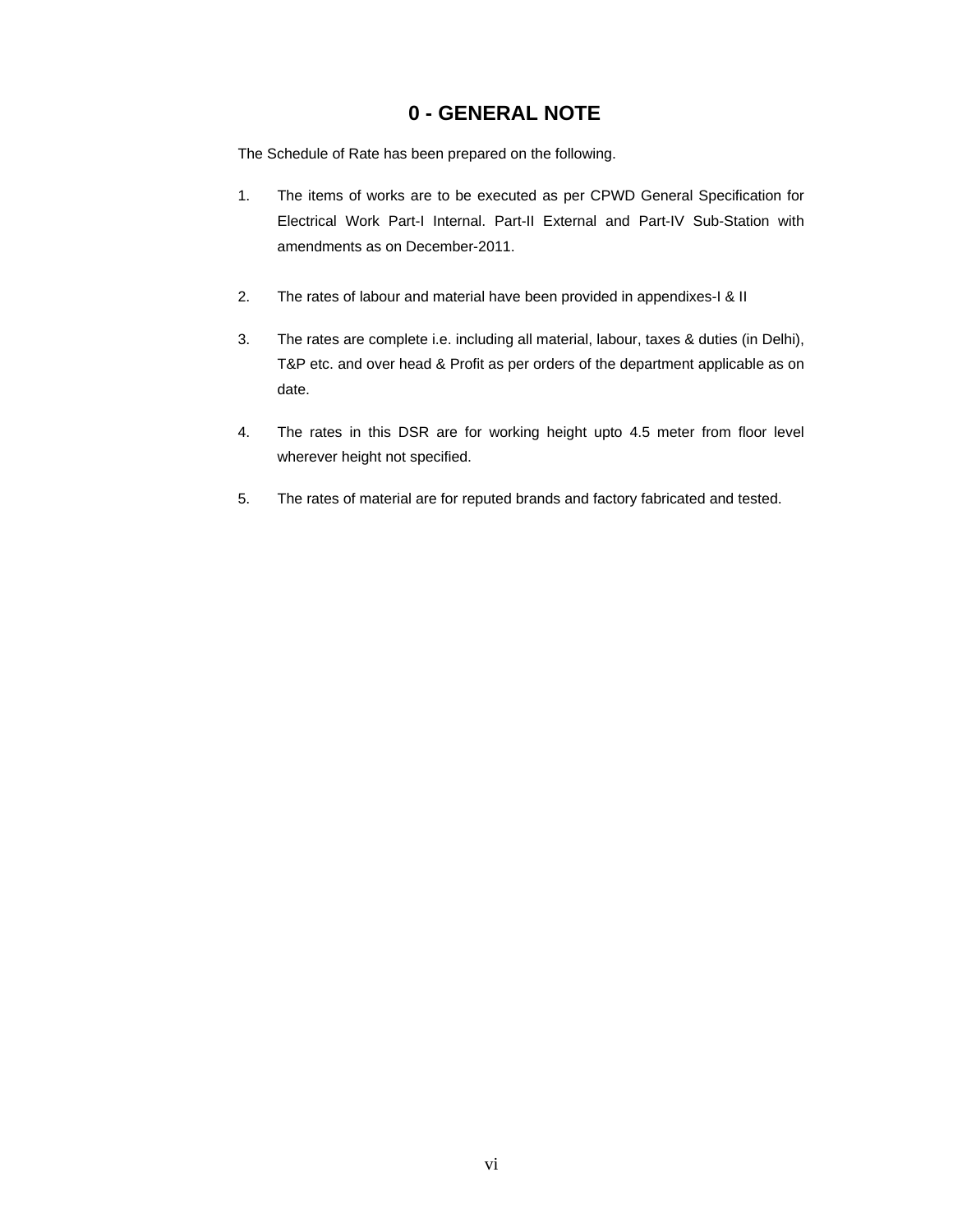| Code<br>No | <b>Description</b>                                                                                                                                                                                                                                                                                                                                                              | Unit  | Rate<br>Rs. |
|------------|---------------------------------------------------------------------------------------------------------------------------------------------------------------------------------------------------------------------------------------------------------------------------------------------------------------------------------------------------------------------------------|-------|-------------|
|            | <b>WIRING IN STEEL CONDUIT</b>                                                                                                                                                                                                                                                                                                                                                  |       |             |
| 1.1        | Wiring for light point/ fan point/ exhaust fan point/ call bell point<br>with 1.5 sq.mm FR PVC insulated copper conductor single core<br>cable in surface / recessed steel conduit, with piano type switch,<br>phenolic laminated sheet, suitable size MS box and earthing the<br>point with 1.5 sq.mm. FR PVC insulated copper conductor single<br>core cable etc as required. |       |             |
| 1.1.1      | Group A                                                                                                                                                                                                                                                                                                                                                                         | Point | 559.00      |
| 1.1.2      | Group B                                                                                                                                                                                                                                                                                                                                                                         | Point | 716.00      |
| 1.1.3      | Group C                                                                                                                                                                                                                                                                                                                                                                         | Point | 892.00      |
| 1.2        | Wiring for twin control light point with 1.5 sq.mm FR PVC<br>insulated copper conductor single core cable in surface /<br>recessed steel conduit, 2 way piano type switch, phenolic<br>laminated sheet, suitable size MS box and earthing the point with<br>1.5 sq.mm. FR PVC insulated copper conductor single core cable<br>etc as required.                                  | Point | 899.00      |
| 1.3        | Wiring for light point/ fan point/ exhaust fan point/ call bell point<br>with 1.5 sq.mm FR PVC insulated copper conductor single core<br>cable in surface / recessed steel conduit, with modular switch,<br>modular plate, suitable GI box and earthing the point with 1.5<br>sq.mm. FR PVC insulated copper conductor single core cable etc<br>as required.                    |       |             |
| 1.3.1      | Group A                                                                                                                                                                                                                                                                                                                                                                         | Point | 604.00      |
| 1.3.2      | Group B                                                                                                                                                                                                                                                                                                                                                                         | Point | 760.00      |
| 1.3.3      | Group C                                                                                                                                                                                                                                                                                                                                                                         | Point | 937.00      |
| 1.4        | Wiring for twin control light point with 1.5 sq.mm FR PVC<br>insulated copper conductor single core cable in surface /<br>recessed steel conduit, 2 way modular switch, modular plate,<br>suitable GI box and earthing the point with 1.5 sq.mm. FR PVC<br>insulated copper conductor single core cable etc as required.                                                        | Point | 990.00      |
| 1.5        | Wiring for light/ power plug with 2X4 sq. mm FR PVC insulated<br>copper conductor single core cable in surface/ recessed steel<br>conduit along with 1 No 4 sq. mm FR PVC insulated copper<br>conductor single core cable for loop earthing as required.                                                                                                                        | Metre | 230.00      |
| 1.6        | Wiring for light/ power plug with 4X4 sq. mm FR PVC insulated<br>copper conductor single core cable in surface/ recessed steel<br>conduit along with 2 Nos 4 sq. mm FR PVC insulated copper<br>conductor single core cable for loop earthing as required.                                                                                                                       | Metre | 359.00      |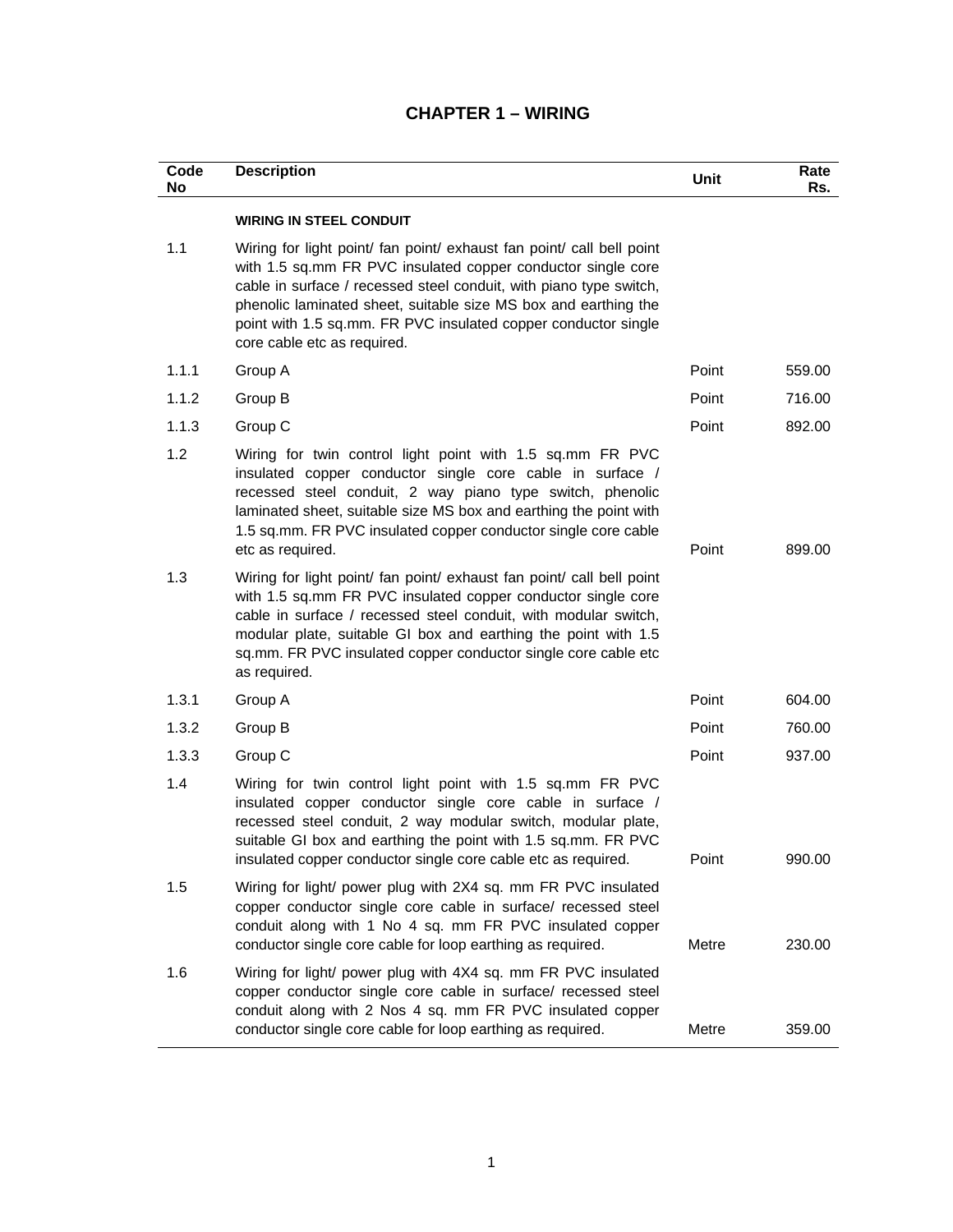| Code<br>No | <b>Description</b>                                                                                                                                                                                                                                                                                                                                                                           | <b>Unit</b> | Rate<br>Rs. |
|------------|----------------------------------------------------------------------------------------------------------------------------------------------------------------------------------------------------------------------------------------------------------------------------------------------------------------------------------------------------------------------------------------------|-------------|-------------|
| 1.7        | Wiring for circuit/ submain wiring along with earth wire with the<br>following sizes of FR PVC insulated copper conductor, single<br>core cable in surface/ recessed steel conduit as required                                                                                                                                                                                               |             |             |
| 1.7.1      | $2 \times 1.5$ sq. mm + 1 $\times$ 1.5 sq. mm earth wire                                                                                                                                                                                                                                                                                                                                     | Metre       | 173.00      |
| 1.7.2      | $2 \times 2.5$ sq. mm + 1 $\times$ 2.5 sq. mm earth wire                                                                                                                                                                                                                                                                                                                                     | Metre       | 198.00      |
| 1.7.3      | $2 \times 4$ sq. mm + 1 $\times$ 4 sq. mm earth wire                                                                                                                                                                                                                                                                                                                                         | Metre       | 228.00      |
| 1.7.4      | $2 \times 6$ sq. mm + 1 $\times$ 6 sq. mm earth wire                                                                                                                                                                                                                                                                                                                                         | Metre       | 298.00      |
| 1.7.5      | $2 X 10 sq.$ mm + 1 $X 10 sq.$ mm earth wire                                                                                                                                                                                                                                                                                                                                                 | Metre       | 398.00      |
| 1.7.6      | $2 X 16 sq.$ mm + 1 $X 16 sq.$ mm earth wire                                                                                                                                                                                                                                                                                                                                                 | Metre       | 553.00      |
| 1.7.7      | $4 \times 2.5$ sq. mm + 2 $\times$ 2.5 sq. mm earth wire                                                                                                                                                                                                                                                                                                                                     | Metre       | 296.00      |
| 1.7.8      | $4 \times 4$ sq. mm + 2 $\times$ 4 sq. mm earth wire                                                                                                                                                                                                                                                                                                                                         | Metre       | 357.00      |
| 1.7.9      | $4 \times 6$ sq. mm + 2 $\times$ 6 sq. mm earth wire                                                                                                                                                                                                                                                                                                                                         | Metre       | 483.00      |
| 1.7.10     | $4 \times 10$ sq. mm + $2 \times 10$ sq. mm earth wire                                                                                                                                                                                                                                                                                                                                       | Metre       | 774.00      |
| 1.7.11     | $4 \times 16$ sq. mm + $2 \times 16$ sq. mm earth wire                                                                                                                                                                                                                                                                                                                                       | Metre       | 1,086.00    |
|            | <b>WIRING IN PVC CONDUIT</b>                                                                                                                                                                                                                                                                                                                                                                 |             |             |
| 1.8        | Wiring for light point/ fan point/ exhaust fan point/ call bell point<br>with 1.5 sq.mm FR PVC insulated copper conductor single core<br>cable in surface / recessed medium class PVC conduit, with<br>piano type switch, phenolic laminated sheet, suitable size M.S.<br>box and earthing the point with 1.5 sq.mm. FR PVC insulated<br>copper conductor single core cable etc as required. |             |             |
| 1.8.1      | Group A                                                                                                                                                                                                                                                                                                                                                                                      | Point       | 416.00      |
| 1.8.2      | Group B                                                                                                                                                                                                                                                                                                                                                                                      | Point       | 499.00      |
| 1.8.3      | Group C                                                                                                                                                                                                                                                                                                                                                                                      | Point       | 619.00      |
| 1.9        | Wiring for twin control light point with 1.5 sq.mm FR PVC<br>insulated copper conductor single core cable in surface /<br>recessed medium class PVC conduit, 2 way piano type switch,<br>phenolic laminated sheet, suitable size MS box and earthing the<br>point with 1.5 sq.mm. FR PVC insulated copper conductor single<br>core cable etc as required.                                    | Point       | 625.00      |
| 1.10       | Wiring for light point/ fan point/ exhaust fan point/ call bell point<br>with 1.5 sq.mm FR PVC insulated copper conductor single core<br>cable in surface / recessed medium class PVC conduit, with<br>modular switch, modular plate, suitable GI box and earthing the<br>point with 1.5 sq.mm. FR PVC insulated copper conductor single<br>core cable etc as required.                      |             |             |
| 1.10.1     | Group A                                                                                                                                                                                                                                                                                                                                                                                      | Point       | 462.00      |
| 1.10.2     | Group B                                                                                                                                                                                                                                                                                                                                                                                      | Point       | 544.00      |
| 1.10.3     | Group C                                                                                                                                                                                                                                                                                                                                                                                      | Point       | 664.00      |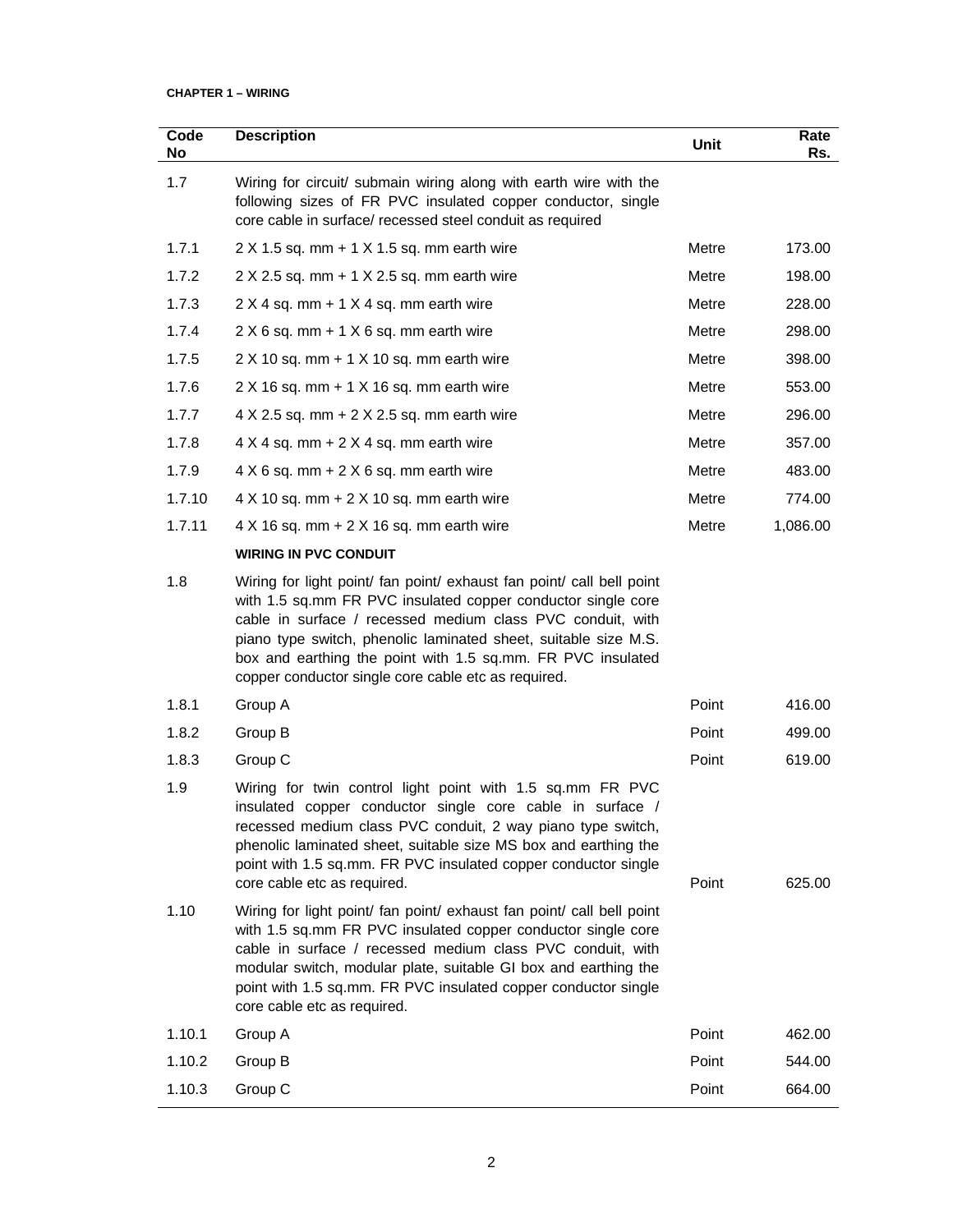| Code<br>No | <b>Description</b>                                                                                                                                                                                                                                                                                                                     | Unit  | Rate<br>Rs. |
|------------|----------------------------------------------------------------------------------------------------------------------------------------------------------------------------------------------------------------------------------------------------------------------------------------------------------------------------------------|-------|-------------|
| 1.11       | Wiring for twin control light point with 1.5 sq.mm FR PVC<br>insulated copper conductor single core cable in surface /<br>recessed medium class PVC conduit, 2 way modular switch,<br>modular plate, suitable GI box and earthing the point with 1.5<br>sq.mm. FR PVC insulated copper conductor single core cable etc<br>as required. | Point | 710.00      |
| 1.12       | Wiring for light/ power plug with 2X4 sq. mm FR PVC insulated<br>copper conductor single core cable in surface/ recessed medium<br>class PVC conduit along with 1 No 4 sq. mm FR PVC insulated<br>copper conductor single core cable for loop earthing as required.                                                                    | Metre | 162.00      |
| 1.13       | Wiring for light/ power plug with 4X4 sq. mm FR PVC insulated<br>copper conductor single core cable in surface/ recessed medium<br>class PVC conduit along with 2 Nos 4 sq. mm FR PVC insulated<br>copper conductor single core cable for loop earthing as required.                                                                   | Metre | 268.00      |
| 1.14       | Wiring for circuit/ submain wiring along with earth wire with the<br>following sizes of FR PVC insulated copper conductor, single<br>core cable in surface/ recessed medium class PVC conduit as<br>required                                                                                                                           |       |             |
| 1.14.1     | $2 X 1.5 sq. mm + 1 X 1.5 sq. mm earth wire$                                                                                                                                                                                                                                                                                           | Metre | 107.00      |
| 1.14.2     | $2 X 2.5 sq. mm + 1 X 2.5 sq. mm earth wire$                                                                                                                                                                                                                                                                                           | Metre | 131.00      |
| 1.14.3     | $2 \times 4$ sq. mm + 1 $\times$ 4 sq. mm earth wire                                                                                                                                                                                                                                                                                   | Metre | 162.00      |
| 1.14.4     | $2 \times 6$ sq. mm + 1 $\times$ 6 sq. mm earth wire                                                                                                                                                                                                                                                                                   | Metre | 206.00      |
| 1.14.5     | $2 X 10 sq.$ mm + 1 $X 10 sq.$ mm earth wire                                                                                                                                                                                                                                                                                           | Metre | 310.00      |
| 1.14.6     | $2 X 16 sq.$ mm + 1 $X 16 sq.$ mm earth wire                                                                                                                                                                                                                                                                                           | Metre | 429.00      |
| 1.14.7     | $4 \times 2.5$ sq. mm + $2 \times 2.5$ sq. mm earth wire                                                                                                                                                                                                                                                                               | Metre | 204.00      |
| 1.14.8     | $4 \times 4$ sq. mm + 2 $\times$ 4 sq. mm earth wire                                                                                                                                                                                                                                                                                   | Metre | 268.00      |
| 1.14.9     | $4 \times 6$ sq. mm + 2 $\times$ 6 sq. mm earth wire                                                                                                                                                                                                                                                                                   | Metre | 358.00      |
| 1.14.10    | $4 \times 10$ sq. mm + $2 \times 10$ sq. mm earth wire                                                                                                                                                                                                                                                                                 | Metre | 562.00      |
| 1.14.11    | $4 \times 16$ sq. mm + $2 \times 16$ sq. mm earth wire                                                                                                                                                                                                                                                                                 | Metre | 789.00      |
| 1.15       | Rewiring for light point/ fan point/ exhaust fan point/ call bell point<br>with 1.5 sq.mm FR PVC insulated copper conductor single core<br>cable and 1.5 sq.mm. FR PVC insulated copper conductor single<br>core cable as earth wire in existing surface/ recessed steel<br>conduit including dismantling as required.                 |       |             |
| 1.15.1     | Group A                                                                                                                                                                                                                                                                                                                                | Point | 247.00      |
| 1.15.2     | Group B                                                                                                                                                                                                                                                                                                                                | Point | 287.00      |
| 1.15.3     | Group C                                                                                                                                                                                                                                                                                                                                | Point | 391.00      |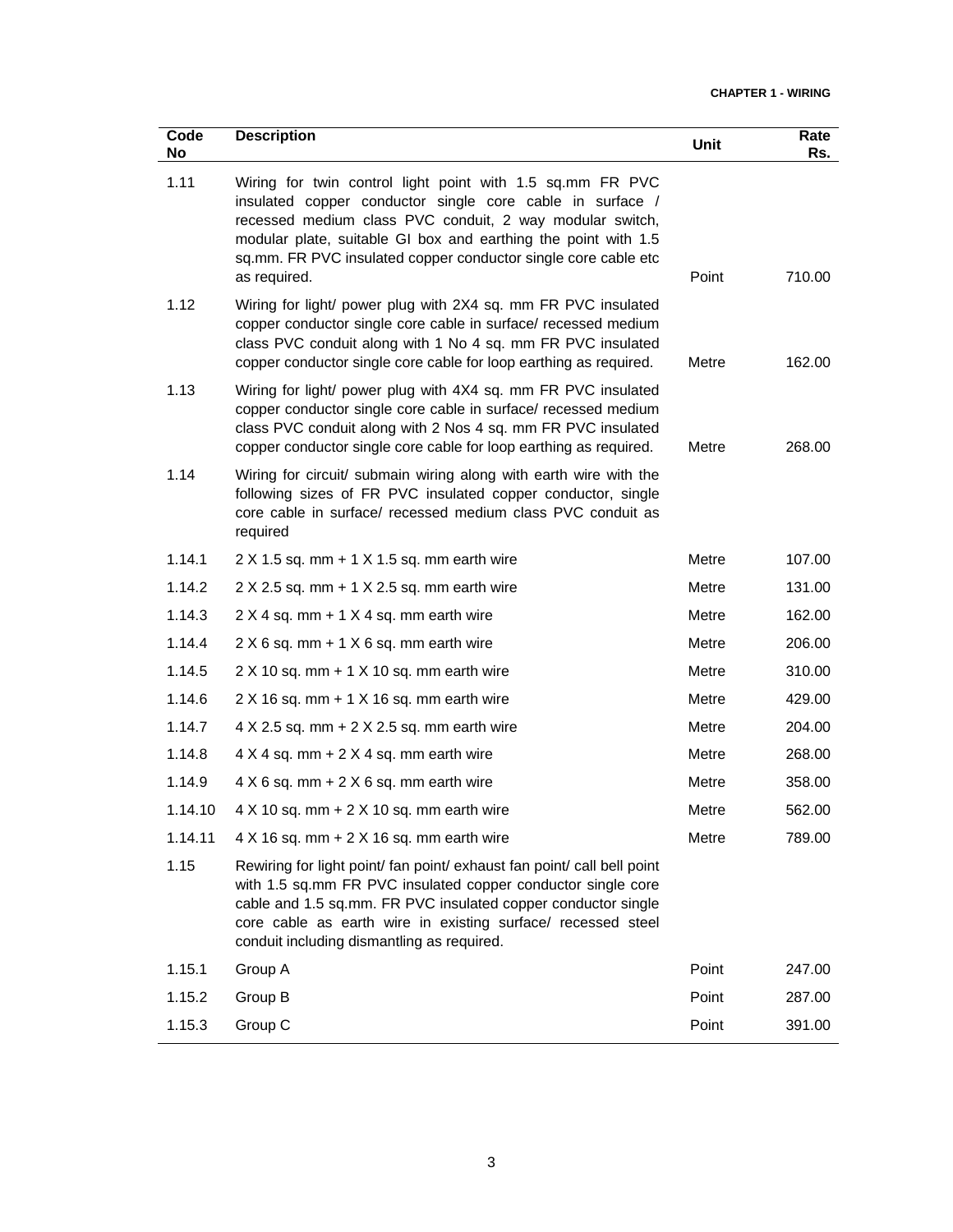| Code<br>No | <b>Description</b>                                                                                                                                                                                                                                                                   | Unit  | Rate<br>Rs. |
|------------|--------------------------------------------------------------------------------------------------------------------------------------------------------------------------------------------------------------------------------------------------------------------------------------|-------|-------------|
| 1.16       | Rewiring for twin control light point with 1.5 sq.mm FR PVC<br>insulated copper conductor single core cable and 1.5 sq.mm. FR<br>PVC insulated copper conductor single core cable as earth wire<br>in existing surface/ recessed steel conduit including dismantling<br>as required. | Point | 391.00      |
| 1.17       | Supplying and drawing following sizes of FR PVC insulated<br>copper conductor, single core cable in the existing surface/<br>recessed steel/ PVC conduit as required.                                                                                                                |       |             |
| 1.17.1     | 1 x 1.5 sq. mm                                                                                                                                                                                                                                                                       | Metre | 20.00       |
| 1.17.2     | 2 x 1.5 sq. mm                                                                                                                                                                                                                                                                       | Metre | 33.50       |
| 1.17.3     | 3 x 1.5 sq. mm                                                                                                                                                                                                                                                                       | Metre | 50.00       |
| 1.17.4     | 4 x 1.5 sq. mm                                                                                                                                                                                                                                                                       | Metre | 63.50       |
| 1.17.5     | 5 x 1.5 sq. mm                                                                                                                                                                                                                                                                       | Metre | 80.00       |
| 1.17.6     | 6 x 1.5 sq. mm                                                                                                                                                                                                                                                                       | Metre | 93.50       |
| 1.17.7     | 7 x 1.5 sq. mm                                                                                                                                                                                                                                                                       | Metre | 113.00      |
| 1.17.8     | 8 x 1.5 sq. mm                                                                                                                                                                                                                                                                       | Metre | 127.00      |
| 1.17.9     | 9 x 1.5 sq. mm                                                                                                                                                                                                                                                                       | Metre | 147.00      |
| 1.17.10    | 10 x 1.5 sq. mm                                                                                                                                                                                                                                                                      | Metre | 160.00      |
| 1.17.11    | 2 x 2.5 sq. mm                                                                                                                                                                                                                                                                       | Metre | 49.50       |
| 1.17.12    | 3 x 2.5 sq. mm                                                                                                                                                                                                                                                                       | Metre | 74.50       |
| 1.17.13    | 4 x 2.5 sq. mm                                                                                                                                                                                                                                                                       | Metre | 96.50       |
| 1.17.14    | $5 \times 2.5$ sq. mm                                                                                                                                                                                                                                                                | Metre | 121.00      |
| 1.17.15    | $6 \times 2.5$ sq. mm                                                                                                                                                                                                                                                                | Metre | 143.00      |
| 1.17.16    | 7 x 2.5 sq. mm                                                                                                                                                                                                                                                                       | Metre | 171.00      |
| 1.17.17    | 8 x 2.5 sq. mm                                                                                                                                                                                                                                                                       | Metre | 193.00      |
| 1.17.18    | $9 \times 2.5$ sq. mm                                                                                                                                                                                                                                                                | Metre | 221.00      |
| 1.17.19    | 10 x 2.5 sq. mm                                                                                                                                                                                                                                                                      | Metre | 242.00      |
| 1.17.20    | $2 \times 4$ sq. mm                                                                                                                                                                                                                                                                  | Metre | 76.50       |
| 1.17.21    | 3x 4 sq. mm                                                                                                                                                                                                                                                                          | Metre | 108.00      |
| 1.17.22    | $4 \times 4$ sq. mm                                                                                                                                                                                                                                                                  | Metre | 140.00      |
| 1.17.23    | $5x4sq.$ mm                                                                                                                                                                                                                                                                          | Metre | 173.00      |
| 1.17.24    | $6x4sq.$ mm                                                                                                                                                                                                                                                                          | Metre | 205.00      |
| 1.17.25    | $7 \times 4$ sq. mm                                                                                                                                                                                                                                                                  | Metre | 238.00      |
| 1.17.26    | $8 \times 4$ sq. mm                                                                                                                                                                                                                                                                  | Metre | 270.00      |
| 1.17.27    | 9x 4 sq. mm                                                                                                                                                                                                                                                                          | Metre | 303.00      |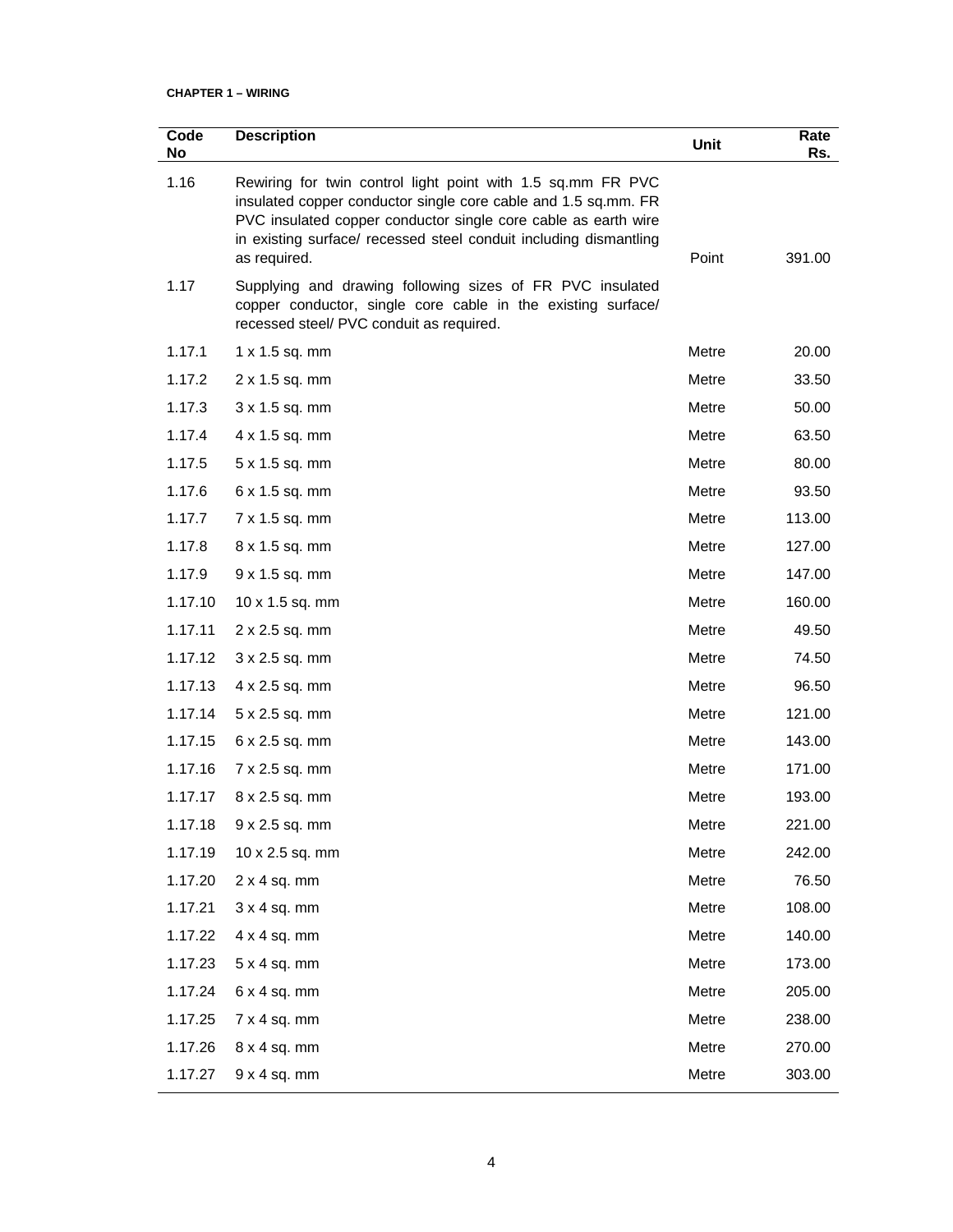| Code<br>No | <b>Description</b>                                                                                                                                                                                                                              | Unit  | Rate<br>Rs. |
|------------|-------------------------------------------------------------------------------------------------------------------------------------------------------------------------------------------------------------------------------------------------|-------|-------------|
| 1.17.28    | $10 \times 4$ sq. mm                                                                                                                                                                                                                            | Metre | 344.00      |
| 1.17.29    | $2 \times 6$ sq. mm                                                                                                                                                                                                                             | Metre | 101.00      |
| 1.17.30    | $3 \times 6$ sq. mm                                                                                                                                                                                                                             | Metre | 145.00      |
| 1.17.31    | $4 \times 6$ sq. mm                                                                                                                                                                                                                             | Metre | 195.00      |
| 1.17.32    | $5 \times 6$ sq. mm                                                                                                                                                                                                                             | Metre | 240.00      |
| 1.17.33    | $6 \times 6$ sq. mm                                                                                                                                                                                                                             | Metre | 290.00      |
| 1.17.34    | $7 \times 6$ sq. mm                                                                                                                                                                                                                             | Metre | 334.00      |
| 1.17.35    | $8 \times 6$ sq. mm                                                                                                                                                                                                                             | Metre | 380.00      |
| 1.17.36    | $9 \times 6$ sq. mm                                                                                                                                                                                                                             | Metre | 424.00      |
| 1.17.37    | $10 \times 6$ sq. mm                                                                                                                                                                                                                            | Metre | 468.00      |
| 1.18       | Supplying and drawing following pair 0.5 sq mm FR PVC<br>insulated annealed copper conductor, unarmored telephone<br>cable in the existing surface/ recessed steel/ PVC conduit as<br>required.                                                 |       |             |
| 1.18.1     | 1 Pair                                                                                                                                                                                                                                          | Metre | 11.00       |
| 1.18.2     | 2 Pair                                                                                                                                                                                                                                          | Metre | 15.50       |
| 1.18.3     | 4 Pair                                                                                                                                                                                                                                          | Metre | 24.00       |
| 1.19       | Supplying and drawing co-axial TV cable RG-6 grade, 0.7 mm<br>solid copper conductor PE insulated, shielded with fine tinned<br>copper braid and protected with PVC sheath in the existing<br>surface/ recessed steel/ PVC conduit as required. | Metre | 22.00       |
| 1.20       | Supplying and fixing of following sizes of steel conduit along with<br>accessories in surface/recess including painting in case of<br>surface conduit, or cutting the wall and making good the same in<br>case of recessed conduit as required. |       |             |
| 1.20.1     | 20 mm                                                                                                                                                                                                                                           | Metre | 123.00      |
| 1.20.2     | 25 mm                                                                                                                                                                                                                                           | Metre | 143.00      |
| 1.20.3     | 32 mm                                                                                                                                                                                                                                           | Metre | 195.00      |
| 1.20.4     | 40 mm                                                                                                                                                                                                                                           | Metre | 290.00      |
| 1.20.5     | 50 mm                                                                                                                                                                                                                                           | Metre | 390.00      |
| 1.21       | Supplying and fixing of following sizes of medium class PVC<br>conduit along with accessories in surface/recess including cutting<br>the wall and making good the same in case of recessed conduit<br>as required.                              |       |             |
| 1.21.1     | 20 mm                                                                                                                                                                                                                                           | Metre | 56.50       |
| 1.21.2     | 25 mm                                                                                                                                                                                                                                           | Metre | 64.50       |
| 1.21.3     | 32 mm                                                                                                                                                                                                                                           | Metre | 80.50       |
| 1.21.4     | 40 mm                                                                                                                                                                                                                                           | Metre | 106.00      |
| 1.21.5     | 50 mm                                                                                                                                                                                                                                           | Metre | 135.00      |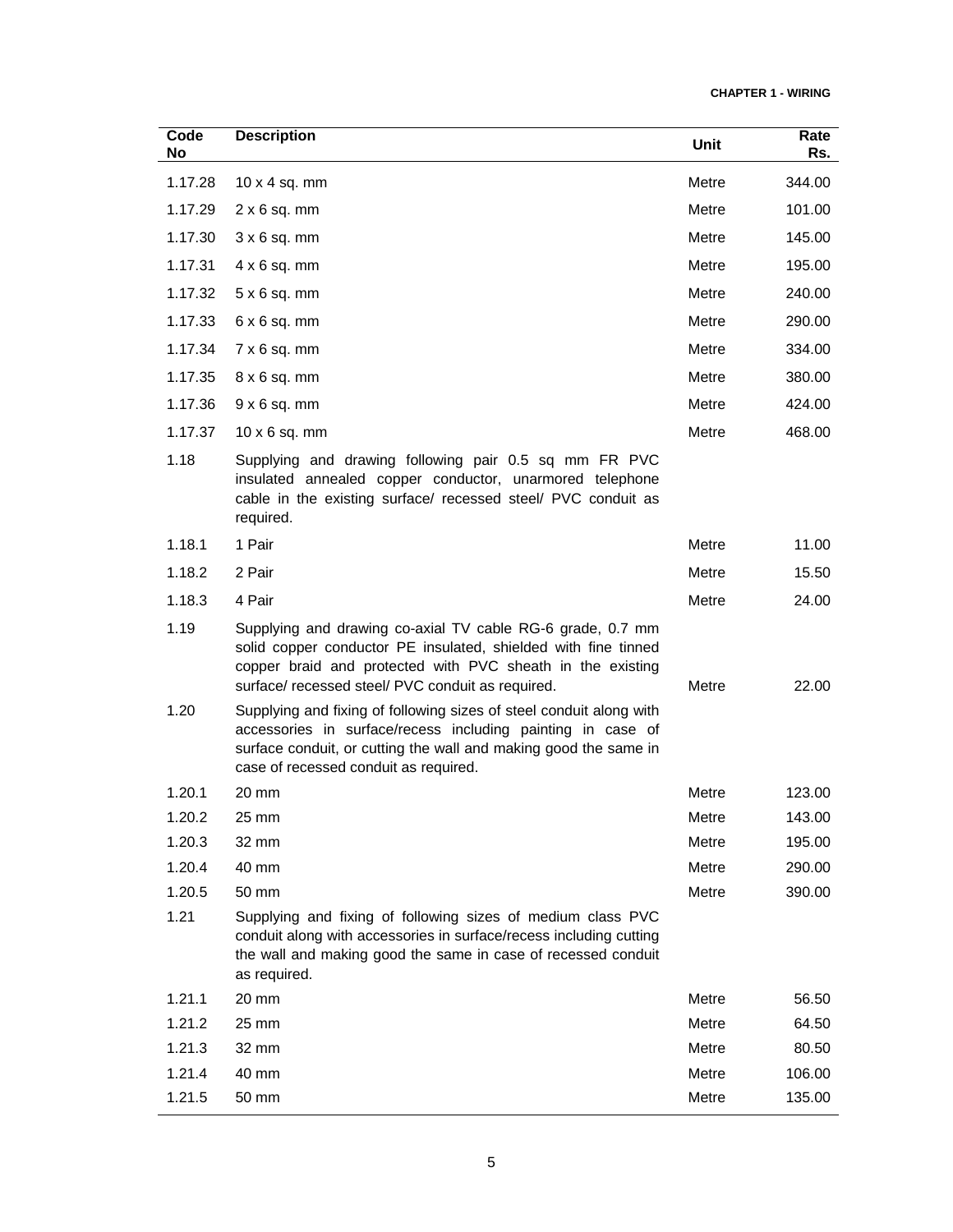| Code<br>No | <b>Description</b>                                                                                                                                                                               | Unit | Rate<br>Rs. |
|------------|--------------------------------------------------------------------------------------------------------------------------------------------------------------------------------------------------|------|-------------|
| 1.22       | Supplying and fixing metal box of following sizes (nominal size)<br>on surface or in recess with suitable size of phenolic laminated<br>sheet cover in front including painting etc as required. |      |             |
| 1.22.1     | 75 mm X 75 mm X 60 mm deep                                                                                                                                                                       | Each | 72.00       |
| 1.22.2     | 100 mm X 100 mm X 60 mm deep                                                                                                                                                                     | Each | 86.50       |
| 1.22.3     | 150 mm X 75 mm X 60 mm deep                                                                                                                                                                      | Each | 92.50       |
| 1.22.4     | 150 mm X 150 mm X 60 mm deep                                                                                                                                                                     | Each | 131.00      |
| 1.22.5     | 180 mm X 100 mm X 60 mm deep                                                                                                                                                                     | Each | 108.00      |
| 1.22.6     | 200 mm X 125 mm X 60 mm deep                                                                                                                                                                     | Each | 137.00      |
| 1.22.7     | 200 mm X 150 mm X 60 mm deep                                                                                                                                                                     | Each | 154.00      |
| 1.22.8     | 200 mm X 150 mm X 75 mm deep                                                                                                                                                                     | Each | 158.00      |
| 1.22.9     | 200 mm X 250 mm X 60 mm deep                                                                                                                                                                     | Each | 211.00      |
| 1.22.10    | 200 mm X 250 mm X 75 mm deep                                                                                                                                                                     | Each | 218.00      |
| 1.22.11    | 200 mm X 150 mm X 100 mm deep                                                                                                                                                                    | Each | 180.00      |
| 1.22.12    | 200 mm X 250 mm X 100 mm deep                                                                                                                                                                    | Each | 239.00      |
| 1.22.13    | 200 mm X 300 mm X 60 mm deep                                                                                                                                                                     | Each | 259.00      |
| 1.22.14    | 200 mm X 300 mm X 100 mm deep                                                                                                                                                                    | Each | 267.00      |
| 1.22.15    | 250 mm X 300 mm X 60 mm deep                                                                                                                                                                     | Each | 286.00      |
| 1.22.16    | 250 mm X 300 mm X 100 mm deep                                                                                                                                                                    | Each | 310.00      |
| 1.23       | Supplying and fixing following piano type switch/ socket on the<br>existing switch box/cover including connections etc. as required.                                                             |      |             |
| 1.23.1     | 5/6 amps switch                                                                                                                                                                                  | Each | 29.50       |
| 1.23.2     | 2 way 5/6 amps switch                                                                                                                                                                            | Each | 35.50       |
| 1.23.3     | 15/16 amp switch                                                                                                                                                                                 | Each | 61.50       |
| 1.23.4     | 3 pin 5/6 amp socket outlet                                                                                                                                                                      | Each | 35.50       |
| 1.23.5     | 6 pin 15/16 amp socket outlet                                                                                                                                                                    | Each | 73.00       |
| 1.23.6     | Telephone socket outlet                                                                                                                                                                          | Each | 48.50       |
| 1.23.7     | TV antenna socket outlet                                                                                                                                                                         | Each | 40.00       |
| 1.23.8     | Bell push                                                                                                                                                                                        | Each | 36.50       |
| 1.24       | Supplying and fixing following modular switch/ socket on the<br>existing modular plate & switch box including connections but<br>excluding modular plate etc. as required.                       |      |             |
| 1.24.1     | 5/6 amps switch                                                                                                                                                                                  | Each | 75.00       |
| 1.24.2     | 2 way 5/6 amps switch                                                                                                                                                                            | Each | 98.50       |
| 1.24.3     | 15/16 amp switch                                                                                                                                                                                 | Each | 109.00      |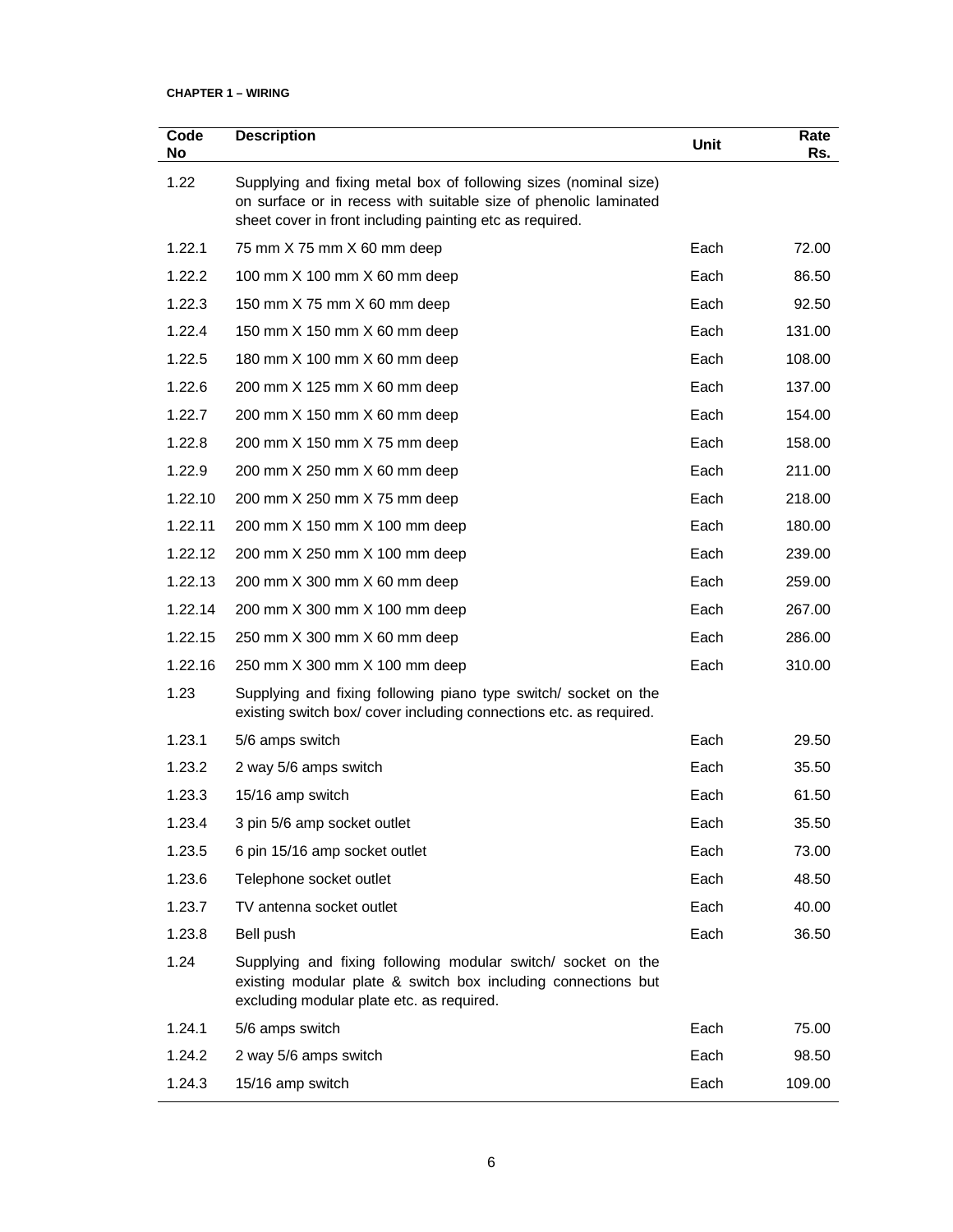| Code<br>No | <b>Description</b>                                                                                                                                                                                                                                                                                                                                                           | <b>Unit</b> | Rate<br>Rs. |
|------------|------------------------------------------------------------------------------------------------------------------------------------------------------------------------------------------------------------------------------------------------------------------------------------------------------------------------------------------------------------------------------|-------------|-------------|
| 1.24.4     | 3 pin 5/6 amp socket outlet                                                                                                                                                                                                                                                                                                                                                  | Each        | 96.00       |
| 1.24.5     | 6 pin 15/16 amp socket outlet                                                                                                                                                                                                                                                                                                                                                | Each        | 147.00      |
| 1.24.6     | Telephone socket outlet                                                                                                                                                                                                                                                                                                                                                      | Each        | 89.00       |
| 1.24.7     | TV antenna socket outlet                                                                                                                                                                                                                                                                                                                                                     | Each        | 93.00       |
| 1.24.8     | Bell push                                                                                                                                                                                                                                                                                                                                                                    | Each        | 98.50       |
| 1.25       | Supplying and fixing stepped type electronic fan regulator on the<br>existing modular plate switch box including connections but<br>excluding modular plate etc. as required.                                                                                                                                                                                                | Each        | 322.00      |
| 1.26       | Supplying and fixing modular blanking plate on the existing<br>modular plate & switch box excluding modular plate as required.                                                                                                                                                                                                                                               | Each        | 22.00       |
| 1.27       | Supplying and fixing following size/ modules, GI box along with<br>modular base & cover plate for modular switches in recess etc as<br>required.                                                                                                                                                                                                                             |             |             |
| 1.27.1     | 1 or 2 Module (75mmX75mm)                                                                                                                                                                                                                                                                                                                                                    | Each        | 142.00      |
| 1.27.2     | 3 Module (100mmX75mm)                                                                                                                                                                                                                                                                                                                                                        | Each        | 154.00      |
| 1.27.3     | 4 Module (125mmX75mm)                                                                                                                                                                                                                                                                                                                                                        | Each        | 173.00      |
| 1.27.4     | 6 Module (200mmX75mm)                                                                                                                                                                                                                                                                                                                                                        | Each        | 221.00      |
| 1.27.5     | 8 Module (125mmX125mm)                                                                                                                                                                                                                                                                                                                                                       | Each        | 255.00      |
| 1.27.6     | 12 Module (200mmX150mm)                                                                                                                                                                                                                                                                                                                                                      | Each        | 344.00      |
| 1.28       | Supplying and fixing following Modular base & cover plate on<br>existing modular metal boxes etc. as required.                                                                                                                                                                                                                                                               |             |             |
| 1.28.1     | 1 or 2 Module                                                                                                                                                                                                                                                                                                                                                                | Each        | 63.00       |
| 1.28.2     | 3 Module                                                                                                                                                                                                                                                                                                                                                                     | Each        | 75.00       |
| 1.28.3     | 4 Module                                                                                                                                                                                                                                                                                                                                                                     | Each        | 81.50       |
| 1.28.4     | 6 Module                                                                                                                                                                                                                                                                                                                                                                     | Each        | 98.50       |
| 1.28.5     | 8 Module                                                                                                                                                                                                                                                                                                                                                                     | Each        | 121.00      |
| 1.28.6     | 12 Module                                                                                                                                                                                                                                                                                                                                                                    | Each        | 162.00      |
| 1.29       | Supplying and fixing metal box of 150mm X 75mm X 60mm deep<br>(nominal size) on surface or in recess with suitable size of<br>phenolic laminated sheet cover in front including providing and<br>fixing 3 pin 5/6 amps socket outlet and 5/6 amps piano type<br>switch, connection, painting etc. as required. (For light plugs to<br>be used in non residential buildings). | Each        | 152.00      |
| 1.30       | Supplying and fixing metal box of 180mm X 100mm X 60mm<br>deep (nominal size) on surface or in recess with suitable size of<br>phenolic laminated sheet cover in front including providing and<br>fixing 6 pin 5/6 & 15/16 amps socket outlet and 15/16 amps piano<br>type switch, connection, painting etc. as required.                                                    | Each        | 225.00      |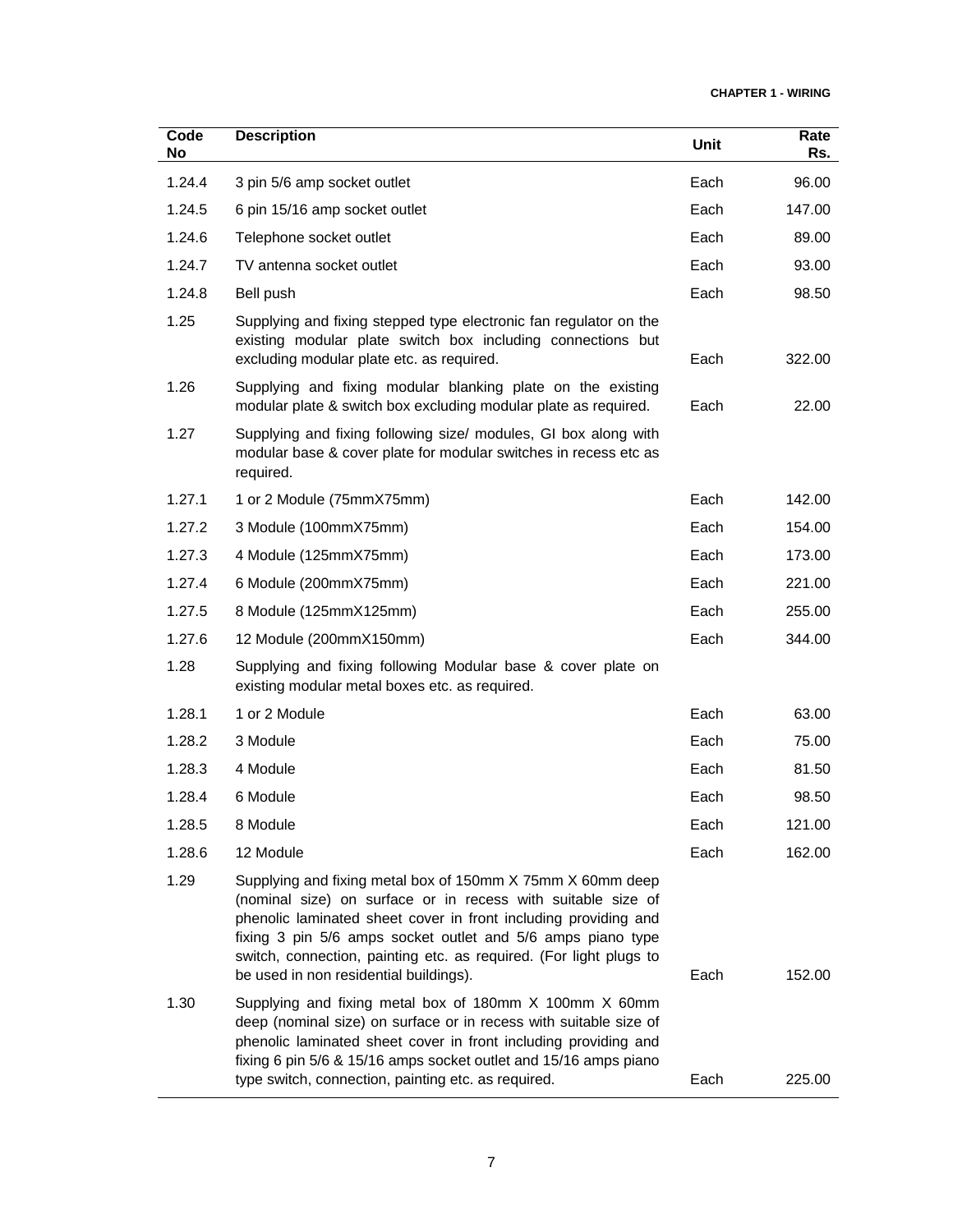| Code<br>No | <b>Description</b>                                                                                                                                                                                                                                                                                                                                                                                                                                                                                                           | Unit         | Rate<br>Rs.     |
|------------|------------------------------------------------------------------------------------------------------------------------------------------------------------------------------------------------------------------------------------------------------------------------------------------------------------------------------------------------------------------------------------------------------------------------------------------------------------------------------------------------------------------------------|--------------|-----------------|
| 1.31       | Supplying and fixing suitable size GI box with modular plate and<br>cover in front on surface or in recess, including providing and<br>fixing 3 pin 5/6 amps modular socket outlet and 5/6 amps<br>modular switch, connection etc. as required. (For light plugs to be<br>used in non residential buildings).                                                                                                                                                                                                                | Each         | 288.00          |
| 1.32       | Supplying and fixing suitable size GI box with modular plate and<br>cover in front on surface or in recess, including providing and<br>fixing 6 pin 5/6 & 15/16 amps modular socket outlet and 15/16<br>amps modular switch, connection etc. as required.                                                                                                                                                                                                                                                                    | Each         | 366.00          |
| 1.33       | Supplying and fixing 3 pin, 5 amp ceiling rose on the existing<br>junction box/ wooden block including connection etc as required.                                                                                                                                                                                                                                                                                                                                                                                           | Each         | 34.00           |
| 1.34       | Supplying and fixing brass batten/ angle holder including<br>connection etc. as required.                                                                                                                                                                                                                                                                                                                                                                                                                                    | Each         | 63.00           |
| 1.35       | Erection of wall bracket /ceiling fittings of all sizes and shapes<br>containing upto two GLS lamps per fitting, complete with all<br>accessories including connection etc. as required.                                                                                                                                                                                                                                                                                                                                     | Each         | 39.00           |
| 1.36       | Supplying and fixing stiff pendent with 300 mm long, 20 mm dia X<br>1.6 mm thick steel conduit, aluminium cast back plate and brass<br>holder complete, including wiring the down rod with 1.5 sq. mm<br>FR PVC insulated, copper conductor, single core cable and<br>painting etc. as required.                                                                                                                                                                                                                             | Each         | 135.00          |
| 1.37       | Supplying and fixing stiff pendent with 600 mm long, 20 mm dia X<br>1.6 mm thick steel conduit, aluminium cast back plate and brass<br>holder complete, including wiring the down rod with 1.5 sq. mm<br>FR PVC insulated, copper conductor, single core cable and<br>painting etc. as required.                                                                                                                                                                                                                             | Each         | 167.00          |
| 1.38       | Supplying and fixing call bell/ buzzer suitable for single phase,<br>230 volts, complete as required.                                                                                                                                                                                                                                                                                                                                                                                                                        | Each         | 54.50           |
| 1.39       | Providing and fixing 16/0.20mm (0.50sqmm) twin flat flexible, FR<br>PVC insulated, copper cable, in PVC sleeve of suitable size on<br>the floor/ wall, or side of the table/ door etc. as required.                                                                                                                                                                                                                                                                                                                          | Metre        | 19.00           |
| 1.40       | Providing and fixing 16/0.20mm (0.50sqmm) twin circular flexible<br>FR PVC insulated, PVC sheathed copper cable direct on the wall<br>with PVC clips etc. as required.                                                                                                                                                                                                                                                                                                                                                       | Metre        | 17.50           |
| 1.41       | Installation, testing and commissioning of pre-wired, fluorescent<br>fitting / compact fluorescent fitting of all types, with all<br>accessories and tube etc. directly on ceiling/ wall, including<br>connection with 1.5 sq. mm FR PVC insulated, copper conductor,                                                                                                                                                                                                                                                        |              |                 |
| 1.42       | single core cable and earthing etc. as required.<br>Installation, testing and commissioning of pre-wired, fluorescent<br>fitting/ compact fluorescent fitting of all types, with all accessories<br>and tube etc., including supplying and fixing ball and socket<br>arrangement, 2 no. down rods of 20 mm dia X 1.6 mm thick steel<br>conduit upto 30 cm length, painting and wiring the down rods and<br>connection with 1.5 sq. mm FR PVC insulated, copper conductor,<br>single core cable and earthing etc as required. | Each<br>Each | 69.50<br>195.00 |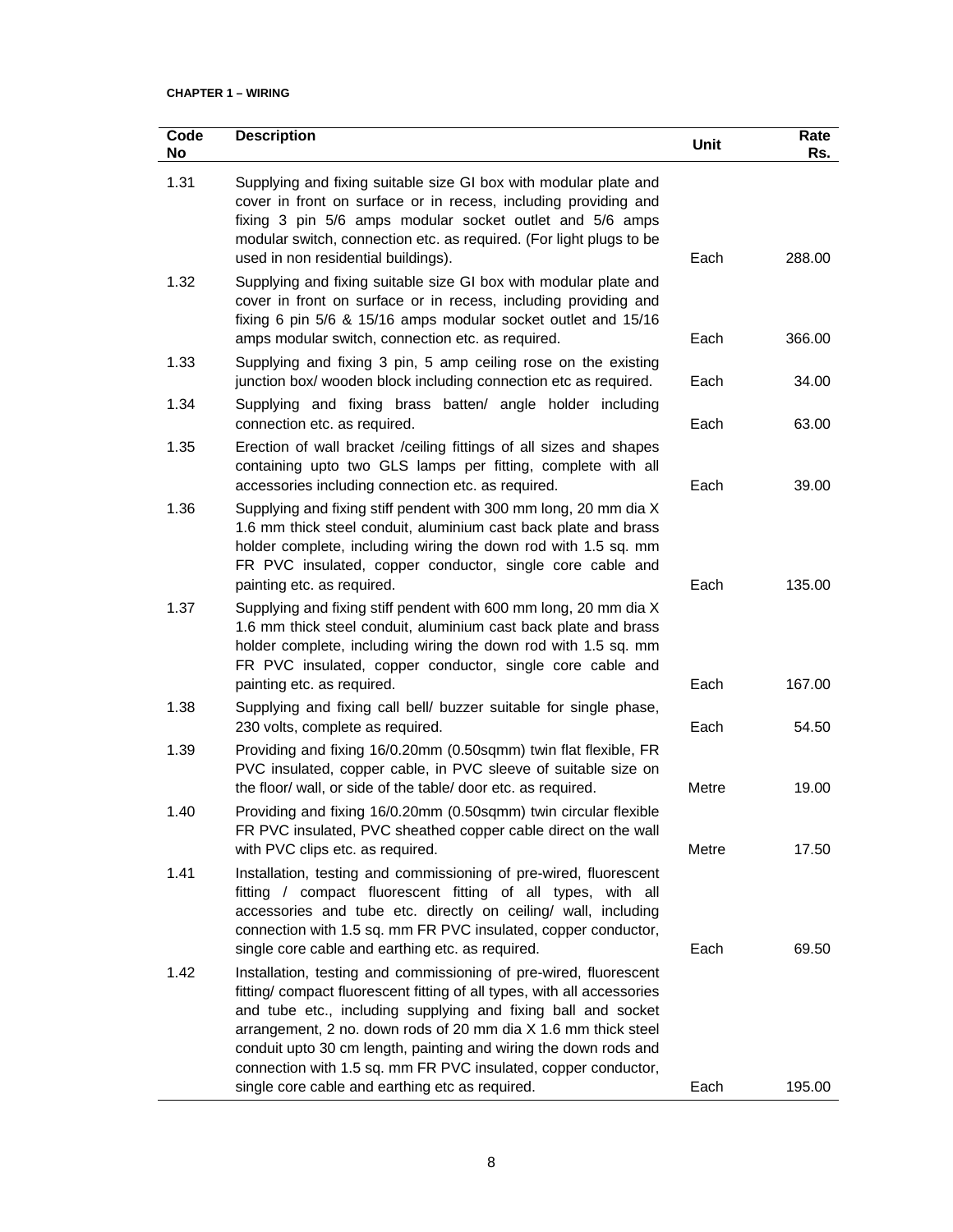| Code<br>No | <b>Description</b>                                                                                                                                                                                                                                                                                                 | Unit | Rate<br>Rs. |
|------------|--------------------------------------------------------------------------------------------------------------------------------------------------------------------------------------------------------------------------------------------------------------------------------------------------------------------|------|-------------|
| 1.43       | Providing and fixing extra conduit down rod of 20 mm dia, 2 X 10<br>cm length wiring with 2 X 1.5 sq. mm FR PVC insulated, copper<br>conductor, single core cable including painting etc. as required.<br>(Note: More than 5 cm length shall be rounded to the nearest 10<br>cm and 5 cm or less shall be ignored) | Each | 28.50       |
| 1.44       | Installation, testing and commissioning of ceiling fan, including<br>wiring the down rods of standard length (upto 30 cm) with 1.5 sq.<br>mm FR PVC insulated, copper conductor, single core cable etc.<br>as required.                                                                                            | Each | 73.50       |
| 1.45       | Installation, testing and commissioning of ceiling fan, including<br>wiring the down rods of standard length (upto 30 cm) with 1.5 sq.<br>mm FR PVC insulated, copper conductor, single core cable,<br>including providing and fixing phenolic laminated sheet cover on<br>the fan box etc. as required.           | Each | 99.00       |
| 1.46       | Installation, testing and commissioning of resistance type ceiling<br>fan regulator, in existing switch box including connection with 1.5<br>sq. mm FR PVC insulated, copper conductor, single core cable,<br>earthing the regulator etc. as required.                                                             | Each | 41.00       |
| 1.47       | 15, Supplying and fixing extra down rod of 10 cm length G.I. pipe<br>mm dia, heavy gauge including painting etc. as required. (Note :<br>More than 5 cm length shall be rounded to the nearest 10 cm and<br>5 cm or less shall be ignored)                                                                         | Each | 19.50       |
| 1.48       | Supplying and fixing extra conduit down rod of 20 cm length G.I.<br>pipe 15 mm dia, heavy gauge including painting etc. as required.<br>(Note: More than 5 cm length shall be rounded to the nearest 10<br>cm and 5 cm or less shall be ignored)                                                                   | Each | 23.00       |
| 1.49       | Numbering of ceiling fan/ exhaust fan/ fluorescent fittings as<br>required.                                                                                                                                                                                                                                        | Each | 19.50       |
| 1.50       | Installation of exhaust fan in the existing opening, including<br>making good the damage, connection, testing, commissioning<br>etc. as required.                                                                                                                                                                  |      |             |
| 1.50.1     | Upto 450 mm sweep                                                                                                                                                                                                                                                                                                  | Each | 163.00      |
| 1.50.2     | 510 mm sweep                                                                                                                                                                                                                                                                                                       | Each | 226.00      |
| 1.51       | Extra for fixing the louvers/ shutters complete with frame for a<br>exhaust fan of all sizes.                                                                                                                                                                                                                      | Each | 68.50       |
| 1.52       | Painting of ceiling fan in installed position with one or more coats<br>of spray painting with synthetic enamel paint of approved brand<br>and manufacture to give an even shade, including cleaning of<br>surface with detergent etc as required.                                                                 | Each | 64.00       |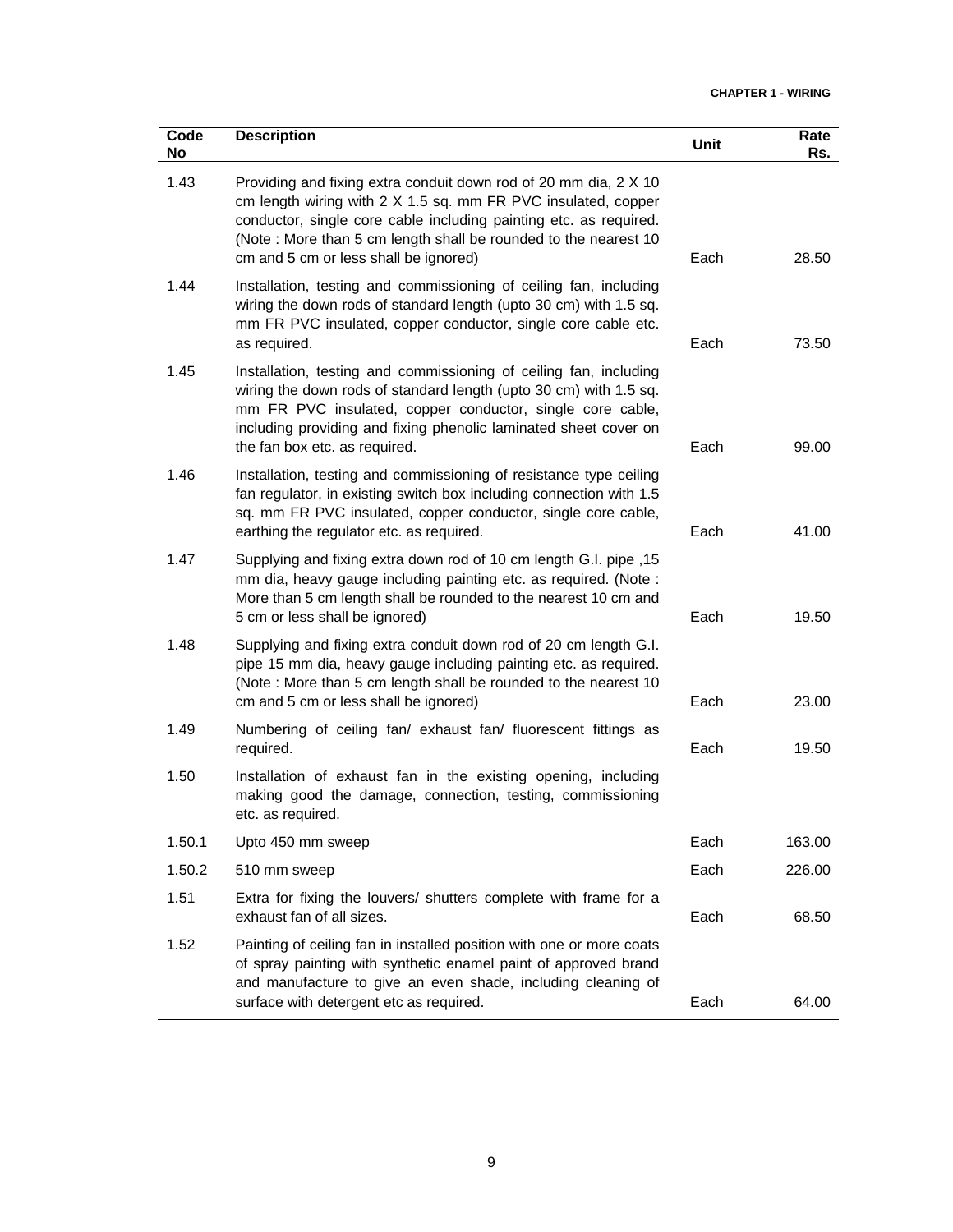# **CHAPTER 2 – MCCB, MCB & DB'S**

| Code<br>No | <b>Description</b>                                                                                                                                                                                                                                                                                                           | Unit | Rate<br>Rs. |
|------------|------------------------------------------------------------------------------------------------------------------------------------------------------------------------------------------------------------------------------------------------------------------------------------------------------------------------------|------|-------------|
| 2.1        | Providing and fixing following capacity TP&N disconnector fuse<br>switch unit inside the existing panel board with ISI marked HRC<br>including drilling<br>in cubicle<br>holes<br>fuses<br>panel,<br>making<br>connections, etc. as required.                                                                                |      |             |
| 2.1.1      | 32 Amp TP&N                                                                                                                                                                                                                                                                                                                  | Each | 1,404.00    |
| 2.1.2      | 63 Amp TP&N                                                                                                                                                                                                                                                                                                                  | Each | 1,929.00    |
| 2.1.3      | 100 Amp TP&N                                                                                                                                                                                                                                                                                                                 | Each | 3,893.00    |
| 2.1.4      | 125 Amp TP&N                                                                                                                                                                                                                                                                                                                 | Each | 5,130.00    |
| 2.1.5      | 160 Amp TP&N                                                                                                                                                                                                                                                                                                                 | Each | 5,915.00    |
| 2.1.6      | 200 Amp TP&N                                                                                                                                                                                                                                                                                                                 | Each | 6,360.00    |
| 2.1.7      | 320 Amp TP&N                                                                                                                                                                                                                                                                                                                 | Each | 10,488.00   |
| 2.1.8      | 400 Amp TP&N                                                                                                                                                                                                                                                                                                                 | Each | 12,637.00   |
| 2.2        | Providing and fixing following rating and breaking capacity MCCB<br>in existing cubicle panel board including drilling holes in cubicle<br>panel, making connections, etc. as required.                                                                                                                                      |      |             |
| 2.2.1      | 100 Amp, 16 KA                                                                                                                                                                                                                                                                                                               | Each | 2,801.00    |
| 2.2.2      | 125 Amp, 16 KA                                                                                                                                                                                                                                                                                                               | Each | 3,914.00    |
| 2.2.3      | 160 Amp, 16 KA                                                                                                                                                                                                                                                                                                               | Each | 4,792.00    |
| 2.2.4      | 200 Amp, 16 KA                                                                                                                                                                                                                                                                                                               | Each | 6,924.00    |
| 2.2.5      | 200 Amp, 25 KA                                                                                                                                                                                                                                                                                                               | Each | 7,290.00    |
| 2.2.6      | 250 Amp, 25 KA                                                                                                                                                                                                                                                                                                               | Each | 9,564.00    |
| 2.2.7      | 250 Amp, 35 KA                                                                                                                                                                                                                                                                                                               | Each | 13,662.00   |
| 2.2.8      | 315 Amp, 35 KA                                                                                                                                                                                                                                                                                                               | Each | 16,605.00   |
| 2.2.9      | 400 Amp, 35 KA                                                                                                                                                                                                                                                                                                               | Each | 16,605.00   |
| 2.2.10     | 500 Amp, 35 KA                                                                                                                                                                                                                                                                                                               | Each | 19,124.00   |
| 2.2.11     | 630 Amp, 50 KA                                                                                                                                                                                                                                                                                                               | Each | 19,783.00   |
| 2.2.12     | 800 Amp, 50 KA                                                                                                                                                                                                                                                                                                               | Each | 25,417.00   |
| 2.3        | Supplying and fixing following way, single pole and neutral, sheet<br>steel, MCB distribution board, 240 volts, on surface/ recess,<br>complete with tinned copper bus bar, neutral bus bar, earth bar,<br>din bar, interconnections, powder painted including earthing etc.<br>as required. (But without MCB/RCCB/Isolator) |      |             |
| 2.3.1      | 2 + 4 way, Single door                                                                                                                                                                                                                                                                                                       | Each | 473.00      |
| 2.3.2      | 2 + 6 way, Single door                                                                                                                                                                                                                                                                                                       | Each | 513.00      |
| 2.3.3      | 2 + 8 way, Single door                                                                                                                                                                                                                                                                                                       | Each | 553.00      |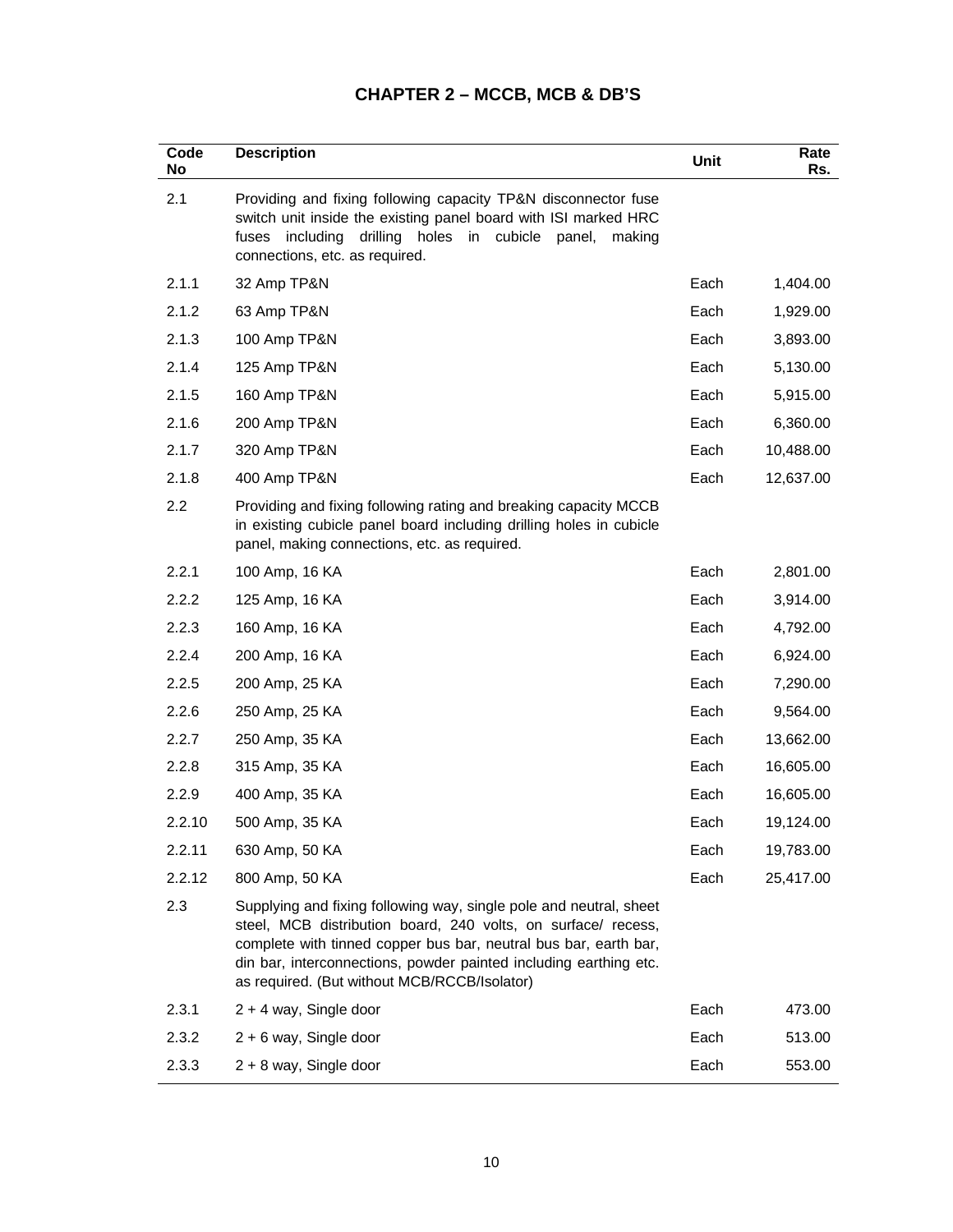| Code<br>No | <b>Description</b>                                                                                                                                                                                                                                                                                                                                                                                                                                                                                                                     | Unit | Rate<br>Rs. |
|------------|----------------------------------------------------------------------------------------------------------------------------------------------------------------------------------------------------------------------------------------------------------------------------------------------------------------------------------------------------------------------------------------------------------------------------------------------------------------------------------------------------------------------------------------|------|-------------|
| 2.3.4      | 2 + 12 way, Single door                                                                                                                                                                                                                                                                                                                                                                                                                                                                                                                | Each | 696.00      |
| 2.3.5      | $2 + 4$ way, Double door                                                                                                                                                                                                                                                                                                                                                                                                                                                                                                               | Each | 699.00      |
| 2.3.6      | 2 + 6 way, Double door                                                                                                                                                                                                                                                                                                                                                                                                                                                                                                                 | Each | 778.00      |
| 2.3.7      | 2 + 8 way, Double door                                                                                                                                                                                                                                                                                                                                                                                                                                                                                                                 | Each | 857.00      |
| 2.3.8      | 2 + 12 way, Double door                                                                                                                                                                                                                                                                                                                                                                                                                                                                                                                | Each | 1,068.00    |
| 2.4        | Supplying and fixing following way, horizontal type three pole and<br>neutral, sheet steel, MCB distribution board, 415 volts, on<br>surface/ recess, complete with tinned copper bus bar, neutral bus<br>bar, earth bar, din bar, interconnections, powder painted<br>including earthing etc. as required. (But without MCB/ RCCB/<br>Isolator)                                                                                                                                                                                       |      |             |
| 2.4.1      | 4 way $(4 + 12)$ , Single door                                                                                                                                                                                                                                                                                                                                                                                                                                                                                                         | Each | 1,230.00    |
| 2.4.2      | 6 way $(4 + 18)$ , Single door                                                                                                                                                                                                                                                                                                                                                                                                                                                                                                         | Each | 1,434.00    |
| 2.4.3      | 8 way $(4 + 24)$ , Single door                                                                                                                                                                                                                                                                                                                                                                                                                                                                                                         | Each | 1,581.00    |
| 2.4.4      | 4 way $(4 + 12)$ , Double door                                                                                                                                                                                                                                                                                                                                                                                                                                                                                                         | Each | 1,654.00    |
| 2.4.5      | 6 way $(4 + 18)$ , Double door                                                                                                                                                                                                                                                                                                                                                                                                                                                                                                         | Each | 2,047.00    |
| 2.4.6      | 8 way $(4 + 24)$ , Double door                                                                                                                                                                                                                                                                                                                                                                                                                                                                                                         | Each | 2,529.00    |
| 2.5        | Supplying and fixing of following ways surface/ recess mounting,<br>vertical type, 415 volts, TPN MCB distribution board of sheet<br>steel, dust protected, duly powder painted, inclusive of 200 amps<br>tinned copper bus bar, common neutral link, earth bar, din bar for<br>mounting MCB's (but without MCB's and incomer) as required.<br>(Note: Vertical type MCB TPDB is normally used where 3 phase<br>outlets are required.)                                                                                                  |      |             |
| 2.5.1      | 4 way $(4 + 12)$ , Single door                                                                                                                                                                                                                                                                                                                                                                                                                                                                                                         | Each | 2,691.00    |
| 2.5.2      | 8 way $(4 + 24)$ , Single door                                                                                                                                                                                                                                                                                                                                                                                                                                                                                                         | Each | 3,730.00    |
| 2.5.3      | 12 way $(4 + 36)$ , Single door                                                                                                                                                                                                                                                                                                                                                                                                                                                                                                        | Each | 4,761.00    |
| 2.5.4      | 4 way $(4 + 12)$ , Double door                                                                                                                                                                                                                                                                                                                                                                                                                                                                                                         | Each | 3,858.00    |
| 2.5.5      | 8 way $(4 + 24)$ , Double door                                                                                                                                                                                                                                                                                                                                                                                                                                                                                                         | Each | 4,865.00    |
| 2.5.6      | 12 way $(4 + 36)$ , Double door                                                                                                                                                                                                                                                                                                                                                                                                                                                                                                        | Each | 6,185.00    |
| 2.6        | Supplying and fixing following ways surface/ recess mounting,<br>vertical type, 415 volts, TPN MCB distribution board of sheet<br>steel, dust protected, duly powder painted, inclusive of 200 amps<br>tinned copper bus bar, common neutral link, earth bar, din bar for<br>mounting MCB's, with provision of 100 amps TP 16 KA MCCB as<br>incomer, interconnection between incomer MCCB and bus bars<br>(but without MCB's/ MCCB) as required. (Note: Vertical type<br>MCB TPDB is normally used where 3 phase outlets are required) |      |             |
| 2.6.1      | 4 Way TP                                                                                                                                                                                                                                                                                                                                                                                                                                                                                                                               | Each | 4,770.00    |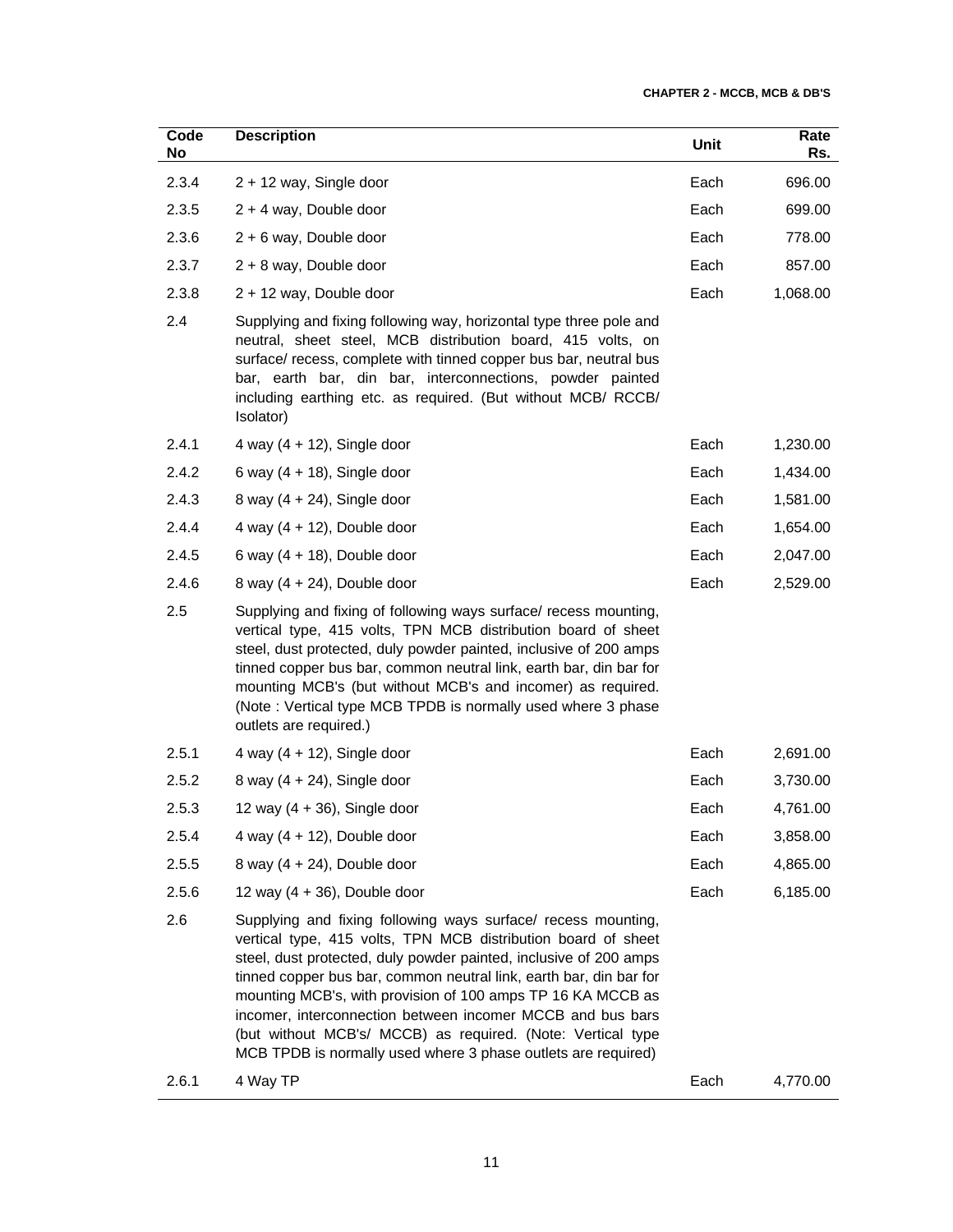#### **CHAPTER 2 - MCCB, MCB & DB'S**

| Code<br>No | <b>Description</b>                                                                                                                                                                                                                                                                                                                                                                                                                                                                                                           | Unit | Rate<br>Rs. |
|------------|------------------------------------------------------------------------------------------------------------------------------------------------------------------------------------------------------------------------------------------------------------------------------------------------------------------------------------------------------------------------------------------------------------------------------------------------------------------------------------------------------------------------------|------|-------------|
| 2.6.2      | 8 Way TP                                                                                                                                                                                                                                                                                                                                                                                                                                                                                                                     | Each | 6,081.00    |
| 2.6.3      | 12 Way TP                                                                                                                                                                                                                                                                                                                                                                                                                                                                                                                    | Each | 7,916.00    |
| 2.7        | Supplying and fixing following way prewired SP&N MCB<br>distribution board of steel sheet for 240 volts on surface/ recess<br>complete with loose wire box, terminal connectors for all<br>incoming and outgoing circuits, duly prewired with suitable size<br>FR PVC insulated copper conductor up to terminal blocks, tinned<br>copper bus bar, neutral link, earth bar, din bar, detachable gland<br>plate, interconnections, powder painted including earthing etc. as<br>required. (But without MCB/ RCCB/ Isolator)    |      |             |
| 2.7.1      | $2 + 4$ way, Single door                                                                                                                                                                                                                                                                                                                                                                                                                                                                                                     | Each | 1,717.00    |
| 2.7.2      | $2 + 8$ way, Single door                                                                                                                                                                                                                                                                                                                                                                                                                                                                                                     | Each | 2,047.00    |
| 2.7.3      | 2 + 12 way, Single door                                                                                                                                                                                                                                                                                                                                                                                                                                                                                                      | Each | 2,394.00    |
| 2.7.4      | $2 + 4$ way, Double door                                                                                                                                                                                                                                                                                                                                                                                                                                                                                                     | Each | 2,152.00    |
| 2.7.5      | $2 + 8$ way, Double door                                                                                                                                                                                                                                                                                                                                                                                                                                                                                                     | Each | 2,572.00    |
| 2.7.6      | 2 + 12 way, Double door                                                                                                                                                                                                                                                                                                                                                                                                                                                                                                      | Each | 3,108.00    |
| 2.8        | Supplying and fixing following way prewired TP&N MCB<br>distribution board of steel sheet for 415 volts on surface/ recess<br>complete with loose wire box, terminal connectors for all<br>incoming and outgoing circuits, duly prewired with suitable size<br>FR PVC insulated copper conductor up to terminal blocks, tinned<br>copper bus bar, neutral link, earth bar, din bar, detachable gland<br>plate, interconnections, powder painted including earthing etc. as<br>required. (But without MCB/ RCCB/ Isolator)    |      |             |
| 2.8.1      | 4 way $(4 + 12)$ , Single door                                                                                                                                                                                                                                                                                                                                                                                                                                                                                               | Each | 5,545.00    |
| 2.8.2      | 6 way $(4 + 18)$ , Single door                                                                                                                                                                                                                                                                                                                                                                                                                                                                                               | Each | 7,155.00    |
| 2.8.3      | 8 way $(4 + 24)$ , Single door                                                                                                                                                                                                                                                                                                                                                                                                                                                                                               | Each | 8,188.00    |
| 2.8.4      | 12 way $(4 + 36)$ , Single door                                                                                                                                                                                                                                                                                                                                                                                                                                                                                              | Each | 10,059.00   |
| 2.8.5      | 4 way $(4 + 12)$ , Double door                                                                                                                                                                                                                                                                                                                                                                                                                                                                                               | Each | 6,345.00    |
| 2.8.6      | 6 way $(4 + 18)$ , Double door                                                                                                                                                                                                                                                                                                                                                                                                                                                                                               | Each | 8,197.00    |
| 2.8.7      | 8 way $(4 + 24)$ , Double door                                                                                                                                                                                                                                                                                                                                                                                                                                                                                               | Each | 8,984.00    |
| 2.8.8      | 12 way $(4 + 36)$ , Double door                                                                                                                                                                                                                                                                                                                                                                                                                                                                                              | Each | 11,042.00   |
| 2.9        | Supplying and fixing following way prewired vertical type TP&N<br>MCB distribution board of steel sheet for 415 volts on surface/<br>recess complete with loose wire box of sheet steel, dust<br>protected, duly powder painted, inclusive of 200 amps tinned<br>copper bus bar, common neutral link, earth bar, din bar for<br>mounting MCB's, terminal connectors for all incoming and<br>outgoing circuits, duly prewired with adequate size of FR PVC<br>insulated copper conductor upto the terminal connector/ neutral |      |             |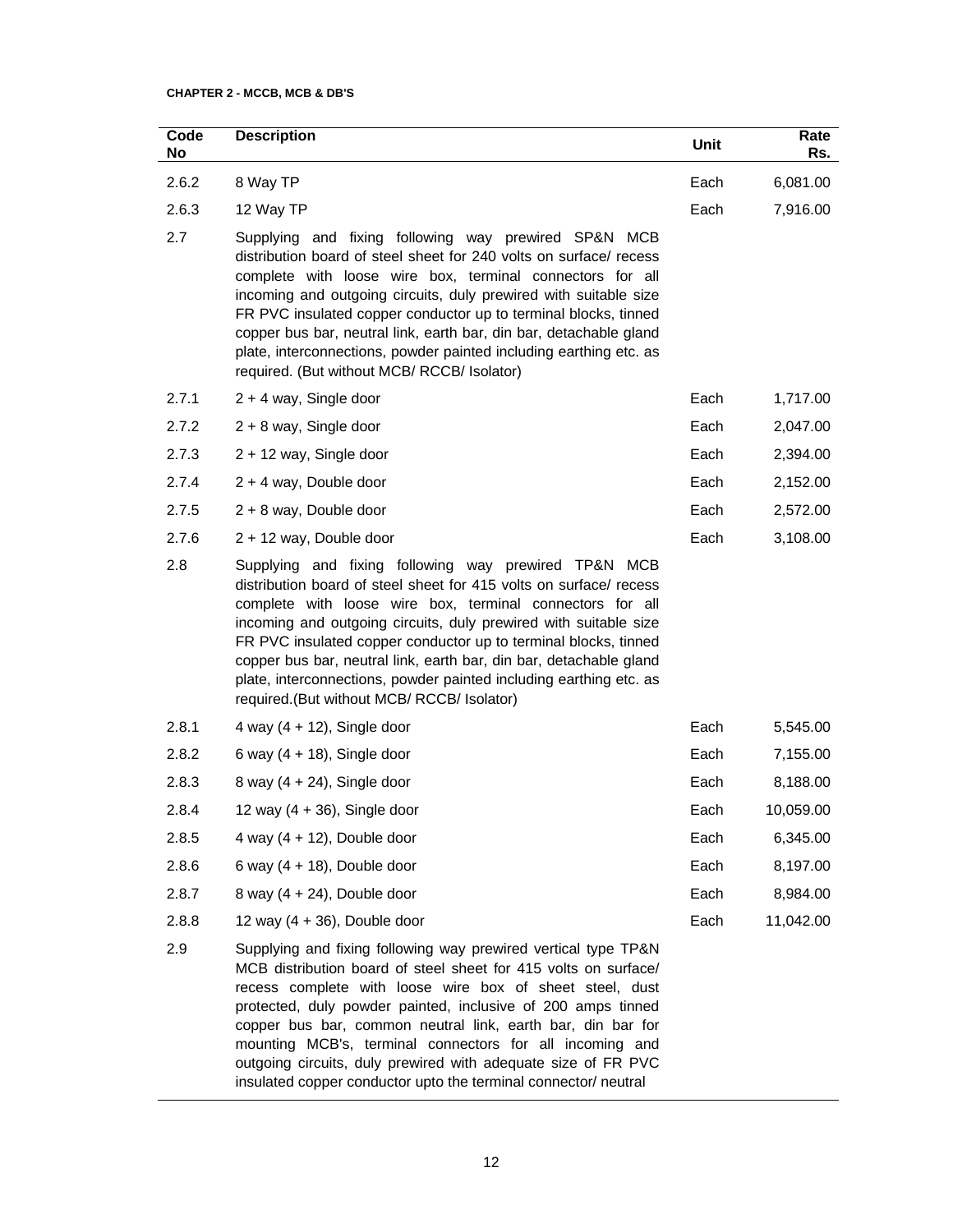| Code<br>No | <b>Description</b>                                                                                                                                                                                                                                                                               | <b>Unit</b> | Rate<br>Rs. |
|------------|--------------------------------------------------------------------------------------------------------------------------------------------------------------------------------------------------------------------------------------------------------------------------------------------------|-------------|-------------|
|            | link, earthing etc as required (But without MCB/ RCCB/ Isolator).<br>(Note: Prewired vertical type MCB TPDB is normally used where<br>3 phase outlets are required.)                                                                                                                             |             |             |
| 2.9.1      | 4 way Single door                                                                                                                                                                                                                                                                                | Each        | 5,956.00    |
| 2.9.2      | 6 way Single door                                                                                                                                                                                                                                                                                | Each        | 7,694.00    |
| 2.9.3      | 8 way Single door                                                                                                                                                                                                                                                                                | Each        | 8,746.00    |
| 2.9.4      | 12 way Single door                                                                                                                                                                                                                                                                               | Each        | 11,618.00   |
| 2.9.5      | 4 way Double door                                                                                                                                                                                                                                                                                | Each        | 6,816.00    |
| 2.9.6      | 6 way Double door                                                                                                                                                                                                                                                                                | Each        | 8,810.00    |
| 2.9.7      | 8 way Double door                                                                                                                                                                                                                                                                                | Each        | 9,606.00    |
| 2.9.8      | 12 way Double door                                                                                                                                                                                                                                                                               | Each        | 12,762.00   |
| 2.10       | Supplying and fixing 5 amps to 32 amps rating, 240/415 volts,<br>"C" curve, miniature circuit breaker suitable for inductive load of<br>following poles in the existing MCB DB complete with<br>connections, testing and commissioning etc. as required.                                         |             |             |
| 2.10.1     | Single pole                                                                                                                                                                                                                                                                                      | Each        | 141.00      |
| 2.10.2     | Single pole and neutral                                                                                                                                                                                                                                                                          | Each        | 367.00      |
| 2.10.3     | Double pole                                                                                                                                                                                                                                                                                      | Each        | 379.00      |
| 2.10.4     | Triple pole                                                                                                                                                                                                                                                                                      | Each        | 562.00      |
| 2.10.5     | Triple pole and neutral                                                                                                                                                                                                                                                                          | Each        | 723.00      |
| 2.11       | Supplying and fixing single pole blanking plate in the existing<br>MCB DB complete etc. as required.                                                                                                                                                                                             | Each        | 5.50        |
| 2.12       | Supplying and fixing following rating, double pole, 240 volts,<br>isolator in the existing MCB DB complete with connections,<br>testing and commissioning etc. as required.                                                                                                                      |             |             |
| 2.12.1     | 40 amps                                                                                                                                                                                                                                                                                          | Each        | 245.00      |
| 2.12.2     | 63 amps                                                                                                                                                                                                                                                                                          | Each        | 303.00      |
| 2.13       | Supplying and fixing following rating, four pole, 415 volts, isolator<br>in the existing MCB DB complete with connections, testing and<br>commissioning etc. as required.                                                                                                                        |             |             |
| 2.13.1     | 40 amps                                                                                                                                                                                                                                                                                          | Each        | 554.00      |
| 2.13.2     | 63 amps                                                                                                                                                                                                                                                                                          | Each        | 563.00      |
| 2.13.3     | 100 amps                                                                                                                                                                                                                                                                                         | Each        | 709.00      |
| 2.14       | Supplying and fixing following rating, double pole, (single phase<br>and neutral), 240 volts, residual current circuit breaker (RCCB),<br>having a sensitivity current upto 300 milliamperes in the existing<br>MCB DB complete with connections, testing and commissioning<br>etc. as required. |             |             |
| 2.14.1     | 25 amps                                                                                                                                                                                                                                                                                          | Each        | 1,318.00    |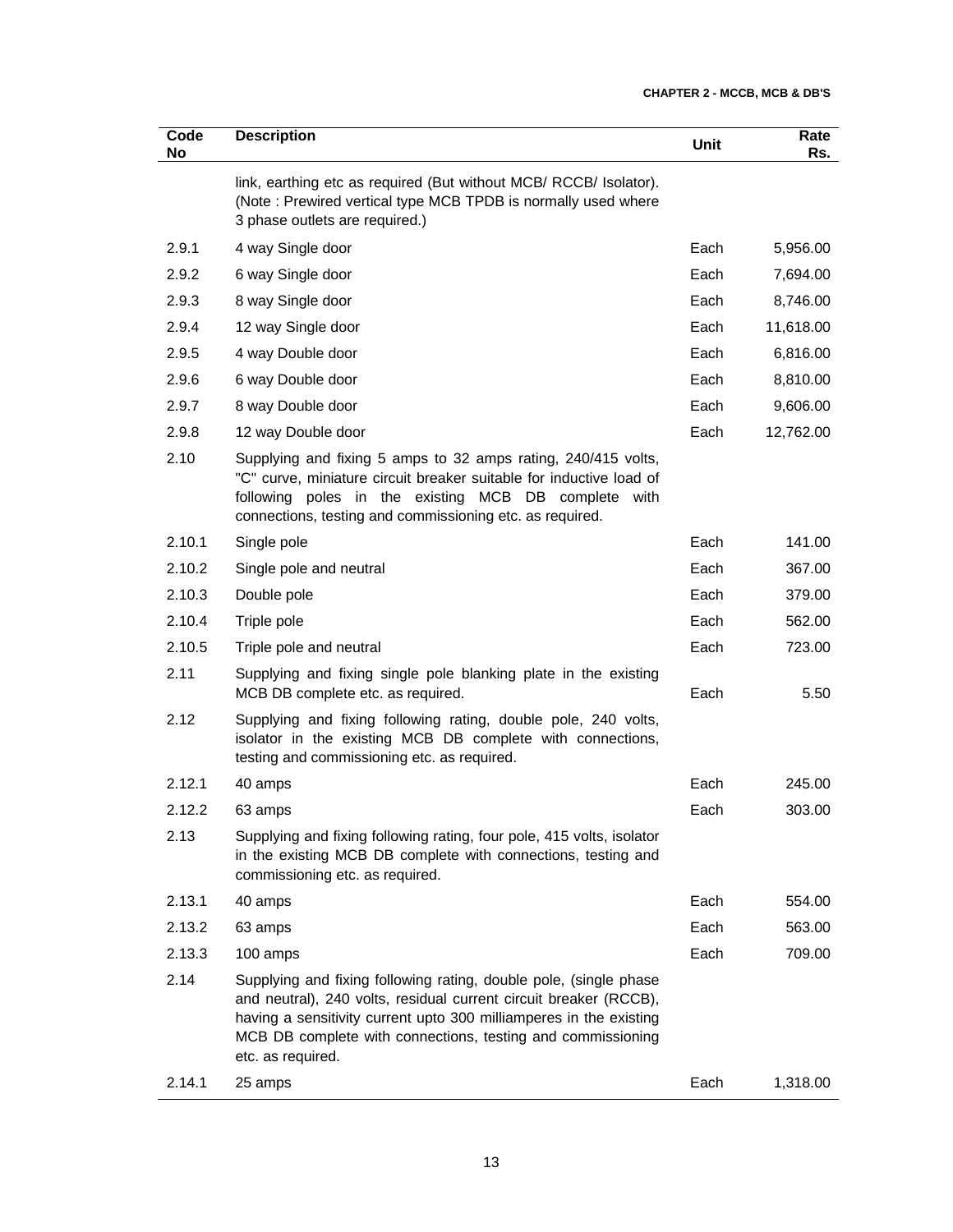#### **CHAPTER 2 - MCCB, MCB & DB'S**

| Code<br>No | <b>Description</b>                                                                                                                                                                                                                                                                                                                                                                 | Unit | Rate<br>Rs. |
|------------|------------------------------------------------------------------------------------------------------------------------------------------------------------------------------------------------------------------------------------------------------------------------------------------------------------------------------------------------------------------------------------|------|-------------|
| 2.14.2     | 40 amps                                                                                                                                                                                                                                                                                                                                                                            | Each | 1,394.00    |
| 2.14.3     | 63 amps                                                                                                                                                                                                                                                                                                                                                                            | Each | 1,824.00    |
| 2.15       | Supplying and fixing following rating, four pole, (three phase and<br>neutral), 415 volts, residual current circuit breaker (RCCB),<br>having a sensitivity current upto 300 milliamperes in the existing<br>MCB DB complete with connections, testing and commissioning<br>etc. as required.                                                                                      |      |             |
| 2.15.1     | 25 amps                                                                                                                                                                                                                                                                                                                                                                            | Each | 1,679.00    |
| 2.15.2     | 40 amps                                                                                                                                                                                                                                                                                                                                                                            | Each | 1,703.00    |
| 2.15.3     | 63 amps                                                                                                                                                                                                                                                                                                                                                                            | Each | 1,965.00    |
| 2.16       | Supplying and fixing DP sheet steel enclosure on surface/ recess<br>along with 25/32amps 240 volts "C" curve DP MCB complete<br>with connections, testing and commissioning etc. as required.                                                                                                                                                                                      | each | 572.00      |
| 2.17       | Supplying and fixing TP sheet steel enclosure on surface/ recess<br>along with 16/25/32amps 415 volts "C" curve TP MCB complete<br>with connections, testing and commissioning etc. as required.                                                                                                                                                                                   | each | 776.00      |
| 2.18       | Supplying and fixing 20 amps, 240 volts, SPN industrial type,<br>socket outlet, with 2 pole and earth, metal enclosed plug top<br>along with 20 amps "C" curve, SP, MCB, in sheet steel<br>enclosure, on surface or in recess, with chained metal cover for<br>the socket out let and complete with connections, testing and<br>commissioning etc. as required.                    | Each | 693.00      |
| 2.19       | Supplying and fixing 20 amps, 415 volts, TPN industrial type,<br>socket outlet, with 4 pole and earth, metal enclosed plug top<br>along with 20 amps "C" curve, TPMCB, in sheet steel enclosure,<br>on surface or in recess, with chained metal cover for the socket<br>and<br>complete<br>with<br>let<br>connections,<br>testing<br>out<br>and<br>commissioning etc. as required. | Each | 1,718.00    |
| 2.20       | Supplying and fixing 30 amps, 415 volts, TPN industrial type,<br>socket outlet, with 4 pole and earth, metal enclosed plug top<br>along with 30 amps "C" curve, TPMCB, in sheet steel enclosure,<br>on surface or in recess, with chained metal cover for the socket<br>and<br>complete<br>with<br>connections,<br>out<br>let<br>testing<br>and<br>commissioning etc. as required. | Each | 1,983.00    |
| 2.21       | Providing and fixing M.V. danger notice plate of 200 mm X 150<br>mm, made of mild steel, at least 2 mm thick, and vitreous<br>enameled white on both sides, and with inscription in single red<br>colour on front side as required.                                                                                                                                                | Each | 121.00      |
| 2.22       | Providing and fixing H.T. danger notice plate of 250 mm X 200<br>mm, made of mild steel, at least 2 mm thick, and vitreous<br>enameled white on both sides, and with inscription in single red<br>colour on front side as required.                                                                                                                                                | Each | 135.00      |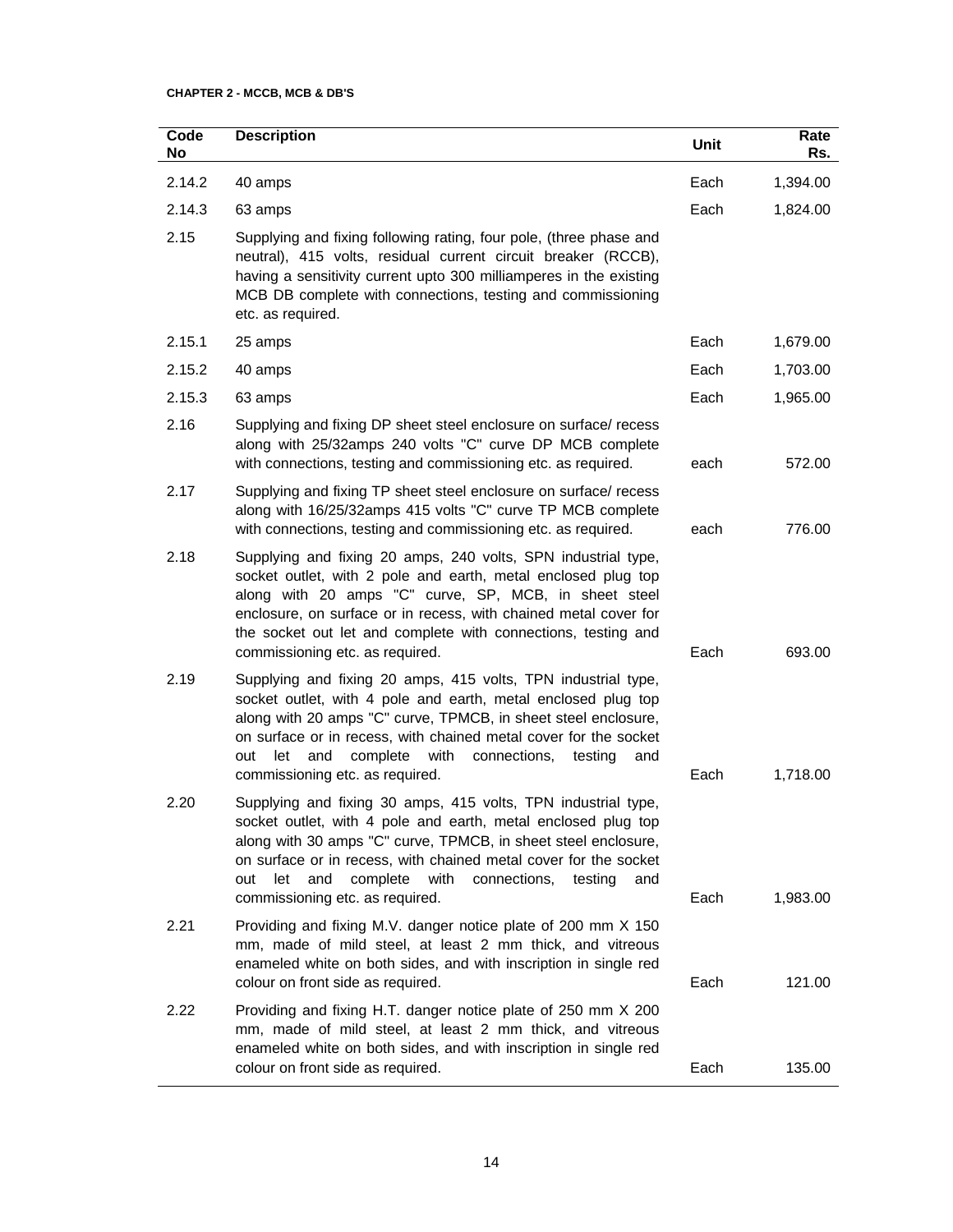| Code<br>No | <b>Description</b>                                                                                                                                                                                                                                                                                                                                                                                                                                                                                                                                                | Unit  | Rate<br>Rs. |
|------------|-------------------------------------------------------------------------------------------------------------------------------------------------------------------------------------------------------------------------------------------------------------------------------------------------------------------------------------------------------------------------------------------------------------------------------------------------------------------------------------------------------------------------------------------------------------------|-------|-------------|
| 3.1        | Supplying, installing on wall, testing and commissioning of<br>following capacity rising mains made of 1.6mm thick sheet steel<br>enclosure duly painted with powder coating, wall straps, fully<br>PVC insulated 4 Nos aluminium bus bars in convenient sections<br>and suitable for 415 volts, 3 phase, 4 wire, 50 Hz, A.C. supply<br>with extension joints, fire proof barriers, expansion joints, thrust<br>pads including jointing, and earthing with 2 runs of galvanised<br>iron strips etc. as required. (Rising mains confirming to IS 8623,<br>TEC 439) |       |             |
| 3.1.1      | 200 amps (S.C. rating for 1 sec - 15 KA)                                                                                                                                                                                                                                                                                                                                                                                                                                                                                                                          | Metre | 4,663.00    |
| 3.1.2      | 315 amps (S.C. rating for 1 sec - 20 KA)                                                                                                                                                                                                                                                                                                                                                                                                                                                                                                                          | Metre | 4,865.00    |
| 3.1.3      | 400 amps (S.C. rating for 1 sec - 25 KA)                                                                                                                                                                                                                                                                                                                                                                                                                                                                                                                          | Metre | 5,991.00    |
| 3.1.4      | 630 amps (S.C. rating for 1 sec - 45 KA)                                                                                                                                                                                                                                                                                                                                                                                                                                                                                                                          | Metre | 6,705.00    |
| 3.1.5      | 800 amps (S.C. rating for 1 sec - 50 KA)                                                                                                                                                                                                                                                                                                                                                                                                                                                                                                                          | Metre | 8,082.00    |
| 3.2        | Supplying, installing, testing and commissioning of following<br>capacity TPN tap off box made of 1.6mm thick sheet steel<br>enclosure duly painted with powder coating on existing rising<br>mains complete with TPN disconnector FSU and HRC fuses,<br>connections, earthing etc. as required.                                                                                                                                                                                                                                                                  |       |             |
| 3.2.1      | 16 amps TPN                                                                                                                                                                                                                                                                                                                                                                                                                                                                                                                                                       | Each  | 5,612.00    |
| 3.2.2      | 32 amps TPN                                                                                                                                                                                                                                                                                                                                                                                                                                                                                                                                                       | Each  | 5,915.00    |
| 3.2.3      | 63 amps TPN                                                                                                                                                                                                                                                                                                                                                                                                                                                                                                                                                       | Each  | 6,640.00    |
| 3.2.4      | 100 amps TPN                                                                                                                                                                                                                                                                                                                                                                                                                                                                                                                                                      | Each  | 7,649.00    |
| 3.2.5      | 200 amps TPN                                                                                                                                                                                                                                                                                                                                                                                                                                                                                                                                                      | Each  | 12,012.00   |
| 3.2.6      | 315 amps TPN                                                                                                                                                                                                                                                                                                                                                                                                                                                                                                                                                      | Each  | 12,718.00   |
| 3.2.7      | 400 amps TPN                                                                                                                                                                                                                                                                                                                                                                                                                                                                                                                                                      | Each  | 13,223.00   |
| 3.3        | Supplying, installing, testing and commissioning of following<br>capacity TPN distribution tap off box made of 1.6mm thick sheet<br>steel enclosure duly painted with powder coating on existing<br>rising mains complete with HRC fuses, interconnections, earthing<br>etc. as required.                                                                                                                                                                                                                                                                         |       |             |
| 3.3.1      | 16 amps TPN, 2 way                                                                                                                                                                                                                                                                                                                                                                                                                                                                                                                                                | Each  | 8,405.00    |
| 3.3.2      | 16 amps TPN, 4 way                                                                                                                                                                                                                                                                                                                                                                                                                                                                                                                                                | Each  | 15,720.00   |
| 3.3.3      | 16 amps TPN, 6 way                                                                                                                                                                                                                                                                                                                                                                                                                                                                                                                                                | Each  | 22,290.00   |
| 3.3.4      | 16 amps TPN, 8 way                                                                                                                                                                                                                                                                                                                                                                                                                                                                                                                                                | Each  | 30,878.00   |
| 3.3.5      | 32 amps TPN, 2 way                                                                                                                                                                                                                                                                                                                                                                                                                                                                                                                                                | Each  | 8,658.00    |
| 3.3.6      | 32 amps TPN, 4 way                                                                                                                                                                                                                                                                                                                                                                                                                                                                                                                                                | Each  | 17,738.00   |
| 3.3.7      | 32 amps TPN, 6 way                                                                                                                                                                                                                                                                                                                                                                                                                                                                                                                                                | Each  | 23,299.00   |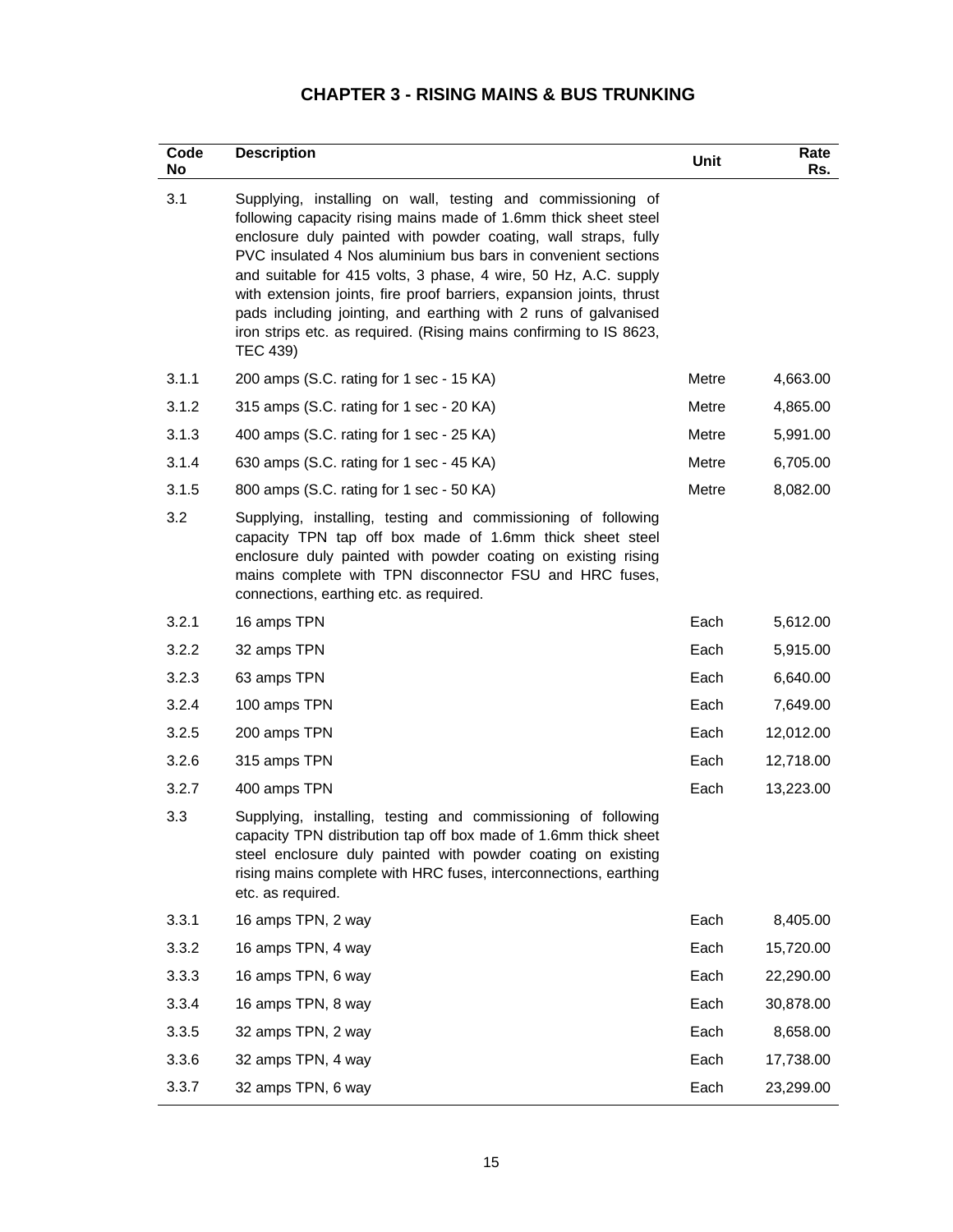| Code<br>No | <b>Description</b>                                                                                                                                                                                                                                                                                                                                                                                                                                                                                                           | Unit  | Rate<br>Rs. |
|------------|------------------------------------------------------------------------------------------------------------------------------------------------------------------------------------------------------------------------------------------------------------------------------------------------------------------------------------------------------------------------------------------------------------------------------------------------------------------------------------------------------------------------------|-------|-------------|
| 3.3.8      | 32 amps TPN, 8 way                                                                                                                                                                                                                                                                                                                                                                                                                                                                                                           | Each  | 32,392.00   |
| 3.3.9      | 63 amps TPN, 2 way                                                                                                                                                                                                                                                                                                                                                                                                                                                                                                           | Each  | 9,868.00    |
| 3.3.10     | 63 amps TPN, 4 way                                                                                                                                                                                                                                                                                                                                                                                                                                                                                                           | Each  | 17,738.00   |
| 3.3.11     | 63 amps TPN, 6 way                                                                                                                                                                                                                                                                                                                                                                                                                                                                                                           | Each  | 24,812.00   |
| 3.3.12     | 63 amps TPN, 8 way                                                                                                                                                                                                                                                                                                                                                                                                                                                                                                           | Each  | 34,410.00   |
| 3.4        | Supplying, installing, testing and commissioning of following<br>capacity End Feed Unit made of 1.6mm thick sheet steel<br>enclosure duly painted with powder coating to existing rising<br>mains complete with TPN disconnector FSU and HRC fuses,<br>mounting stands, cable end box, brass compression gland,<br>connections, earthing etc. as required.                                                                                                                                                                   |       |             |
| 3.4.1      | 200 amps TPN                                                                                                                                                                                                                                                                                                                                                                                                                                                                                                                 | Each  | 14,116.00   |
| 3.4.2      | 300 amps TPN                                                                                                                                                                                                                                                                                                                                                                                                                                                                                                                 | Each  | 15,493.00   |
| 3.4.3      | 400 amps TPN                                                                                                                                                                                                                                                                                                                                                                                                                                                                                                                 | Each  | 17,152.00   |
| 3.4.4      | 600 amps TPN                                                                                                                                                                                                                                                                                                                                                                                                                                                                                                                 | Each  | 18,570.00   |
| 3.4.5      | 800 amps TPN                                                                                                                                                                                                                                                                                                                                                                                                                                                                                                                 | Each  | 20,885.00   |
| 3.5        | installation,<br>including<br>suspension,<br>Supplying,<br>testing<br>and<br>commissioning of following capacity bus trunking with aluminium<br>bus bars in 1.6mm thick sheet steel enclosure in convenient<br>sections for use on, 3 phase, 4 wire, 415 volts, 50 Hz, A.C.<br>supply including jointing of sections, flexible joints, expansion<br>joints, bends and earthing with 2 runs of galvanised iron strips,<br>suspenders, angle iron bracket, steel fasteners, connecting to<br>earthing system etc. as required. |       |             |
| 3.5.1      | 800 amps                                                                                                                                                                                                                                                                                                                                                                                                                                                                                                                     | Metre | 8,028.00    |
| 3.5.2      | $1000$ amps                                                                                                                                                                                                                                                                                                                                                                                                                                                                                                                  | Metre | 9,491.00    |
| 3.5.3      | 1250 amps                                                                                                                                                                                                                                                                                                                                                                                                                                                                                                                    | Metre | 12,189.00   |
| 3.5.4      | 1400 amps                                                                                                                                                                                                                                                                                                                                                                                                                                                                                                                    | Metre | 15,216.00   |
| 3.5.5      | 1600 amps                                                                                                                                                                                                                                                                                                                                                                                                                                                                                                                    | Metre | 15,241.00   |
| 3.6        | Supplying, installation, testing and commissioning of following<br>capacity overhead distribution bus trunking with aluminium bus<br>bars in 1.6mm thick sheet steel enclosure in convenient sections<br>with provision of tapping points for use on, 3 phase, 4 wire, 415<br>volts, 50 Hz, A.C. supply including jointing of sections, bends,<br>earthing with 2 runs of galvanised iron strips, all installation<br>accessories etc. as required.                                                                          |       |             |
| 3.6.1      | 200 amps                                                                                                                                                                                                                                                                                                                                                                                                                                                                                                                     | Metre | 4,649.00    |
| 3.6.2      | 400 amps                                                                                                                                                                                                                                                                                                                                                                                                                                                                                                                     | Metre | 5,960.00    |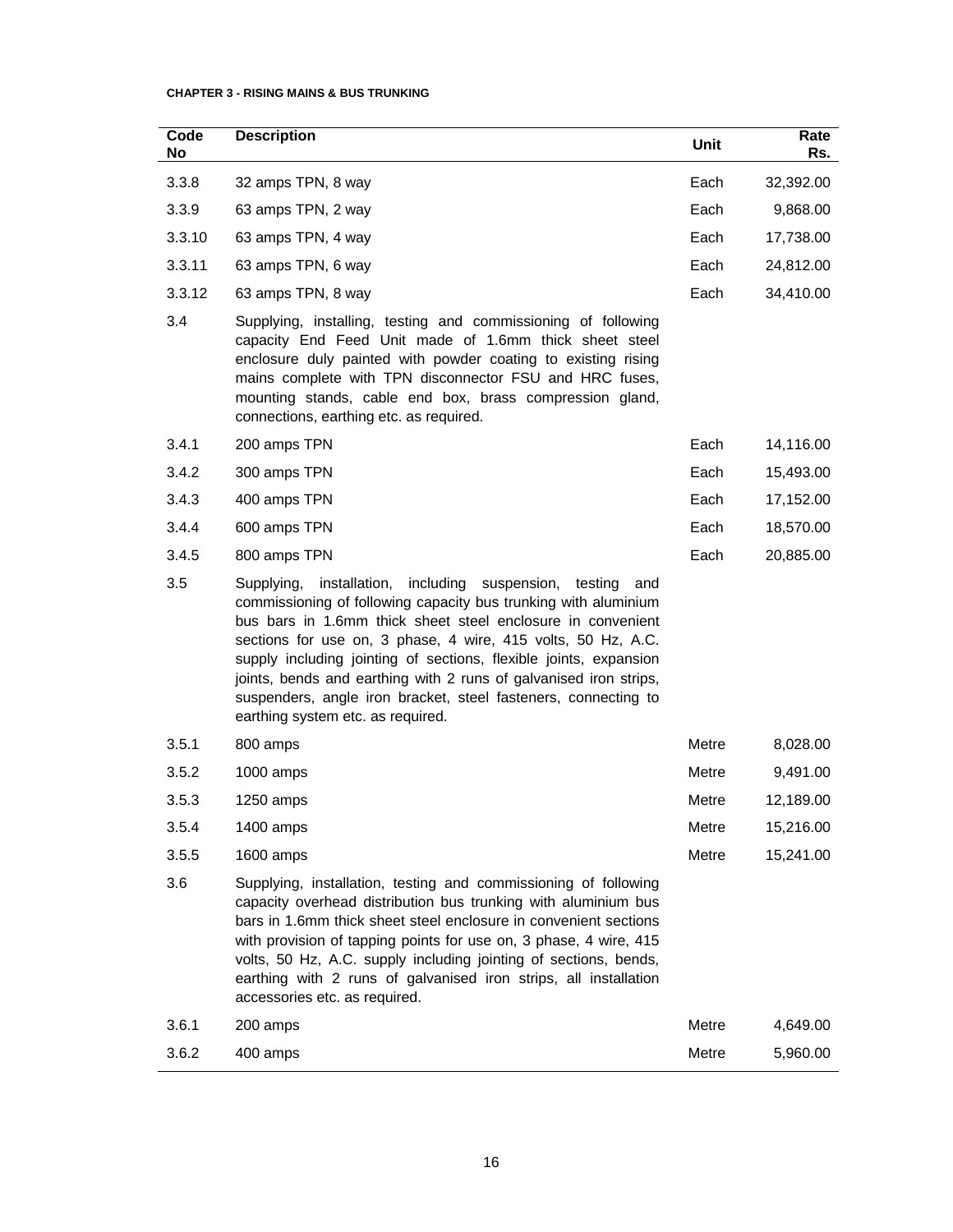| Code<br>No | <b>Description</b>                                                                                                                                                                                                                                                                                                                                                                                                                                                                                                                                                                                                                                                                   | Unit  | Rate<br>Rs. |
|------------|--------------------------------------------------------------------------------------------------------------------------------------------------------------------------------------------------------------------------------------------------------------------------------------------------------------------------------------------------------------------------------------------------------------------------------------------------------------------------------------------------------------------------------------------------------------------------------------------------------------------------------------------------------------------------------------|-------|-------------|
| 3.7        | Supplying, installing, testing and commissioning of following<br>capacity TPN tap off box / plug-in box made of 1.6mm thick sheet<br>steel enclosure duly painted with powder coating on existing<br>overhead bus bar system complete with TPN disconnector FSU<br>and HRC fuses, connections, earthing etc. as required.                                                                                                                                                                                                                                                                                                                                                            |       |             |
| 3.7.1      | 32 amps                                                                                                                                                                                                                                                                                                                                                                                                                                                                                                                                                                                                                                                                              | Each  | 5,079.00    |
| 3.7.2      | 63 amps                                                                                                                                                                                                                                                                                                                                                                                                                                                                                                                                                                                                                                                                              | Each  | 5,703.00    |
| 3.7.3      | 100 amps                                                                                                                                                                                                                                                                                                                                                                                                                                                                                                                                                                                                                                                                             | Each  | 6,568.00    |
| 3.8        | Supplying, installing on wall, testing and commissioning of<br>following capacity Air Insulated Compact Type Rising Mains for<br>use on 3 phase 4 wire 415 volts, 50Hz A.C. supply with<br>enclosure made of 1.6mm thick steel sheet duly powder coated<br>in convenient sections complete with 4 Nos aluminium bus bars,<br>necessary joints & expansion joints, fire barrier at each floor,<br>provision of tapping at every metre, continuous earthing with 2<br>Nos aluminium strip of suitable size (one on each side) including,<br>G.I. clamping brackets, angle iron bracket, steel fasteners,<br>connecting to earthing system etc. as required                             |       |             |
| 3.8.1      | 200 amps 15KA SC for 1 sec                                                                                                                                                                                                                                                                                                                                                                                                                                                                                                                                                                                                                                                           | Metre | 4,729.00    |
| 3.8.2      | 315 amps 25KA SC for 1 sec                                                                                                                                                                                                                                                                                                                                                                                                                                                                                                                                                                                                                                                           | Metre | 5,473.00    |
| 3.8.3      | 400 amps 30KA SC for 1 sec                                                                                                                                                                                                                                                                                                                                                                                                                                                                                                                                                                                                                                                           | Metre | 5,998.00    |
| 3.8.4      | 500 amps 35KA SC for 1 sec                                                                                                                                                                                                                                                                                                                                                                                                                                                                                                                                                                                                                                                           | Metre | 6,994.00    |
| 3.8.5      | 630 amps 50KA SC for 1 sec                                                                                                                                                                                                                                                                                                                                                                                                                                                                                                                                                                                                                                                           | Metre | 8,225.00    |
| 3.8.6      | 800 amps 50KA SC for 1 sec                                                                                                                                                                                                                                                                                                                                                                                                                                                                                                                                                                                                                                                           | Metre | 11,439.00   |
| 3.8.7      | 1000 amps 50KA SC for 1 sec                                                                                                                                                                                                                                                                                                                                                                                                                                                                                                                                                                                                                                                          | Metre | 13,321.00   |
| 3.8.8      | 1250 amps 50KA SC for 1 sec                                                                                                                                                                                                                                                                                                                                                                                                                                                                                                                                                                                                                                                          | Metre | 15,124.00   |
| 3.9        | Supplying, installing on wall, testing and commissioning of<br>following capacity Air Insulated Compact Type Bus Trunking for<br>use on 3 phase 4 wire 415 volts, 50Hz A.C. supply with metal<br>clad enclosure made of 1.6mm thick steel sheet duly powder<br>coated in convenient sections complete with 4 Nos aluminium<br>bus bars, necessary joints, elbow joints & expansion joints, fire<br>barrier at each floor, provision of tapping at every metre,<br>continuous earthing with 2 Nos aluminium strip of suitable size<br>(one on each side) including, G.I. clamping brackets, angle iron<br>bracket, steel fasteners, connecting to earthing system etc. as<br>required |       |             |
| 3.9.1      | 200 amps 15KA SC for 1 sec                                                                                                                                                                                                                                                                                                                                                                                                                                                                                                                                                                                                                                                           | Metre | 5,107.00    |
| 3.9.2      | 315 amps 25KA SC for 1 sec                                                                                                                                                                                                                                                                                                                                                                                                                                                                                                                                                                                                                                                           | Metre | 5,914.00    |
| 3.9.3      | 400 amps 30KA SC for 1 sec                                                                                                                                                                                                                                                                                                                                                                                                                                                                                                                                                                                                                                                           | Metre | 6,481.00    |
| 3.9.4      | 500 amps 35KA SC for 1 sec                                                                                                                                                                                                                                                                                                                                                                                                                                                                                                                                                                                                                                                           | Metre | 7,559.00    |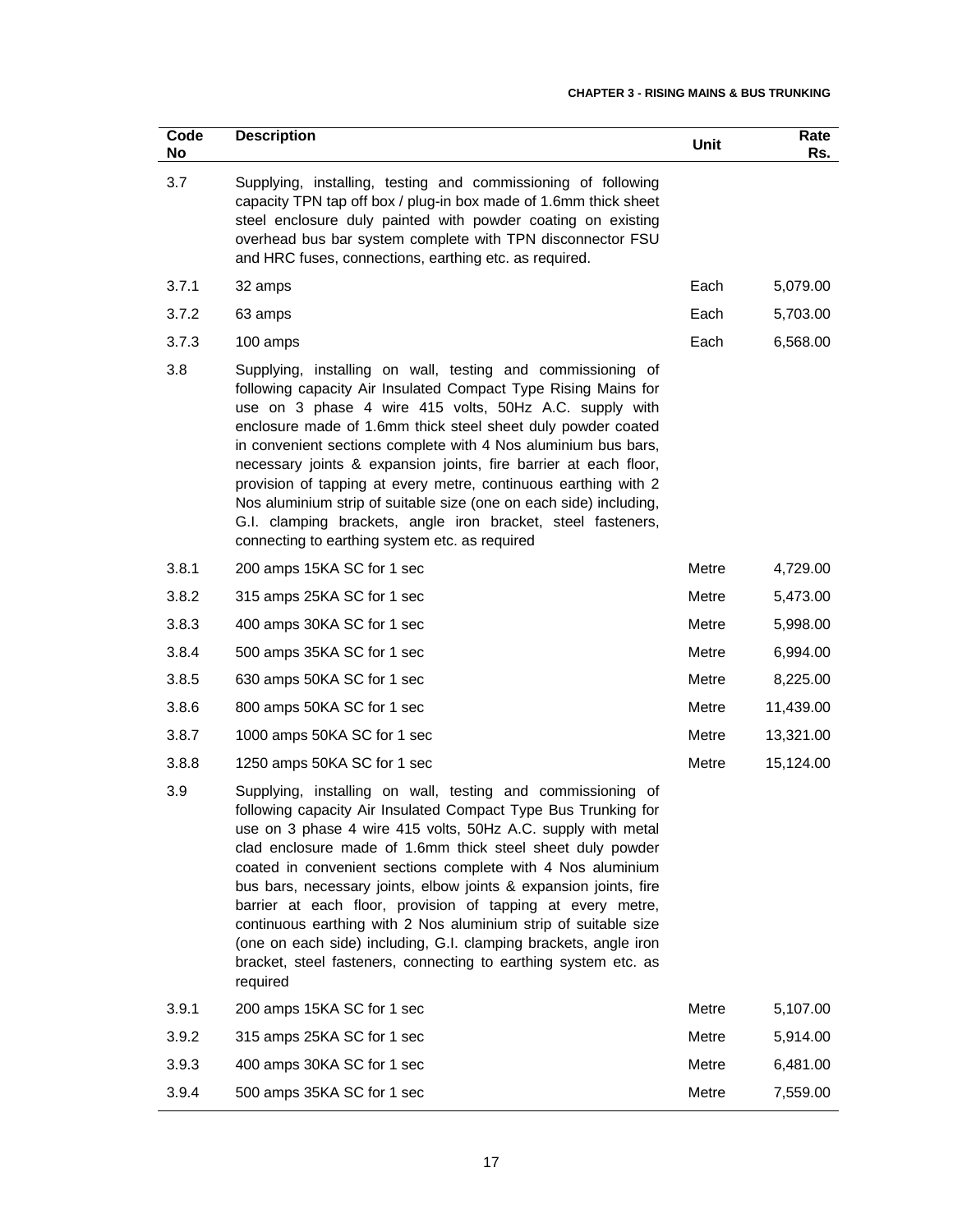| Code<br>No | <b>Description</b>                                                                                                                                                                                                                                                                                                                                                                                                                                                                                                                                                                                                                                                                                                      | Unit  | Rate<br>Rs. |
|------------|-------------------------------------------------------------------------------------------------------------------------------------------------------------------------------------------------------------------------------------------------------------------------------------------------------------------------------------------------------------------------------------------------------------------------------------------------------------------------------------------------------------------------------------------------------------------------------------------------------------------------------------------------------------------------------------------------------------------------|-------|-------------|
| 3.9.5      | 630 amps 50KA SC for 1 sec                                                                                                                                                                                                                                                                                                                                                                                                                                                                                                                                                                                                                                                                                              | Metre | 8,891.00    |
| 3.9.6      | 800 amps 50KA SC for 1 sec                                                                                                                                                                                                                                                                                                                                                                                                                                                                                                                                                                                                                                                                                              | Metre | 12,373.00   |
| 3.9.7      | 1000 amps 50KA SC for 1 sec                                                                                                                                                                                                                                                                                                                                                                                                                                                                                                                                                                                                                                                                                             | Metre | 14,412.00   |
| 3.9.8      | 1250 amps 50KA SC for 1 sec                                                                                                                                                                                                                                                                                                                                                                                                                                                                                                                                                                                                                                                                                             | Metre | 16,365.00   |
| 3.10       | Supplying,<br>installing suspension on ceiling,<br>testing<br>and<br>commissioning of following capacity Air Insulated Compact Type<br>Bus Trunking for use on 3 phase 4 wire 415 volts, 50Hz A.C.<br>supply with metal clad enclosure made of 1.6mm thick steel<br>sheet duly powder coated in convenient sections complete with 4<br>Nos aluminium bus bars, necessary joints, elbow joints &<br>expansion joints, fire barrier at each floor, provision of tapping at<br>every metre, continuous earthing with 2 Nos aluminium strip of<br>suitable size (one on each side) including, G.I. clamping<br>brackets, suspenders, angle iron bracket, steel fasteners,<br>connecting to earthing system etc. as required |       |             |
| 3.10.1     | 200 amps 15KA SC for 1 sec                                                                                                                                                                                                                                                                                                                                                                                                                                                                                                                                                                                                                                                                                              | Metre | 5,132.00    |
| 3.10.2     | 315 amps 25KA SC for 1 sec                                                                                                                                                                                                                                                                                                                                                                                                                                                                                                                                                                                                                                                                                              | Metre | 5,939.00    |
| 3.10.3     | 400 amps 30KA SC for 1 sec                                                                                                                                                                                                                                                                                                                                                                                                                                                                                                                                                                                                                                                                                              | Metre | 6,506.00    |
| 3.10.4     | 500 amps 35KA SC for 1 sec                                                                                                                                                                                                                                                                                                                                                                                                                                                                                                                                                                                                                                                                                              | Metre | 7,591.00    |
| 3.10.5     | 630 amps 50KA SC for 1 sec                                                                                                                                                                                                                                                                                                                                                                                                                                                                                                                                                                                                                                                                                              | Metre | 8,924.00    |
| 3.10.6     | 800 amps 50KA SC for 1 sec                                                                                                                                                                                                                                                                                                                                                                                                                                                                                                                                                                                                                                                                                              | Metre | 12,406.00   |
| 3.10.7     | 1000 amps 50KA SC for 1 sec                                                                                                                                                                                                                                                                                                                                                                                                                                                                                                                                                                                                                                                                                             | Metre | 14,461.00   |
| 3.10.8     | 1250 amps 50KA SC for 1 sec                                                                                                                                                                                                                                                                                                                                                                                                                                                                                                                                                                                                                                                                                             | Metre | 16,414.00   |
| 3.11       | Supplying, installing, connecting to existing Air Insulated<br>Compact Type bus trunking/ rising mains, testing and<br>commissioning of following capacity End Feed Unit for use on 3<br>phase 4 wire 415 volts, 50Hz A.C. supply made with 1.6mm thick<br>steel sheet enclosure duly powder coated with provision of<br>MCCB/ACB (but without MCCB/ACB) complete with necessary<br>joints including clamping brackets, angle iron bracket, steel<br>fasteners, connecting to earthing system etc. as required                                                                                                                                                                                                          |       |             |
| 3.11.1     | 200 amps 15KA SC for 1 sec                                                                                                                                                                                                                                                                                                                                                                                                                                                                                                                                                                                                                                                                                              | Metre | 3,787.00    |
| 3.11.2     | 315 amps 25KA SC for 1 sec                                                                                                                                                                                                                                                                                                                                                                                                                                                                                                                                                                                                                                                                                              | Metre | 3,944.00    |
| 3.11.3     | 400 amps 30KA SC for 1 sec                                                                                                                                                                                                                                                                                                                                                                                                                                                                                                                                                                                                                                                                                              | Metre | 5,021.00    |
| 3.11.4     | 500 amps 35KA SC for 1 sec                                                                                                                                                                                                                                                                                                                                                                                                                                                                                                                                                                                                                                                                                              | Metre | 5,256.00    |
| 3.11.5     | 630 amps 50KA SC for 1 sec                                                                                                                                                                                                                                                                                                                                                                                                                                                                                                                                                                                                                                                                                              | Metre | 6,418.00    |
| 3.11.6     | 800 amps 50KA SC for 1 sec                                                                                                                                                                                                                                                                                                                                                                                                                                                                                                                                                                                                                                                                                              | Metre | 8,026.00    |
| 3.11.7     | 1000 amps 50KA SC for 1 sec                                                                                                                                                                                                                                                                                                                                                                                                                                                                                                                                                                                                                                                                                             | Metre | 8,496.00    |
| 3.11.8     | 1250 amps 50KA SC for 1 sec                                                                                                                                                                                                                                                                                                                                                                                                                                                                                                                                                                                                                                                                                             | Metre | 8,966.00    |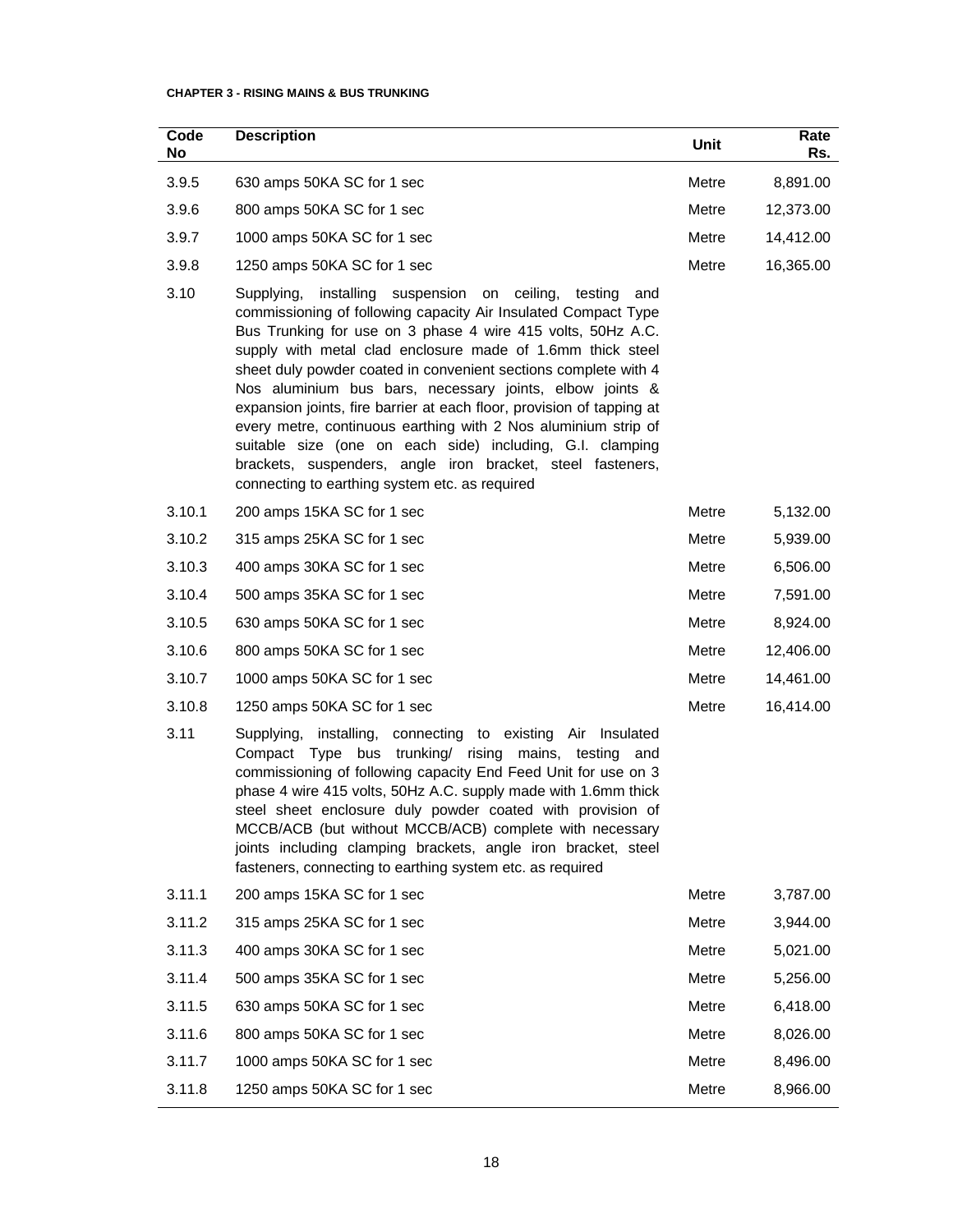| Code<br>No. | <b>Description</b>                                                                                                                                                                                                                                                                                                                                                          | Unit  | Rate<br>Rs. |
|-------------|-----------------------------------------------------------------------------------------------------------------------------------------------------------------------------------------------------------------------------------------------------------------------------------------------------------------------------------------------------------------------------|-------|-------------|
| 3.12        | Supplying, installing, connecting to existing Air Insulated<br>Compact Type bus trunking rising mains, testing and<br>commissioning of following capacity Plug In/ Tap Off Box for use<br>on 3 phase 4 wire 415 volts, 50Hz A.C. supply with 1.6mm thick<br>steel sheet enclosure duly powder coated with provision of<br>MCCB (but without MCCB) complete etc. as required |       |             |
| 3.12.1      | 125 amps 15KA SC for 1 sec                                                                                                                                                                                                                                                                                                                                                  | Metre | 4,375.00    |
| 3.12.2      | 200 amps 25KA SC for 1 sec                                                                                                                                                                                                                                                                                                                                                  | Metre | 5,551.00    |
| 3.12.3      | 250 amps 30KA SC for 1 sec                                                                                                                                                                                                                                                                                                                                                  | Metre | 7,138.00    |
| 3.12.4      | 400 amps 35KA SC for 1 sec                                                                                                                                                                                                                                                                                                                                                  | Metre | 7,138.00    |
| 3.12.5      | 500 amps 50KA SC for 1 sec                                                                                                                                                                                                                                                                                                                                                  | Metre | 10,299.00   |
| 3.12.6      | 630 amps 50KA SC for 1 sec                                                                                                                                                                                                                                                                                                                                                  | Metre | 10,299.00   |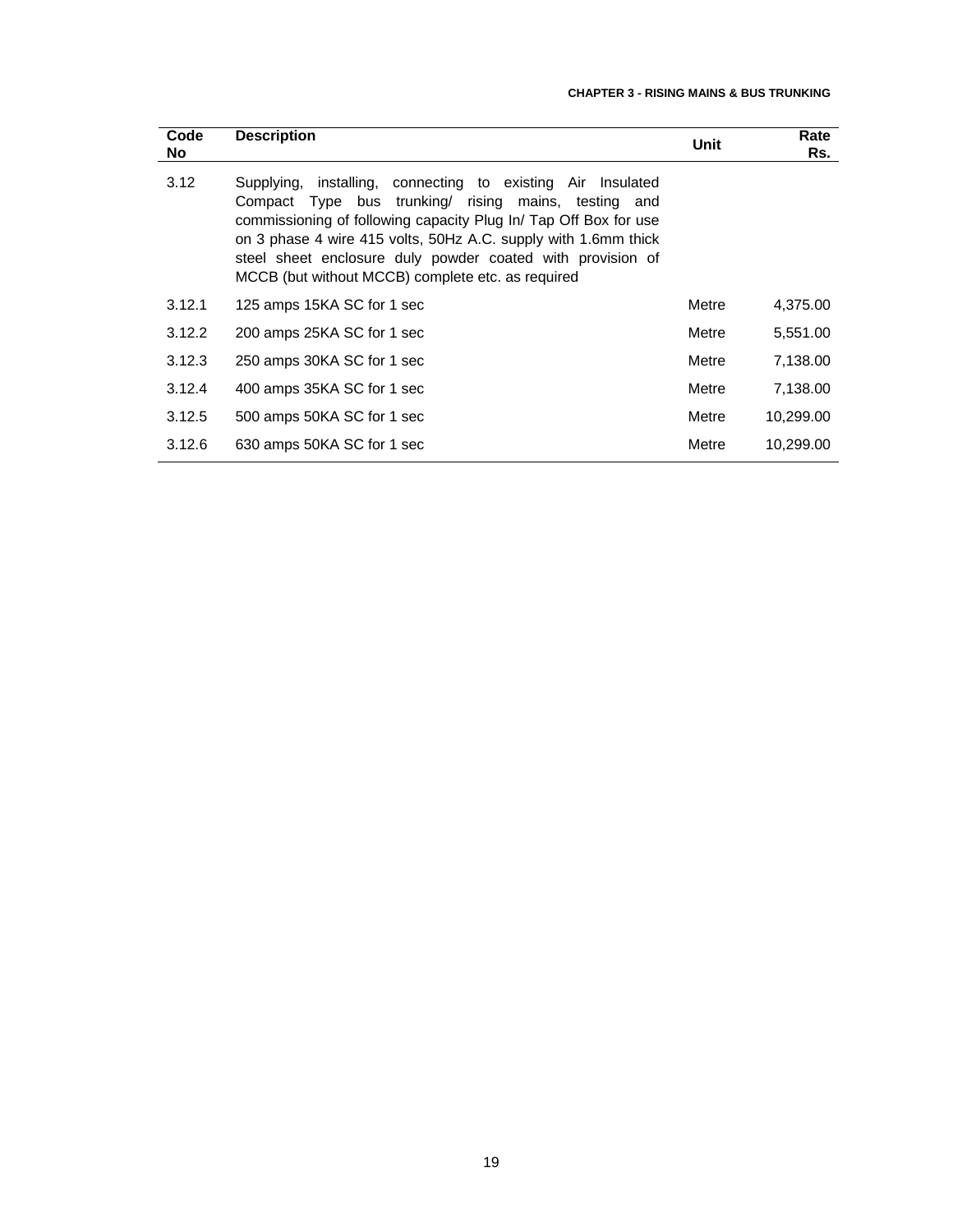# **CHAPTER 4 - CABLE TRAYS**

| Code<br>No | <b>Description</b>                                                                                                                                                                                                                                                                                | Unit  | Rate<br>Rs. |
|------------|---------------------------------------------------------------------------------------------------------------------------------------------------------------------------------------------------------------------------------------------------------------------------------------------------|-------|-------------|
| 4.1        | Supplying and installing following size of perforated pre-painted<br>M.S. cable trays with perforation not more than 17.5%, in<br>convenient sections, joined with connectors, suspended from the<br>ceiling with M.S. suspenders including bolts & nuts, painting<br>suspenders etc as required. |       |             |
| 4.1.1      | 100 mm width X 50 mm depth X 1.6 mm thickness                                                                                                                                                                                                                                                     | Metre | 405.00      |
| 4.1.2      | 150 mm width X 50 mm depth X 1.6 mm thickness                                                                                                                                                                                                                                                     | Metre | 464.00      |
| 4.1.3      | 200 mm width X 50 mm depth X 1.6 mm thickness                                                                                                                                                                                                                                                     | Metre | 570.00      |
| 4.1.4      | 300 mm width X 50 mm depth X 1.6 mm thickness                                                                                                                                                                                                                                                     | Metre | 677.00      |
| 4.1.5      | 375 mm width X 50 mm depth X 2.0 mm thickness                                                                                                                                                                                                                                                     | Metre | 846.00      |
| 4.1.6      | 450 mm width X 50 mm depth X 2.0 mm thickness                                                                                                                                                                                                                                                     | Metre | 974.00      |
| 4.1.7      | 600 mm width X 50 mm depth X 2.0 mm thickness                                                                                                                                                                                                                                                     | Metre | 1,210.00    |
| 4.1.8      | 300 mm width X 62.5 mm depth X 2.0 mm thickness                                                                                                                                                                                                                                                   | Metre | 756.00      |
| 4.1.9      | 375 mm width X 62.5 mm depth X 2.0 mm thickness                                                                                                                                                                                                                                                   | Metre | 851.00      |
| 4.1.10     | 450 mm width X 62.5 mm depth X 2.0 mm thickness                                                                                                                                                                                                                                                   | Metre | 1,023.00    |
| 4.1.11     | 600 mm width X 62.5 mm depth X 2.0 mm thickness                                                                                                                                                                                                                                                   | Metre | 1,264.00    |
| 4.1.12     | 750 mm width X 62.5 mm depth X 2.0 mm thickness                                                                                                                                                                                                                                                   | Metre | 1,475.00    |
| 4.1.13     | 900 mm width X 62.5 mm depth X 2.0 mm thickness                                                                                                                                                                                                                                                   | Metre | 1,762.00    |
| 4.1.14     | 600 mm width X 75 mm depth X 2.0 mm thickness                                                                                                                                                                                                                                                     | Metre | 1,301.00    |
| 4.1.15     | 750 mm width X 75 mm depth X 2.0 mm thickness                                                                                                                                                                                                                                                     | Metre | 1,507.00    |
| 4.1.16     | 900 mm width X 75 mm depth X 2.0 mm thickness                                                                                                                                                                                                                                                     | Metre | 1,790.00    |
| 4.2        | Supplying and installing following size of perforated pre-painted<br>M.S. cable trays bends with perforation not more than 17.5%,<br>joined with connectors, suspended from the ceiling with M.S.<br>suspenders including bolts & nuts, painting suspenders etc as<br>required.                   |       |             |
| 4.2.1      | 100 mm width X 50 mm depth X 1.6 mm thickness                                                                                                                                                                                                                                                     | Each  | 678.00      |
| 4.2.2      | 150 mm width X 50 mm depth X 1.6 mm thickness                                                                                                                                                                                                                                                     | Each  | 790.00      |
| 4.2.3      | 200 mm width X 50 mm depth X 1.6 mm thickness                                                                                                                                                                                                                                                     | Each  | 989.00      |
| 4.2.4      | 300 mm width X 50 mm depth X 1.6 mm thickness                                                                                                                                                                                                                                                     | Each  | 1,197.00    |
| 4.2.5      | 375 mm width X 50 mm depth X 2.0 mm thickness                                                                                                                                                                                                                                                     | Each  | 1,507.00    |
| 4.2.6      | 450 mm width X 50 mm depth X 2.0 mm thickness                                                                                                                                                                                                                                                     | Each  | 1,751.00    |
| 4.2.7      | 600 mm width X 50 mm depth X 2.0 mm thickness                                                                                                                                                                                                                                                     | Each  | 2,196.00    |
| 4.2.8      | 300 mm width X 62.5 mm depth X 2.0 mm thickness                                                                                                                                                                                                                                                   | Each  | 1,349.00    |
| 4.2.9      | 375 mm width X 62.5 mm depth X 2.0 mm thickness                                                                                                                                                                                                                                                   | Each  | 1,592.00    |
| 4.2.10     | 450 mm width X 62.5 mm depth X 2.0 mm thickness                                                                                                                                                                                                                                                   | Each  | 1,844.00    |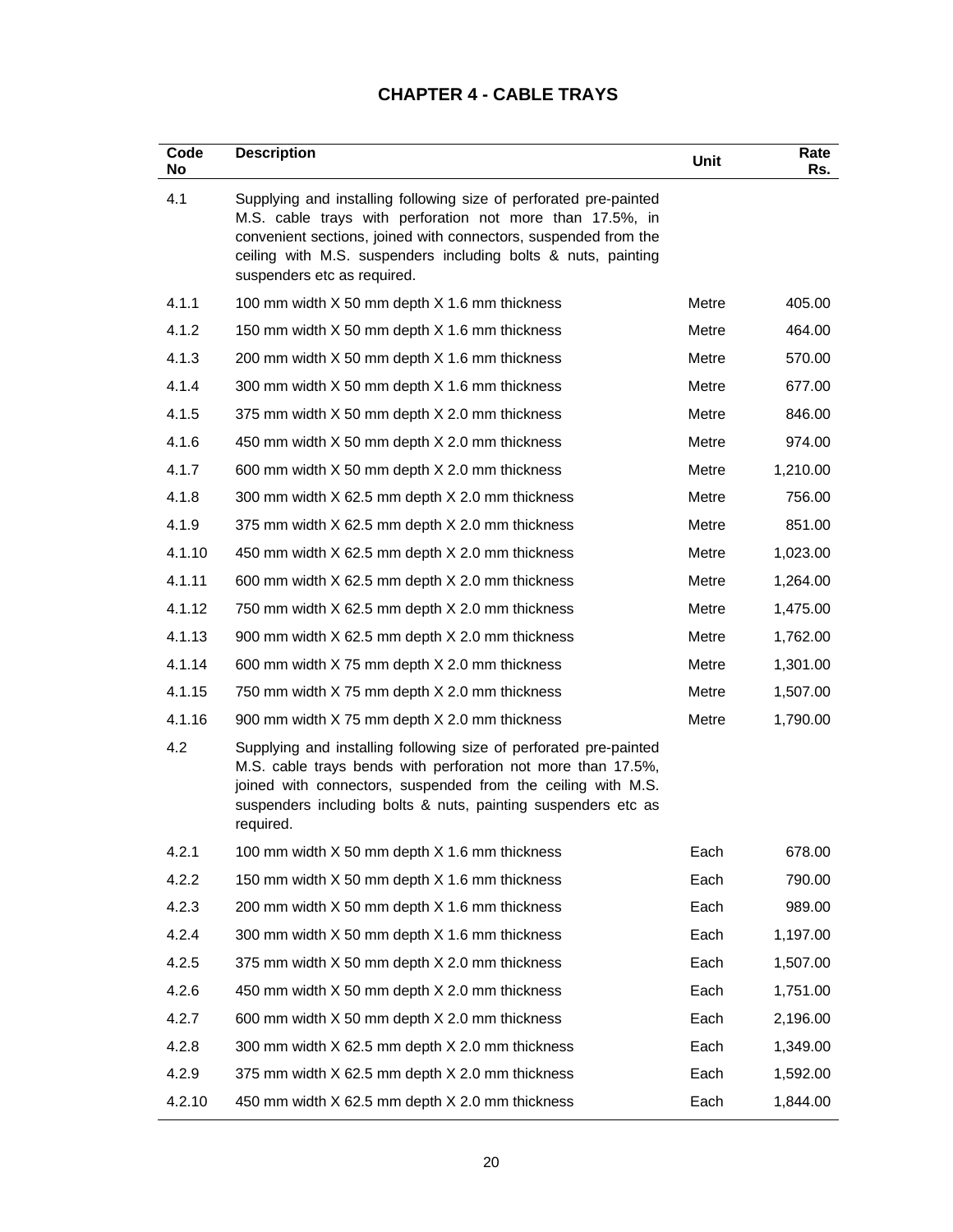| Code<br>No | <b>Description</b>                                                                                                                                                                                                                                                                 | Unit | Rate<br>Rs. |
|------------|------------------------------------------------------------------------------------------------------------------------------------------------------------------------------------------------------------------------------------------------------------------------------------|------|-------------|
| 4.2.11     | 600 mm width X 62.5 mm depth X 2.0 mm thickness                                                                                                                                                                                                                                    | Each | 2,301.00    |
| 4.2.12     | 750 mm width X 62.5 mm depth X 2.0 mm thickness                                                                                                                                                                                                                                    | Each | 2,700.00    |
| 4.2.13     | 900 mm width X 62.5 mm depth X 2.0 mm thickness                                                                                                                                                                                                                                    | Each | 3,209.00    |
| 4.2.14     | 600 mm width X 75 mm depth X 2.0 mm thickness                                                                                                                                                                                                                                      | Each | 2,372.00    |
| 4.2.15     | 750 mm width X 75 mm depth X 2.0 mm thickness                                                                                                                                                                                                                                      | Each | 2,762.00    |
| 4.2.16     | 900 mm width X 75 mm depth X 2.0 mm thickness                                                                                                                                                                                                                                      | Each | 3,261.00    |
| 4.3        | Supplying and installing following size of perforated pre-painted<br>M.S. cable trays reducers with perforation not more than 17.5%,<br>joined with connectors, suspended from the ceiling with M.S.<br>suspenders including bolts & nuts, painting suspenders etc as<br>required. |      |             |
| 4.3.1      | 100 mm width X 50 mm depth X 1.6 mm thickness                                                                                                                                                                                                                                      | Each | 936.00      |
| 4.3.2      | 150 mm width X 50 mm depth X 1.6 mm thickness                                                                                                                                                                                                                                      | Each | 1,108.00    |
| 4.3.3      | 200 mm width X 50 mm depth X 1.6 mm thickness                                                                                                                                                                                                                                      | Each | 1,406.00    |
| 4.3.4      | 300 mm width X 50 mm depth X 1.6 mm thickness                                                                                                                                                                                                                                      | Each | 1,713.00    |
| 4.3.5      | 375 mm width X 50 mm depth X 2.0 mm thickness                                                                                                                                                                                                                                      | Each | 2,164.00    |
| 4.3.6      | 450 mm width X 50 mm depth X 2.0 mm thickness                                                                                                                                                                                                                                      | Each | 2,517.00    |
| 4.3.7      | 600 mm width X 50 mm depth X 2.0 mm thickness                                                                                                                                                                                                                                      | Each | 3,168.00    |
| 4.3.8      | 300 mm width X 62.5 mm depth X 2.0 mm thickness                                                                                                                                                                                                                                    | Each | 1,934.00    |
| 4.3.9      | 375 mm width X 62.5 mm depth X 2.0 mm thickness                                                                                                                                                                                                                                    | Each | 2,282.00    |
| 4.3.10     | 450 mm width X 62.5 mm depth X 2.0 mm thickness                                                                                                                                                                                                                                    | Each | 2,644.00    |
| 4.3.11     | 600 mm width X 62.5 mm depth X 2.0 mm thickness                                                                                                                                                                                                                                    | Each | 3,306.00    |
| 4.3.12     | 750 mm width X 62.5 mm depth X 2.0 mm thickness                                                                                                                                                                                                                                    | Each | 3,891.00    |
| 4.3.13     | 900 mm width X 62.5 mm depth X 2.0 mm thickness                                                                                                                                                                                                                                    | Each | 4,635.00    |
| 4.3.14     | 600 mm width X 75 mm depth X 2.0 mm thickness                                                                                                                                                                                                                                      | Each | 3,411.00    |
| 4.3.15     | 750 mm width X 75 mm depth X 2.0 mm thickness                                                                                                                                                                                                                                      | Each | 3,986.00    |
| 4.3.16     | 900 mm width X 75 mm depth X 2.0 mm thickness                                                                                                                                                                                                                                      | Each | 4,721.00    |
| 4.4        | Supplying and installing following size of perforated pre-painted<br>M.S. cable trays Tee's with perforation not more than 17.5%,<br>joined with connectors, suspended from the ceiling with M.S.<br>suspenders including bolts & nuts, painting suspenders etc as<br>required.    |      |             |
| 4.4.1      | 100 mm width X 50 mm depth X 1.6 mm thickness                                                                                                                                                                                                                                      | Each | 1,195.00    |
| 4.4.2      | 150 mm width X 50 mm depth X 1.6 mm thickness                                                                                                                                                                                                                                      | Each | 1,408.00    |
| 4.4.3      | 200 mm width X 50 mm depth X 1.6 mm thickness                                                                                                                                                                                                                                      | Each | 1,822.00    |
| 4.4.4      | 300 mm width X 50 mm depth X 1.6 mm thickness                                                                                                                                                                                                                                      | Each | 2,228.00    |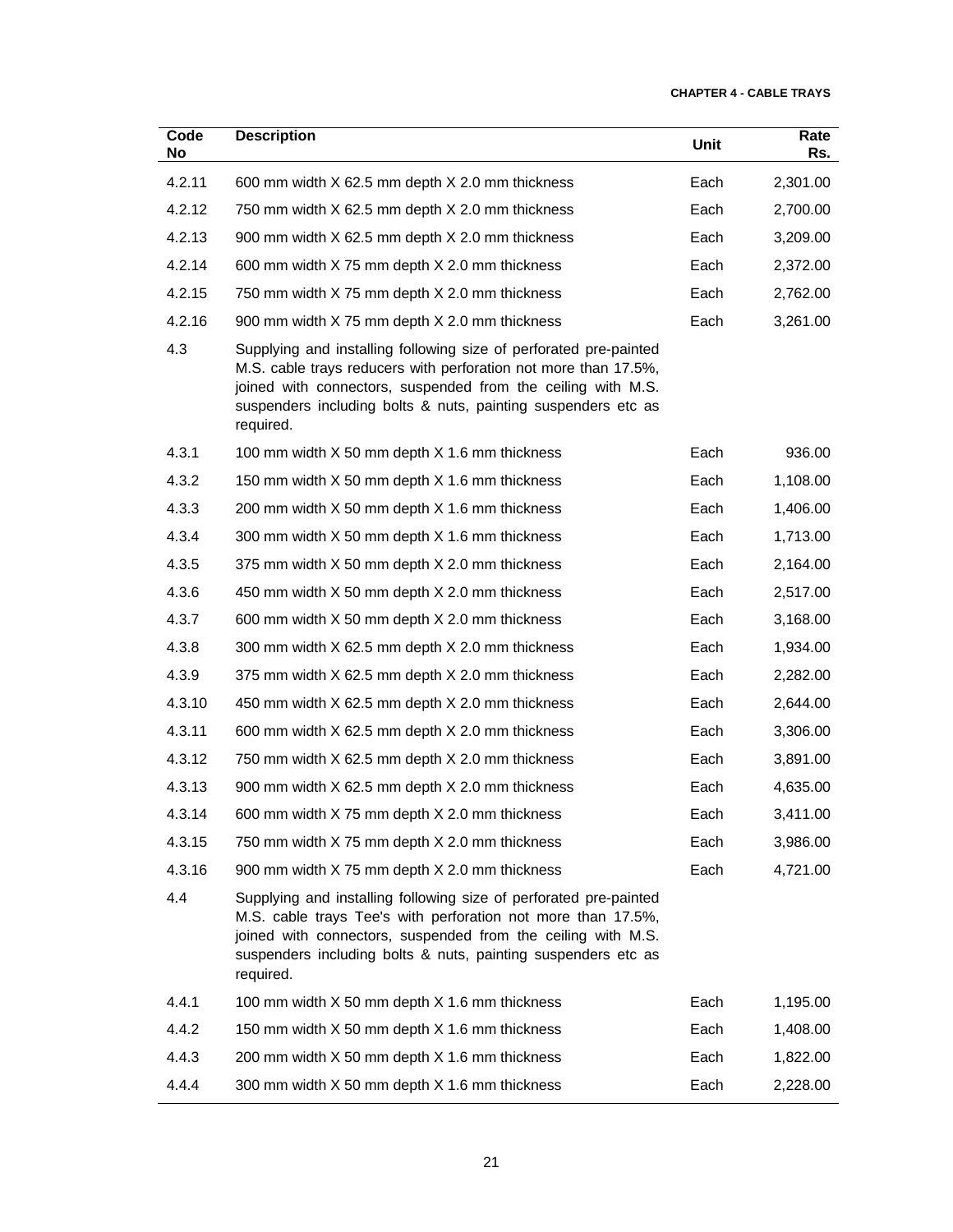#### **CHAPTER 4 - CABLE TRAYS**

| Code<br>No | <b>Description</b>                                                                                                                                                                                                                                                                      | Unit | Rate<br>Rs. |
|------------|-----------------------------------------------------------------------------------------------------------------------------------------------------------------------------------------------------------------------------------------------------------------------------------------|------|-------------|
| 4.4.5      | 375 mm width X 50 mm depth X 2.0 mm thickness                                                                                                                                                                                                                                           | Each | 2,819.00    |
| 4.4.6      | 450 mm width X 50 mm depth X 2.0 mm thickness                                                                                                                                                                                                                                           | Each | 3,282.00    |
| 4.4.7      | 600 mm width X 50 mm depth X 2.0 mm thickness                                                                                                                                                                                                                                           | Each | 4,143.00    |
| 4.4.8      | 300 mm width X 62.5 mm depth X 2.0 mm thickness                                                                                                                                                                                                                                         | Each | 2,522.00    |
| 4.4.9      | 375 mm width X 62.5 mm depth X 2.0 mm thickness                                                                                                                                                                                                                                         | Each | 2,974.00    |
| 4.4.10     | 450 mm width X 62.5 mm depth X 2.0 mm thickness                                                                                                                                                                                                                                         | Each | 3,441.00    |
| 4.4.11     | 600 mm width X 62.5 mm depth X 2.0 mm thickness                                                                                                                                                                                                                                         | Each | 4,314.00    |
| 4.4.12     | 750 mm width X 62.5 mm depth X 2.0 mm thickness                                                                                                                                                                                                                                         | Each | 5,088.00    |
| 4.4.13     | 900 mm width X 62.5 mm depth X 2.0 mm thickness                                                                                                                                                                                                                                         | Each | 6,059.00    |
| 4.4.14     | 600 mm width X 75 mm depth X 2.0 mm thickness                                                                                                                                                                                                                                           | Each | 4,453.00    |
| 4.4.15     | 750 mm width X 75 mm depth X 2.0 mm thickness                                                                                                                                                                                                                                           | Each | 5,211.00    |
| 4.4.16     | 900 mm width X 75 mm depth X 2.0 mm thickness                                                                                                                                                                                                                                           | Each | 6,183.00    |
| 4.5        | Supplying and installing following size of perforated pre-painted<br>M.S. cable trays cross members with perforation not more than<br>17.5%, joined with connectors, suspended from the ceiling with<br>M.S. suspenders including bolts & nuts, painting suspenders etc<br>as required. |      |             |
| 4.5.1      | 100 mm width X 50 mm depth X 1.6 mm thickness                                                                                                                                                                                                                                           | Each | 549.00      |
| 4.5.2      | 150 mm width X 50 mm depth X 1.6 mm thickness                                                                                                                                                                                                                                           | Each | 626.00      |
| 4.5.3      | 200 mm width X 50 mm depth X 1.6 mm thickness                                                                                                                                                                                                                                           | Each | 788.00      |
| 4.5.4      | 300 mm width X 50 mm depth X 1.6 mm thickness                                                                                                                                                                                                                                           | Each | 945.00      |
| 4.5.5      | 375 mm width X 50 mm depth X 2.0 mm thickness                                                                                                                                                                                                                                           | Each | 1,185.00    |
| 4.5.6      | 450 mm width X 50 mm depth X 2.0 mm thickness                                                                                                                                                                                                                                           | Each | 1,378.00    |
| 4.5.7      | 600 mm width X 50 mm depth X 2.0 mm thickness                                                                                                                                                                                                                                           | Each | 1,680.00    |
| 4.5.8      | 300 mm width X 62.5 mm depth X 2.0 mm thickness                                                                                                                                                                                                                                         | Each | 1,057.00    |
| 4.5.9      | 375 mm width X 62.5 mm depth X 2.0 mm thickness                                                                                                                                                                                                                                         | Each | 1,245.00    |
| 4.5.10     | 450 mm width X 62.5 mm depth X 2.0 mm thickness                                                                                                                                                                                                                                         | Each | 1,443.00    |
| 4.5.11     | 600 mm width X 62.5 mm depth X 2.0 mm thickness                                                                                                                                                                                                                                         | Each | 1,798.00    |
| 4.5.12     | 750 mm width X 62.5 mm depth X 2.0 mm thickness                                                                                                                                                                                                                                         | Each | 2,103.00    |
| 4.5.13     | 900 mm width X 62.5 mm depth X 2.0 mm thickness                                                                                                                                                                                                                                         | Each | 2,495.00    |
| 4.5.14     | 600 mm width X 75 mm depth X 2.0 mm thickness                                                                                                                                                                                                                                           | Each | 1,850.00    |
| 4.5.15     | 750 mm width X 75 mm depth X 2.0 mm thickness                                                                                                                                                                                                                                           | Each | 2,148.00    |
| 4.5.16     | 900 mm width X 75 mm depth X 2.0 mm thickness                                                                                                                                                                                                                                           | Each | 2,530.00    |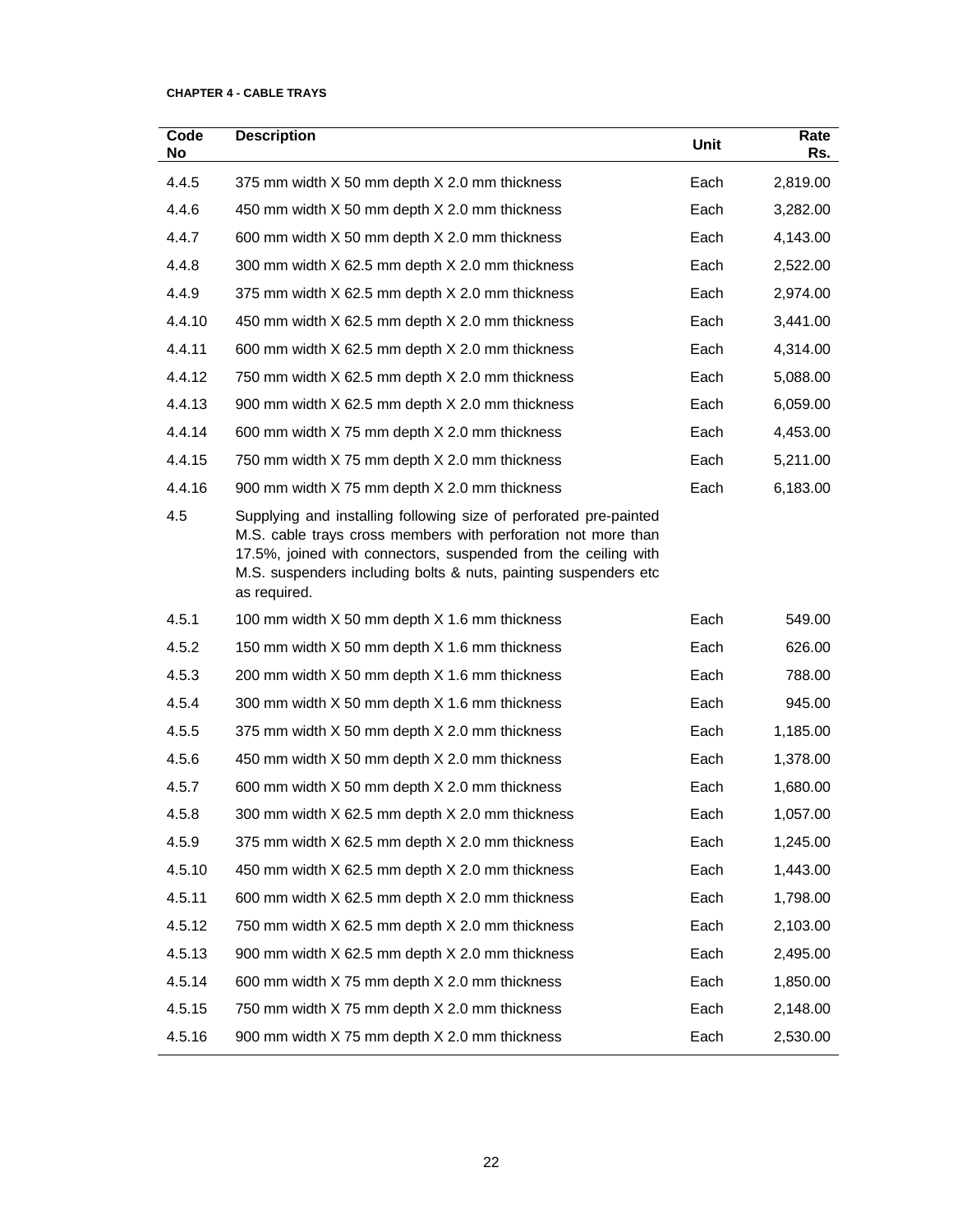# **CHAPTER 5 - EARTHING**

| Code<br>No | <b>Description</b>                                                                                                                                                                                                                                                                                           | Unit  | Rate<br>Rs. |
|------------|--------------------------------------------------------------------------------------------------------------------------------------------------------------------------------------------------------------------------------------------------------------------------------------------------------------|-------|-------------|
| 5.1        | Earthing with G.I. earth pipe 4.5 metre long, 40 mm dia including<br>accessories, and providing masonry enclosure with cover plate<br>having locking arrangement and watering pipe etc. (but without<br>charcoal/ coke and salt) as required.                                                                | Set   | 2,537.00    |
| 5.2        | Earthing with G.I. earth pipe 4.5 metre long, 40 mm dia including<br>accessories, and providing masonry enclosure with cover plate<br>having locking arrangement and watering pipe etc. with charcoal/<br>coke and salt as required.                                                                         | Each  | 3,385.00    |
| 5.3        | Earthing with G.I. earth plate 600 mm X 600 mm X 6 mm thick<br>including accessories, and providing masonry enclosure with<br>cover plate having locking arrangement and watering pipe of 2.7<br>metre long etc. (but without charcoal/coke and salt) as required.                                           | Set   | 3,063.00    |
| 5.4        | Earthing with G.I. earth plate 600 mm X 600 mm X 6 mm thick<br>including accessories, and providing masonry enclosure with<br>cover plate having locking arrangement and watering pipe of 2.7<br>metre long etc. with charcoal/ coke and salt as required.                                                   | Set   | 3,996.00    |
| 5.5        | Earthing with copper earth plate 600 mm X 600 mm X 3 mm thick<br>including accessories, and providing masonry enclosure with<br>cover plate having locking arrangement and watering pipe of 2.7<br>metre long etc. (but without charcoal/coke and salt) as required.                                         | Set   | 7,627.00    |
| 5.6        | Earthing with copper earth plate 600 mm X 600 mm X 3 mm thick<br>including accessories, and providing masonry enclosure with<br>cover plate having locking arrangement and watering pipe of 2.7<br>metre long etc. with charcoal/ coke and salt as required.                                                 | Set   | 8,559.00    |
| 5.7        | Supplying and laying 6 SWG G.I. wire at 0.50 metre below<br>ground level for conductor earth electrode, including connection/<br>termination with GI thimble etc. as required.                                                                                                                               | Metre | 23.00       |
| 5.8        | Supplying and laying 25 mm X 5 mm copper strip at 0.50 metre<br>below ground as strip earth electrode, including connection/<br>terminating with nut, bolt, spring, washer etc. as required.<br>(Jointing shall be done by overlapping and with 2 sets of brass<br>nut bolt & spring washer spaced at 50mm)  | Metre | 680.00      |
| 5.9        | Supplying and laying 25 mm X 5 mm G.I strip at 0.50 metre<br>below ground as strip earth electrode, including connection/<br>terminating with G.I. nut, bolt, spring, washer etc. as required.<br>(Jointing shall be done by overlapping and with 2 sets of G.I. nut<br>bolt & spring washer spaced at 50mm) | Metre | 97.50       |
| 5.10       | Providing and fixing 25 mm X 5 mm copper strip in 40 mm dia<br>G.I. pipe from earth electrode including connection with brass<br>nut, bolt, spring, washer excavation and re-filling etc. as required.                                                                                                       | Metre | 962.00      |
| 5.11       | Providing and fixing 25 mm X 5 mm G.I. strip in 40 mm dia G.I.<br>pipe from earth electrode including connection with G.I. nut, bolt,<br>spring, washer excavation and re-filling etc. as required.                                                                                                          | Metre | 364.00      |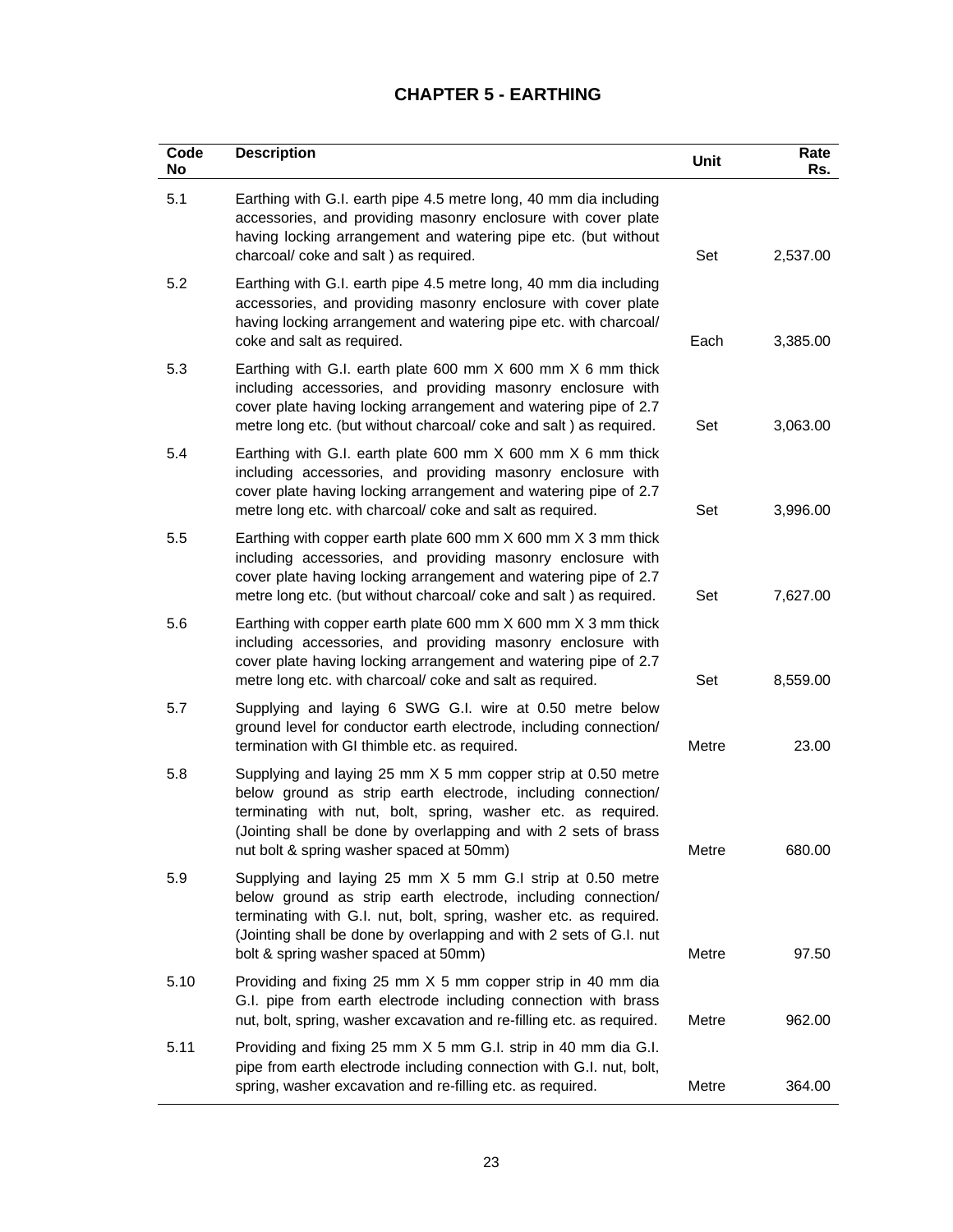| Code<br><b>No</b> | <b>Description</b>                                                                                                                                                                                                           | Unit  | Rate<br>Rs. |
|-------------------|------------------------------------------------------------------------------------------------------------------------------------------------------------------------------------------------------------------------------|-------|-------------|
| 5.12              | Providing and laying earth connection from earth electrode with 6<br>SWG dia G.I. Wire in 15 mm dia G.I. pipe from earth electrode<br>including connection with G.I. thimble excavation and re-filling as<br>required.       | Metre | 131.00      |
| 5.13              | Providing and laying earth connection from earth electrode with<br>4.00 mm dia copper wire in 15 mm dia G.I. pipe from earth<br>electrode including connection with copper thimble excavation<br>and re-filling as required. | Metre | 186.00      |
| 5.14              | Providing and fixing 25 mm X 5 mm copper strip on surface or in<br>recess for connections etc. as required.                                                                                                                  | Metre | 766.00      |
| 5.15              | Providing and fixing 25 mm X 5 mm G.I. strip on surface or in<br>recess for connections etc. as required.                                                                                                                    | Metre | 120.00      |
| 5.16              | Providing and fixing 6 SWG dia G.I. wire on surface or in recess<br>for loop earthing as required.                                                                                                                           | Metre | 30.00       |
| 5.17              | Providing and fixing 4.00 mm dia copper wire on surface or in<br>recess for loop earthing as required.                                                                                                                       | Metre | 87.50       |
| 5.18              | Providing and fixing 6 SWG dia G.I. wire on surface or in recess<br>for loop earthing along with existing surface/ recessed conduit/<br>submain wiring/ cable as required.                                                   | Metre | 19.50       |
| 5.19              | Providing and fixing 4.00 mm dia copper wire on surface or in<br>recess for loop earthing along with existing surface/ recessed<br>conduit/ submain wiring/ cable as required.                                               | Metre | 77.00       |
| 5.20              | Providing and fixing earth bus of 50 mm X 5 mm copper strip on<br>surface for connections etc. as required.                                                                                                                  | Metre | 1,439.00    |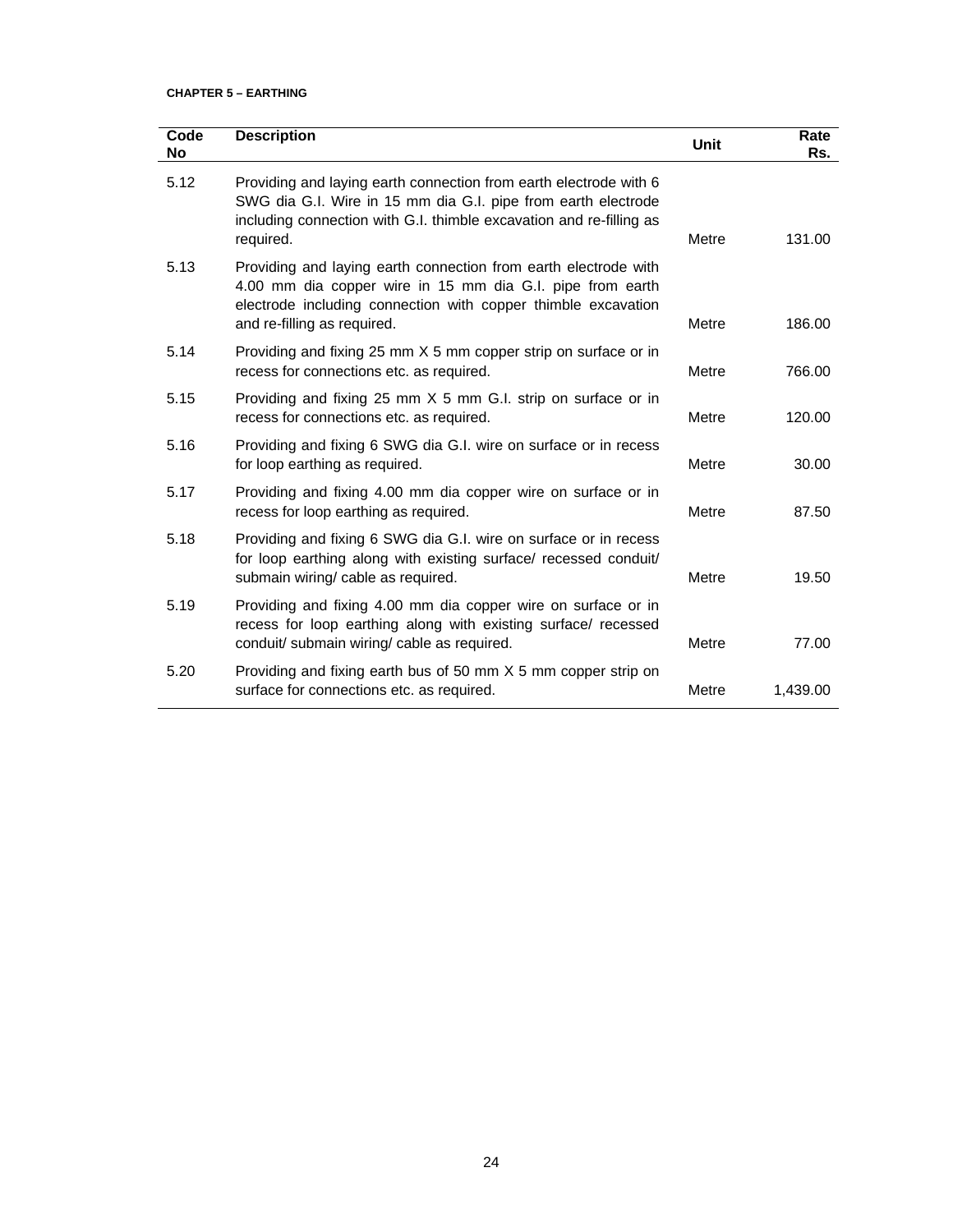# **CHAPTER 6 - LIGHTNING CONDUCTOR**

| Code<br>No | <b>Description</b>                                                                                                                                                                                                        | Unit  | Rate<br>Rs. |
|------------|---------------------------------------------------------------------------------------------------------------------------------------------------------------------------------------------------------------------------|-------|-------------|
| 6.1        | Providing and fixing of lightning conductor finial, made of 25 mm<br>dia 300mm long, copper tube, having single prong at top, with 85<br>mm dia 3mm thick copper base plate including holes etc.<br>complete as required. | Each  | 701.00      |
| 6.2        | Providing and fixing of lightning conductor finial, made of 25 mm<br>dia 300mm long, G.I. tube, having single prong at top, with 85mm<br>dia 6mm thick G.I. base plate including holes etc. complete as<br>required.      | Each  | 326.00      |
| 6.3        | Fixing of lightning conductor finial (single prong) with base plate<br>including holes etc. complete as required.                                                                                                         | Each  | 121.00      |
| 6.4        | Jointing copper / G.I. tape (with another copper/ G I tape, base of<br>the finial or any other metallic object) by riveting / nut bolting/<br>sweating and soldering etc as required.                                     | Each  | 60.50       |
| 6.5        | Providing and fixing copper tape 20 mm X 3 mm thick on parapet<br>surface of wall for lightning conductor complete as<br>or<br>required.(For horizontal run)                                                              | Metre | 336.00      |
| 6.6        | Providing and fixing copper tape 20 mm X 3 mm thick on parapet<br>or surface of wall for lightning conductor complete as<br>required.(For vertical run)                                                                   | Metre | 359.00      |
| 6.7        | Providing and fixing G.I. tape 20 mm X 3 mm thick on parapet or<br>surface of wall for lightning conductor complete as required.(For<br>horizontal run)                                                                   | Metre | 58.00       |
| 6.8        | Providing and fixing G.I. tape 20 mm X 3 mm thick on parapet or<br>surface of wall for lightning conductor complete as required.(For<br>vertical run)                                                                     | Metre | 81.50       |
| 6.9        | Fixing of copper/ G.I. tape 20 mm X 3 mm thick on parapet or<br>surface of wall for lightning conductor complete as required.(For<br>horizontal run)                                                                      | Metre | 27.00       |
| 6.10       | Fixing of copper/ G.I. tape 20 mm X 3 mm thick on parapet or<br>surface of wall for lightning conductor complete as required.(For<br>vertical run)                                                                        | Metre | 55.50       |
| 6.11       | Providing and fixing testing joint, made of 20 mm X 3 mm thick<br>copper strip, 125 mm long, with 4 nos. of tinned brass bolts, nuts,<br>chuck nuts and spring washers etc. complete as required.                         | Each  | 176.00      |
| 6.12       | Providing and fixing testing joint, made of 20 mm X 3 mm thick<br>G.I. strip, 125 mm long, with 4 nos. of G.I. bolts, nuts, chuck nuts<br>and spring washers etc. complete as required.                                   | Each  | 58.50       |
| 6.13       | Providing and laying copper tape 32 mm X 6 mm from earth<br>electrode directly in ground as required.                                                                                                                     | Metre | 1,012.00    |
| 6.14       | Providing and laying G.I. tape 32 mm X 6 mm from earth<br>electrode directly in ground as required.                                                                                                                       | Metre | 125.00      |
| 6.15       | Laying copper/ G.I. tape 32 mm X 6 mm from earth electrode<br>directly in ground as required.                                                                                                                             | Metre | 24.50       |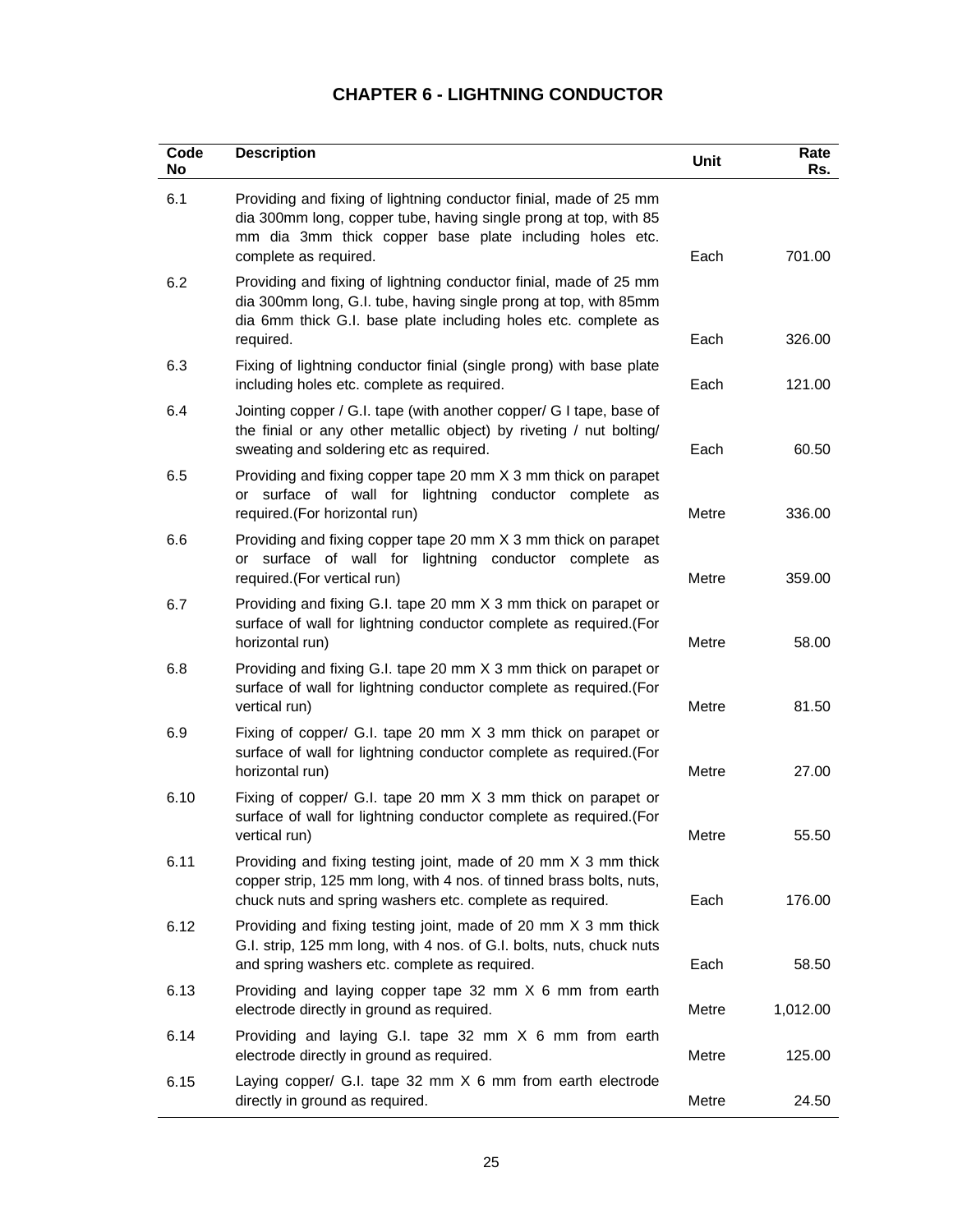# **CHAPTER 7 – MV CABLE LAYING**

| Code<br>No | <b>Description</b>                                                                                                                                                                                                                                                                                                         | Unit  | Rate<br>Rs. |
|------------|----------------------------------------------------------------------------------------------------------------------------------------------------------------------------------------------------------------------------------------------------------------------------------------------------------------------------|-------|-------------|
| 7.1        | Laying of one number PVC insulated and PVC sheathed / XLPE<br>power cable of 1.1 KV grade of following size direct in ground<br>including excavation, sand cushioning, protective covering and<br>refilling the trench etc as required.                                                                                    |       |             |
| 7.1.1      | Upto 35 sq. mm                                                                                                                                                                                                                                                                                                             | Metre | 167.00      |
| 7.1.2      | Above 35 sq. mm and upto 95 sq. mm                                                                                                                                                                                                                                                                                         | Metre | 173.00      |
| 7.1.3      | Above 95 sq. mm and upto 185 sq. mm                                                                                                                                                                                                                                                                                        | Metre | 179.00      |
| 7.1.4      | Above 185 sq. mm and upto 400 sq. mm                                                                                                                                                                                                                                                                                       | Metre | 196.00      |
| 7.2        | Laying of one number additional PVC insulated and PVC<br>sheathed / XLPE power cable of 1.1 KV grade of following size<br>direct in ground in the same trench in one tier horizontal<br>formation including excavation, sand cushioning, protective<br>covering and refilling the trench etc as required.                  |       |             |
| 7.2.1      | Upto 35 sq. mm                                                                                                                                                                                                                                                                                                             | Metre | 115.00      |
| 7.2.2      | Above 35 sq. mm and upto 95 sq. mm                                                                                                                                                                                                                                                                                         | Metre | 121.00      |
| 7.2.3      | Above 95 sq. mm and upto 185 sq. mm                                                                                                                                                                                                                                                                                        | Metre | 127.00      |
| 7.2.4      | Above 185 sq. mm and upto 400 sq. mm                                                                                                                                                                                                                                                                                       | Metre | 144.00      |
| 7.3        | Laying of one number PVC insulated and PVC sheathed / XLPE<br>power cable of 1.1 KV grade of following size direct in ground<br>including excavation and refilling the trench etc as required, but<br>excluding sand cushioning and protective covering.                                                                   |       |             |
| 7.3.1      | Upto 35 sq. mm                                                                                                                                                                                                                                                                                                             | Metre | 65.50       |
| 7.3.2      | Above 35 sq. mm and upto 95 sq. mm                                                                                                                                                                                                                                                                                         | Metre | 71.50       |
| 7.3.3      | Above 95 sq. mm and upto 185 sq. mm                                                                                                                                                                                                                                                                                        | Metre | 77.00       |
| 7.3.4      | Above 185 sq. mm and upto 400 sq. mm                                                                                                                                                                                                                                                                                       | Metre | 94.00       |
| 7.4        | Laying of one number additional PVC insulated and PVC<br>sheathed / XLPE power cable of 1.1 KV grade of following size<br>direct in ground in the same trench in one tier horizontal<br>formation including excavation and refilling the trench etc as<br>required, but excluding sand cushioning and protective covering. |       |             |
| 7.4.1      | Upto 35 sq. mm                                                                                                                                                                                                                                                                                                             | Metre | 41.50       |
| 7.4.2      | Above 35 sq. mm and upto 95 sq. mm                                                                                                                                                                                                                                                                                         | Metre | 47.00       |
| 7.4.3      | Above 95 sq. mm and upto 185 sq. mm                                                                                                                                                                                                                                                                                        | Metre | 53.00       |
| 7.4.4      | Above 185 sq. mm and upto 400 sq. mm                                                                                                                                                                                                                                                                                       | Metre | 70.00       |
| 7.5        | Laying of one number PVC insulated and PVC sheathed / XLPE<br>power cable of 1.1 KV grade of following size in the existing<br>RCC/HUME/METAL pipe as required.                                                                                                                                                            |       |             |
| 7.5.1      | Upto 35 sq. mm                                                                                                                                                                                                                                                                                                             | Metre | 12.00       |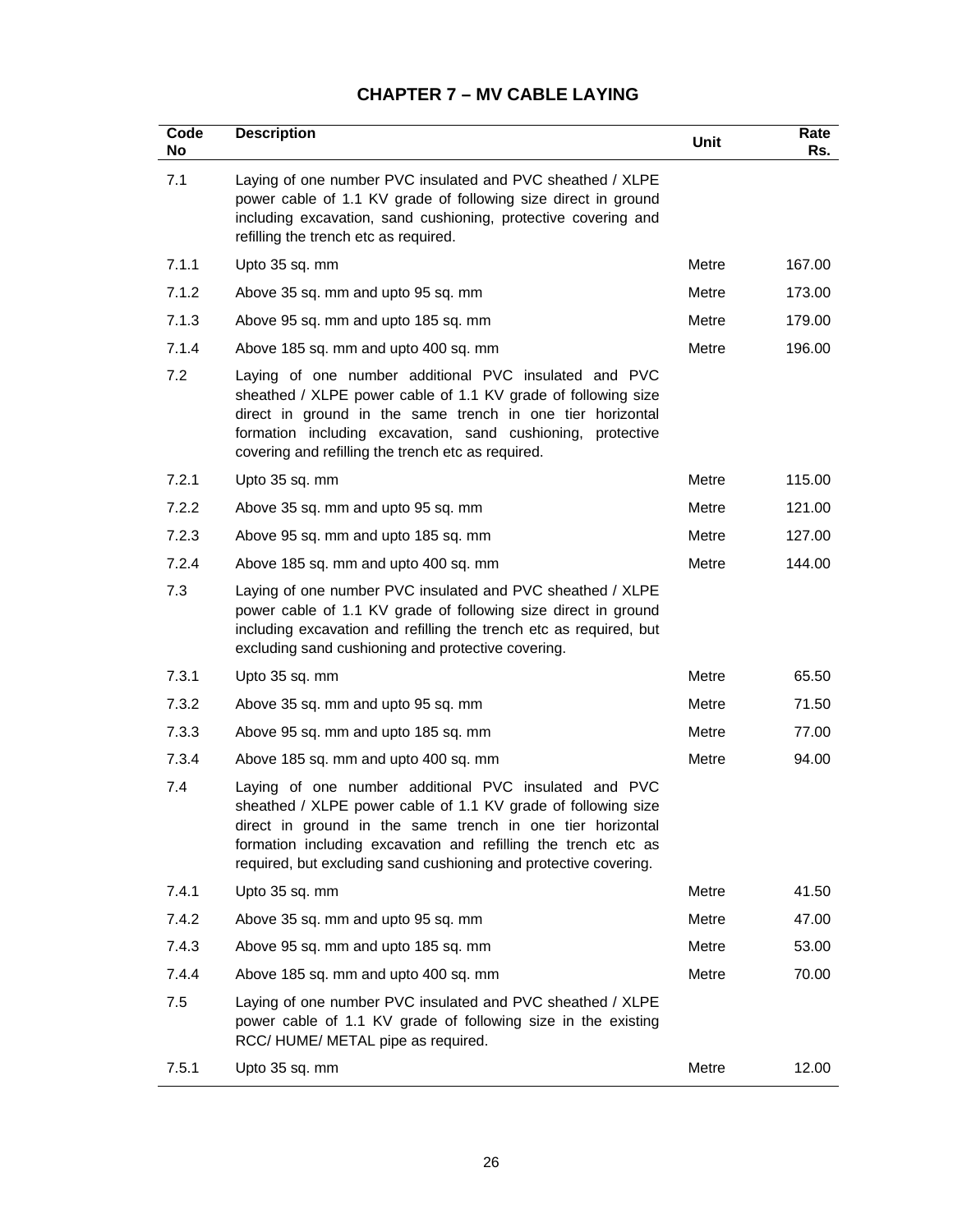| Code<br>No | <b>Description</b>                                                                                                                                                                                                                                                                                  | <b>Unit</b> | Rate<br>Rs. |
|------------|-----------------------------------------------------------------------------------------------------------------------------------------------------------------------------------------------------------------------------------------------------------------------------------------------------|-------------|-------------|
| 7.5.2      | Above 35 sq. mm and upto 95 sq. mm                                                                                                                                                                                                                                                                  | Metre       | 18.50       |
| 7.5.3      | Above 95 sq. mm and upto 185 sq. mm                                                                                                                                                                                                                                                                 | Metre       | 25.00       |
| 7.5.4      | Above 185 sq. mm and upto 400 sq. mm                                                                                                                                                                                                                                                                | Metre       | 44.00       |
| 7.6        | Laying of one number PVC insulated and PVC sheathed / XLPE<br>power cable of 1.1 KV grade of following size in the existing<br>masonry open duct as required.                                                                                                                                       |             |             |
| 7.6.1      | Upto 35 sq. mm                                                                                                                                                                                                                                                                                      | Metre       | 9.10        |
| 7.6.2      | Above 35 sq. mm and upto 95 sq. mm                                                                                                                                                                                                                                                                  | Metre       | 15.00       |
| 7.6.3      | Above 95 sq. mm and upto 185 sq. mm                                                                                                                                                                                                                                                                 | Metre       | 20.50       |
| 7.6.4      | Above 185 sq. mm and upto 400 sq. mm                                                                                                                                                                                                                                                                | Metre       | 37.50       |
| 7.7        | Laying and fixing of one number PVC insulated and PVC<br>sheathed / XLPE power cable of 1.1 KV grade of following size<br>on wall surface as required.                                                                                                                                              |             |             |
| 7.7.1      | Upto 35 sq. mm (clamped with 1mm thick saddle)                                                                                                                                                                                                                                                      | Metre       | 19.50       |
| 7.7.2      | Above 35 sq. mm and upto 95 sq. mm (clamped with 25x3mm<br>MS flat clamp)                                                                                                                                                                                                                           | Metre       | 60.00       |
| 7.7.3      | Above 95 sq. mm and upto 185 sq. mm (clamped with<br>25/40x3mm MS flat clamp)                                                                                                                                                                                                                       | Metre       | 69.00       |
| 7.7.4      | Above 185 sq. mm and upto 400 sq. mm (clamped with 40x3mm<br>MS flat clamp)                                                                                                                                                                                                                         | Metre       | 95.00       |
| 7.8        | Laying and fixing of one number PVC insulated and PVC<br>sheathed / XLPE power cable of 1.1 KV grade of following size<br>on cable tray as required.                                                                                                                                                |             |             |
| 7.8.1      | Upto 35 sq. mm (clamped with 1mm thick saddle)                                                                                                                                                                                                                                                      | Metre       | 16.50       |
| 7.8.2      | Above 35 sq. mm and upto 95 sq. mm (clamped with 25x3mm<br>MS flat clamp)                                                                                                                                                                                                                           | Metre       | 38.50       |
| 7.8.3      | Above 95 sq. mm and upto 185 sq. mm (clamped with<br>25/40x3mm MS flat clamp)                                                                                                                                                                                                                       | Metre       | 47.50       |
| 7.8.4      | Above 185 sq. mm and upto 400 sq. mm (clamped with 40x3mm<br>MS flat clamp)                                                                                                                                                                                                                         | Metre       | 72.50       |
| 7.9        | Supplying and making cable route marker with cement concrete<br>1:2:4 (1 cement : 2 coarse sand : 4 graded stone aggregate 20<br>mm nominal size ) of size 60 cm X 60 cm at the bottom and 50<br>cm X 50 cm at the top with a thickness of 10cm including<br>inscription duly engraved as required. | each        | 255.00      |
| 7.10       | Supplying and fixing cable route marker with 10 cm X 10 cm X 5<br>mm thick G.I. plate with inscription there on, bolted /welded to 35<br>mm X 35 mm X 6 mm angle iron, 60 cm long and fixing the same<br>in ground as required.                                                                     | each        | 244.00      |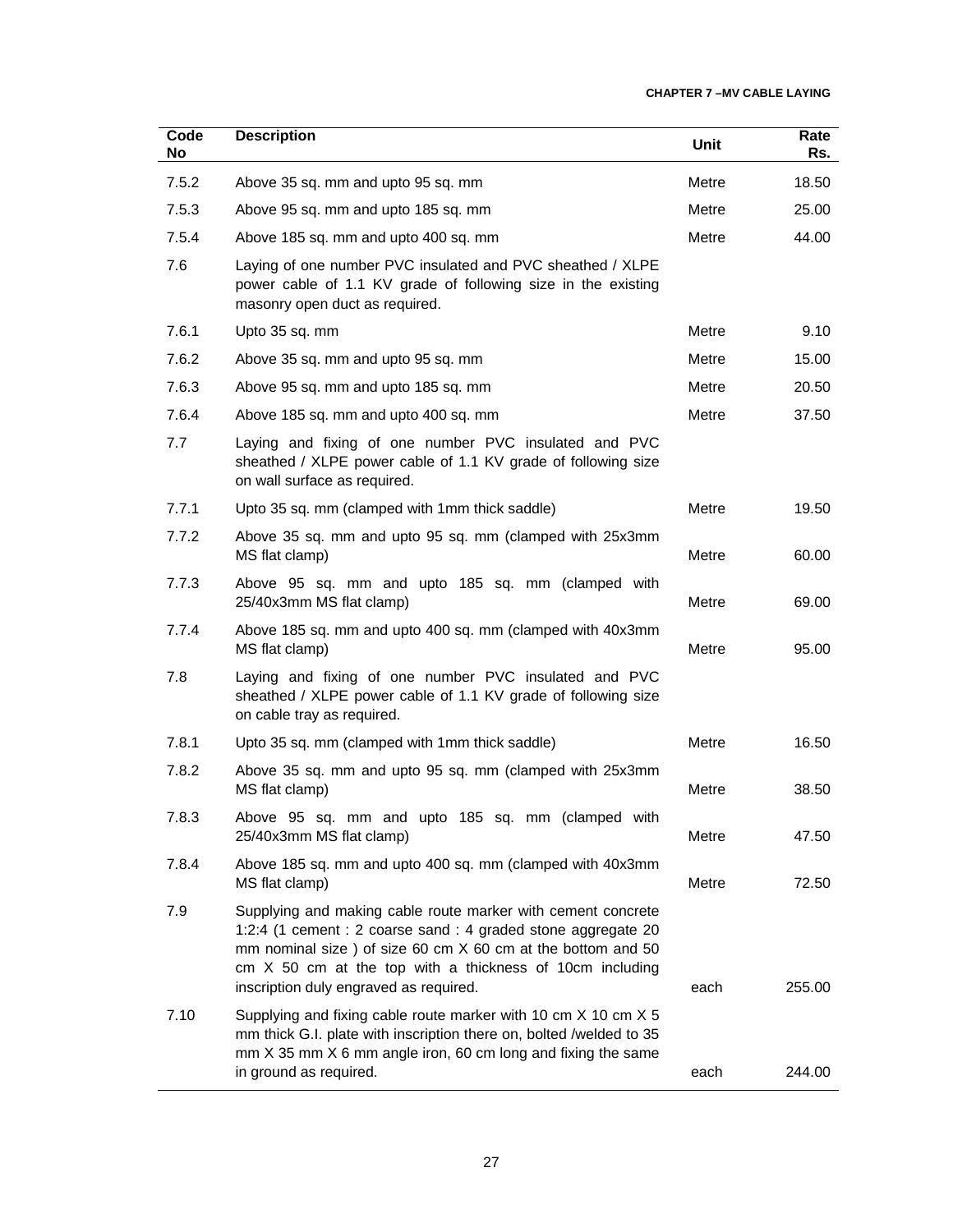# **CHAPTER 8 – HT CABLE LAYING**

| Code<br>No | <b>Description</b>                                                                                                                                                                                                                                                                             | <b>Unit</b> | Rate<br>Rs. |
|------------|------------------------------------------------------------------------------------------------------------------------------------------------------------------------------------------------------------------------------------------------------------------------------------------------|-------------|-------------|
| 8.1        | Laying of one number PVC insulated and PVC sheathed / XLPE<br>power cable of 11 KV grade of following size direct in ground<br>including excavation, sand cushioning, protective covering and<br>refilling the trench etc as required.                                                         |             |             |
| 8.1.1      | Upto 120 sq. mm                                                                                                                                                                                                                                                                                | Metre       | 213.00      |
| 8.1.2      | Above 120 sq. mm and upto 400 sq. mm                                                                                                                                                                                                                                                           | Metre       | 230.00      |
| 8.2        | Laying of one number additional PVC insulated and PVC<br>sheathed / XLPE power cable of 11 KV grade of following size<br>direct in ground in the same trench in one tier horizontal<br>formation including excavation, sand cushioning, protective<br>covering and refilling the trench etc as |             |             |
| 8.2.1      | Upto 120 sq. mm                                                                                                                                                                                                                                                                                | Metre       | 146.00      |
| 8.2.2      | Above 120 sq. mm and upto 400 sq. mm                                                                                                                                                                                                                                                           | Metre       | 163.00      |
| 8.3        | Laying of one number PVC insulated and PVC sheathed / XLPE<br>power cable of 11 KV grade of following size in the existing RCC/<br>HUME/ METAL pipe as required.                                                                                                                               |             |             |
| 8.3.1      | Upto 120 sq. mm                                                                                                                                                                                                                                                                                | Metre       | 25.00       |
| 8.3.2      | Above 120 sq. mm and upto 400 sq. mm                                                                                                                                                                                                                                                           | Metre       | 44.00       |
| 8.4        | Laying of one number PVC insulated and PVC sheathed / XLPE<br>power cable of 11 KV grade of following size in the existing<br>masonry open duct as required.                                                                                                                                   |             |             |
| 8.4.1      | Upto 120 sq. mm                                                                                                                                                                                                                                                                                | Metre       | 20.50       |
| 8.4.2      | Above 120 sq. mm and upto 400 sq. mm                                                                                                                                                                                                                                                           | Metre       | 37.50       |
| 8.5        | Laying of one number XLPE power cable of 33 KV grade of<br>following size direct in ground including excavation, sand<br>cushioning, protective covering and refilling the trench etc as<br>required.                                                                                          |             |             |
| 8.5.1      | Upto 120 sq. mm                                                                                                                                                                                                                                                                                | Metre       | 214.00      |
| 8.5.2      | Above 120 sq. mm and upto 400 sq. mm                                                                                                                                                                                                                                                           | Metre       | 231.00      |
| 8.6        | Laying of one number additional XLPE power cable of 33 KV<br>grade of following size direct in ground in the same trench in one<br>tier horizontal formation including excavation, sand cushioning,<br>protective covering and refilling the trench etc as required.                           |             |             |
| 8.6.1      | Upto 120 sq. mm                                                                                                                                                                                                                                                                                | Metre       | 148.00      |
| 8.6.2      | Above 120 sq. mm and upto 400 sq. mm                                                                                                                                                                                                                                                           | Metre       | 165.00      |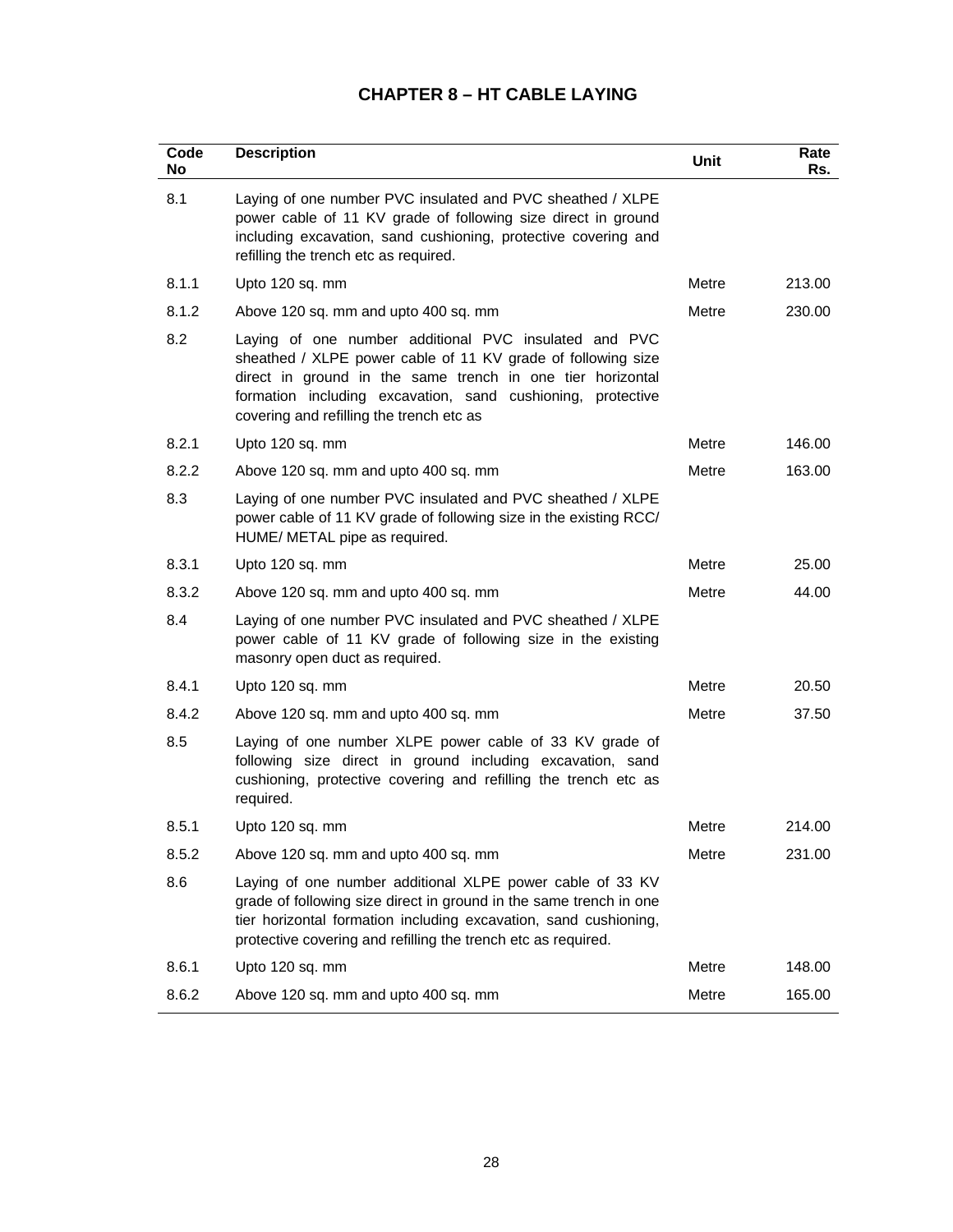| Code<br><b>No</b> | <b>Description</b>                                                                                                              | Unit  | Rate<br>Rs. |
|-------------------|---------------------------------------------------------------------------------------------------------------------------------|-------|-------------|
| 8.7               | Laying of one number XLPE power cable of 33 KV grade of<br>following size in the existing RCC/ HUME/ METAL pipe as<br>required. |       |             |
| 8.7.1             | Upto 120 sq. mm                                                                                                                 | Metre | 27.00       |
| 8.7.2             | Above 120 sq. mm and upto 400 sq. mm                                                                                            | Metre | 45.50       |
| 8.8               | Laying of one number XLPE power cable of 33 KV grade of<br>following size in the existing masonry open duct as required.        |       |             |
| 8.8.1             | Upto 120 sq. mm                                                                                                                 | Metre | 22.00       |
| 8.8.2             | Above 120 sq. mm and upto 400 sq. mm                                                                                            | Metre | 39.50       |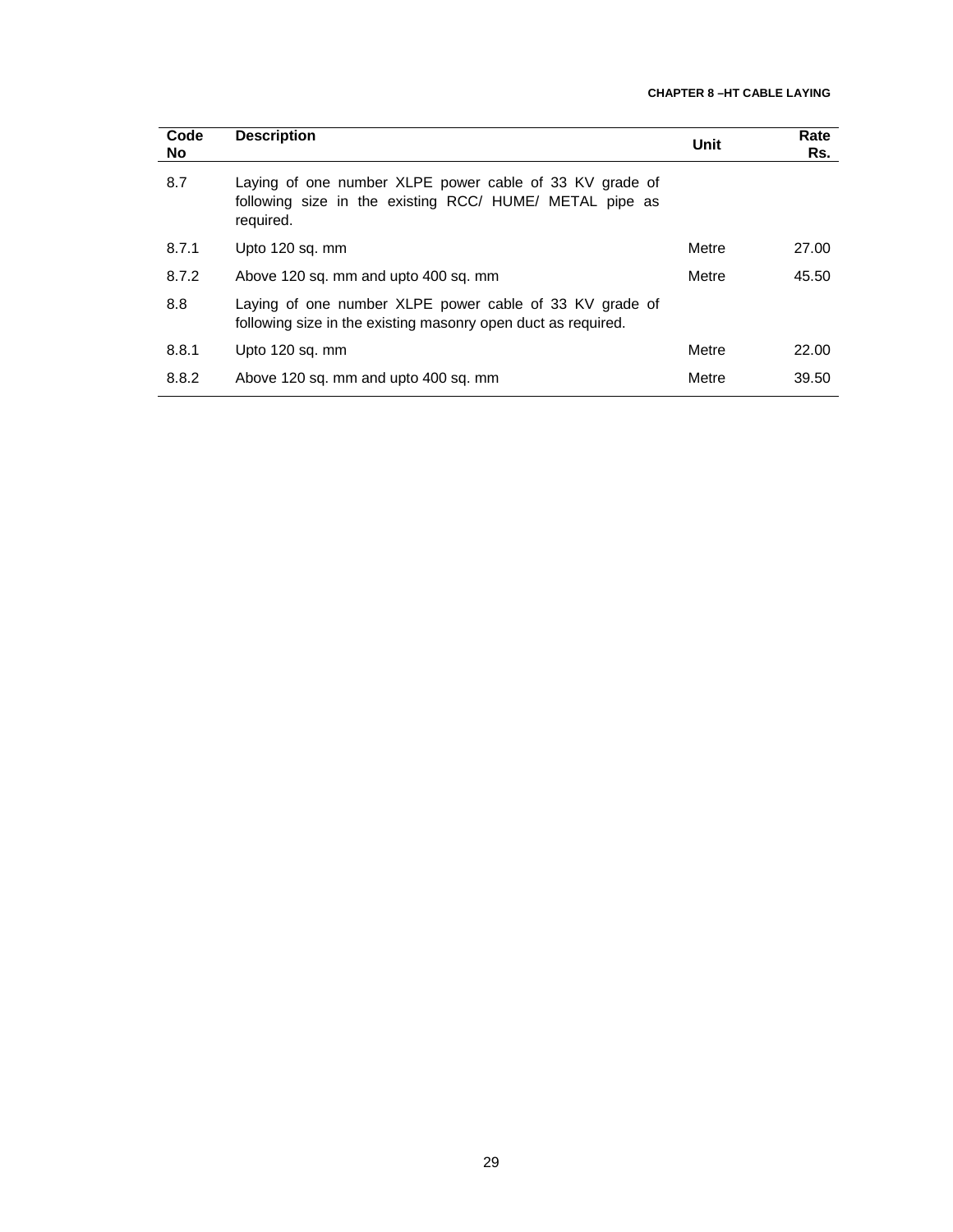# **CHAPTER 9 - MV CABLE JOINTING & END TERMINATION**

| Code<br>No | <b>Description</b>                                                                                                                                                                                                         | Unit | Rate<br>Rs. |
|------------|----------------------------------------------------------------------------------------------------------------------------------------------------------------------------------------------------------------------------|------|-------------|
| 9.1        | Supplying and making<br>indoor end termination with brass<br>compression gland and aluminium lugs for following size of PVC<br>insulated and PVC sheathed / XLPE aluminium conductor cable<br>of 1.1 KV grade as required. |      |             |
| 9.1.1      | $2 \times 6$ sq. mm (19mm)                                                                                                                                                                                                 | Each | 110.00      |
| 9.1.2      | 2 X 10 sq. mm (19mm)                                                                                                                                                                                                       | Each | 111.00      |
| 9.1.3      | 2 X 16 sq. mm (22mm)                                                                                                                                                                                                       | Each | 119.00      |
| 9.1.4      | 2 X 25 sq. mm (22mm)                                                                                                                                                                                                       | Each | 120.00      |
| 9.1.5      | 2 X 35 sq. mm (25mm)                                                                                                                                                                                                       | Each | 159.00      |
| 9.1.6      | 2 X 50 sq. mm (28mm)                                                                                                                                                                                                       | Each | 204.00      |
| 9.1.7      | 3 X 10 sq. mm (22mm)                                                                                                                                                                                                       | Each | 120.00      |
| 9.1.8      | 3 X 16 sq. mm (25mm)                                                                                                                                                                                                       | Each | 145.00      |
| 9.1.9      | 3 X 25 sq. mm (25mm)                                                                                                                                                                                                       | Each | 147.00      |
| 9.1.10     | 3 X 35 sq. mm (28mm)                                                                                                                                                                                                       | Each | 204.00      |
| 9.1.11     | 3 X 50 sq. mm (32mm)                                                                                                                                                                                                       | Each | 220.00      |
| 9.1.12     | 3 X 70 sq. mm (35mm)                                                                                                                                                                                                       | Each | 269.00      |
| 9.1.13     | 3 X 95 sq. mm (38mm)                                                                                                                                                                                                       | Each | 321.00      |
| 9.1.14     | 3 X 120 sq. mm (45mm)                                                                                                                                                                                                      | Each | 373.00      |
| 9.1.15     | 3 X 150 sq. mm (50mm)                                                                                                                                                                                                      | Each | 447.00      |
| 9.1.16     | 3 X 185 sq. mm (57mm)                                                                                                                                                                                                      | Each | 605.00      |
| 9.1.17     | 3 X 225 sq. mm (62mm)                                                                                                                                                                                                      | Each | 732.00      |
| 9.1.18     | 3 X 240 sq. mm (62mm)                                                                                                                                                                                                      | Each | 755.00      |
| 9.1.19     | 3 X 300 sq. mm (70mm)                                                                                                                                                                                                      | Each | 846.00      |
| 9.1.20     | $3\frac{1}{2}$ X 25 sq. mm (28mm)                                                                                                                                                                                          | Each | 191.00      |
| 9.1.21     | 3½ X 35 sq. mm (32mm)                                                                                                                                                                                                      | Each | 223.00      |
| 9.1.22     | $3\frac{1}{2}$ X 50 sq. mm (35mm)                                                                                                                                                                                          | Each | 262.00      |
| 9.1.23     | 3½ X 70 sq. mm (38mm)                                                                                                                                                                                                      | Each | 297.00      |
| 9.1.24     | $3\frac{1}{2}$ X 95 sq. mm (45mm)                                                                                                                                                                                          | Each | 366.00      |
| 9.1.25     | 3½ X 120 sq. mm (45mm)                                                                                                                                                                                                     | Each | 383.00      |
| 9.1.26     | $3\frac{1}{2}$ X 150 sq. mm (50mm)                                                                                                                                                                                         | Each | 458.00      |
| 9.1.27     | 3½ X 185 sq. mm (57mm)                                                                                                                                                                                                     | Each | 616.00      |
| 9.1.28     | $3\frac{1}{2}$ X 225 sq. mm (62mm)                                                                                                                                                                                         | Each | 747.00      |
| 9.1.29     | 3½ X 240 sq. mm (62mm)                                                                                                                                                                                                     | Each | 771.00      |
| 9.1.30     | 3½ X 300 sq. mm (70mm)                                                                                                                                                                                                     | Each | 867.00      |
| 9.1.31     | 3½ X 400 sq. mm (82mm)                                                                                                                                                                                                     | Each | 1,109.00    |
| 9.1.32     | 4 X 10 sq. mm (25mm)                                                                                                                                                                                                       | Each | 146.00      |
| 9.1.33     | 4 X 16 sq. mm (28mm)                                                                                                                                                                                                       | Each | 188.00      |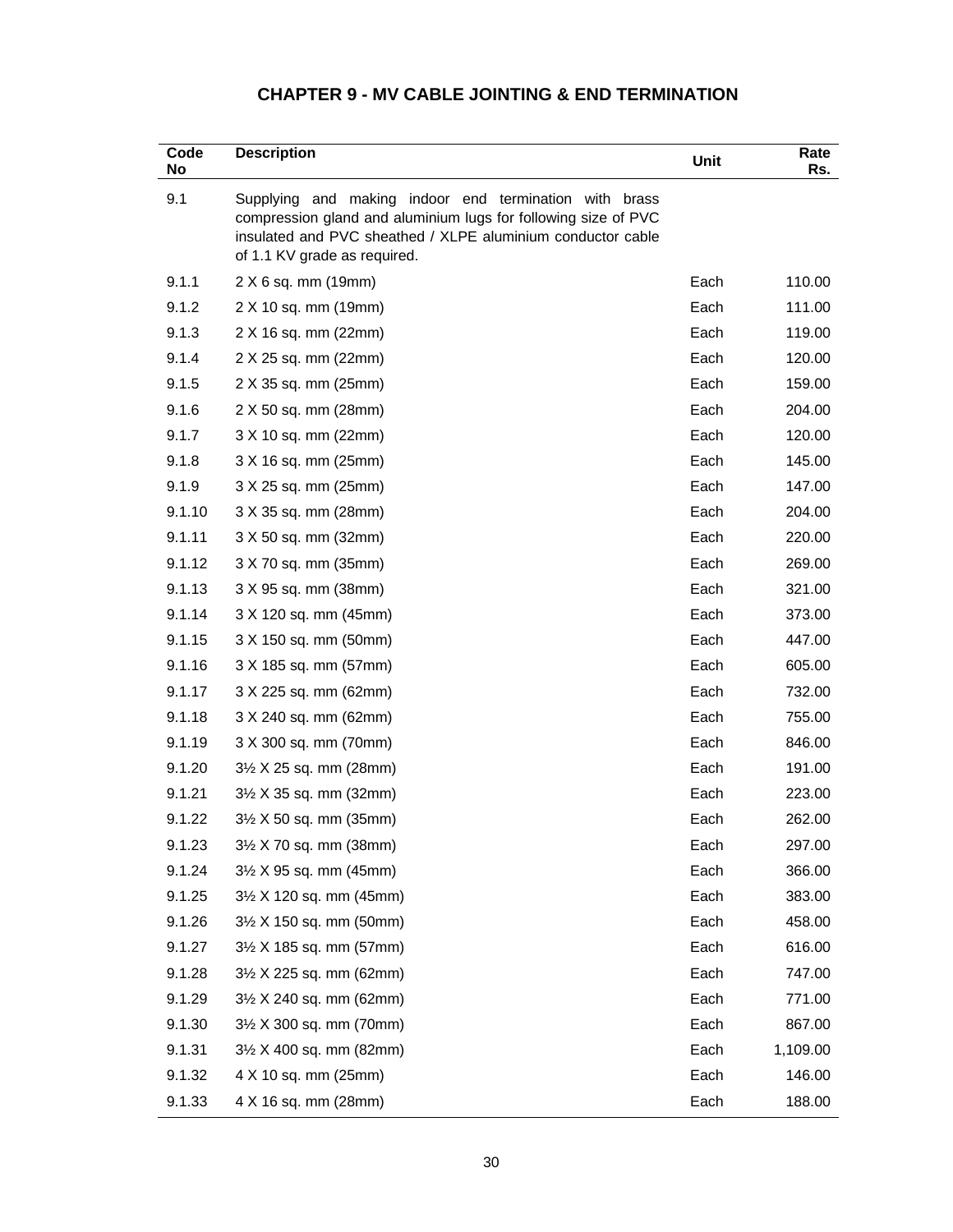#### **CHAPTER 9 – MV CABLE JOINTING & END TERMINATION**

| Code<br>No | <b>Description</b>                                                                                                                                                                                                                                      | Unit | Rate<br>Rs. |
|------------|---------------------------------------------------------------------------------------------------------------------------------------------------------------------------------------------------------------------------------------------------------|------|-------------|
| 9.1.34     | 4 X 25 sq. mm (28mm)                                                                                                                                                                                                                                    | Each | 192.00      |
| 9.1.35     | 4 X 35 sq. mm (32mm)                                                                                                                                                                                                                                    | Each | 224.00      |
| 9.1.36     | 4 X 50 sq. mm (35mm)                                                                                                                                                                                                                                    | Each | 265.00      |
| 9.2        | Supplying and making outdoor end termination with cast resin<br>compound including aluminium lugs and other jointing materials<br>for following size of PVC insulated and PVC sheathed / XLPE<br>aluminium conductor cable of 1.1 KV grade as required. |      |             |
| 9.2.1      | 2 X 16 sq. mm                                                                                                                                                                                                                                           | Each | 518.00      |
| 9.2.2      | 2 X 25 sq. mm                                                                                                                                                                                                                                           | Each | 561.00      |
| 9.2.3      | 2 X 35 sq. mm                                                                                                                                                                                                                                           | Each | 561.00      |
| 9.2.4      | 2 X 50 sq. mm                                                                                                                                                                                                                                           | Each | 561.00      |
| 9.2.5      | 3 X 16 sq. mm                                                                                                                                                                                                                                           | Each | 561.00      |
| 9.2.6      | 3 X 25 sq. mm                                                                                                                                                                                                                                           | Each | 561.00      |
| 9.2.7      | 3 X 35 sq. mm                                                                                                                                                                                                                                           | Each | 561.00      |
| 9.2.8      | 3 X 50 sq. mm                                                                                                                                                                                                                                           | Each | 601.00      |
| 9.2.9      | 3 X 70 sq. mm                                                                                                                                                                                                                                           | Each | 601.00      |
| 9.2.10     | 3 X 95 sq. mm                                                                                                                                                                                                                                           | Each | 706.00      |
| 9.2.11     | 3 X 120 sq. mm                                                                                                                                                                                                                                          | Each | 706.00      |
| 9.2.12     | 3 X 150 sq. mm                                                                                                                                                                                                                                          | Each | 706.00      |
| 9.2.13     | 3 X 185 sq. mm                                                                                                                                                                                                                                          | Each | 969.00      |
| 9.2.14     | 3 X 225 sq. mm                                                                                                                                                                                                                                          | Each | 969.00      |
| 9.2.15     | 3 X 240 sq. mm                                                                                                                                                                                                                                          | Each | 1,137.00    |
| 9.2.16     | 3 X 300 sq. mm                                                                                                                                                                                                                                          | Each | 1,137.00    |
| 9.2.17     | $3\frac{1}{2}$ X 25 sq. mm                                                                                                                                                                                                                              | Each | 561.00      |
| 9.2.18     | $3\frac{1}{2}$ X 35 sq. mm                                                                                                                                                                                                                              | Each | 601.00      |
| 9.2.19     | $3\frac{1}{2}$ X 50 sq. mm                                                                                                                                                                                                                              | Each | 601.00      |
| 9.2.20     | $3\frac{1}{2}$ X 70 sq. mm                                                                                                                                                                                                                              | Each | 664.00      |
| 9.2.21     | 3½ X 95 sq. mm                                                                                                                                                                                                                                          | Each | 714.00      |
| 9.2.22     | 31/2 X 120 sq. mm                                                                                                                                                                                                                                       | Each | 714.00      |
| 9.2.23     | 3½ X 150 sq. mm                                                                                                                                                                                                                                         | Each | 969.00      |
| 9.2.24     | 3½ X 185 sq. mm                                                                                                                                                                                                                                         | Each | 969.00      |
| 9.2.25     | $3\frac{1}{2}$ X 225 sq. mm                                                                                                                                                                                                                             | Each | 1,137.00    |
| 9.2.26     | 3½ X 240 sq. mm                                                                                                                                                                                                                                         | Each | 1,137.00    |
| 9.2.27     | 3½ X 300 sq. mm                                                                                                                                                                                                                                         | Each | 1,244.00    |
| 9.2.28     | 3½ X 400 sq. mm                                                                                                                                                                                                                                         | Each | 1,436.00    |
| 9.2.29     | 4 X 16 sq. mm                                                                                                                                                                                                                                           | Each | 561.00      |
| 9.2.30     | 4 X 25 sq. mm                                                                                                                                                                                                                                           | Each | 561.00      |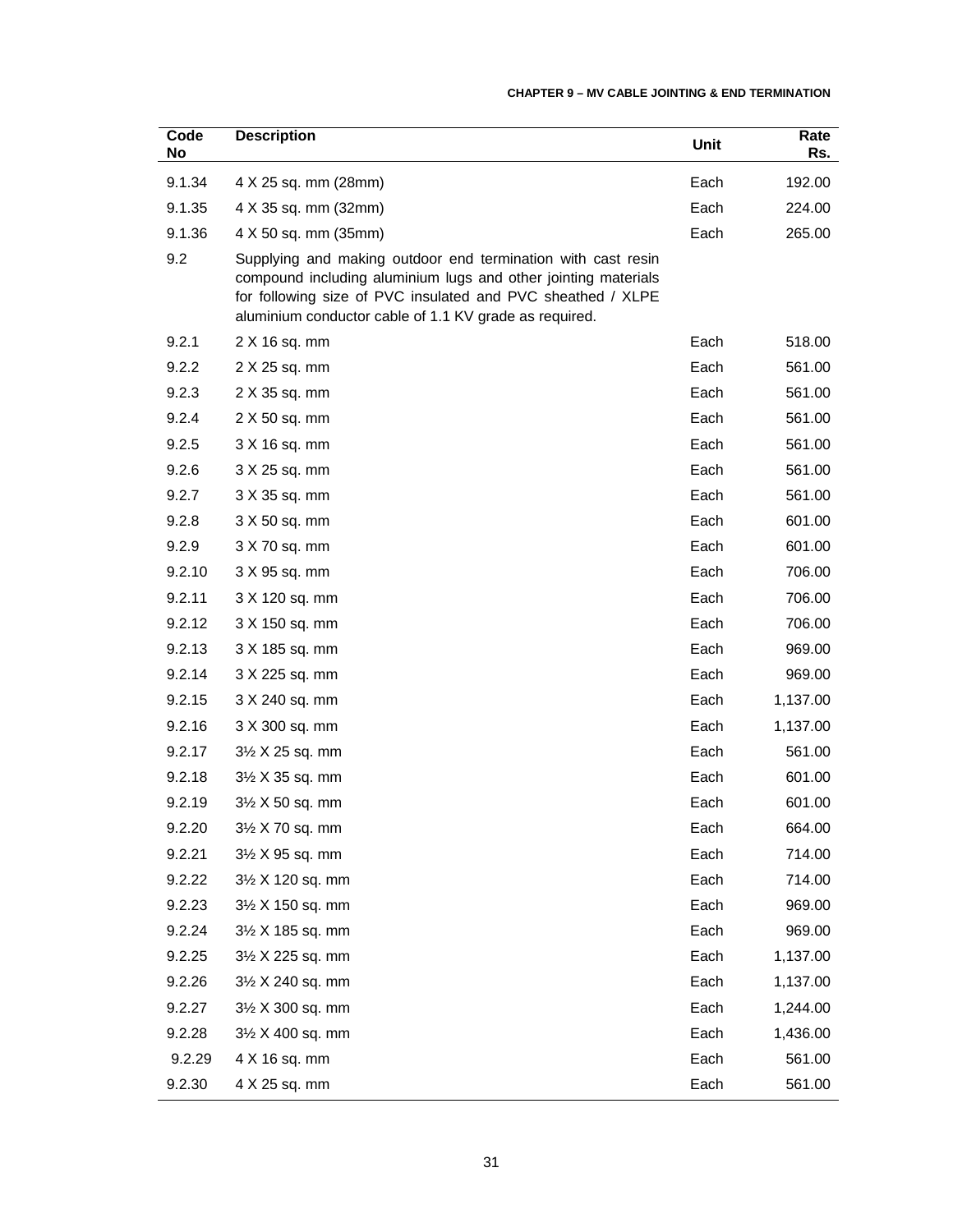## **CHAPTER 9 – MV CABLE END TERMINATION & JOINTING**

| Code<br>No | <b>Description</b>                                                                                                                                                                                                                               | Unit | Rate<br>Rs. |
|------------|--------------------------------------------------------------------------------------------------------------------------------------------------------------------------------------------------------------------------------------------------|------|-------------|
| 9.2.31     | 4 X 35 sq. mm                                                                                                                                                                                                                                    | Each | 601.00      |
| 9.2.32     | 4 X 50 sq. mm                                                                                                                                                                                                                                    | Each | 601.00      |
| 9.3        | Supplying and making straight through joint with cast resin<br>compound including ferrules and other jointing materials for<br>following size of PVC insulated and PVC sheathed / XLPE<br>aluminium conductor cable of 1.1 KV grade as required. |      |             |
| 9.3.1      | 2 X 16 sq. mm                                                                                                                                                                                                                                    | Each | 1,112.00    |
| 9.3.2      | 2 X 25 sq. mm                                                                                                                                                                                                                                    | Each | 1,112.00    |
| 9.3.3      | 2 X 35 sq. mm                                                                                                                                                                                                                                    | Each | 1,112.00    |
| 9.3.4      | 2 X 50 sq. mm                                                                                                                                                                                                                                    | Each | 1,276.00    |
| 9.3.5      | 3 X 16 sq. mm                                                                                                                                                                                                                                    | Each | 1,112.00    |
| 9.3.6      | 3 X 25 sq. mm                                                                                                                                                                                                                                    | Each | 1,112.00    |
| 9.3.7      | 3 X 35 sq. mm                                                                                                                                                                                                                                    | Each | 1,276.00    |
| 9.3.8      | 3 X 50 sq. mm                                                                                                                                                                                                                                    | Each | 1,276.00    |
| 9.3.9      | 3 X 70 sq. mm                                                                                                                                                                                                                                    | Each | 1,491.00    |
| 9.3.10     | 3 X 95 sq. mm                                                                                                                                                                                                                                    | Each | 1,584.00    |
| 9.3.11     | 3 X 120 sq. mm                                                                                                                                                                                                                                   | Each | 1,773.00    |
| 9.3.12     | 3 X 150 sq. mm                                                                                                                                                                                                                                   | Each | 1,773.00    |
| 9.3.13     | 3 X 185 sq. mm                                                                                                                                                                                                                                   | Each | 2,124.00    |
| 9.3.14     | 3 X 225 sq. mm                                                                                                                                                                                                                                   | Each | 2,410.00    |
| 9.3.15     | 3 X 240 sq. mm                                                                                                                                                                                                                                   | Each | 2,449.00    |
| 9.3.16     | 3 X 300 sq. mm                                                                                                                                                                                                                                   | Each | 3,084.00    |
| 9.3.17     | $3\frac{1}{2}$ X 25 sq. mm                                                                                                                                                                                                                       | Each | 1,276.00    |
| 9.3.18     | $3\frac{1}{2}$ X 35 sq. mm                                                                                                                                                                                                                       | Each | 1,276.00    |
| 9.3.19     | $3\frac{1}{2}$ X 50 sq. mm                                                                                                                                                                                                                       | Each | 1,491.00    |
| 9.3.20     | $3\frac{1}{2}$ X 70 sq. mm                                                                                                                                                                                                                       | Each | 1,534.00    |
| 9.3.21     | $3\frac{1}{2}$ X 95 sq. mm                                                                                                                                                                                                                       | Each | 1,773.00    |
| 9.3.22     | 3½ X 120 sq. mm                                                                                                                                                                                                                                  | Each | 2,124.00    |
| 9.3.23     | 31/2 X 150 sq. mm                                                                                                                                                                                                                                | Each | 2,124.00    |
| 9.3.24     | 31/2 X 185 sq. mm                                                                                                                                                                                                                                | Each | 2,410.00    |
| 9.3.25     | $3\frac{1}{2}$ X 225 sq. mm                                                                                                                                                                                                                      | Each | 2,449.00    |
| 9.3.26     | 31/2 X 240 sq. mm                                                                                                                                                                                                                                | Each | 2,977.00    |
| 9.3.27     | 3½ X 300 sq. mm                                                                                                                                                                                                                                  | Each | 3,633.00    |
| 9.3.28     | 3½ X 400 sq. mm                                                                                                                                                                                                                                  | Each | 4,415.00    |
| 9.3.29     | 4 X 16 sq. mm                                                                                                                                                                                                                                    | Each | 1,112.00    |
| 9.3.30     | 4 X 25 sq. mm                                                                                                                                                                                                                                    | Each | 1,276.00    |
| 9.3.31     | 4 X 35 sq. mm                                                                                                                                                                                                                                    | Each | 1,276.00    |
| 9.3.32     | 4 X 50 sq. mm                                                                                                                                                                                                                                    | Each | 1,491.00    |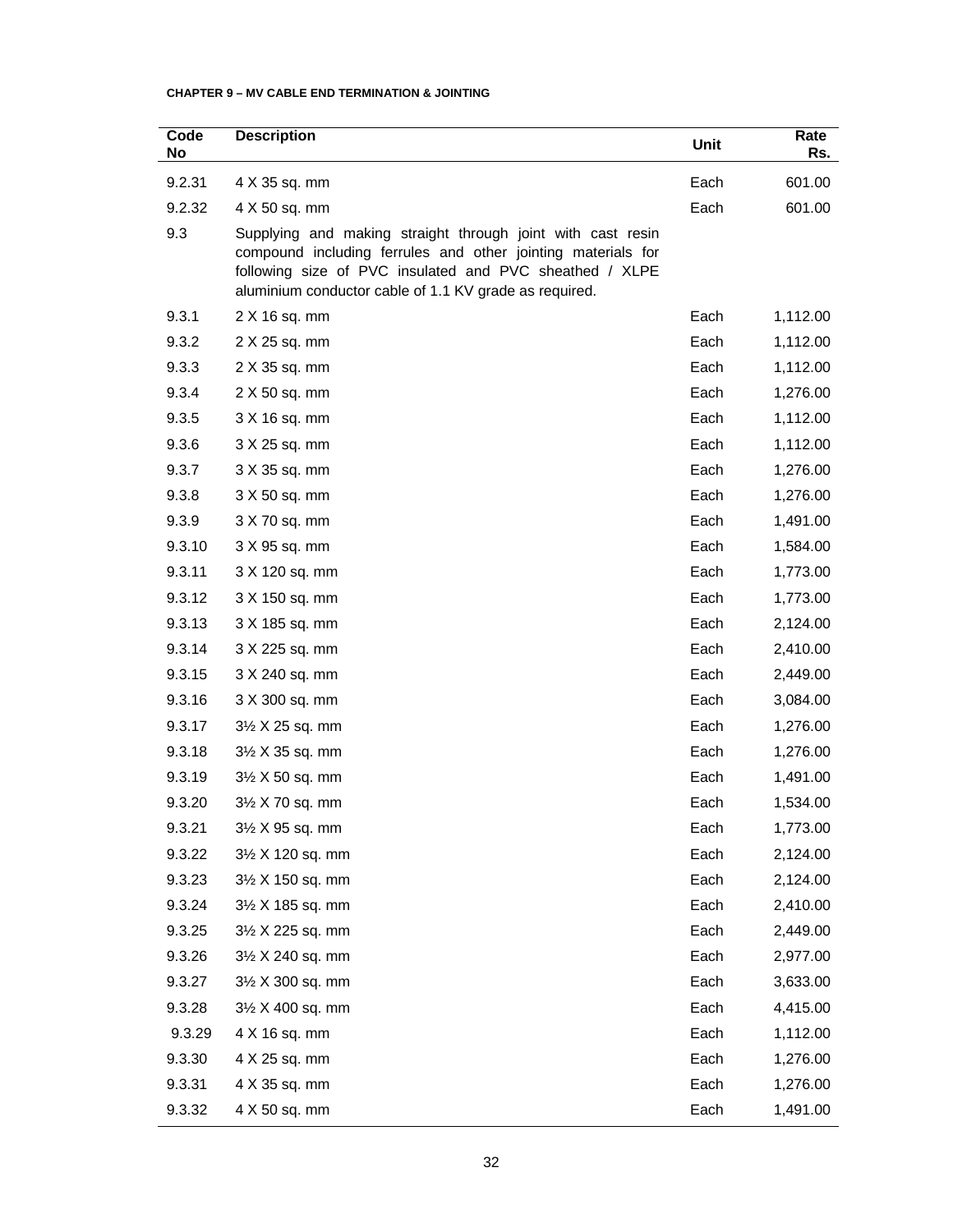| Code<br>No | <b>Description</b>                                                                                                                                                                                                                               | <b>Unit</b> | Rate<br>Rs. |
|------------|--------------------------------------------------------------------------------------------------------------------------------------------------------------------------------------------------------------------------------------------------|-------------|-------------|
| 9.4        | Supplying and making straight through joint with heat shrinkable<br>kit including ferrules and other jointing materials for following size<br>of PVC insulated and PVC sheathed / XLPE aluminium<br>conductor cable of 1.1 KV grade as required. |             |             |
| 9.4.1      | 2 X 16 sq. mm                                                                                                                                                                                                                                    | Each        | 533.00      |
| 9.4.2      | 2 X 25 sq. mm                                                                                                                                                                                                                                    | Each        | 606.00      |
| 9.4.3      | 2 X 35 sq. mm                                                                                                                                                                                                                                    | Each        | 606.00      |
| 9.4.4      | 2 X 50 sq. mm                                                                                                                                                                                                                                    | Each        | 606.00      |
| 9.4.5      | 3 X 16 sq. mm                                                                                                                                                                                                                                    | Each        | 772.00      |
| 9.4.6      | 3 X 25 sq. mm                                                                                                                                                                                                                                    | Each        | 934.00      |
| 9.4.7      | 3 X 35 sq. mm                                                                                                                                                                                                                                    | Each        | 934.00      |
| 9.4.8      | 3 X 50 sq. mm                                                                                                                                                                                                                                    | Each        | 934.00      |
| 9.4.9      | 3 X 70 sq. mm                                                                                                                                                                                                                                    | Each        | 986.00      |
| 9.4.10     | 3 X 95 sq. mm                                                                                                                                                                                                                                    | Each        | 1,036.00    |
| 9.4.11     | 3 X 120 sq. mm                                                                                                                                                                                                                                   | Each        | 1,036.00    |
| 9.4.12     | 3 X 150 sq. mm                                                                                                                                                                                                                                   | Each        | 1,036.00    |
| 9.4.13     | 3 X 185 sq. mm                                                                                                                                                                                                                                   | Each        | 1,232.00    |
| 9.4.14     | 3 X 225 sq. mm                                                                                                                                                                                                                                   | Each        | 1,232.00    |
| 9.4.15     | 3 X 240 sq. mm                                                                                                                                                                                                                                   | Each        | 1,232.00    |
| 9.4.16     | 3 X 300 sq. mm                                                                                                                                                                                                                                   | Each        | 1,340.00    |
| 9.4.17     | $3\frac{1}{2}$ X 25 sq. mm                                                                                                                                                                                                                       | Each        | 1,114.00    |
| 9.4.18     | $3\frac{1}{2}$ X 35 sq. mm                                                                                                                                                                                                                       | Each        | 1,114.00    |
| 9.4.19     | $3\frac{1}{2}$ X 50 sq. mm                                                                                                                                                                                                                       | Each        | 1,566.00    |
| 9.4.20     | $3\frac{1}{2}$ X 70 sq. mm                                                                                                                                                                                                                       | Each        | 1,566.00    |
| 9.4.21     | $3\frac{1}{2}$ X 95 sq. mm                                                                                                                                                                                                                       | Each        | 1,617.00    |
| 9.4.22     | $3\frac{1}{2}$ X 120 sq. mm                                                                                                                                                                                                                      | Each        | 2,086.00    |
| 9.4.23     | 3½ X 150 sq. mm                                                                                                                                                                                                                                  | Each        | 2,086.00    |
| 9.4.24     | $3\frac{1}{2}$ X 185 sq. mm                                                                                                                                                                                                                      | Each        | 2,086.00    |
| 9.4.25     | $3\frac{1}{2}$ X 225 sq. mm                                                                                                                                                                                                                      | Each        | 2,684.00    |
| 9.4.26     | 31/2 X 240 sq. mm                                                                                                                                                                                                                                | Each        | 2,684.00    |
| 9.4.27     | 3½ X 300 sq. mm                                                                                                                                                                                                                                  | Each        | 2,791.00    |
| 9.4.28     | 31/2 X 400 sq. mm                                                                                                                                                                                                                                | Each        | 3,653.00    |
| 9.4.29     | 4 X 16 sq. mm                                                                                                                                                                                                                                    | Each        | 943.00      |
| 9.4.30     | 4 X 25 sq. mm                                                                                                                                                                                                                                    | Each        | 1,114.00    |
| 9.4.31     | 4 X 35 sq. mm                                                                                                                                                                                                                                    | Each        | 1,114.00    |
| 9.4.32     | 4 X 50 sq. mm                                                                                                                                                                                                                                    | Each        | 1,566.00    |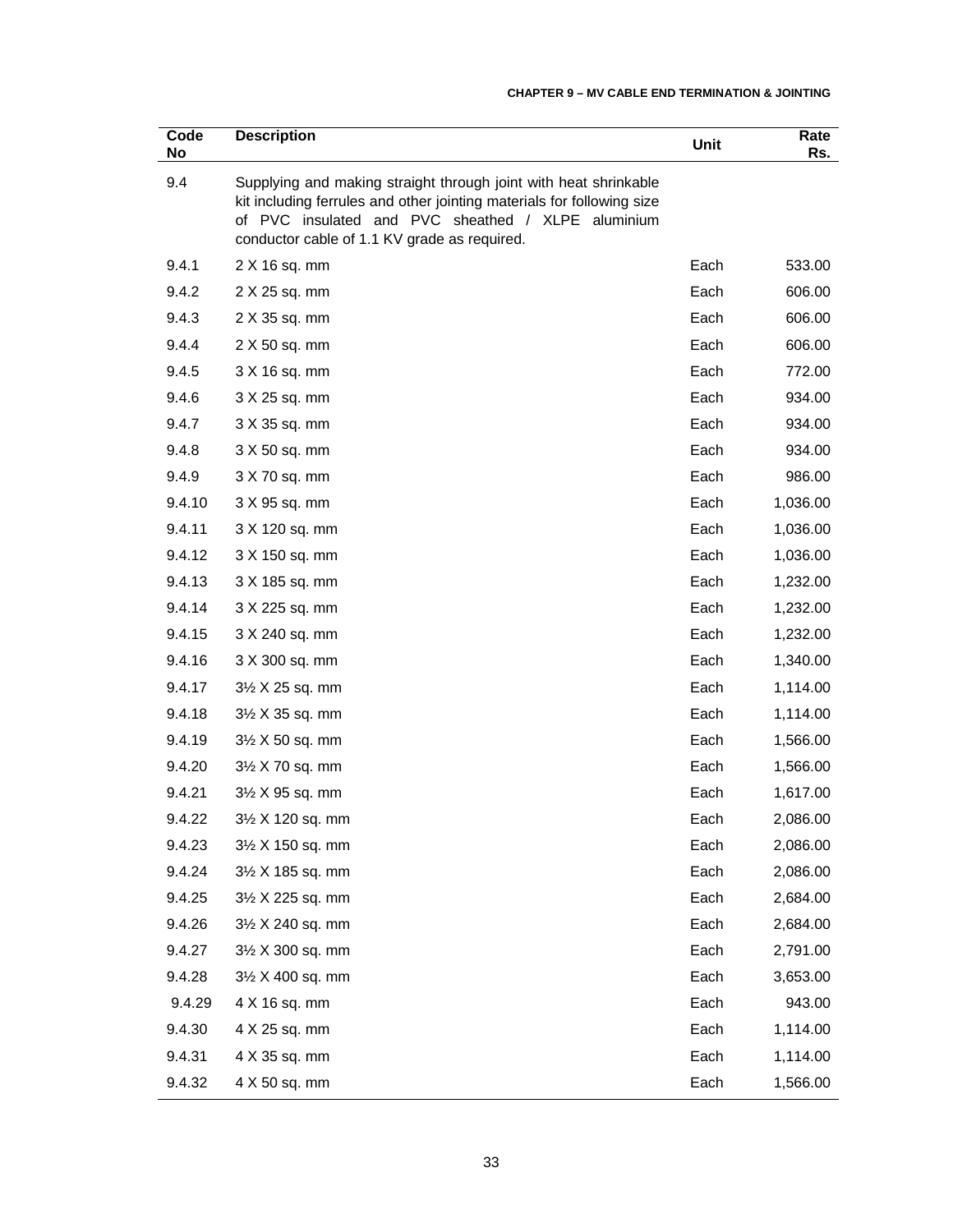## **CHAPTER 10 - HV CABLE JOINTING & END TERMINATION**

| Code<br>No | <b>Description</b>                                                                                                                                                                                                                            | Unit | Rate<br>Rs. |
|------------|-----------------------------------------------------------------------------------------------------------------------------------------------------------------------------------------------------------------------------------------------|------|-------------|
|            | <b>11 KV CABLE JOINTING</b>                                                                                                                                                                                                                   |      |             |
| 10.1       | Supplying and making indoor cable end jointing with cast resin<br>compound, including lugs and other jointing materials, for<br>following size of 3 core, XLPE aluminium conductor cable of 11<br>KV grade as required :                      |      |             |
| 10.1.1     | 70 sq. mm                                                                                                                                                                                                                                     | Each | 2,276.00    |
| 10.1.2     | 120 sq. mm                                                                                                                                                                                                                                    | Each | 2,775.00    |
| 10.1.3     | 240 sq. mm                                                                                                                                                                                                                                    | Each | 3,301.00    |
| 10.1.4     | 300 sq. mm                                                                                                                                                                                                                                    | Each | 3,301.00    |
| 10.2       | Supplying and making outdoor cable end jointing with cast resin<br>compound, including lugs and other jointing materials, for<br>following size of 3 core, XLPE aluminium conductor cable of 11<br>KV grade as required :                     |      |             |
| 10.2.1     | 70 sq. mm                                                                                                                                                                                                                                     | Each | 5,275.00    |
| 10.2.2     | $120$ sq. mm                                                                                                                                                                                                                                  | Each | 6,562.00    |
| 10.2.3     | 240 sq. mm                                                                                                                                                                                                                                    | Each | 8,029.00    |
| 10.2.4     | 300 sq. mm                                                                                                                                                                                                                                    | Each | 8,029.00    |
| 10.3       | Supplying and making straight through cable jointing with cast<br>resin compound, including ferrule and other jointing materials, for<br>following size of 3 core, XLPE aluminium conductor cable of 11<br>KV grade as required :             |      |             |
| 10.3.1     | 70 sq. mm                                                                                                                                                                                                                                     | Each | 3,452.00    |
| 10.3.2     | $120$ sq. mm                                                                                                                                                                                                                                  | Each | 3,452.00    |
| 10.3.3     | 240 sq. mm                                                                                                                                                                                                                                    | Each | 5,051.00    |
| 10.3.4     | 300 sq. mm                                                                                                                                                                                                                                    | Each | 6,195.00    |
| 10.4       | supplying and making indoor cable end termination with heat<br>shrinkable jointing kit complete with all accessories including lugs<br>suitable for following size of 3 core, XLPE aluminium conductor<br>cable of 11 KV grade as required :  |      |             |
| 10.4.1     | 70 sq. mm                                                                                                                                                                                                                                     | Each | 5,392.00    |
| 10.4.2     | $120$ sq. mm                                                                                                                                                                                                                                  | Each | 6,450.00    |
| 10.4.3     | 240 sq. mm                                                                                                                                                                                                                                    | Each | 6,881.00    |
| 10.4.4     | 300 sq. mm                                                                                                                                                                                                                                    | Each | 6,881.00    |
| 10.5       | Supplying and making outdoor cable end termination with heat<br>shrinkable jointing kit complete with all accessories including lugs<br>suitable for following size of 3 core, XLPE aluminium conductor<br>cable of 11 KV grade as required : |      |             |
| 10.5.1     | 70 sq. mm                                                                                                                                                                                                                                     | Each | 7,486.00    |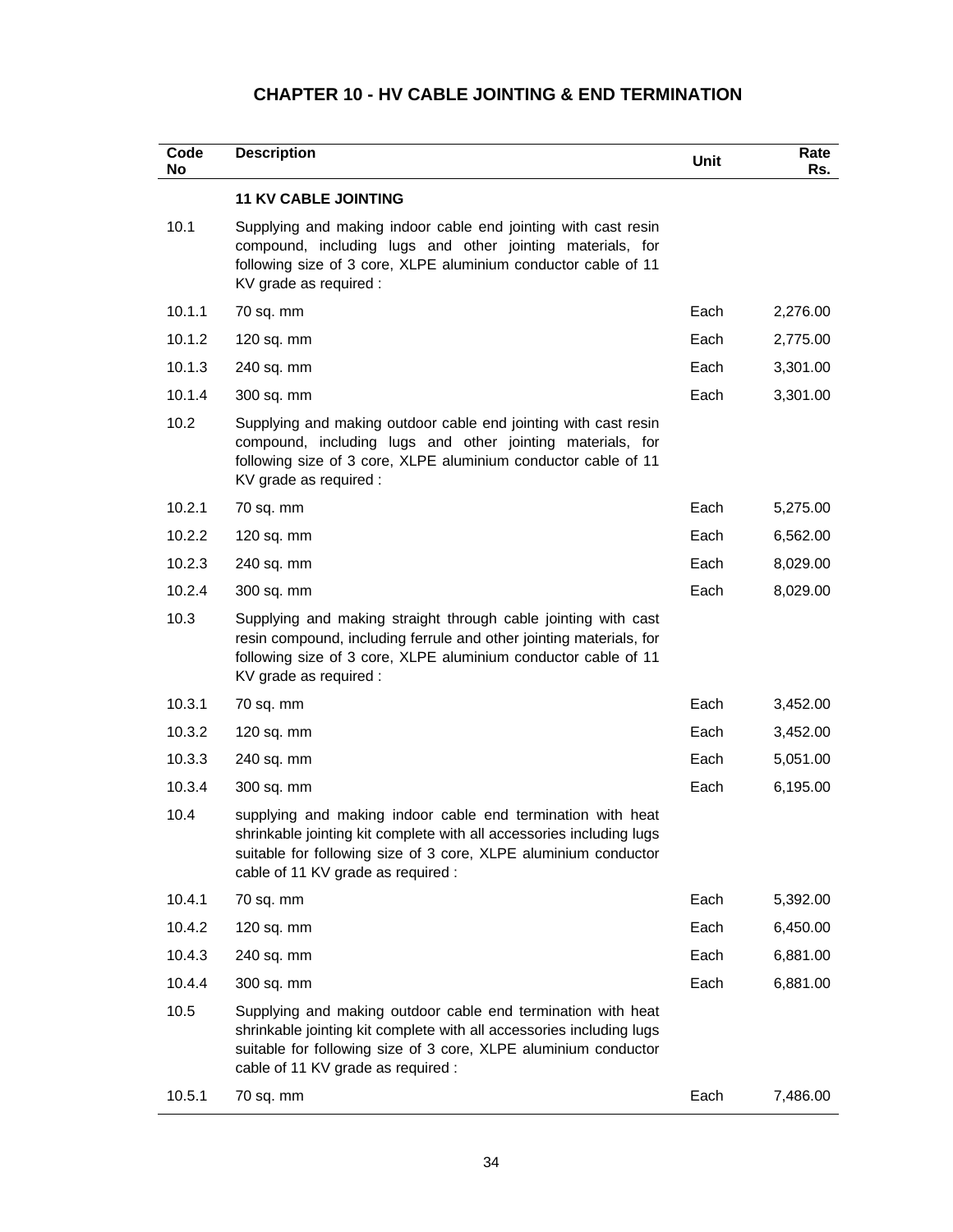## **CHAPTER 10 – HV CABLE END TERMINATION & JOINTING**

| Code<br>No | <b>Description</b>                                                                                                                                                                                                                                  | Unit | Rate<br>Rs. |
|------------|-----------------------------------------------------------------------------------------------------------------------------------------------------------------------------------------------------------------------------------------------------|------|-------------|
| 10.5.2     | $120$ sq. mm                                                                                                                                                                                                                                        | Each | 8,187.00    |
| 10.5.3     | 240 sq. mm                                                                                                                                                                                                                                          | Each | 9,274.00    |
| 10.5.4     | 300 sq. mm                                                                                                                                                                                                                                          | Each | 9,274.00    |
| 10.6       | Supplying and making straight through cable jointing with heat<br>shrinkable jointing kit complete with all accessories including<br>ferrules suitable for following size of 3 core, XLPE aluminium<br>conductor cable of 11 KV grade as required : |      |             |
| 10.6.1     | 70 sq. mm                                                                                                                                                                                                                                           | Each | 12,413.00   |
| 10.6.2     | 120 sq. mm                                                                                                                                                                                                                                          | Each | 15,676.00   |
| 10.6.3     | 240 sq. mm                                                                                                                                                                                                                                          | Each | 17,204.00   |
| 10.6.4     | 300 sq. mm                                                                                                                                                                                                                                          | Each | 17,204.00   |
|            | <b>33 KV CABLE JOINTING</b>                                                                                                                                                                                                                         |      |             |
| 10.7       | Supplying and making indoor cable end termination with heat<br>shrinkable jointing kit complete with all accessories including lugs<br>suitable for following size of 3 core, XLPE aluminium conductor<br>cable of 33 KV grade as required :        |      |             |
| 10.7.1     | 70 sq. mm                                                                                                                                                                                                                                           | Each | 8,883.00    |
| 10.7.2     | $120$ sq. mm                                                                                                                                                                                                                                        | Each | 9,520.00    |
| 10.7.3     | 240 sq. mm                                                                                                                                                                                                                                          | Each | 14,225.00   |
| 10.8       | Supplying and making outdoor cable end termination with heat<br>shrinkable jointing kit complete with all accessories including lugs<br>suitable for following size of 3 core, XLPE aluminium conductor<br>cable of 33 KV grade as required :       |      |             |
| 10.8.1     | 70 sq. mm                                                                                                                                                                                                                                           | Each | 11,886.00   |
| 10.8.2     | $120$ sq. mm                                                                                                                                                                                                                                        | Each | 14,804.00   |
| 10.8.3     | 240 sq. mm                                                                                                                                                                                                                                          | Each | 19,128.00   |
| 10.9       | Supplying and making straight through cable jointing with heat<br>shrinkable jointing kit complete with all accessories including<br>ferrules suitable for following size of 3 core, XLPE aluminium<br>conductor cable of 33 KV grade as required : |      |             |
| 10.9.1     | 70 sq. mm                                                                                                                                                                                                                                           | Each | 30,118.00   |
| 10.9.2     | 120 sq. mm                                                                                                                                                                                                                                          | Each | 38,168.00   |
| 10.9.3     | 240 sq. mm                                                                                                                                                                                                                                          | Each | 52,959.00   |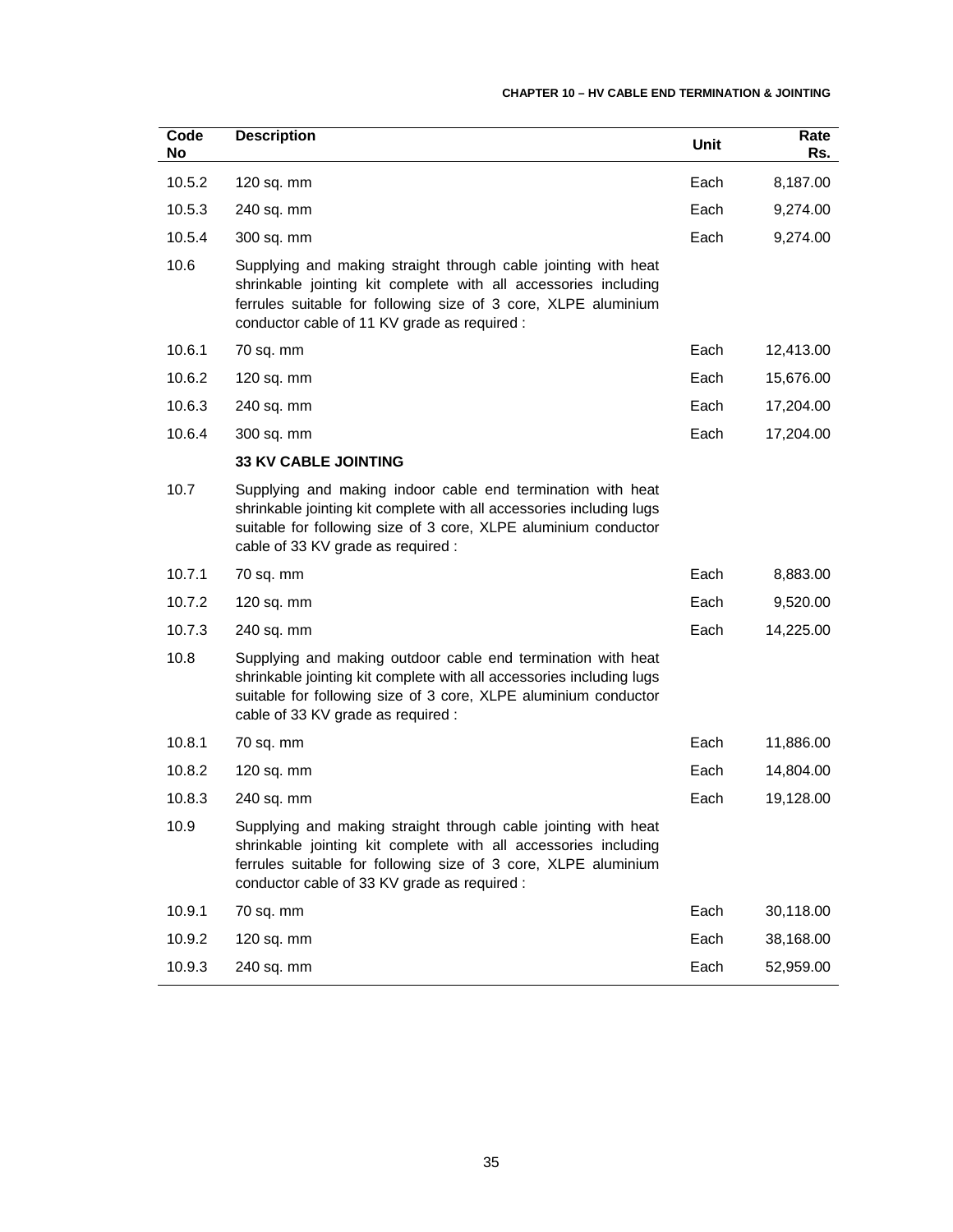# **CHAPTER 11 - POLE ERECTION**

| Code<br>No | <b>Description</b>                                                                                                                                                                                                                                                     | Unit  | Rate<br>Rs. |
|------------|------------------------------------------------------------------------------------------------------------------------------------------------------------------------------------------------------------------------------------------------------------------------|-------|-------------|
| 11.1       | Erection of RCC/ PCC pole of following length in brick ballast and<br>ramming the foundation, finishing with 150mm thick cement<br>concrete (1:3:6) layer on top with including excavation and<br>refilling etc as required.                                           |       |             |
| 11.1.1     | Above 4.5 metre and upto 6.5 metre                                                                                                                                                                                                                                     | Each  | 2,064.00    |
| 11.1.2     | Above 6.5 metre and upto 8.0 metre                                                                                                                                                                                                                                     | Each  | 2,304.00    |
| 11.1.3     | Above 8.0 metre and upto 11.0 metre                                                                                                                                                                                                                                    | Each  | 2,749.00    |
| 11.1.4     | Above 11.00 metre and upto 13.00 metre                                                                                                                                                                                                                                 | Each  | 3,038.00    |
| 11.2       | Erection of RCC/ PCC pole strut in brick ballast and ramming the<br>foundation including excavation and refilling and secured with<br>holding clamps, bolts, nuts, etc. as required.                                                                                   | Each  | 3,447.00    |
| 11.3       | Erection of metallic pole of following length in cement concrete<br>1:3:6 (1 cement : 3 coarse sand : 6 graded stone aggregate 40<br>mm nominal size) foundation including excavation and refilling<br>etc. as required.                                               |       |             |
| 11.3.1     | Above 4.5 metre and upto 6.5 metre                                                                                                                                                                                                                                     | Each  | 2,010.00    |
| 11.3.2     | Above 6.5 metre and upto 8.0 metre                                                                                                                                                                                                                                     | Each  | 2,456.00    |
| 11.3.3     | Above 8.0 metre and upto 10.0 metre                                                                                                                                                                                                                                    | Each  | 2,952.00    |
| 11.3.4     | Above 10.00 metre and upto 12.00 metre                                                                                                                                                                                                                                 | Each  | 3,482.00    |
| 11.4       | Erection of steel tubular or rail pole strut in cement concrete 1:3:6<br>(1 cement : 3 coarse sand : 6 graded stone aggregate 40 mm<br>nominal size ) foundation including excavation and refilling and<br>secured with holding clamps, bolts, nuts, etc. as required. | Each  | 3,452.00    |
| 11.5       | Providing and making steel pole collar with cement concrete (1<br>cement : 3 coarse sand : 6 stone aggregate 20mm) of specified<br>size and shape including form work, plastering if required, curing<br>etc as required. (Volume of pole/ pipe not to be deducted)    | Cum   | 4,025.00    |
| 11.6       | Supplying and embedding following dia G.I. pipe (medium class)<br>in pole collar/ foundation (during casting) for cable entry including<br>bending the pipe to the required shape complete as required.                                                                |       |             |
| 11.6.1     | 32 mm dia                                                                                                                                                                                                                                                              | metre | 235.00      |
| 11.6.2     | 40 mm dia                                                                                                                                                                                                                                                              | metre | 274.00      |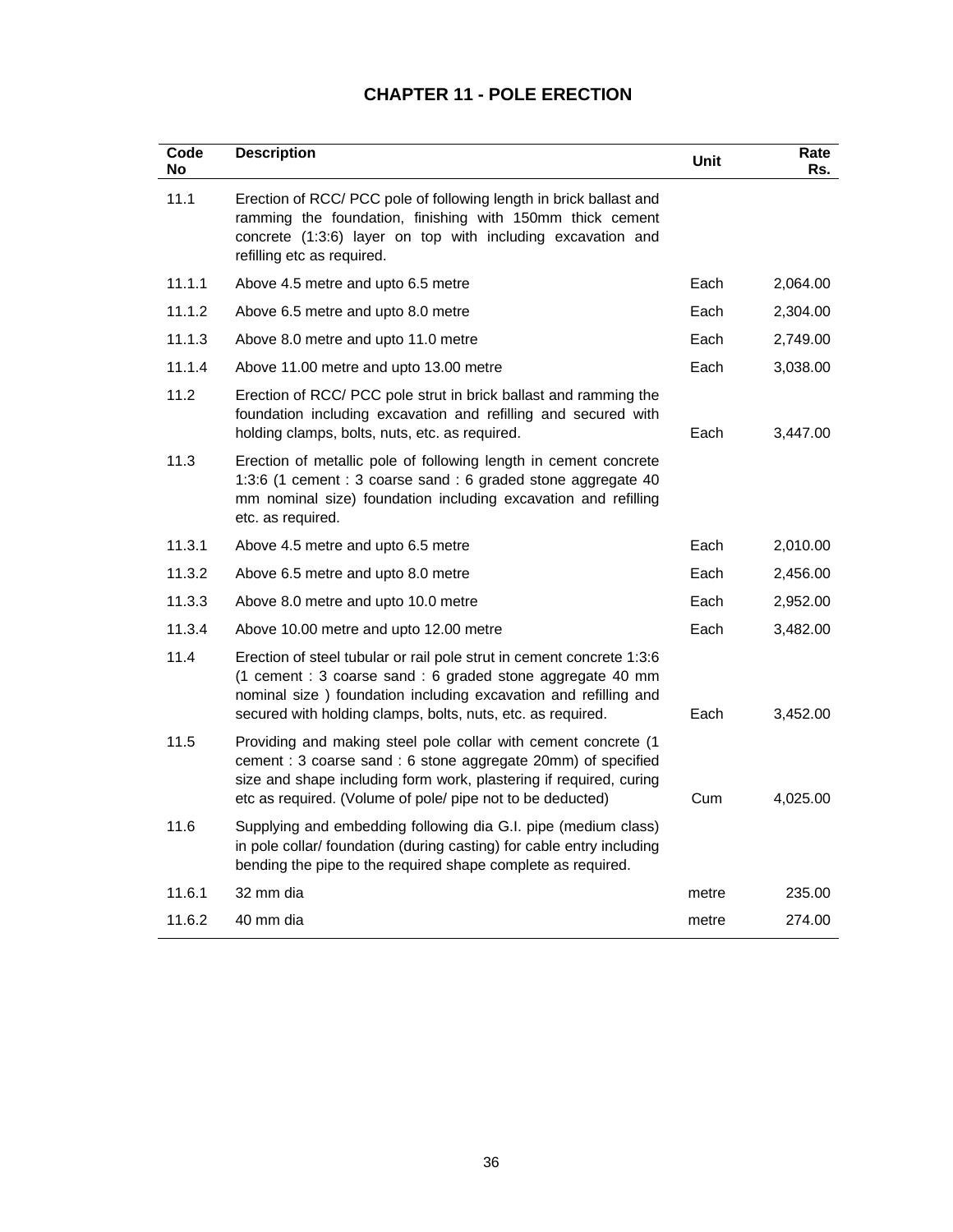# **CHAPTER 12 - MV OVER HEAD LINE WORK**

| Code<br>No | <b>Description</b>                                                                                                                                                                                                                                                                                                                                                                                                                                                                                                                                                                   | Unit | Rate<br>Rs. |
|------------|--------------------------------------------------------------------------------------------------------------------------------------------------------------------------------------------------------------------------------------------------------------------------------------------------------------------------------------------------------------------------------------------------------------------------------------------------------------------------------------------------------------------------------------------------------------------------------------|------|-------------|
| 12.1       | Supplying and erection of stay set complete (galvanised) with<br>19/20 mm dia X 1.8 metres long stay rod, anchor plate of size 45<br>cm X 45 cm X 7.5 mm, thimble, stay clamps, turn buckle (20 mm<br>X 60 cm), 7/ 4.00 mm dia G.I. stay wire and strain insulator etc in<br>cement concrete 1:3:6 (1 cement : 3 coarse sand : 6 graded<br>stone aggregate 40 mm nominal size ) foundation including<br>excavation and refilling etc. as required.                                                                                                                                   | Each | 3,235.00    |
| 12.2       | Supplying and erection of stay set complete (galvanised) with<br>19/20 mm dia X 1.8 metres long stay rod, anchor plate of size 45<br>cm X 45 cm X 7.5 mm, thimble, stay clamps, turn buckle (20 mm<br>X 60 cm), 7/3.15 mm dia G.I. stay wire and strain insulator etc in<br>cement concrete 1:3:6 (1 cement : 3 coarse sand : 6 graded<br>stone aggregate 40 mm nominal size ) foundation including<br>excavation and refilling etc. as required.                                                                                                                                    | Each | 3,086.00    |
| 12.3       | Supplying and erection of stay set complete (galvanised) with<br>19/20 mm dia X 1.8 metres long stay rod, anchor plate of size 45<br>cm X 45 cm X 7.5 mm, thimble, stay clamps, bow tightener, 7/<br>4.00 mm dia G.I. stay wire and strain insulator etc in cement<br>concrete 1:3:6 (1 cement : 3 coarse sand : 6 graded stone<br>aggregate 40 mm nominal size) foundation including excavation<br>and refilling etc. as required.                                                                                                                                                  | Each | 3,235.00    |
| 12.4       | Supplying and erection of stay set complete (galvanised) with<br>19/20 mm dia X 1.8 metres long stay rod, anchor plate of size 45<br>cm X 45 cm X 7.5 mm, thimble, stay clamps, bow tightener, 7/<br>3.15 mm dia G.I. stay wire and strain insulator etc in cement<br>concrete 1:3:6 (1 cement : 3 coarse sand : 6 graded stone<br>aggregate 40 mm nominal size) foundation including excavation<br>and refilling etc. as required.                                                                                                                                                  | Each | 3,080.00    |
| 12.5       | Supplying and erection of bow stay set complete (galvanised)<br>with 19/20 mm dia X 1.8 metres long stay rod, anchor plate of<br>size 45 cm X 45 cm X 7.5 mm, thimble, stay clamps, turn buckle (<br>20 mm X 60 cm ), 7/ 4.00 mm dia G.I. stay wire and strain<br>insulator etc in cement concrete 1:3:6 (1 cement : 3 coarse sand<br>: 6 graded stone aggregate 40 mm nominal size ) foundation<br>including excavation and refilling and also with 0.6 m long brace<br>of size 50 mm X 50 mm X 6 mm angle iron with 50 mm dia pulley<br>fixed at one end of the brace as required. | Each | 3,551.00    |
| 12.6       | Supplying and erection of bow stay set complete (galvanised)<br>with 19/20 mm dia X 1.8 metres long stay rod, anchor plate of<br>size 45 cm X 45 cm X 7.5 mm, thimble, stay clamps, turn buckle (<br>20 mm X 60 cm ), 7/ 3.15 mm dia G.I. stay wire and strain<br>insulator etc in cement concrete 1:3:6 (1 cement : 3 coarse sand<br>: 6 graded stone aggregate 40 mm nominal size ) foundation<br>including excavation and refilling and also with 0.6 m long brace<br>of size 50 mm X 50 mm X 6 mm angle iron with 50 mm dia pulley<br>fixed at one end of the brace as required. | Each | 3,396.00    |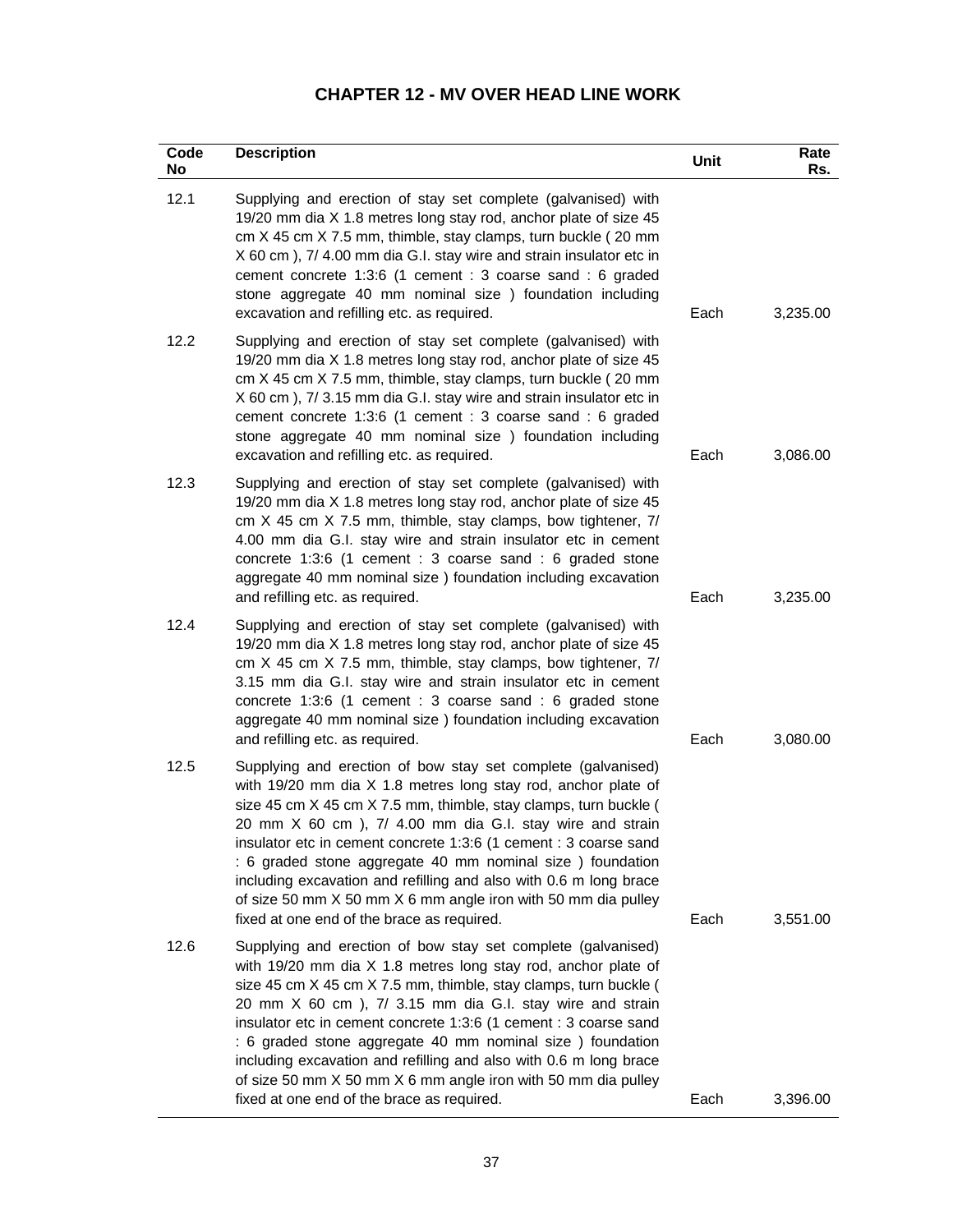## **CHAPTER 12 – MV OVER HEAD LINE WORK**

| Code<br>No | <b>Description</b>                                                                                                                                                                                                                                                                                                                                                                                                                                                                                                                                                    | Unit | Rate<br>Rs. |
|------------|-----------------------------------------------------------------------------------------------------------------------------------------------------------------------------------------------------------------------------------------------------------------------------------------------------------------------------------------------------------------------------------------------------------------------------------------------------------------------------------------------------------------------------------------------------------------------|------|-------------|
| 12.7       | Supplying and erection of bow stay set complete (galvanised)<br>with 19/20 mm dia X 1.8 metres long stay rod, anchor plate of<br>size 45 cm X 45 cm X 7.5 mm, thimble, stay clamps, bow<br>tightener), 7/ 4.00 mm dia G.I. stay wire and strain insulator etc in<br>cement concrete 1:3:6 (1 cement : 3 coarse sand : 6 graded<br>stone aggregate 40 mm nominal size ) foundation including<br>excavation and refilling and also with 0.6 m long brace of size 50<br>mm X 50 mm X 6 mm angle iron with 50 mm dia pulley fixed at<br>one end of the brace as required. | Each | 3,551.00    |
| 12.8       | Supplying and erection of bow stay set complete (galvanised)<br>with 19/20 mm dia X 1.8 metres long stay rod, anchor plate of<br>size 45 cm X 45 cm X 7.5 mm, thimble, stay clamps, bow<br>tightener), 7/ 3.15mm dia G.I. stay wire and strain insulator etc in<br>cement concrete 1:3:6 (1 cement : 3 coarse sand : 6 graded<br>stone aggregate 40 mm nominal size ) foundation including<br>excavation and refilling and also with 0.6 m long brace of size 50<br>mm X 50 mm X 6 mm angle iron with 50 mm dia pulley fixed at<br>one end of the brace as required.  | Each | 3,396.00    |
| 12.9       | Erection of stay set complete (galvanised) in cement concrete<br>1:3:6 (1 cement : 3 coarse sand : 6 graded stone aggregate 40<br>mm nominal size ) foundation including excavation and refilling<br>etc. as required.                                                                                                                                                                                                                                                                                                                                                | Each | 1,828.00    |
| 12.10      | Supplying of channel iron 75 mm X 40 mm X 6 mm (7.14 kg per<br>metre) cross arm for 2 wire over head line complete with clamps,<br>bolts, nuts and washer etc including drilling of holes for insulator<br>pins etc (as per drawing) and painting with primer and finished<br>paint as required.                                                                                                                                                                                                                                                                      | Set  | 418.00      |
| 12.11      | Supplying of channel iron 75 mm X 40 mm X 6 mm (7.14 kg per<br>metre) cross arm for 4 wire over head line complete with clamps,<br>bolts, nuts and washer etc including drilling of holes for insulator<br>pins etc (as per drawing) and painting with primer and finished<br>paint as required.                                                                                                                                                                                                                                                                      | Set  | 717.00      |
| 12.12      | Erection of angle iron/ channel iron cross arm on wood/ RCC/<br>PCC/ steel tubular/ rail pole etc. as required.                                                                                                                                                                                                                                                                                                                                                                                                                                                       | Set  | 97.00       |
| 12.13      | Supplying and erection of galvanised 'D' iron clamps complete<br>with shackle insulator (75 mm X 90 mm), G. I. bolts, nuts and<br>washers, coach screws etc. as required.                                                                                                                                                                                                                                                                                                                                                                                             | Set  | 179.00      |
| 12.14      | Supplying and erection of galvanised 'D' iron clamps complete<br>with shackle insulator (100 mm X 110 mm), G.I. bolts, nuts and<br>washers, coach screws etc. as required.                                                                                                                                                                                                                                                                                                                                                                                            | Set  | 205.00      |
| 12.15      | Erection of galvanised 'D' iron clamps and insulator on pole as<br>required.                                                                                                                                                                                                                                                                                                                                                                                                                                                                                          | Set  | 24.00       |
| 12.16      | Supplying and erection of 75 mm X 90 mm shackle insulator with<br>G. I. Bolt, nuts and straps etc. as required.                                                                                                                                                                                                                                                                                                                                                                                                                                                       | Set  | 129.00      |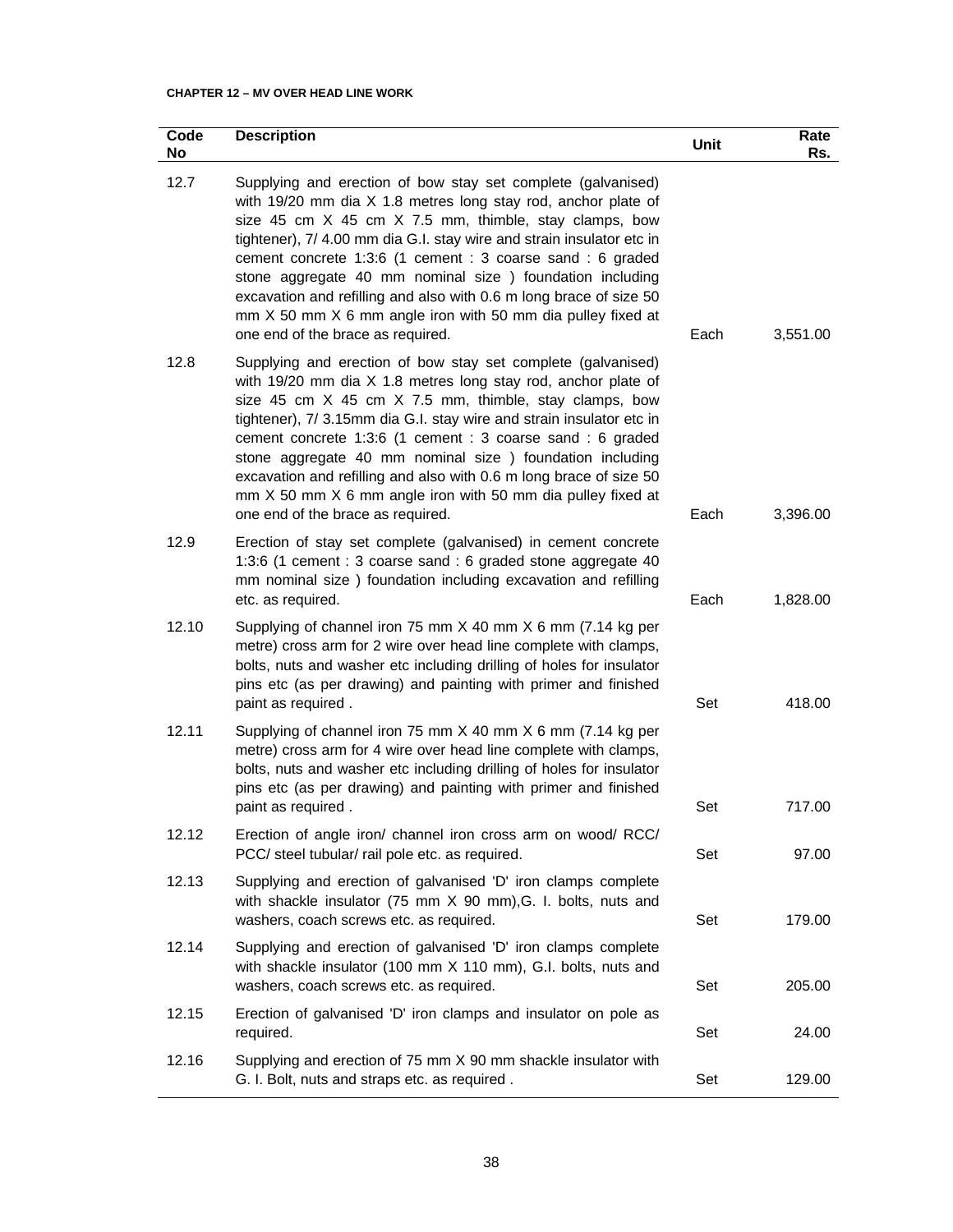## **CHAPTER 12 – MV OVER HEAD LINE WORK**

| Code<br>No | <b>Description</b>                                                                                                                                                                                                                                                                                                                                                   | <b>Unit</b> | Rate<br>Rs. |
|------------|----------------------------------------------------------------------------------------------------------------------------------------------------------------------------------------------------------------------------------------------------------------------------------------------------------------------------------------------------------------------|-------------|-------------|
| 12.17      | Supplying and erection of 100 mm X 110 mm shackle insulator<br>with G. I. Bolt, nuts and straps etc. as required.                                                                                                                                                                                                                                                    | Set         | 154.00      |
| 12.18      | Supplying and erection of 100 mm X 65 mm pin insulator<br>complete with G. I. Spindle and nuts etc. as required.                                                                                                                                                                                                                                                     | Set         | 65.00       |
| 12.19      | Supplying and erection of 100 mm X 80 mm pin insulator<br>complete with G. I. Spindle and nuts etc. as required.                                                                                                                                                                                                                                                     | Set         | 67.00       |
| 12.20      | Erection of LV/MV shackle/pin insulator etc. as required.                                                                                                                                                                                                                                                                                                            | Set         | 26.50       |
| 12.21      | Erection of ACSR conductor of 7/2.11 mm to 7/3.00 mm diameter<br>including binding etc. as required.                                                                                                                                                                                                                                                                 | Kg          | 65.00       |
| 12.22      | Erection of ACSR conductor of 7/3.35 mm to 7/4.00 diameter and<br>above including binding etc. as required.                                                                                                                                                                                                                                                          | Kg          | 85.50       |
| 12.23      | Erection of all aluminium conductor of 7/1.96 mm to 7/3.10 mm<br>diameter including binding etc. as required.                                                                                                                                                                                                                                                        | Kg          | 86.00       |
| 12.24      | Erection of all aluminium conductor of 7/3.40 mm to 7/4.00 mm<br>diameter and above including binding etc. as required.                                                                                                                                                                                                                                              | Kg          | 65.00       |
| 12.25      | Erection of G.I. Wire No. 8 SWG including binding etc. as<br>required.                                                                                                                                                                                                                                                                                               | Kg          | 13.00       |
| 12.26      | Erection of hexagonal type guard as required.                                                                                                                                                                                                                                                                                                                        | Each        | 70.00       |
| 12.27      | Erection of ring type guard as required.                                                                                                                                                                                                                                                                                                                             | Each        | 23.50       |
| 12.28      | Erection of cradle guard as required.                                                                                                                                                                                                                                                                                                                                | Each        | 46.50       |
| 12.29      | Supplying and erection of 15 A aerial fuse complete as required.                                                                                                                                                                                                                                                                                                     | Each        | 52.50       |
| 12.30      | Supplying and erection of 30 A aerial fuse complete as required.                                                                                                                                                                                                                                                                                                     | Each        | 64.50       |
| 12.31      | Erection of aerial fuse as required.                                                                                                                                                                                                                                                                                                                                 | Each        | 35.50       |
| 12.32      | Supplying and fixing MV horn gap lightning arrestor as required.                                                                                                                                                                                                                                                                                                     | Each        | 157.00      |
| 12.33      | Fixing of MV lightning arrestor as required.                                                                                                                                                                                                                                                                                                                         | Each        | 53.00       |
| 12.34      | Supplying and fixing of 32 mm dia X 2.00 metres long G.I. pipe<br>(medium class) bracket for mounting of fluorescent / HPMV /<br>HPSV street light fitting on pole including bending the pipe to the<br>required shape, 2 nos 40 mm X 3 mm flat iron clamps with nuts,<br>bolts and washer, painting the flat iron with primer and finish<br>paint etc. as required. | Each        | 713.00      |
| 12.35      | Providing and fixing 50 mm dia X 3.2 metres G.I. pipe (including<br>accessories) complete with 50 mm X 50 mm X 6 mm angle iron<br>bracket on wall and 75 mm X 90 mm shackle insulator with<br>straps for house service connection including painting the angle<br>and flat iron with primer and finish paint etc. as required.                                       | Each        | 1,658.00    |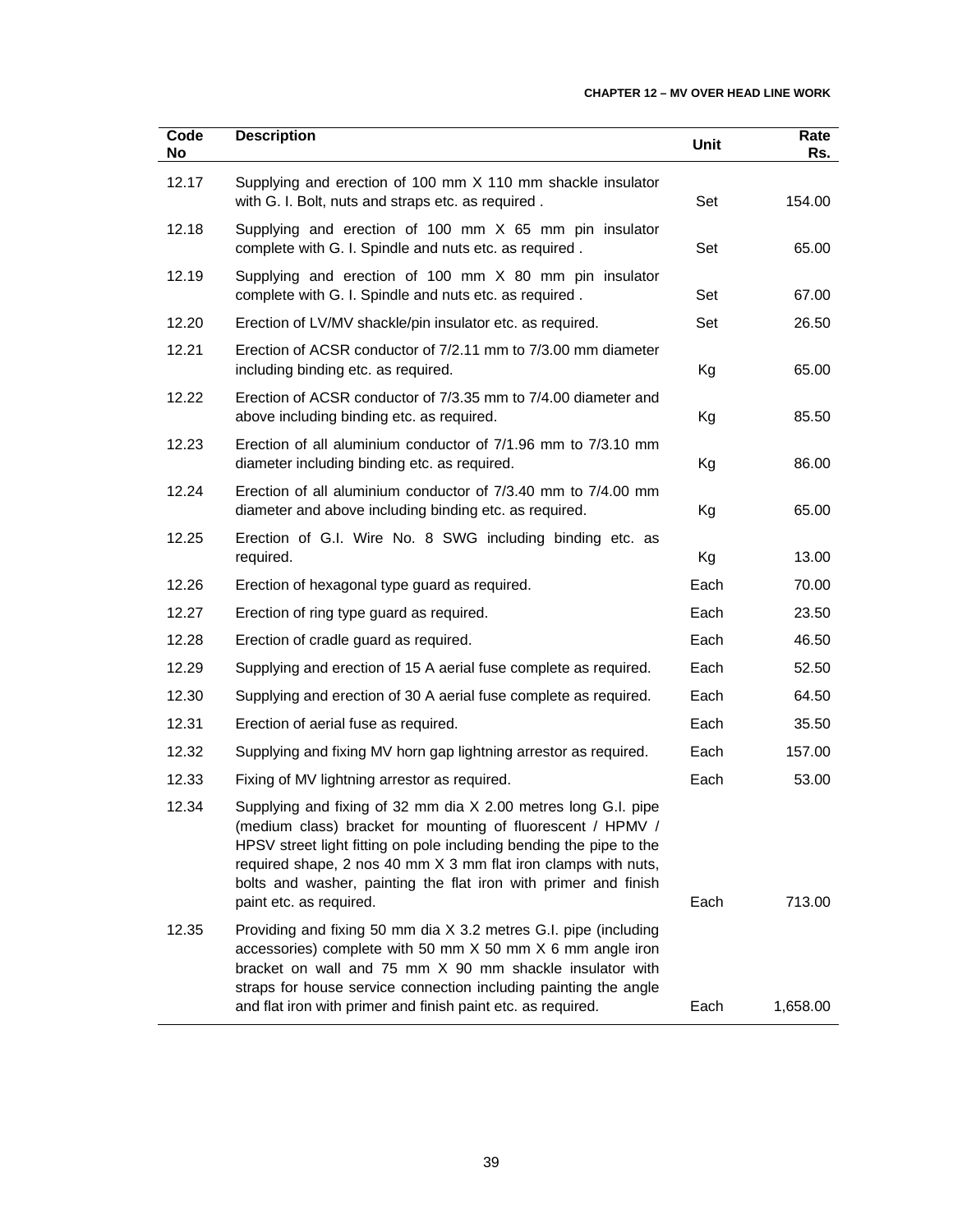## **CHAPTER 12 – MV OVER HEAD LINE WORK**

| Code<br>No | <b>Description</b>                                                                                                                                                                                                                                                                                                                                                                                                      | Unit | Rate<br>Rs. |
|------------|-------------------------------------------------------------------------------------------------------------------------------------------------------------------------------------------------------------------------------------------------------------------------------------------------------------------------------------------------------------------------------------------------------------------------|------|-------------|
| 12.36      | Providing and fixing 50 mm dia X 5.6 metres G.I. pipe (including<br>accessories) complete with 50 mm $X$ 50 mm $X$ 6 mm angle iron<br>cross arm and 40 mm X 3mm M.S. flat iron clamps bends for<br>guard wire, 75 mm X 90 mm shackle insulator and straps, 7/3.15<br>mm G.I. wire stay set for house service connection including<br>painting the angle and flat iron with primer and finish paint etc. as<br>required. | Each | 2,543.00    |
| 12.37      | Supplying and fixing of light class G.I. pipe of 50 mm dia.<br>(nominal) 3 metres length along the pole for protection of under<br>ground cable as required.                                                                                                                                                                                                                                                            | Each | 1,235.00    |
| 12.38      | Supplying and fixing of light class G.I. pipe of 80 mm dia.<br>(nominal) 3 metres length along the pole for protection of under<br>ground cable as required.                                                                                                                                                                                                                                                            | Each | 1,790.00    |
| 12.39      | Supplying and fixing of light class G.I. pipe of 100 mm dia.<br>(nominal) 3 metres length along the pole for protection of under<br>ground cable as required.                                                                                                                                                                                                                                                           | Each | 2.406.00    |
| 12.40      | Dismantling of over head lines comprising of copper/ aluminium<br>over head conductor, G.I. wire, cross arms, insulators etc. as<br>required.                                                                                                                                                                                                                                                                           | Кg   | 27.50       |
| 12.41      | Dismantling of pole/ street light standard/ strut embedded in brick<br>ballast foundation etc. as required.                                                                                                                                                                                                                                                                                                             | Each | 647.00      |
| 12.42      | Dismantling of pole/ street light standard/ strut embedded in<br>cement concrete foundation etc. as required.                                                                                                                                                                                                                                                                                                           | Each | 859.00      |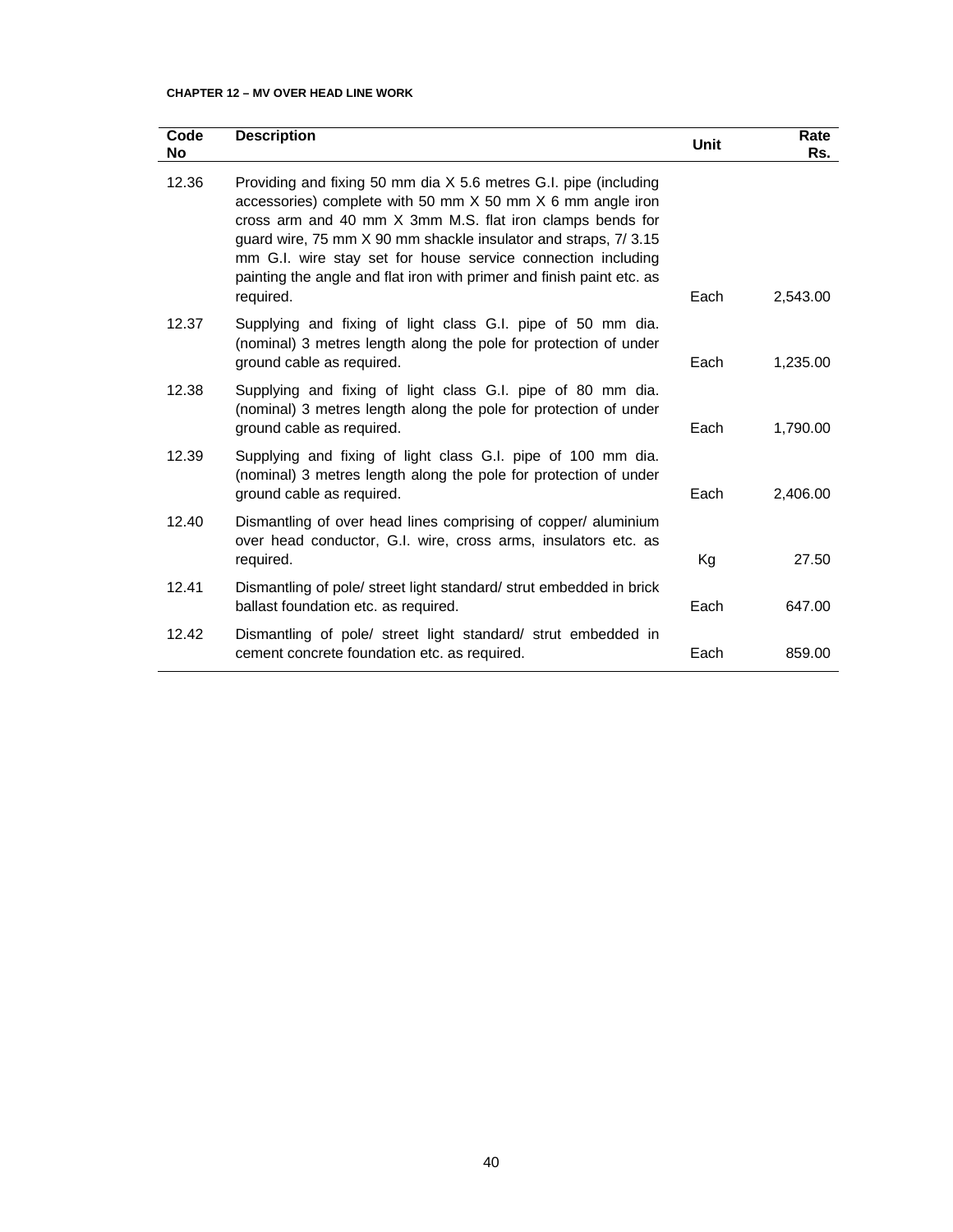| <b>CHAPTER 13 - HV OVER HEAD LINE WORK</b> |  |  |  |  |
|--------------------------------------------|--|--|--|--|
|--------------------------------------------|--|--|--|--|

| Code<br>No | <b>Description</b>                                                                                                                                                                                                                                                                                                                                                                                                                                                                                                                                   | Unit | Rate<br>Rs. |
|------------|------------------------------------------------------------------------------------------------------------------------------------------------------------------------------------------------------------------------------------------------------------------------------------------------------------------------------------------------------------------------------------------------------------------------------------------------------------------------------------------------------------------------------------------------------|------|-------------|
|            | <b>11 KV OVER HEAD LINE</b>                                                                                                                                                                                                                                                                                                                                                                                                                                                                                                                          |      |             |
| 13.1       | Supplying and erection of galvanised stay set for 11 KV over<br>head lines complete with 19/20 mm dia X 1.8 metres long stay<br>rod, anchor plate of size 45 cm X 45 cm X 7.5 mm thick, thimble,<br>stay clamps, turn buckle (20 mm X 600 mm), 7/ 4.00 mm dia<br>G.I. stay wire and 11 KV strain insulator etc in cement concrete<br>1:3:6 (1 cement : 3 coarse sand : 6 graded stone aggregate 40<br>mm nominal size) foundation including excavation and refilling<br>etc. as required.                                                            | Set  | 3,297.00    |
| 13.2       | Supplying of channel iron 75 mm X 40 mm X 6 mm (7.14 kg per<br>metre) pole top bracket/ cross arm for single 11 KV over head<br>line conductor complete with 50 mm X 6mm flat iron clamp, bolts,<br>nuts and washers including drilling holes for insulator pins, bolts<br>and nuts etc and painting with primer and finish paint as required.                                                                                                                                                                                                       | Each | 288.00      |
| 13.3       | Supplying of 50 mm X 8 mm M.S. flat iron pole top bracket/ cross<br>arm for single 11/22/33 KV over head line conductor complete<br>with fixing clamps, bolts, nuts and washers drilling holes for<br>insulator pins, bolts and nuts etc and painting with primer and<br>finish paint as required.                                                                                                                                                                                                                                                   | Each | 305.00      |
| 13.4       | Supplying of channel iron 75 mm X 40 mm X 6 mm (7.14 kg per<br>metre) cross arm for two 11 KV over head line conductors<br>complete with 50 mm $X$ 50 mm $X$ 6 mm (angle iron bracket<br>welded to the channel iron and complete with 50 mm X 6mm<br>M.S. flat iron clamps, bolts and nuts including drilling holes for<br>insulator pins, bolts, nuts and washers etc (as per drawing) and<br>painting with primer and finish paint as required.                                                                                                    | Each | 1,349.00    |
| 13.5       | Supplying of channel iron 75 mm X 40 mm X 6 mm (7.14 kg per<br>metre) V shape cross arm for two 11 KV over head line<br>conductors complete with 50 mm X 6mm M.S. flat iron clamps,<br>bolts and nuts including drilling holes for insulator pins, bolts,<br>nuts and washers etc (as per drawing) and painting with primer<br>and finish paint as required.                                                                                                                                                                                         | Each | 1,048.00    |
| 13.6       | Erection of pole top/ straight two wire/ V shape two wire, angle<br>iron/ channel iron, cross arm on steel tubular/ rail/ PCC pole for<br>11/22/33 KV as required.                                                                                                                                                                                                                                                                                                                                                                                   | Set  | 176.00      |
| 13.7       | Supplying of two lengths of channel iron 75 mm X 40 mm X 6<br>mm (7.14 kg per metre) double pole cross arm for three wire<br>11KV over head line conductors complete with through bolts and<br>nuts for clamping to the poles, 50 mm X 6 mm M.S. flats welded<br>on one side to the channel iron and with bolts and nuts on the<br>other side for tying the cross arms together, including drilling<br>holes for insulator pins/ fittings, bolts, nuts and washers etc (as<br>per drawing) and painting with primer and finish paint as<br>required. | Set  | 2,877.00    |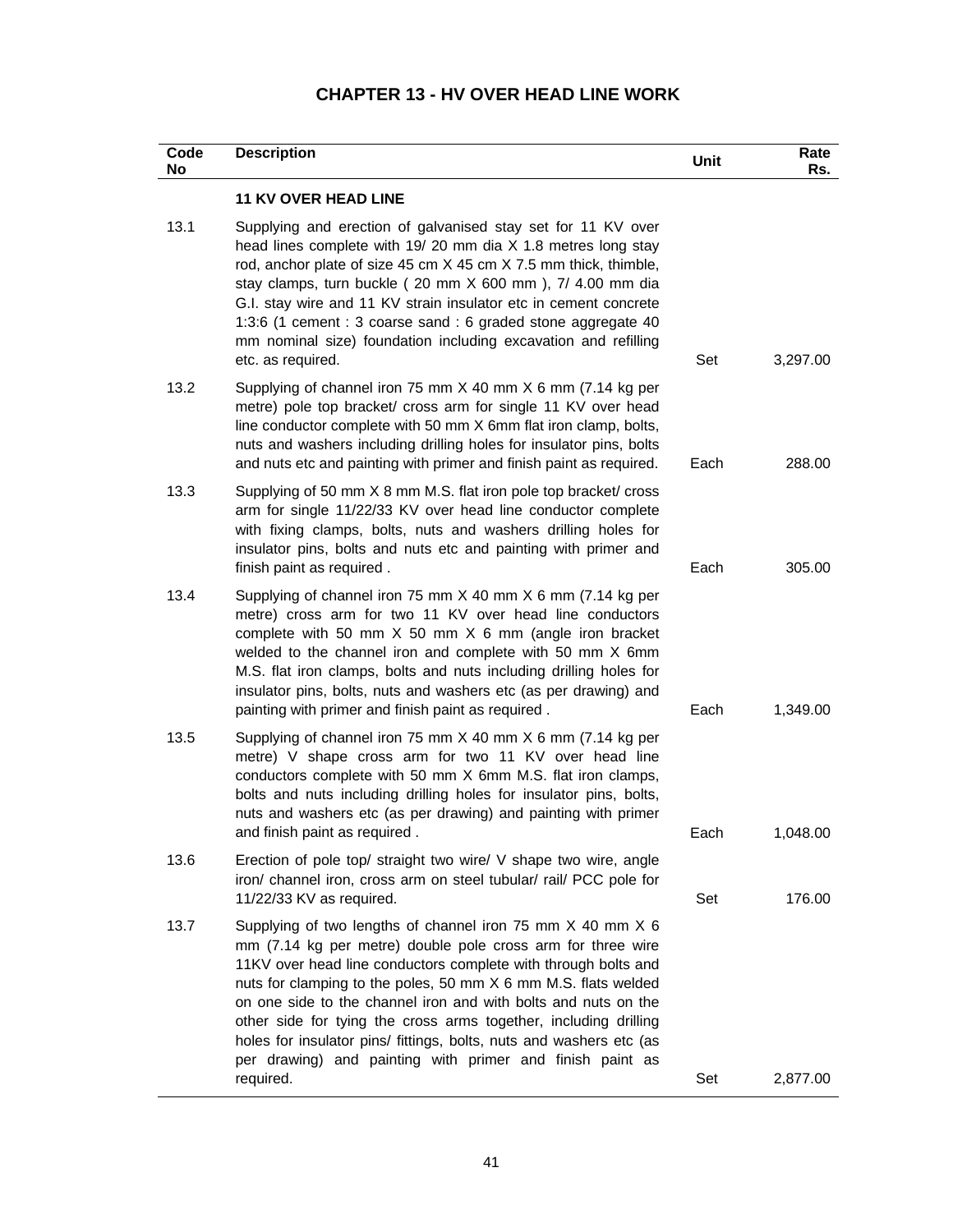## **CHAPTER 13 –HV OVER HEAD LINE WORK**

| Code<br>No | <b>Description</b>                                                                                                                                                                                                                                                                                                                                                                                                                                                                        | Unit | Rate<br>Rs. |
|------------|-------------------------------------------------------------------------------------------------------------------------------------------------------------------------------------------------------------------------------------------------------------------------------------------------------------------------------------------------------------------------------------------------------------------------------------------------------------------------------------------|------|-------------|
| 13.8       | Supplying and erection of a set of cross bracing frame work for<br>11 KV over head line double pole structure having four members<br>fabricated out of 50 mm X 50 mm X 6 mm angle iron to form a<br>rectangle of minimum size 1400 mm width X 2500 mm height,<br>complete with 50 mm X 6mm M.S. flat iron clamps, bolts and<br>nuts including drilling holes for insulator pins, bolts and nuts etc<br>(as per drawing) and painting with primer and finish paint as<br>required.         | Set  | 3,927.00    |
| 13.9       | Erection of double pole 3 wire cross arm for 11KV/ 22KV/ 33 KV<br>over head lines as required.                                                                                                                                                                                                                                                                                                                                                                                            | Each | 408.00      |
| 13.10      | Supplying and erection of 11 KV pin insulator complete with large<br>steel head G.I. pin, nuts, washers etc. as required.                                                                                                                                                                                                                                                                                                                                                                 | Set  | 369.00      |
| 13.11      | Supplying and erection of 11 KV disc insulator for 11 KV over<br>head lines with galvanised insulator fittings, ball and socket type<br>and complete with galvanised strain clamps, bolts, nuts, washers<br>etc. as required.                                                                                                                                                                                                                                                             | Set  | 1,171.00    |
| 13.12      | Erection of disc/ pin insulator for 11 KV over head lines as<br>required.                                                                                                                                                                                                                                                                                                                                                                                                                 | Set  | 53.00       |
| 13.13      | Supplying and erection of three piece nonlinear resistor type<br>lightning arrestor suitable for 3 wire, 11 KV overhead lines with<br>rated voltage 9 KV (rms) with a nominal discharge current rating<br>of 5 KA and complete with galvanised clamping arrangement,<br>G.I. bolts, nuts, washers etc. as required.                                                                                                                                                                       | Set  | 6,030.00    |
|            | <b>33 KV OVER HEAD LINE</b>                                                                                                                                                                                                                                                                                                                                                                                                                                                               |      |             |
| 13.14      | Supplying and erection of galvanised stay set for 33 KV over<br>head lines complete with 19/20 mm dia X 1.8 metres long stay<br>rod, anchor plate of size 45 cm X 45 cm X 7.5 mm thick, thimble,<br>stay clamps, turn buckle (20 mm X 600 mm), 7/ 4.00 mm dia<br>G.I. stay wire and 33 KV strain insulator etc in cement concrete<br>1:3:6 (1 cement : 3 coarse sand : 6 graded stone aggregate 40<br>mm nominal size) foundation including excavation and refilling<br>etc. as required. | Set  | 3,326.00    |
| 13.15      | Supplying of channel iron 75 mm X 40 mm X 6 mm (7.14 kg per<br>metre) pole top bracket/ cross arm for single 33 KV over head<br>line conductor complete with 50 mm X 6mm flat iron clamps,<br>bolts and nuts including drilling holes for insulator pins, bolts,<br>nuts, washers etc and painting with primer and finish paint as<br>required.                                                                                                                                           | Each | 306.00      |
| 13.16      | Supplying of channel iron 75 mm X 40 mm X 6 mm (7.14 kg per<br>metre) cross arm for two 33 KV over head line conductors<br>complete with 50 mm X 50 mm X 6 mm angle iron bracket<br>welded to the channel iron and complete with 50 mm X 6mm<br>M.S. flat iron clamps, bolts and nuts including drilling holes for<br>insulator pins, bolts, nuts, washers etc and painting with primer<br>and finish paint as required.                                                                  | Each | 1,720.00    |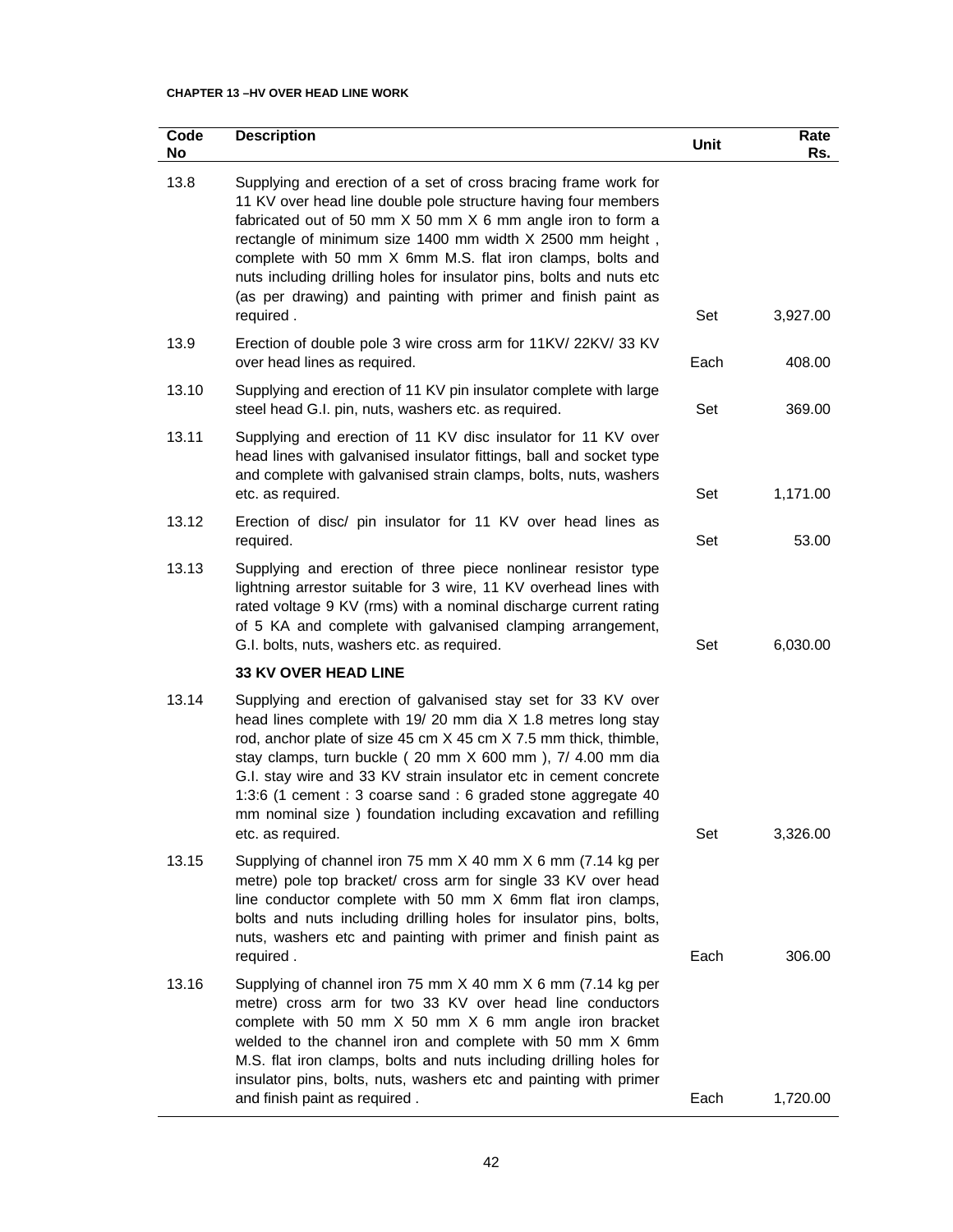## **CHAPTER 13 –HV OVER HEAD LINE WORK**

| Code<br>No | <b>Description</b>                                                                                                                                                                                                                                                                                                                                                                                                                                                                                                      | Unit | Rate<br>Rs. |
|------------|-------------------------------------------------------------------------------------------------------------------------------------------------------------------------------------------------------------------------------------------------------------------------------------------------------------------------------------------------------------------------------------------------------------------------------------------------------------------------------------------------------------------------|------|-------------|
| 13.17      | Supplying of channel iron 75 mm X 40 mm X 6 mm (7.14 kg/m)<br>"V' shape cross arm for two 33 KV over head line conductors<br>complete with 50 mm X 6mm M.S. flat iron clamps, bolts and<br>nuts including drilling holes for insulator pins, bolts and nuts etc<br>and painting with primer and finish paint as required.                                                                                                                                                                                               | Each | 1,220.00    |
| 13.18      | Supplying of channel iron 100 mm X 50 mm X 6 mm (9.56 kg/m),<br>pole top bracket/ cross arm for single 33 KV over head line<br>conductor complete with 50 mm X 6 mm M.S. flat iron clamps,<br>bolts and nuts including drilling holes for insulator pins, bolts and<br>nuts etc and painting with primer and finish paint as required.                                                                                                                                                                                  | Each | 379.00      |
| 13.19      | Supplying of channel iron 100 mm X 50 mm X 6 mm (9.56 kg/m)<br>cross arm for two wire 33 KV over head line conductors complete<br>with 50 mm X 50 mm X 6 mm angle iron bracket welded to the<br>channel iron and complete with 50 mm X 6mm M.S. flat iron<br>clamps, bolts and nuts including drilling holes for insulator pins/<br>fittings, bolts, nuts, washers etc and painting with primer and<br>finish paint as required.                                                                                        | Each | 2,139.00    |
| 13.20      | Supplying of channel iron 100 mm X 50 mm X 6 mm (9.56 kg/m)<br>"V" shape cross arm for two 33 KV over head line conductors<br>complete with 50 mm X 6mm M.S. flat iron clamps, bolts and<br>nuts including drilling holes for insulator pins, bolts, nuts, washers<br>etc and painting with primer and finish paint as required.                                                                                                                                                                                        | Each | 1,532.00    |
| 13.21      | Supplying of two lengths of channel iron 100 mm X 50 mm X 6<br>mm (9.56 kg/m) double pole cross arm for three wire 33 KV over<br>head line conductors complete with through bolts and nuts for<br>clamping to the poles, 50 mm X 6 mm M.S. flats welded on one<br>side to the channel iron and with bolts and nuts on the other side<br>for tying the cross arms together, including drilling holes for<br>insulator pins/ fittings, bolts, nuts, washers etc and painting with<br>primer and finish paint as required. | Set  | 3,873.00    |
| 13.22      | Supplying and erection of a set of cross bracing frame work for<br>33 KV over head line double pole structure having four members<br>fabricated out of 65 mm X 65 mm X 6 mm angle iron to form a<br>rectangle of minimum size 2400 mm width X 2800 mm height<br>complete with 50 mm X 6mm M.S. flat iron clamps, bolts and<br>nuts including drilling holes for insulator pins, bolts, nuts, washers<br>etc and painting with primer and finish paint as required.                                                      | Set  | 5,951.00    |
| 13.23      | Supplying and erection of 33 KV pin insulator complete with large<br>steel head G.I. pin, nuts, washers etc. as required.                                                                                                                                                                                                                                                                                                                                                                                               | Set  | 1,083.00    |
| 13.24      | Supplying and erection of a set of three 11 KV disc insulator for<br>33 KV over head lines with galvanised insulator fittings, ball and<br>socket type and complete with galvanised strain clamps, bolts,<br>nuts, washers etc. as required.                                                                                                                                                                                                                                                                            | Set  | 3,437.00    |
| 13.25      | Supplying and erection of single piece nonlinear resistor type<br>lightning arrestor suitable for 3 wire, 33 KV overhead lines with<br>rated voltage 30 KV (rms) with a nominal discharge current rating<br>of 10 KA (station class) and complete with galvanised clamping<br>arrangement, G.I. bolts, nuts, washers etc. as required.                                                                                                                                                                                  | Set  | 43,736.00   |
|            |                                                                                                                                                                                                                                                                                                                                                                                                                                                                                                                         |      |             |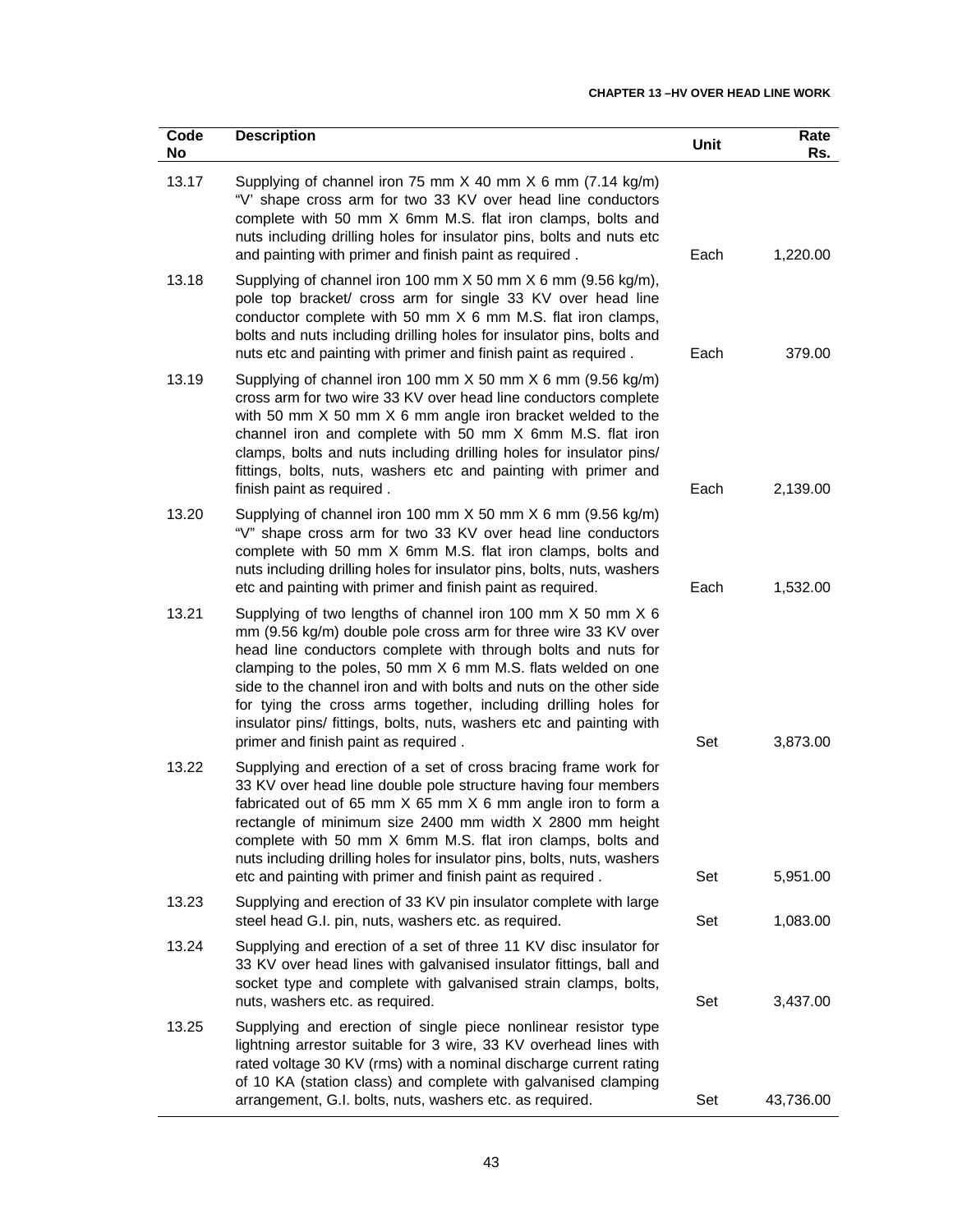# **CHAPTER 14 – MISC. CIVIL ITEMS**

| Code<br>No | <b>Description</b>                                                                                                                                                                                                                                                                                                                                            | Unit | Rate<br>Rs. |
|------------|---------------------------------------------------------------------------------------------------------------------------------------------------------------------------------------------------------------------------------------------------------------------------------------------------------------------------------------------------------------|------|-------------|
| 14.1       | Excavation for foundation in soft soil including dressing of sides<br>and ramming of bottoms, lift upto 1.5 m including getting out the<br>excavated soil and disposal of surplus excavated soil as directed,<br>within a lead of 50 metres.                                                                                                                  | Cum  | 129.00      |
| 14.2       | Excavation for cable trenches of depth upto 1.2 m in soft soil<br>including getting out the excavated soil and disposal of surplus<br>excavated soil as directed within a lead of 50 metres.                                                                                                                                                                  | Cum  | 131.00      |
| 14.3       | Filling available excavated earth (excluding rock) in trenches,<br>sides of foundations etc. in layers not exceeding 20cm in depth,<br>consolidating each deposited layer by ramming and watering,<br>lead up to 50 metres.                                                                                                                                   | Cum  | 84.00       |
| 14.4       | Excavation for cable trenches in soft soil, depth upto 1.2 m<br>including dressing of sides lift upto 1.5 m, including getting out<br>the excavated soil, refilling with sand and or good soil after laying<br>of cable/ pipe etc in layers of 20 cm, ramming, watering and<br>disposal of surplus excavated soil as directed, within a lead of 50<br>metres. | Cum  | 215.00      |
| 14.5       | Deduct for not consolidation by ramming and watering while re-<br>filling with sand and or good soil in cable/ pipe laying.                                                                                                                                                                                                                                   | cum  | 48.00       |
| 14.6       | Excavation of the cable trenches in hard rock not exceeding 1.5<br>metres in width, and lift upto 1.5 metres, including getting out the<br>excavated soil and disposal of excavated soil as directed within a<br>lead of 50 metres.                                                                                                                           | cum  | 379.00      |
| 14.7       | Providing and laying in position cement concrete 1:2:4 (1 cement<br>: 2 coarse sand : 4 graded stone aggregate 20 mm nominal size)<br>in foundation of pump, DG set etc including form work etc as<br>required.                                                                                                                                               | cum  | 4,516.00    |
| 14.8       | Providing and laying in position cement concrete 1:3:6 (1 cement<br>: 2 coarse sand : 6 graded stone aggregate 20 mm nominal size)<br>in foundation of pump, DG set etc including form work etc as<br>required.                                                                                                                                               | cum  | 4,025.00    |
| 14.9       | Providing and laying in position cement concrete 1:3:6 (1 cement<br>: 2 coarse sand : 6 graded stone aggregate 40 mm nominal size)<br>in foundation of pump, DG set etc including form work etc as<br>required.                                                                                                                                               | cum  | 3,887.00    |
| 14.10      | Providing and laying in position reinforced cement concrete 1:2:4<br>(1 cement : 2 coarse sand : 4 graded stone aggregate 20 mm<br>nominal size) in foundation of pump, DG set etc including form<br>work etc as required (excluding reinforcement).                                                                                                          | cum  | 4,704.00    |
| 14.11      | Providing brick work (in width 225 mm or more) with F.P.S. bricks<br>of class designation 7.5 in cement mortar 1:4 (1 cement : 4<br>coarse sand) at all levels.                                                                                                                                                                                               | cum  | 3,512.00    |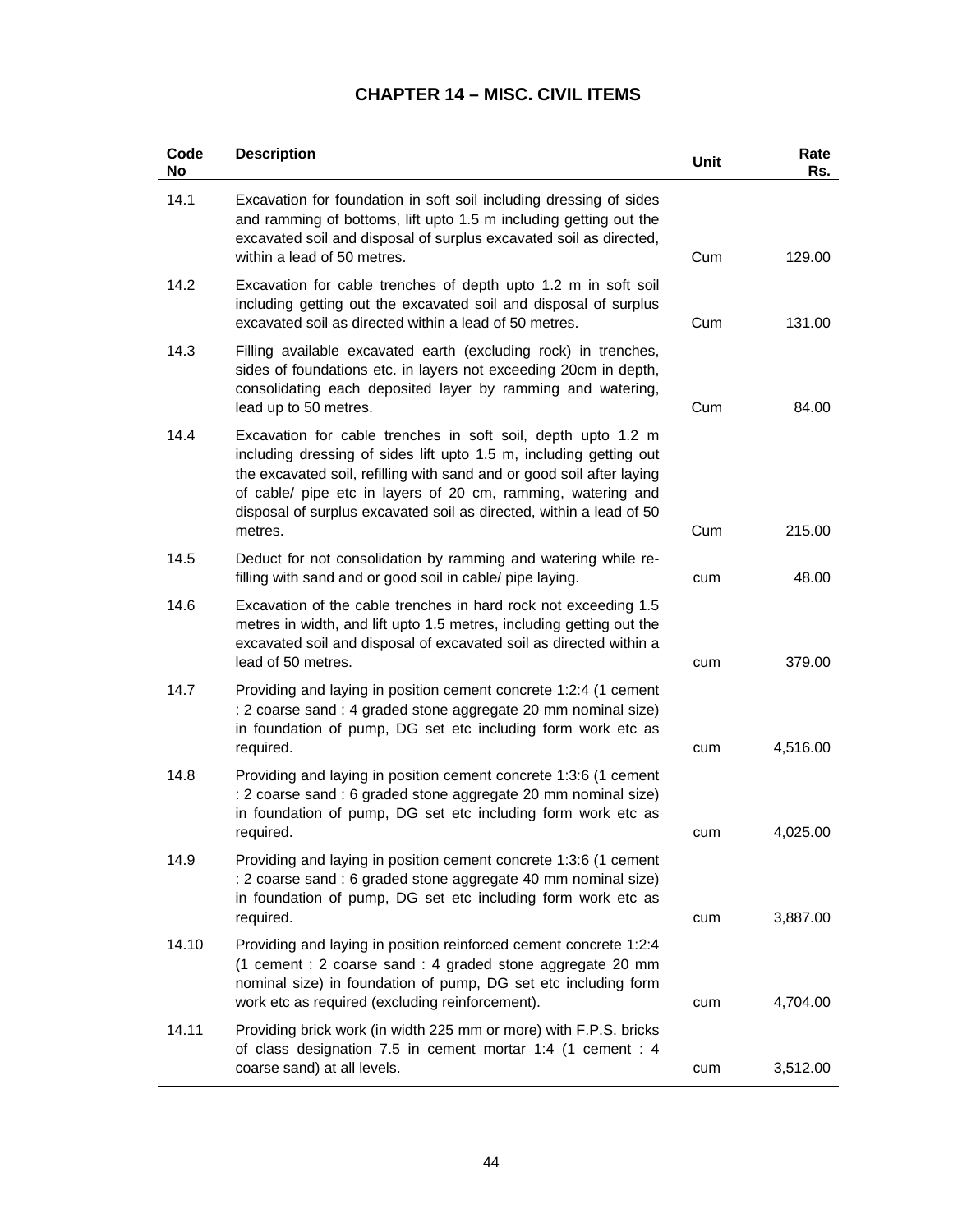| Code<br>No | <b>Description</b>                                                                                                                                                                                                                                | <b>Unit</b> | Rate<br>Rs. |
|------------|---------------------------------------------------------------------------------------------------------------------------------------------------------------------------------------------------------------------------------------------------|-------------|-------------|
| 14.12      | Providing cement plaster of mix 1:4 (1 cement : 4 fine sand) at all<br>levels.                                                                                                                                                                    | sqm         | 143.00      |
| 14.13      | Providing, laying and fixing following dia G.I. pipe (medium class)<br>in ground complete with G.I. fittings including trenching (75 cm<br>deep) and re-filling etc as required                                                                   |             |             |
| 14.13.1    | 50 mm dia                                                                                                                                                                                                                                         | Metre       | 348.00      |
| 14.13.2    | 80 mm dia                                                                                                                                                                                                                                         | Metre       | 555.00      |
| 14.13.3    | 100 mm dia                                                                                                                                                                                                                                        | Metre       | 765.00      |
| 14.13.4    | 150 mm dia                                                                                                                                                                                                                                        | Metre       | 1,193.00    |
| 14.14      | Providing, laying and fixing following dia RCC pipe NP2 class<br>(light duty) in ground complete with RCC collars, jointing with<br>cement mortar 1:2 (1 cement : 2 fine sand) including trenching<br>(75 cm deep) and refilling etc as required. |             |             |
| 14.14.1    | 100 mm dia                                                                                                                                                                                                                                        | Metre       | 287.00      |
| 14.14.2    | 150 mm dia                                                                                                                                                                                                                                        | Metre       | 328.00      |
| 14.14.3    | 250 mm dia                                                                                                                                                                                                                                        | Metre       | 394.00      |
| 14.14.4    | 300 mm dia                                                                                                                                                                                                                                        | Metre       | 496.00      |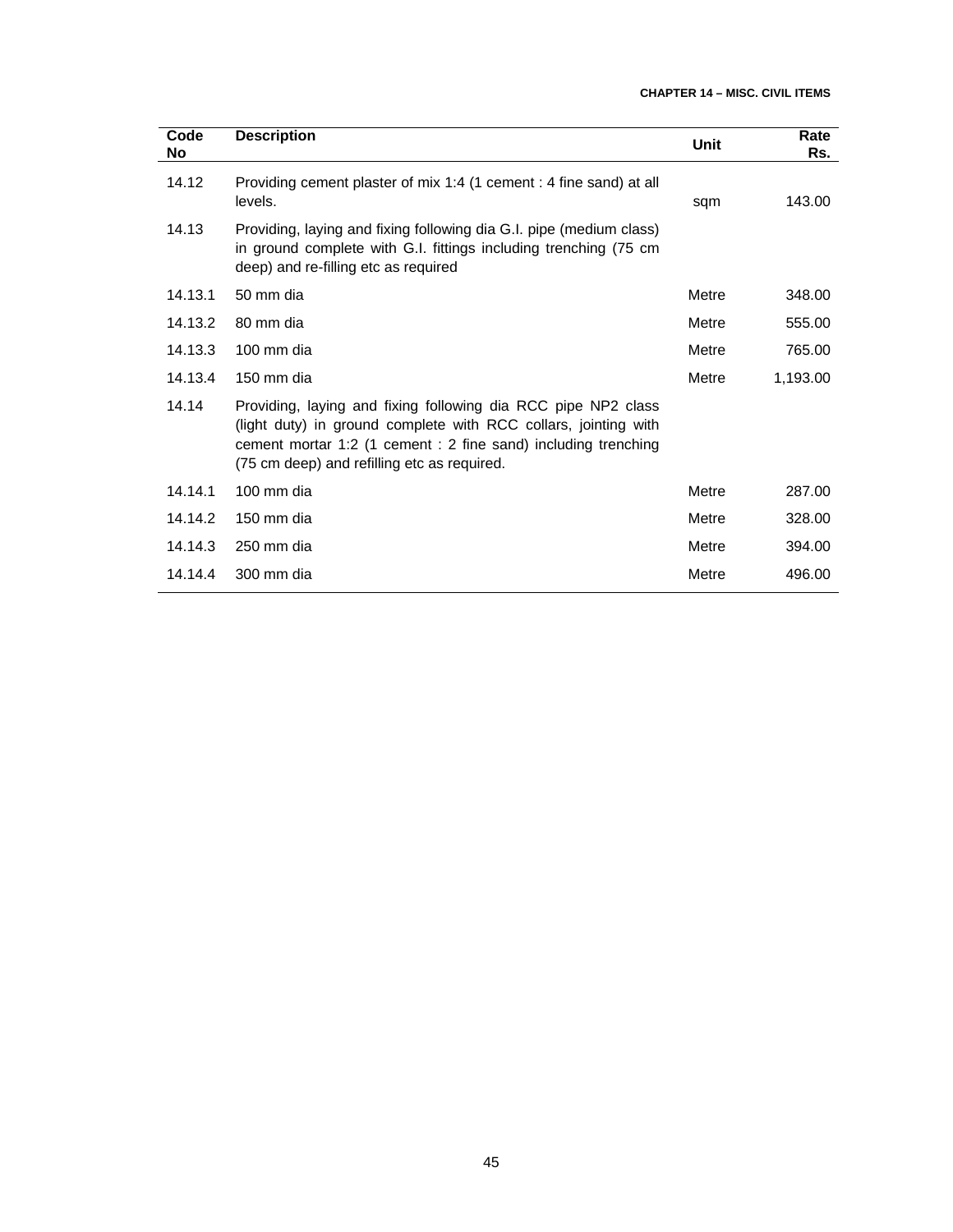| Code<br><b>No</b> | <b>Description</b>                              | Unit | Rate<br>Rs. |
|-------------------|-------------------------------------------------|------|-------------|
| 1001              | Wireman                                         | day  | 301.00      |
| 1002              | Cable jointer                                   | day  | 301.00      |
| 1003              | Lineman                                         | day  | 273.00      |
| 1004              | Fitter, Grade 1                                 | day  | 301.00      |
| 1005              | Fitter, Grade 2                                 | day  | 273.00      |
| 1006              | Painter                                         | day  | 273.00      |
| 1007              | Khallasi                                        | day  | 247.00      |
| 1008              | Carpenter, Grade 1                              | day  | 301.00      |
| 1009              | Blacksmith, Grade 2                             | day  | 273.00      |
| 1010              | Mason, Grade 2                                  | day  | 273.00      |
| 1011              | <b>Stone Chiseler</b>                           | day  | 260.00      |
| 1012              | Beldar/coolie                                   | day  | 247.00      |
| 1013              | <b>Bhisti</b>                                   | day  | 260.00      |
| 1014              | Excavator                                       | day  | 247.00      |
| 1015              | <b>Stone Breaker</b>                            | day  | 247.00      |
| 1016              | Mate                                            | day  | 260.00      |
| 1081              | Hire charges for 5 ton truck                    | day  | 1800.00     |
| 1082              | Hire charges for compressor and spray gun       | day  | 250.00      |
| 1083              | Drilling of 46 Nos 12 mm dia holes on G.I. pipe | L.S. | 230.00      |
| 1084              | Drilling holes                                  | each | 5.00        |
| 1085              | Solder jointing                                 | each | 10.00       |
| 1086              | Welding charges                                 | mm   | 0.35        |

## **APPENDIX-I BASIC RATE OF LABOUR & HIRE CHARGES**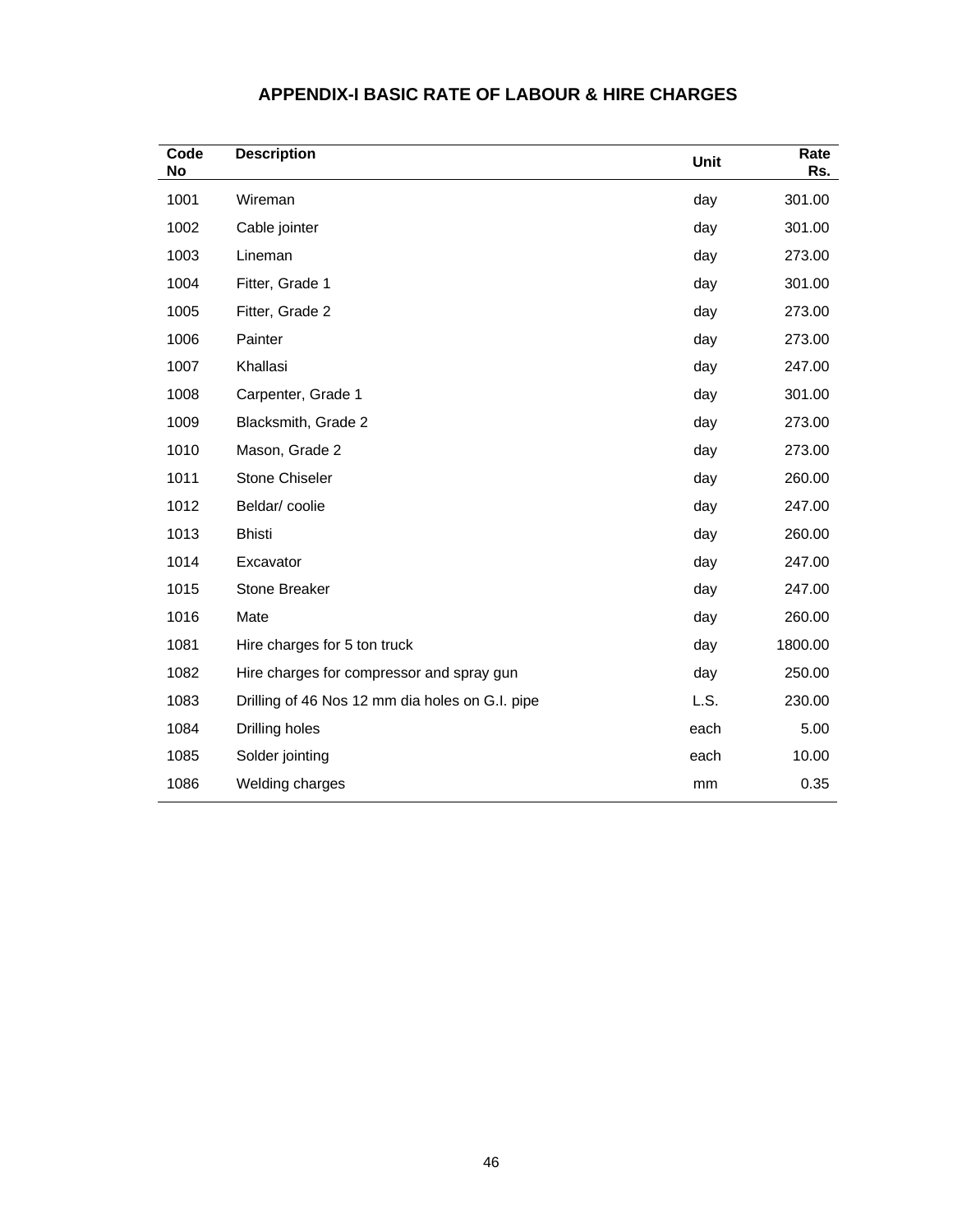| Code<br><b>No</b> | <b>Description</b>                                                                                                                               | Unit  | Rate<br>Rs. |
|-------------------|--------------------------------------------------------------------------------------------------------------------------------------------------|-------|-------------|
|                   | <b>PVC INSULATED COPPER CONDUCTOR WIRES</b>                                                                                                      |       |             |
| 1101              | 1.5 sq. mm ISI marked, FR PVC insulated, single core copper<br>conductor cable                                                                   | metre | 10.95       |
| 1102              | 2.5 sq. mm ISI marked, FR PVC insulated, single core copper<br>conductor cable                                                                   | metre | 17.63       |
| 1103              | 4.0 sq. mm ISI marked, FR PVC insulated, single core copper<br>conductor cable                                                                   | metre | 25.88       |
| 1104              | 6.0 sq. mm ISI marked, FR PVC insulated, single core copper<br>conductor cable                                                                   | metre | 35.84       |
| 1105              | 10 sq. mm ISI marked, FR PVC insulated, single core copper<br>conductor cable                                                                    | metre | 62.93       |
| 1106              | 16 sq. mm ISI marked, FR PVC insulated, single core copper<br>conductor cable                                                                    | metre | 90.72       |
| 1108              | 16/0.20 mm (0.5 sqmm) twin core FR PVC sheathed, flat flexible<br>copper cable                                                                   | metre | 11.47       |
| 1109              | 16/0.20 mm (0.5 sqmm) twin circular, FR PVC sheathed,<br>workshop flexible copper cable                                                          | metre | 11.47       |
| 1110              | 32/0.20 mm (1.0 sqmm) twin circular, FR PVC sheathed,<br>workshop flexible copper cable                                                          | metre | 18.14       |
| 1111              | 1 pair, 0.5 sq. mm annealed copper conductor, FR PVC<br>insulated, unarmoured, telephone cable                                                   | metre | 3.78        |
| 1112              | 2 pair, 0.5 sq. mm annealed copper conductor, FR PVC<br>insulated, unarmoured, telephone cable                                                   | metre | 7.56        |
| 1113              | 4 pair, 0.5 sq. mm annealed copper conductor, FR PVC<br>insulated, unarmoured, telephone cable                                                   | metre | 14.43       |
| 1114              | Co-axial TV cable RG-6 grade, 0.7 mm solid copper conductor<br>PE insulated, shielded with fine tinned copper braid protected<br>with PVC sheath | metre | 12.73       |
|                   | <b>CONDUIT (STEEL &amp; PVC) AND ACCESSORIES</b>                                                                                                 |       |             |
| 1201              | 20 mm dia. ISI marked, steel conduit                                                                                                             | metre | 60.38       |
| 1202              | 25 mm dia. ISI marked, steel conduit                                                                                                             | metre | 76.13       |
| 1203              | 32 mm dia. ISI marked, steel conduit                                                                                                             | metre | 115.50      |
| 1204              | 40 mm dia. ISI marked, steel conduit                                                                                                             | metre | 186.38      |
| 1205              | 50 mm dia. ISI marked, steel conduit                                                                                                             | metre | 262.50      |
| 1206              | 20 mm inspection/ solid bends                                                                                                                    | each  | 14.28       |
| 1207              | 25 mm inspection/ solid bends                                                                                                                    | each  | 15.54       |
| 1208              | 32 mm inspection/ solid bends                                                                                                                    | each  | 24.15       |
| 1209              | 40 mm inspection/ solid bends                                                                                                                    | each  | 38.64       |
| 1210              | 50 mm inspection/ solid bends                                                                                                                    | each  | 57.96       |
| 1211              | 20 mm sockets                                                                                                                                    | each  | 2.60        |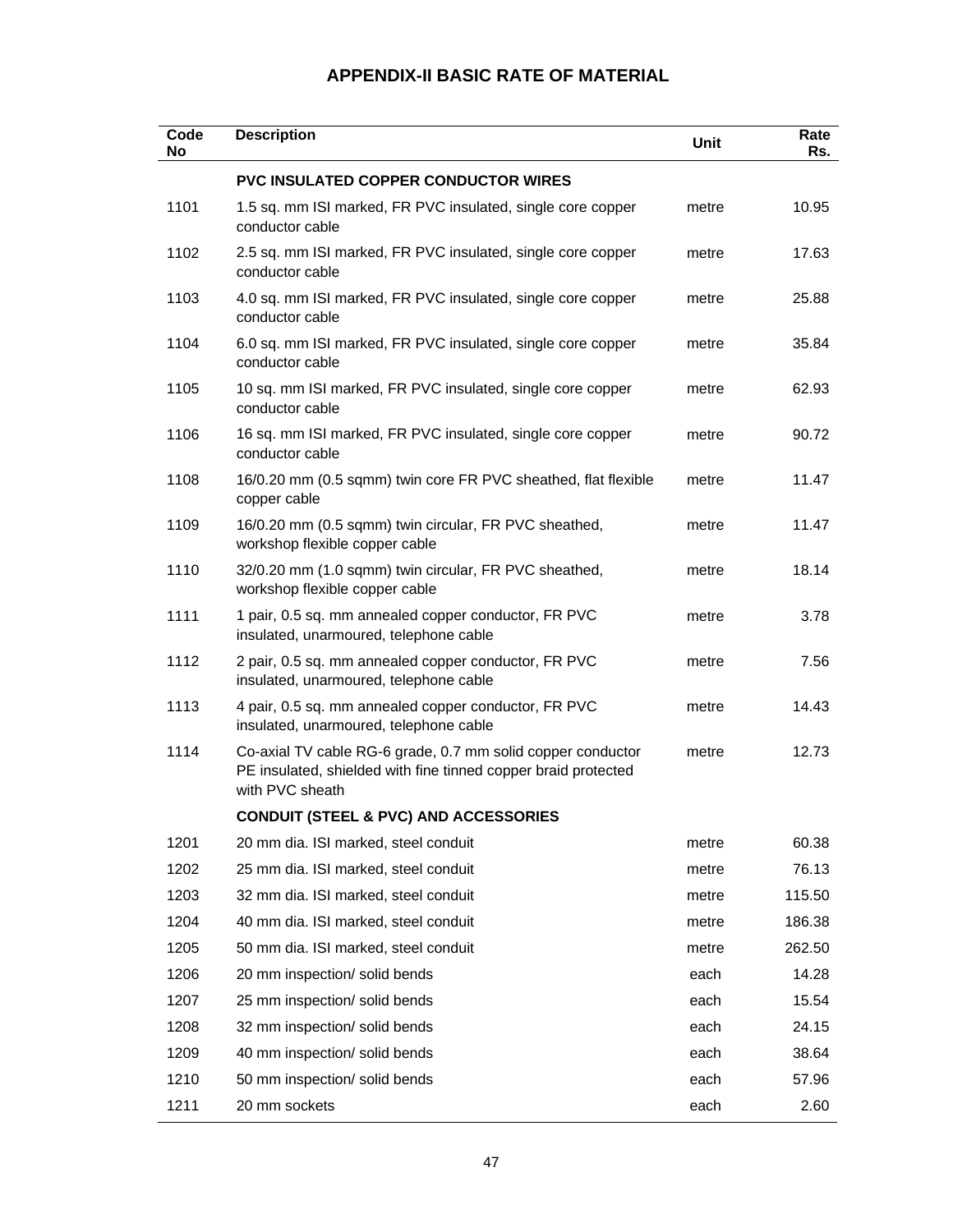| Code<br>No | <b>Description</b>                  | Unit  | Rate<br>Rs. |
|------------|-------------------------------------|-------|-------------|
| 1213       | 32 mm sockets                       | each  | 6.97        |
| 1214       | 40 mm sockets                       | each  | 10.50       |
| 1215       | 50 mm sockets                       | each  | 18.82       |
| 1216       | 20 mm junction box, one way         | each  | 12.60       |
| 1217       | 20 mm junction box, two way         | each  | 12.60       |
| 1218       | 20 mm iron staples/ saddles/ screws | each  | 1.68        |
| 1219       | 25 mm iron staples/ saddles/ screws | each  | 1.93        |
| 1220       | 32 mm iron staples/ saddles/ screws | each  | 2.94        |
| 1221       | 40 mm iron staples/ saddles/ screws | each  | 3.95        |
| 1222       | 50 mm iron staples/ saddles/ screws | each  | 5.04        |
| 1224       | 20 mm dia. ISI marked, PVC conduit  | metre | 14.14       |
| 1225       | 25 mm dia. ISI marked, PVC conduit  | metre | 19.44       |
| 1226       | 32 mm dia. ISI marked, PVC conduit  | metre | 29.77       |
| 1227       | 40 mm dia. ISI marked, PVC conduit  | metre | 45.52       |
| 1228       | 50 mm dia. ISI marked, PVC conduit  | metre | 66.15       |
| 1229       | 20 mm PVC bends                     | each  | 5.42        |
| 1230       | 25 mm PVC bends                     | each  | 7.37        |
| 1231       | 32 mm PVC bends                     | each  | 12.66       |
| 1232       | 40 mm PVC bends                     | each  | 14.87       |
| 1233       | 50 mm PVC bends                     | each  | 29.64       |
| 1234       | 20 mm PVC couplers                  | each  | 3.31        |
| 1235       | 25 mm PVC couplers                  | each  | 5.04        |
| 1236       | 32 mm PVC couplers                  | each  | 8.19        |
| 1237       | 40 mm PVC couplers                  | each  | 10.05       |
| 1238       | 50 mm PVC couplers                  | each  | 12.54       |
| 1239       | 20 mm PVC junction box, one way     | each  | 9.45        |
| 1240       | 20 mm PVC junction box, two way     | each  | 9.77        |
| 1241       | 75 mm X 75 mm X 50 mm PVC box       | each  | 17.44       |
|            | <b>METAL BOXES</b>                  |       |             |
| 1300       | Modular GI box for 2 module         | each  | 32.63       |
| 1301       | Modular GI box for 3 module         | each  | 32.63       |
| 1302       | Modular GI box for 4 module         | each  | 43.88       |
| 1303       | Modular GI box for 6 module         | each  | 69.75       |
| 1304       | Modular GI box for 8 module         | each  | 79.88       |
| 1305       | Modular GI box for 12 module        | each  | 120.38      |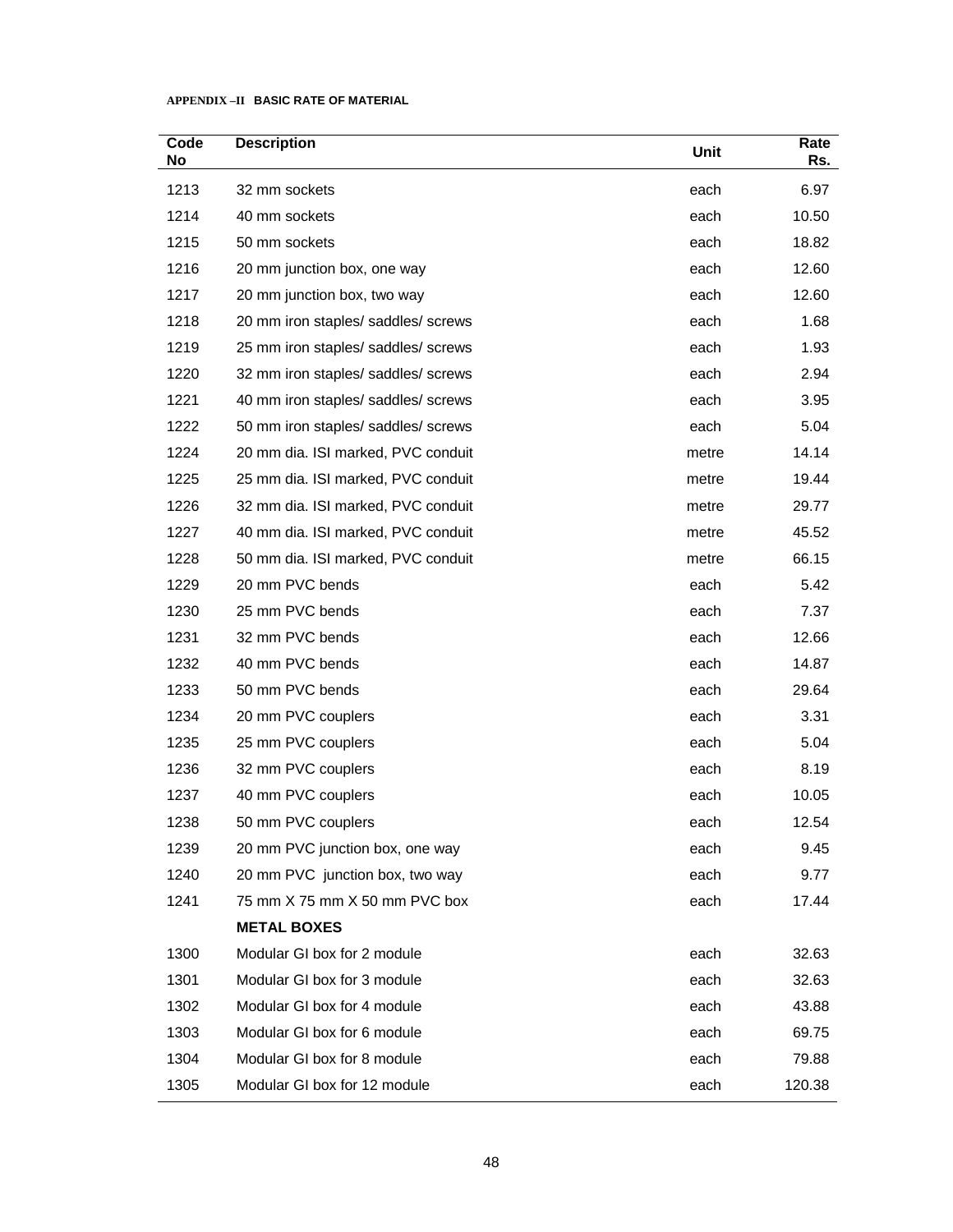| Code<br>No | <b>Description</b>                                   | Unit | Rate<br>Rs. |
|------------|------------------------------------------------------|------|-------------|
| 1306       | 75 mm X 75 mm X 60 mm deep metal box                 | each | 18.11       |
| 1307       | 100 mm X 100 mm X 60 mm deep metal box               | each | 25.20       |
| 1308       | 150 mm X 75 mm X 60 mm deep metal box                | each | 29.14       |
| 1309       | 150 mm X 150 mm X 60 mm deep metal box               | each | 41.74       |
| 1310       | 180 mm X 100 mm X 60 mm deep metal box               | each | 36.23       |
| 1311       | 200 mm X 125 mm X 60 mm deep metal box               | each | 44.89       |
| 1312       | 200 mm X 150 mm X 60 mm deep metal box               | each | 54.34       |
| 1313       | 200 mm X 250 mm X 60 mm deep metal box               | each | 74.81       |
| 1314       | 200 mm X 300 mm X 60 mm deep metal box               | each | 106.43      |
| 1315       | 250 mm X 300 mm X 60 mm deep metal box               | each | 113.85      |
| 1316       | 200 mm X 150 mm X 75 mm deep metal box               | each | 58.28       |
| 1317       | 200 mm X 250 mm X 75 mm deep metal box               | each | 81.11       |
| 1318       | 200 mm X 150 mm X 100 mm deep metal box              | each | 67.73       |
| 1319       | 200 mm X 250 mm X 100 mm deep metal box              | each | 99.23       |
| 1320       | 200 mm X 300 mm X 100 mm deep metal box              | each | 113.40      |
| 1321       | 250 mm X 300 mm X 100 mm deep metal box              | each | 134.89      |
|            | <b>WIRING SWITCHES AND ACCESSORIES</b>               |      |             |
| 1401       | Ceiling rose, 3 pin, 5 amps ISI marked               | each | 12.38       |
| 1402       | S.P. 5/6 amps, one way modular switch, ISI marked    | each | 42.75       |
| 1403       | S.P. 5/6 amps, two way modular switch, ISI marked    | each | 63.00       |
| 1404       | S.P. 15/16 amps, one way modular switch, ISI marked  | each | 72.00       |
| 1405       | 3 pin 5/6 amps modular socket outlet, ISI marked     | each | 66.38       |
| 1406       | 6 pin 15/16 amps modular socket outlet, ISI marked   | each | 104.63      |
| 1407       | Modular bell push, ISI marked                        | each | 63.00       |
| 1408       | Stepped type Modular Fan regulator (2 module)        | each | 255.38      |
| 1409       | Telephone Socket outlet modular type                 | each | 55.13       |
| 1410       | T.V. Socket outlet modular type                      | each | 58.50       |
| 1411       | Modular blanking plate                               | each | 13.50       |
| 1420       | Modular base & cover plate for 1 module              | each | 32.63       |
| 1421       | Modular base & cover plate for 2 module              | each | 32.63       |
| 1422       | Modular base & cover plate for 3 module              | each | 42.75       |
| 1423       | Modular base & cover plate for 4 module              | each | 48.38       |
| 1424       | Modular base & cover plate for 6 module              | each | 63.00       |
| 1425       | Modular base & cover plate for 8 module              | each | 82.13       |
| 1426       | Modular base & cover plate for 12 module             | each | 118.13      |
| 1431       | S.P. 5/6 amps, one way switch, piano type ISI marked | each | 9.00        |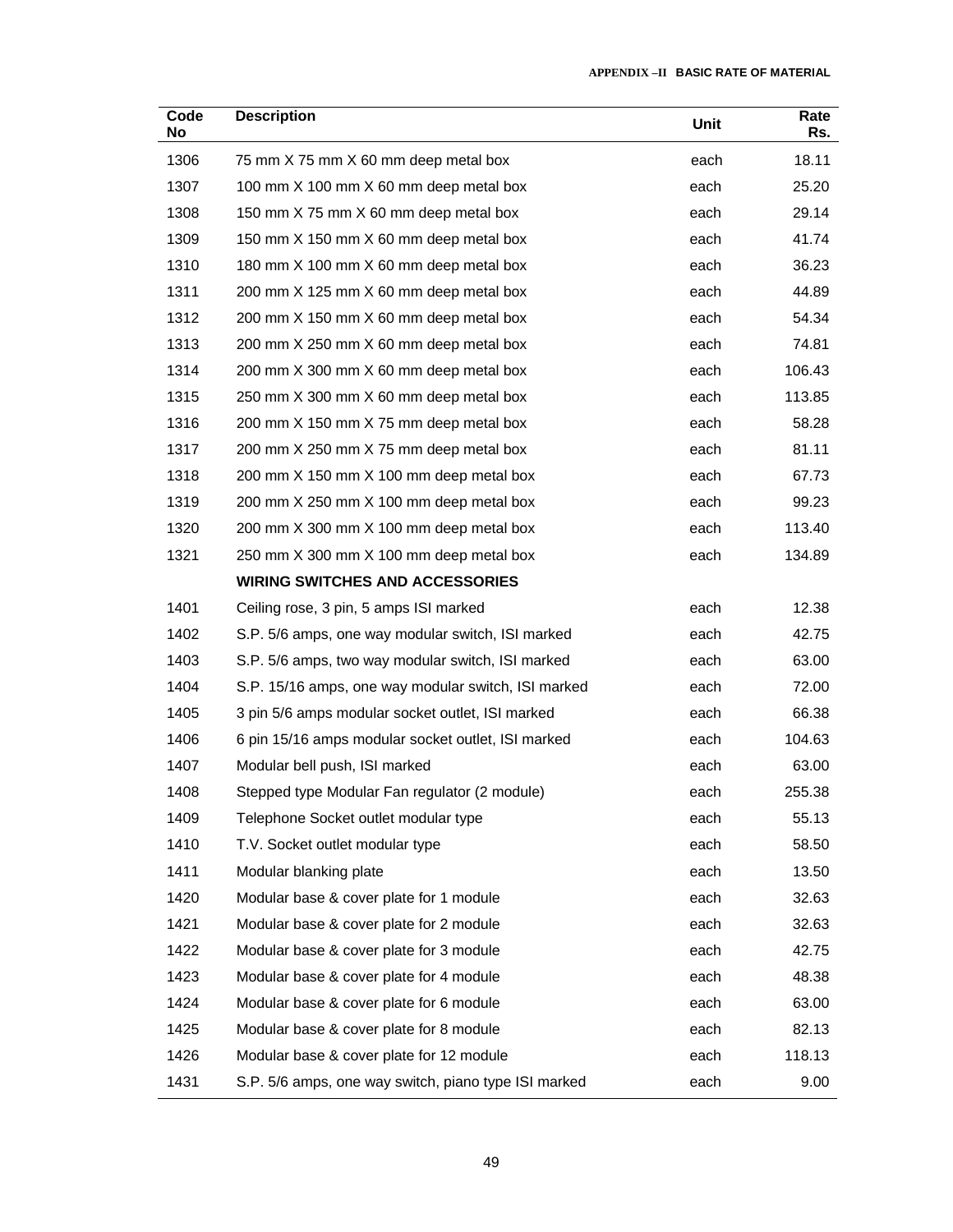| Code<br><b>No</b> | <b>Description</b>                                                                              | Unit  | Rate<br>Rs. |
|-------------------|-------------------------------------------------------------------------------------------------|-------|-------------|
| 1432              | S.P. 5/6 amps, two way switch, piano type ISI marked                                            | each  | 14.40       |
| 1433              | S.P. 15/16 amps, one way switch, piano type ISI marked                                          | each  | 31.05       |
| 1434              | 3 pin 5/6 amps socket outlet, piano type ISI marked                                             | each  | 14.40       |
| 1435              | 6 pin 15/16 & 5/6 amps socket outlet, piano type ISI marked                                     | each  | 40.95       |
| 1436              | Bell push, piano type                                                                           | each  | 9.90        |
| 1437              | Telephone Socket outlet piano type                                                              | each  | 20.03       |
| 1438              | T.V. Socket outlet piano type                                                                   | each  | 12.60       |
| 1441              | Brass pendant holder                                                                            | each  | 34.43       |
| 1442              | Brass batten/ angle holder                                                                      | each  | 31.56       |
| 1443              | Brass bracket holder 16 mm                                                                      | each  | 31.56       |
| 1444              | Call bell/ buzzer, single phase                                                                 | each  | 35.38       |
|                   | RISING MAINS, BUS TRUNKING AND OVER HEAD BUS-BAR                                                |       |             |
| 1501              | 200 amps. TPN, rising mains in metal enclosure with aluminium<br>bus bar including fixing clamp | metre | 3821.90     |
| 1502              | 300 amps. TPN, rising mains in metal enclosure with aluminium<br>bus bar including fixing clamp | metre | 3995.62     |
| 1503              | 400 amps. TPN, rising mains in metal enclosure with aluminium<br>bus bar including fixing clamp | metre | 4951.09     |
| 1504              | 600 amps. TPN, rising mains in metal enclosure with aluminium<br>bus bar including fixing clamp | metre | 5559.12     |
| 1505              | 800 amps. TPN, rising mains in metal enclosure with aluminium<br>bus bar including fixing clamp | metre | 6731.75     |
| 1511              | 16 amps. TPN, 2 way, distribution tap off box with ISI marked<br>HRC fuses for rising mains     | each  | 7166.05     |
| 1512              | 16 amps. TPN, 4 way, distribution tap off box with ISI marked<br>HRC fuses for rising mains     | each  | 13463.49    |
| 1513              | 16 amps. TPN, 6 way, distribution tap off box with ISI marked<br>HRC fuses for rising mains     | each  | 19109.48    |
| 1514              | 16 amps. TPN, 8 way, distribution tap off box with ISI marked<br>HRC fuses for rising mains     | each  | 26492.68    |
| 1515              | 32 amps. TPN, 2 way, distribution tap off box with ISI marked<br>HRC fuses for rising mains     | each  | 7383.21     |
| 1516              | 32 amps. TPN, 4 way, distribution tap off box with ISI marked<br>HRC fuses for rising mains     | each  | 15200.72    |
| 1517              | 32 amps. TPN, 6 way, distribution tap off box with ISI marked<br>HRC fuses for rising mains     | each  | 19978.09    |
| 1518              | 32 amps. TPN, 8 way, distribution tap off box with ISI marked<br>HRC fuses for rising mains     | each  | 27795.60    |
| 1519              | 63 amps. TPN, 2 way, distribution tap off box with ISI marked<br>HRC fuses for rising mains     | each  | 8425.54     |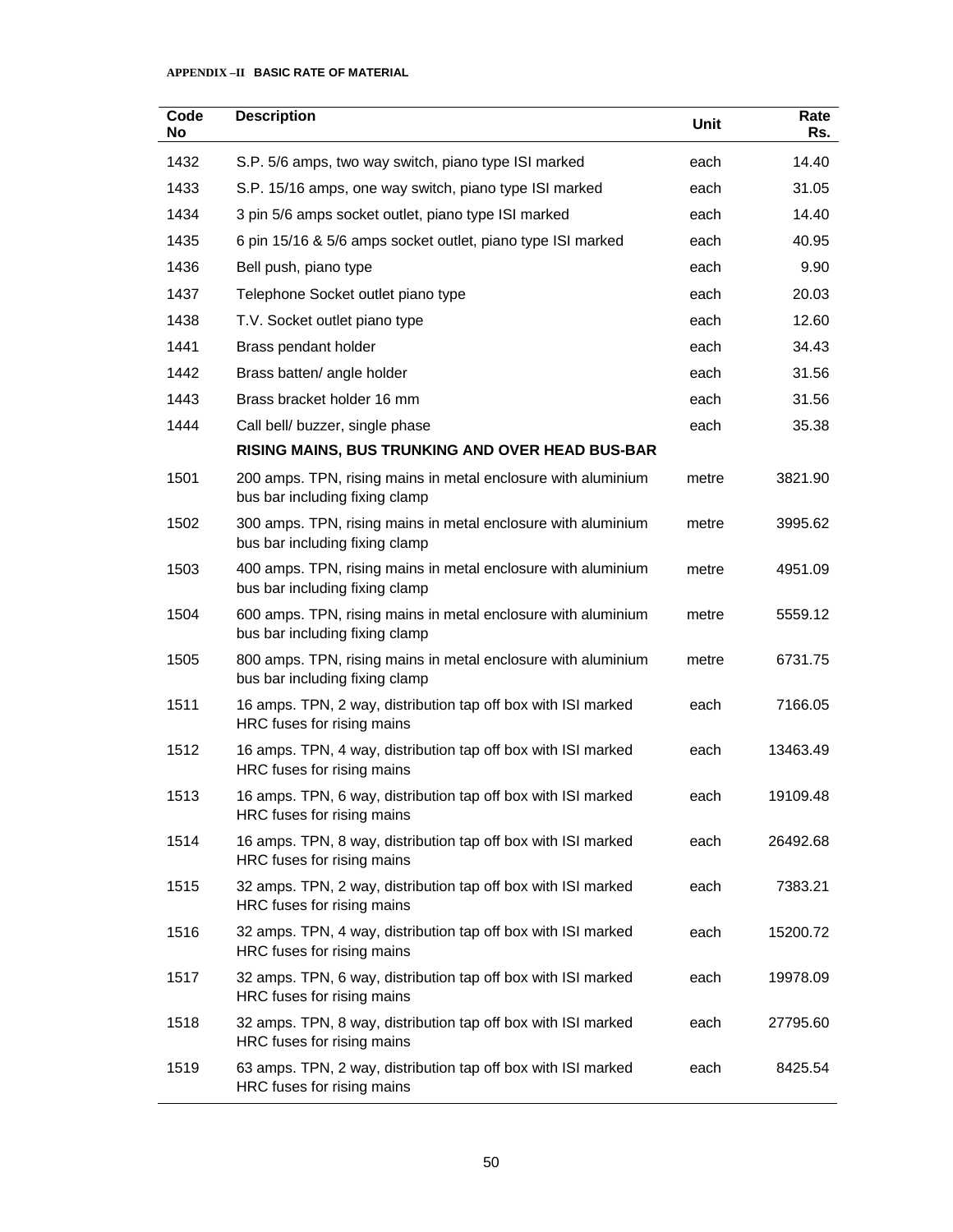| Code<br>No | <b>Description</b>                                                                                                                                | Unit  | Rate<br>Rs. |
|------------|---------------------------------------------------------------------------------------------------------------------------------------------------|-------|-------------|
|            |                                                                                                                                                   |       |             |
| 1520       | 63 amps. TPN, 4 way, distribution tap off box with ISI marked<br>HRC fuses for rising mains                                                       | each  | 15200.72    |
| 1521       | 63 amps. TPN, 6 way, distribution tap off box with ISI marked<br>HRC fuses for rising mains                                                       | each  | 21281.01    |
| 1522       | 63 amps. TPN, 8 way, distribution tap off box with ISI marked<br>HRC fuses for rising mains                                                       | each  | 29532.83    |
| 1526       | 200 amps. TPN, adaptor box with cable end box, with TPN<br>disconnector FSU, ISI marked HRC fuses and brass<br>compression gland for rising mains | each  | 11986.85    |
| 1527       | 300 amps. TPN, adaptor box with cable end box, with TPN<br>disconnector FSU, ISI marked HRC fuses and brass<br>compression gland for rising mains | each  | 13029.19    |
| 1528       | 400 amps. TPN, adaptor box with cable end box, with TPN<br>disconnector FSU, ISI marked HRC fuses and brass<br>compression gland for rising mains | each  | 14332.11    |
| 1529       | 600 amps. TPN, adaptor box with cable end box, with TPN<br>disconnector FSU, ISI marked HRC fuses and brass<br>compression gland for rising mains | each  | 15461.30    |
| 1530       | 800 amps. TPN, adaptor box with cable end box, with TPN<br>disconnector FSU, ISI marked HRC fuses and brass<br>compression gland for rising mains | each  | 17198.53    |
| 1531       | 800 amps. TPN, bus trunking with aluminium bus bars                                                                                               | metre | 6731.75     |
| 1532       | 1000 amps. TPN, bus trunking with aluminium bus bars                                                                                              | metre | 7991.24     |
| 1533       | 1250 amps. TPN, bus trunking with aluminium bus bars                                                                                              | metre | 10249.63    |
| 1534       | 1400 amps. TPN, bus trunking with aluminium bus bars                                                                                              | metre | 12855.47    |
| 1535       | 1600 amps. TPN, bus trunking with aluminium bus bars                                                                                              | metre | 12855.47    |
| 1536       | 200 amps. TPN, overhead bus bars with aluminium bus bars                                                                                          | metre | 3821.90     |
| 1537       | 400 amps. TPN, overhead bus bars with aluminium bus bars                                                                                          | metre | 4951.09     |
| 1538       | 32 amps. TPN, plug-in-box with TPN disconnector FSU and ISI<br>marked HRC fuses for overhead bus bars                                             | each  | 4318.25     |
| 1539       | 63 amps. TPN, plug-in-box with TPN disconnector FSU and ISI<br>marked HRC fuses for overhead bus bars                                             | each  | 4839.41     |
| 1540       | 100 amps. TPN, plug-in-box with TPN disconnector FSU and ISI<br>marked HRC fuses for overhead bus bars                                            | each  | 5583.94     |
| 1541       | 16 amps. TPN, one way, tap off box with TPN disconnector FSU<br>and ISI marked HRC fuses for rising mains                                         | each  | 4777.37     |
| 1542       | 32 amps. TPN, one way, tap off box with TPN disconnector FSU<br>and ISI marked HRC fuses for rising mains                                         | each  | 5037.95     |
| 1543       | 63 amps. TPN, one way, tap off box with TPN disconnector FSU<br>and ISI marked HRC fuses for rising mains                                         | each  | 5645.98     |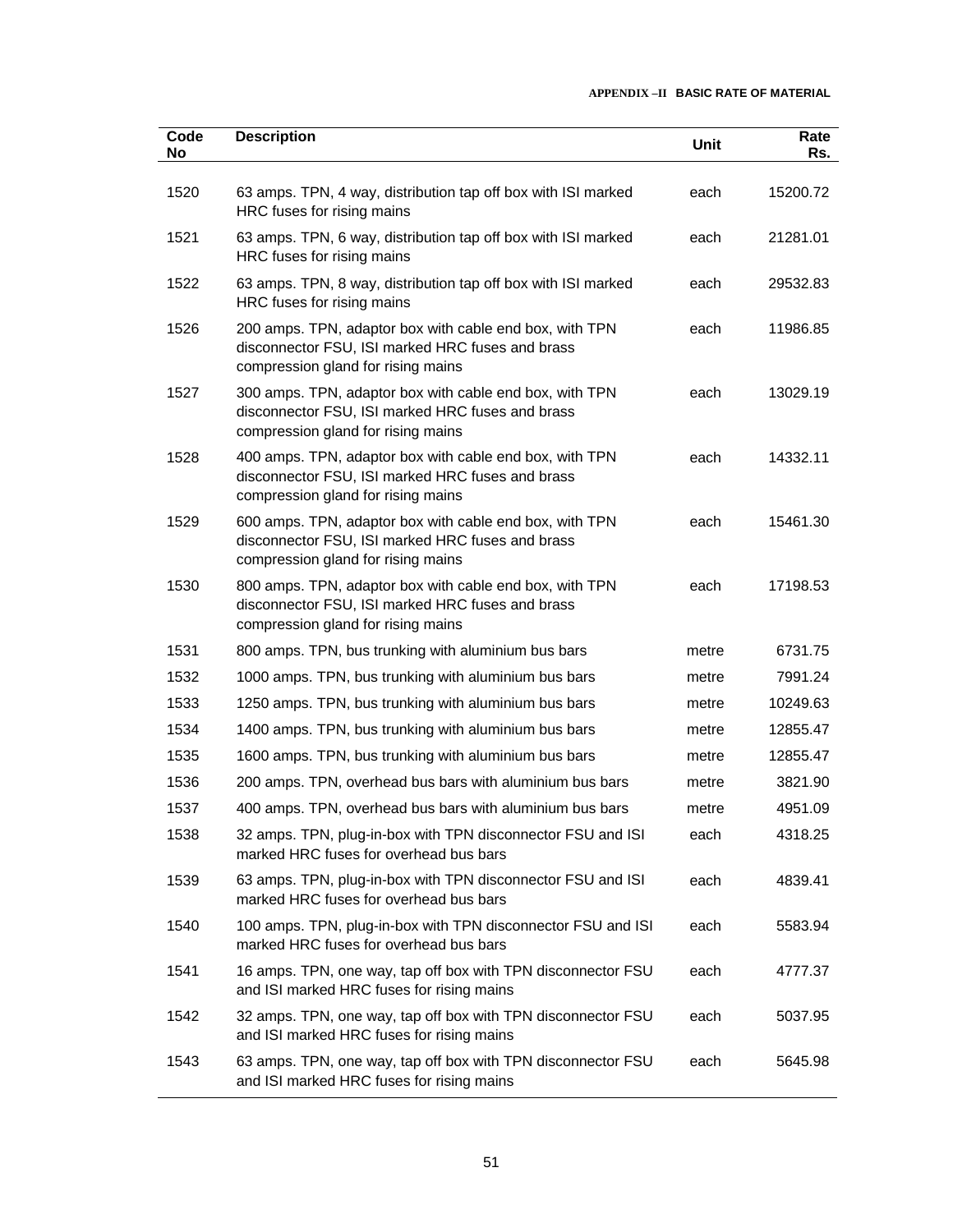| Code<br>No | <b>Description</b>                                                                                             | Unit      | Rate<br>Rs. |
|------------|----------------------------------------------------------------------------------------------------------------|-----------|-------------|
| 1544       | 100 amps. TPN, one way, tap off box with TPN disconnector<br>FSU and ISI marked HRC fuses for rising mains     | each      | 6514.59     |
| 1545       | 200 amps. TPN, one way, tap off box with TPN disconnector<br>FSU and ISI marked HRC fuses for rising mains     | each      | 10249.63    |
| 1546       | 315 amps. TPN, one way, tap off box with TPN disconnector<br>FSU and ISI marked HRC fuses for rising mains     | <b>No</b> | 10857.66    |
| 1547       | 400 amps. TPN, one way, tap off box with TPN disconnector<br>FSU and ISI marked HRC fuses for rising mains     | No        | 11291.96    |
| 1551       | 200 amps. TPN, compact type rising mains with aluminium bus<br>bar including all accessories                   | metre     | 3915.00     |
| 1552       | 315 amps. TPN, compact type rising mains with aluminium bus<br>bar including all accessories                   | metre     | 4556.25     |
| 1553       | 400 amps. TPN, compact type rising mains with aluminium bus<br>bar including all accessories                   | metre     | 4995.00     |
| 1554       | 500 amps. TPN, compact type rising mains with aluminium bus<br>bar including all accessories                   | metre     | 5838.75     |
| 1555       | 630 amps. TPN, compact type rising mains with aluminium bus<br>bar including all accessories                   | metre     | 6885.00     |
| 1556       | 800 amps. TPN, compact type rising mains with aluminium bus<br>bar including all accessories                   | metre     | 9652.50     |
| 1557       | 1000 amps. TPN, compact type rising mains with aluminium bus<br>bar including all accessories                  | metre     | 11272.50    |
| 1558       | 1250 amps. TPN, compact type rising mains with aluminium bus<br>bar including all accessories                  | metre     | 12825.00    |
| 1559       | 200 amps. TPN, compact type bus trunking with aluminium bus<br>bar including elbows and other all accessories  | metre     | 4241.25     |
| 1560       | 315 amps. TPN, compact type bus trunking with aluminium bus<br>bar including elbows and other all accessories  | metre     | 4935.94     |
| 1561       | 400 amps. TPN, compact type bus trunking with aluminium bus<br>bar including elbows and other all accessories  | metre     | 5411.25     |
| 1562       | 500 amps. TPN, compact type bus trunking with aluminium bus<br>bar including elbows and other all accessories  | metre     | 6325.31     |
| 1563       | 630 amps. TPN, compact type bus trunking with aluminium bus<br>bar including elbows and other all accessories  | metre     | 7458.75     |
| 1564       | 800 amps. TPN, compact type bus trunking with aluminium bus<br>bar including elbows and other all accessories  | metre     | 10456.88    |
| 1565       | 1000 amps. TPN, compact type bus trunking with aluminium bus<br>bar including elbows and other all accessories | metre     | 12211.88    |
| 1566       | 1250 amps. TPN, compact type bus trunking with aluminium bus<br>bar including elbows and other all accessories | metre     | 13893.75    |
| 1567       | 200 amps. TPN, End Feed Unit for compact rising mains<br>including all accessories                             | each      | 3206.25     |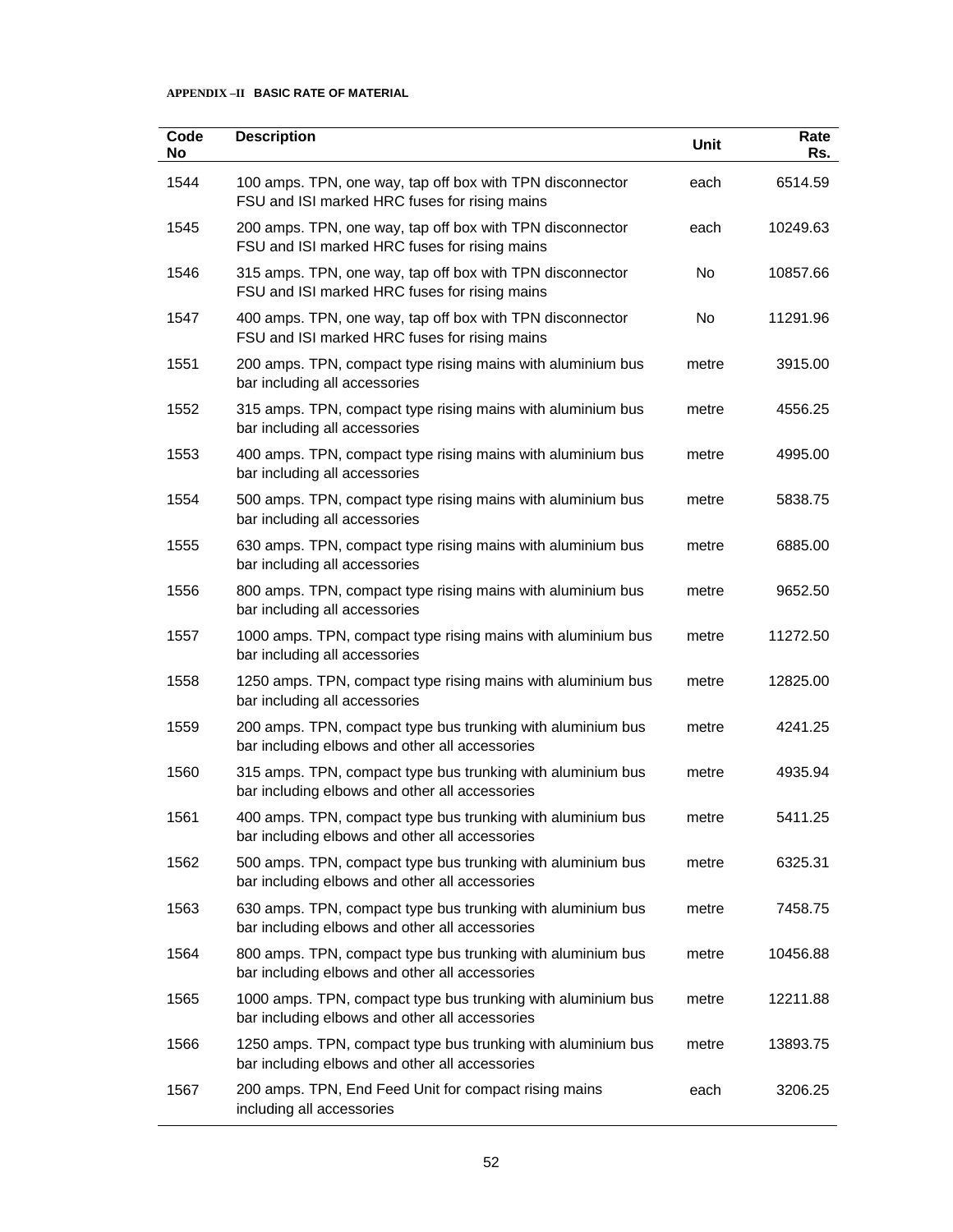| Code<br>No | <b>Description</b>                                                                             | Unit | Rate<br>Rs. |
|------------|------------------------------------------------------------------------------------------------|------|-------------|
| 1568       | 315 amps. TPN, End Feed Unit for compact rising mains<br>including all accessories             | each | 3341.25     |
| 1569       | 400 amps. TPN, End Feed Unit for compact rising mains<br>including all accessories             | each | 4252.50     |
| 1570       | 500 amps. TPN, End Feed Unit for compact rising mains<br>including all accessories             | each | 4455.00     |
| 1571       | 630 amps. TPN, End Feed Unit for compact rising mains<br>including all accessories             | each | 5433.75     |
| 1572       | 800 amps. TPN, End Feed Unit for compact rising mains<br>including all accessories             | each | 6817.50     |
| 1573       | 1000 amps. TPN, End Feed Unit for compact rising mains<br>including all accessories            | each | 7222.50     |
| 1574       | 1250 amps. TPN, End Feed Unit for compact rising mains<br>including all accessories            | each | 7627.50     |
| 1575       | 125 amps. TPN, TAP OFF Box for compact rising mains<br>including all accessories               | each | 3712.50     |
| 1576       | 200 amps. TPN, TAP OFF Box for compact rising mains<br>including all accessories               | each | 4725.00     |
| 1577       | 315 amps. TPN, TAP OFF Box for compact rising mains<br>including all accessories               | each | 6075.00     |
| 1578       | 400 amps. TPN, TAP OFF Box for compact rising mains<br>including all accessories               | each | 6075.00     |
| 1579       | 500 amps. TPN, TAP OFF Box for compact rising mains<br>including all accessories               | each | 8775.00     |
| 1580       | 630 amps. TPN, TAP OFF Box for compact rising mains<br>including all accessories               | each | 8775.00     |
|            | SWITCH DISCONNECTOR SFU AND MCCB                                                               |      |             |
| 1601       | 32 amps. TPN, switch disconnector fuse unit (Panel mounted<br>type) with ISI marked HRC fuses  | each | 1131.90     |
| 1602       | 63 amps. TPN, switch disconnector fuse unit (Panel mounted<br>type) with ISI marked HRC fuses  | each | 1558.20     |
| 1603       | 100 amps. TPN, switch disconnector fuse unit (Panel mounted<br>type) with ISI marked HRC fuses | each | 3248.70     |
| 1604       | 125 amps. TPN, switch disconnector fuse unit (Panel mounted<br>type) with ISI marked HRC fuses | each | 4299.75     |
| 1605       | 160 amps. TPN, switch disconnector fuse unit (Panel mounted<br>type) with ISI marked HRC fuses | each | 4975.95     |
| 1606       | 200 amps. TPN switch fuse unit with ISI marked HRC fuses                                       | each | 5350.80     |
| 1607       | 315 amps. TPN switch fuse unit with ISI marked HRC fuses                                       | each | 8886.15     |
| 1608       | 400 amps. TPN switch fuse unit with ISI marked HRC fuses                                       | each | 10708.95    |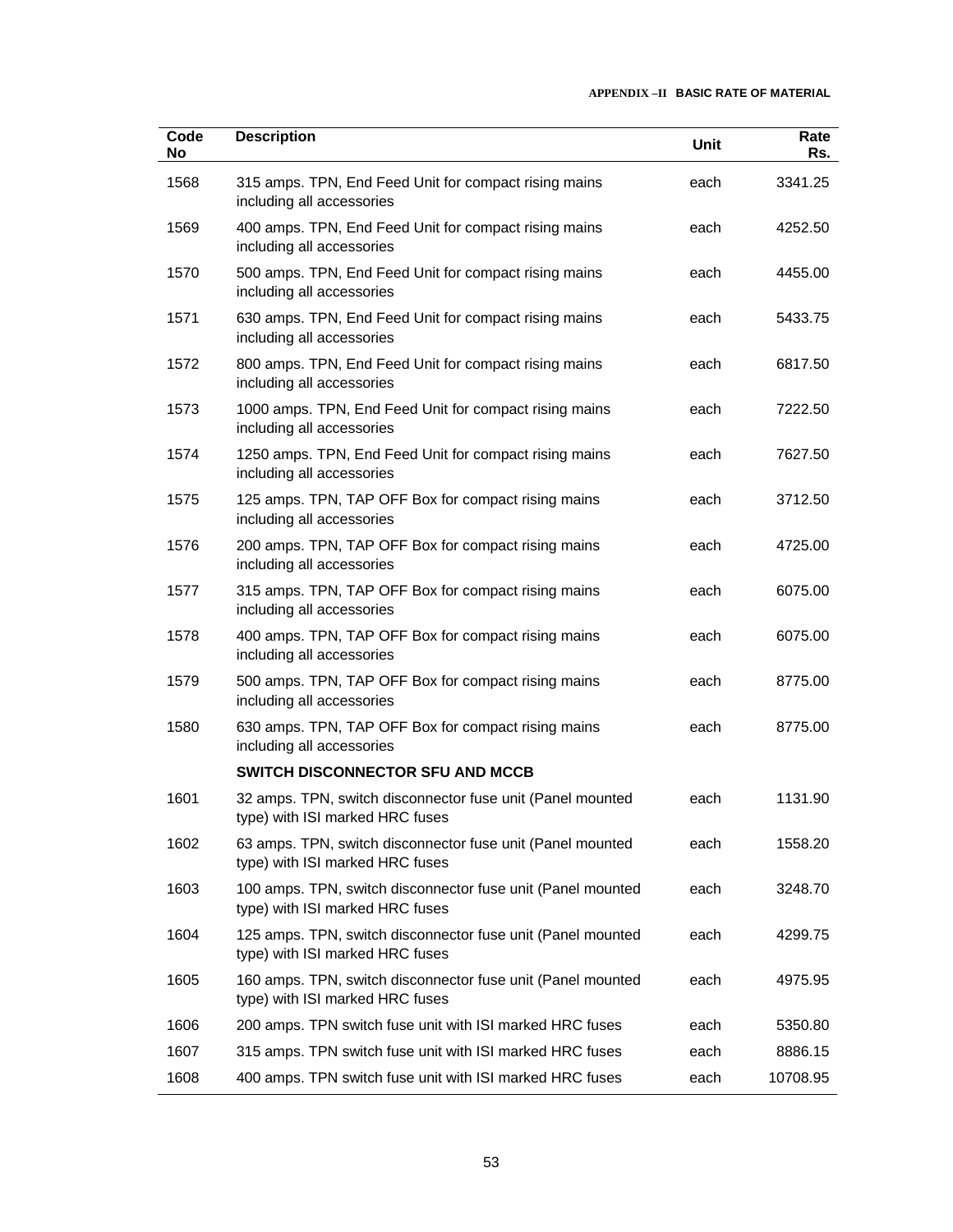| Code<br>No | <b>Description</b>                                                          | Unit | Rate<br>Rs. |
|------------|-----------------------------------------------------------------------------|------|-------------|
| 1610       | 3 pole MCCB, 100A, 16KA                                                     | each | 2331.00     |
| 1611       | 3 pole MCCB, 125A, 16KA                                                     | each | 3276.00     |
| 1612       | 3 pole MCCB, 150A, 16KA                                                     | each | 4032.00     |
| 1613       | 3 pole MCCB, 200A, 16KA                                                     | each | 5859.00     |
| 1614       | 3 pole MCCB, 200A, 25KA                                                     | each | 6174.00     |
| 1615       | 3 pole MCCB, 250A, 25KA                                                     | each | 8127.00     |
| 1616       | 3 pole MCCB, 250A, 35KA                                                     | each | 11655.00    |
| 1617       | 3 pole MCCB, 315A, 35KA                                                     | each | 14175.00    |
| 1618       | 3 pole MCCB, 400A, 35KA                                                     | each | 14175.00    |
| 1619       | 3 pole MCCB, 500A, 35KA                                                     | each | 16317.00    |
| 1620       | 3 pole MCCB, 630A, 50KA                                                     | each | 16884.00    |
| 1621       | 3 pole MCCB, 800A, 50KA                                                     | each | 21735.00    |
|            | MCB'S, ISOLATORS, RCCB'S AND MCB DB'S                                       |      |             |
| 1706       | 6 amps. to 32 amps. ratings, SP MCB, "C" curve, 10 KA<br>breaking capacity  | each | 99.75       |
| 1707       | 6 amps. to 32 amps. ratings, SPN MCB, "C" curve, 10 KA<br>breaking capacity | each | 294.00      |
| 1708       | 6 amps. to 32 amps. ratings, DP MCB, "C" curve, 10 KA<br>breaking capacity  | each | 304.50      |
| 1709       | 6 amps. to 32 amps. ratings, TP MCB, "C" curve, 10 KA<br>breaking capacity  | each | 462.00      |
| 1710       | 6 amps. to 32 amps. ratings, TPN MCB, "C" curve, 10 KA<br>breaking capacity | each | 601.13      |
| 1711       | Single pole, blanking plate                                                 | each | 4.20        |
| 1712       | 40 amps., 2 pole isolator                                                   | each | 189.00      |
| 1713       | 63 amps., 2 pole isolator                                                   | each | 238.88      |
| 1714       | 40 amps., 4 pole isolator                                                   | each | 433.13      |
| 1715       | 63 amps., 4 pole isolator                                                   | each | 441.00      |
| 1716       | 100 amps., 4 pole isolator                                                  | each | 567.00      |
| 1717       | 25 amps. rating, 2 pole RCCB, 100mA/300mA                                   | each | 1107.75     |
| 1718       | 40 amps. rating, 2 pole RCCB, 100mA/300mA                                   | each | 1173.38     |
| 1719       | 63 amps. rating, 2 pole RCCB, 100mA/300mA                                   | each | 1543.50     |
| 1720       | 25 amps. rating, 4 pole RCCB, 100mA/300mA                                   | each | 1401.75     |
| 1721       | 40 amps. rating, 4 pole RCCB, 100mA/300mA                                   | each | 1422.75     |
| 1722       | 63 amps. rating, 4 pole RCCB, 100mA/300mA                                   | each | 1648.50     |
| 1723       | 16/25 amps. rating, 2 pole RCBO 100mA/300mA sensitivity                     | each | 1383.38     |
| 1724       | 32 amps. rating, 2 pole RCBO 100mA/300mA sensitivity                        | each | 1383.38     |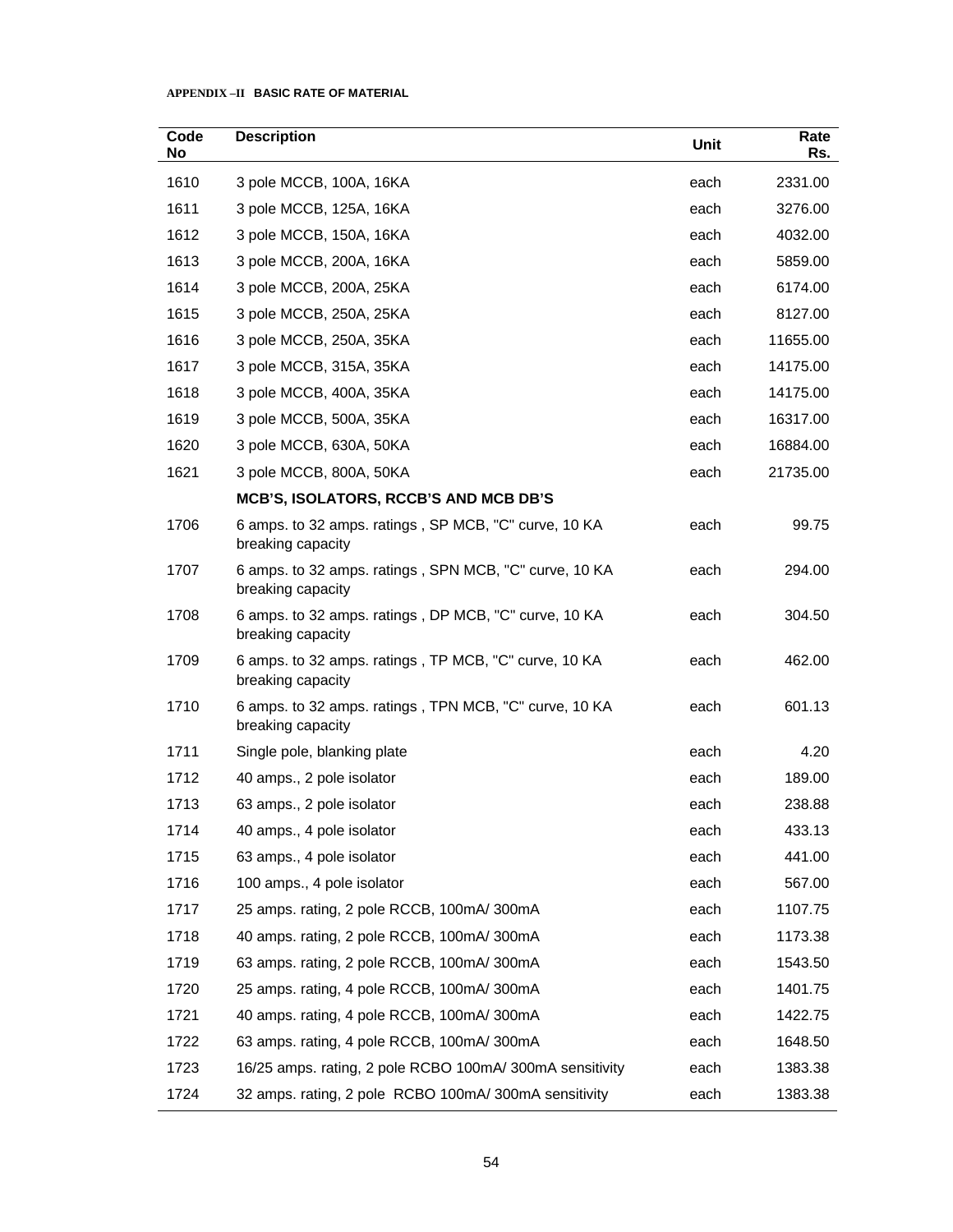| Code<br>No | <b>Description</b>                                                                                             | Unit | Rate<br>Rs. |
|------------|----------------------------------------------------------------------------------------------------------------|------|-------------|
| 1725       | 40 amps. rating, 2 pole RCBO 100mA/300mA sensitivity                                                           | each | 1656.38     |
| 1726       | 16/25 amps. rating, 4 pole RCBO 100mA/300mA sensitivity                                                        | each | 1740.38     |
| 1727       | 32 amps. rating, 4 pole RCBO 100mA/300mA sensitivity                                                           | each | 1740.38     |
| 1728       | 40 amps. rating, 4 pole RCBO 100mA/300mA sensitivity                                                           | each | 1874.25     |
| 1730       | 20 amps. SPN, industrial type socket outlet, with plug top and<br>metal chained cover in sheet steel enclosure | each | 393.75      |
| 1731       | 20 amps. TPN, industrial type socket outlet, with plug top and<br>metal chained cover in sheet steel enclosure | each | 913.50      |
| 1732       | 30 amps. TPN, industrial type socket outlet, with plug top and<br>metal chained cover in sheet steel enclosure | each | 1141.88     |
| 1734       | 2+2 way, SPN, single door, MCB DB                                                                              | each | 278.25      |
| 1735       | 2+4 way, SPN, single door, MCB DB                                                                              | each | 312.38      |
| 1736       | 2+6 way, SPN, single door, MCB DB                                                                              | each | 346.50      |
| 1737       | 2+10 way, SPN, single door, MCB DB                                                                             | each | 469.88      |
| 1738       | 2+2 way, SPN, double door, MCB DB                                                                              | each | 472.50      |
| 1739       | 2+4 way, SPN, double door, MCB DB                                                                              | each | 540.75      |
| 1740       | 2+6 way, SPN, double door, MCB DB                                                                              | each | 609.00      |
| 1741       | 2+10 way, SPN, double door, MCB DB                                                                             | each | 790.13      |
| 1742       | Sheet steel DP MCB enclosure                                                                                   | each | 133.88      |
| 1743       | Sheet steel TP MCB enclosure                                                                                   | each | 152.25      |
| 1751       | 4 way (4+12), TPN, MCB DB, single door, horizontal type                                                        | each | 908.25      |
| 1752       | 6 way (4+18), TPN, MCB DB, single door, horizontal type                                                        | each | 1084.13     |
| 1753       | 8 way (4+24), TPN, MCB DB, single door, horizontal type                                                        | each | 1210.13     |
| 1754       | 4 way (4+12), TPN, MCB DB, double door, horizontal type                                                        | each | 1273.13     |
| 1755       | 6 way (4+18), TPN, MCB DB, double door, horizontal type                                                        | each | 1611.75     |
| 1756       | 8 way (4+24), TPN, MCB DB, double door, horizontal type                                                        | each | 2026.50     |
| 1757       | 4 way (4+12), TPN, vertical type, MCB DB, single door                                                          | each | 2165.63     |
| 1758       | 8 way (4+24), TPN, vertical type, MCB DB, single door                                                          | each | 3060.75     |
| 1759       | 12 way (4+36), TPN, vertical type, MCB DB, single door                                                         | each | 3948.00     |
| 1760       | 4 way (4+12), TPN, vertical type, MCB DB, double door                                                          | each | 3171.00     |
| 1761       | 8 way (4+24), TPN, vertical type, MCB DB, double door                                                          | each | 4037.25     |
| 1762       | 12 way (4+36), TPN, vertical type, MCB DB, double door                                                         | each | 5173.88     |
| 1763       | 4 way, TPN, vertical type, single door, MCB DB with 100 amps,<br>16 KA, MCCB                                   | each | 3955.88     |
| 1764       | 8 way, TPN, vertical type, single door, MCB DB with 100 amps,<br>16 KA, MCCB                                   | each | 5084.89     |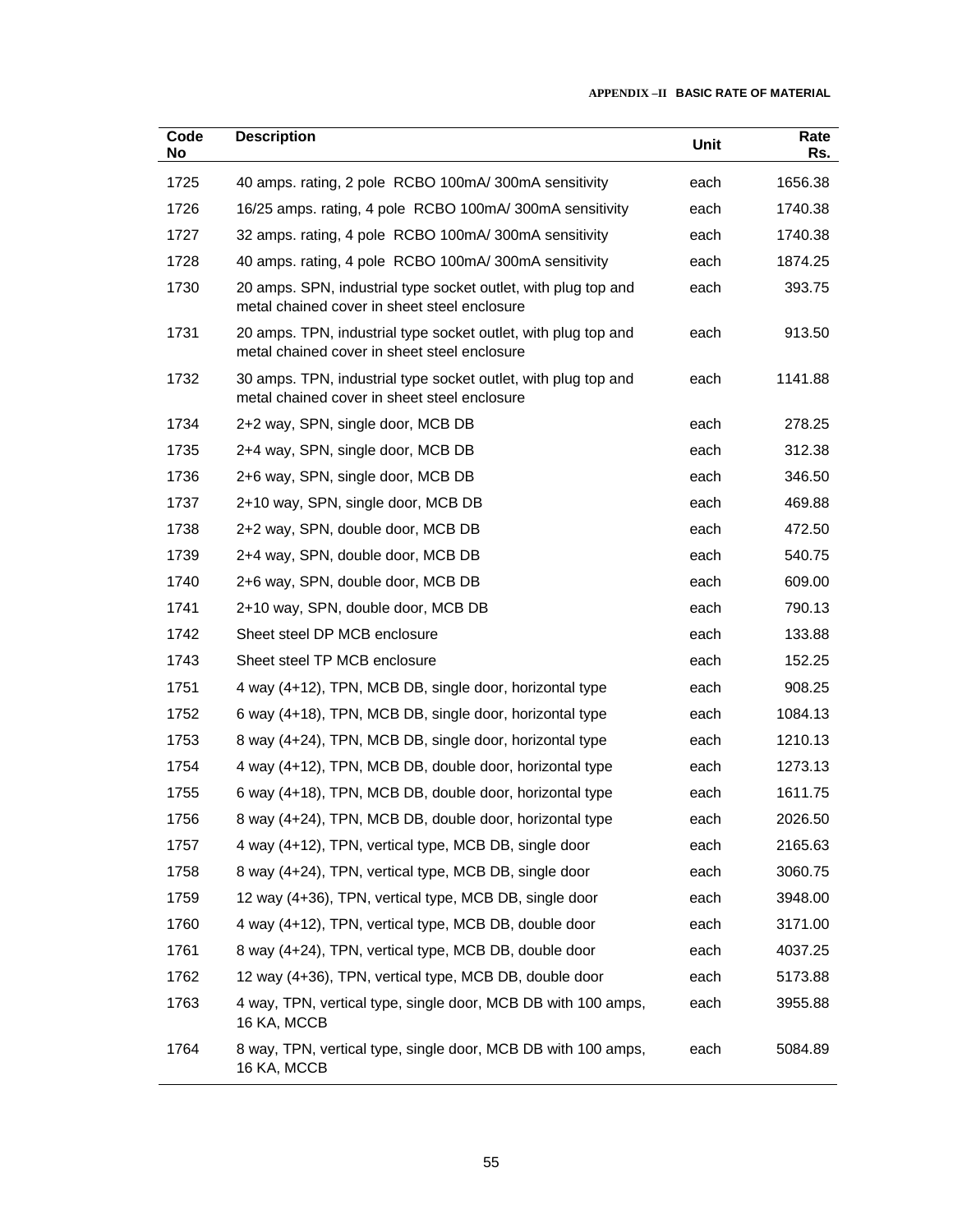| Code<br>No | <b>Description</b>                                                                               | Unit | Rate<br>Rs. |
|------------|--------------------------------------------------------------------------------------------------|------|-------------|
| 1765       | 12 way, TPN, vertical type, single door, MCB DB with 100 amps,<br>16 KA, MCCB                    | each | 6664.35     |
| 1771       | 2 + 4 way, SPN, prewired MCB DB with extended loose wire<br>box, single door                     | each | 1323.00     |
| 1772       | 2 + 8 way, SPN, prewired MCB DB with extended loose wire<br>box, single door                     | each | 1606.50     |
| 1773       | 2 + 12 way, SPN, prewired MCB DB with extended loose wire<br>box, single door                    | each | 1905.75     |
| 1774       | 2 + 4 way, SPN, prewired MCB DB with extended loose wire<br>box, double door                     | each | 1697.06     |
| 1775       | 2 + 8 way, SPN, prewired MCB DB with extended loose wire<br>box, double door                     | each | 2059.31     |
| 1776       | 2 + 12 way, SPN, prewired MCB DB with extended loose wire<br>box, double door                    | each | 2520.00     |
| 1779       | 4 way, (4+12) TPN, prewired MCB DB with extended loose wire<br>box, single door                  | each | 4591.13     |
| 1780       | 6 way, (4+18) TPN, prewired MCB DB with extended loose wire<br>box, single door                  | each | 5977.13     |
| 1781       | 8 way, (4+24) TPN, prewired MCB DB with extended loose wire<br>box, single door                  | each | 6867.00     |
| 1782       | 12 way, (4+36) TPN, prewired MCB DB with extended loose wire<br>box, single door                 | each | 8477.44     |
| 1783       | 4 way, (4+12) TPN, prewired MCB DB with extended loose wire<br>box, double door                  | each | 5280.19     |
| 1784       | 6 way, (4+18) TPN, prewired MCB DB with extended loose wire<br>box, double door                  | each | 6874.88     |
| 1785       | 8 way, (4+24) TPN, prewired MCB DB with extended loose wire<br>box, double door                  | each | 7552.13     |
| 1786       | 12 way, (4+36) TPN, prewired MCB DB with extended loose wire<br>box, double door                 | each | 9324.00     |
| 1787       | 4 way (4+4), TPN, vertical type, prewired, MCB DB with<br>extended loose wire box, single door   | each | 4945.50     |
| 1788       | 6 way (4+6), TPN, vertical type, prewired, MCB DB with<br>extended loose wire box, single door   | each | 6441.75     |
| 1789       | 8 way (4+8), TPN, vertical type, prewired, MCB DB with<br>extended loose wire box, single door   | each | 7347.38     |
| 1790       | 12 way (4+12), TPN, vertical type, prewired, MCB DB with<br>extended loose wire box, single door | each | 9820.13     |
| 1791       | 4 way (4+4), TPN, vertical type, prewired, MCB DB with<br>extended loose wire box, double door   | each | 5685.75     |
| 1792       | 6 way (4+6), TPN, vertical type, prewired, MCB DB with<br>extended loose wire box, double door   | each | 7402.50     |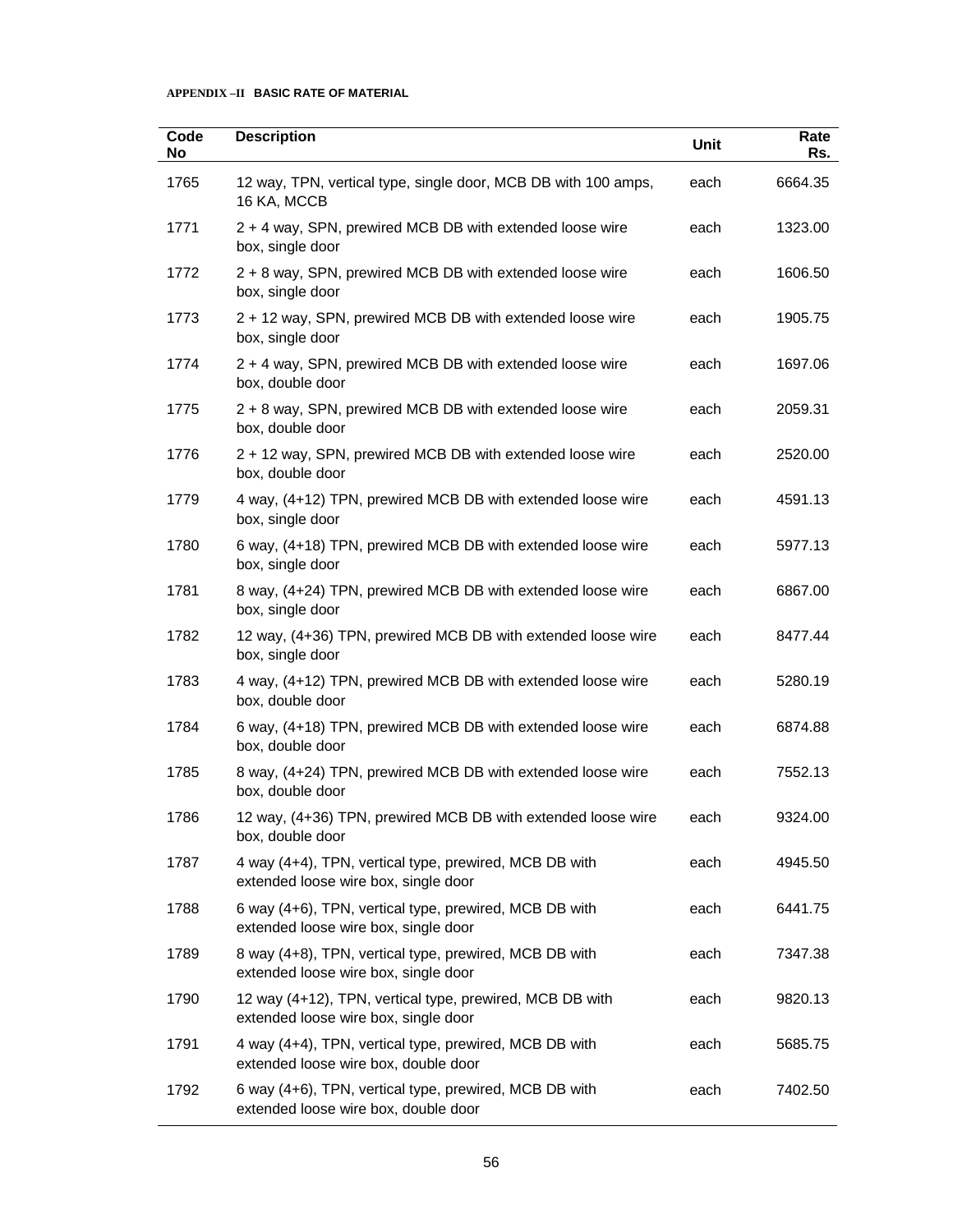| Code<br>No | <b>Description</b>                                                                               | Unit | Rate<br>Rs. |
|------------|--------------------------------------------------------------------------------------------------|------|-------------|
| 1793       | 8 way (4+8), TPN, vertical type, prewired, MCB DB with<br>extended loose wire box, double door   | each | 8087.63     |
| 1794       | 12 way (4+12), TPN, vertical type, prewired, MCB DB with<br>extended loose wire box, double door | each | 10804.50    |
|            | <b>BRASS COMPRESSION GLANDS</b>                                                                  |      |             |
| 2101       | Brass compression gland (19 mm) for 2 X 6 sq. mm 1.1 KV<br>grade cable                           | set  | 37.80       |
| 2102       | Brass compression gland (19 mm) for 2 X 10 sq. mm 1.1 KV<br>grade cable                          | set  | 37.80       |
| 2103       | Brass compression gland for (22 mm) 2 X 16 sq. mm 1.1 KV<br>grade cable                          | set  | 43.58       |
| 2104       | Brass compression gland for (22 mm) 2 X 25 sq. mm 1.1 KV<br>grade cable                          | set  | 43.58       |
| 2105       | Brass compression gland for (25 mm) 2 X 35 sq. mm 1.1 KV<br>grade cable                          | set  | 64.05       |
| 2106       | Brass compression gland for (28 mm) 2 X 50 sq. mm 1.1 KV<br>grade cable                          | set  | 99.23       |
| 2107       | Brass compression gland for (22 mm) 3 X 10 sq. mm 1.1 KV<br>grade cable                          | set  | 43.58       |
| 2108       | Brass compression gland for (25 mm) 3 X 16 sq. mm 1.1 KV<br>grade cable                          | set  | 64.05       |
| 2109       | Brass compression gland for (25 mm) 3 X 25 sq. mm 1.1 KV<br>grade cable                          | set  | 64.05       |
| 2110       | Brass compression gland for (28 mm) 3 X 35 sq. mm 1.1 KV<br>grade cable                          | set  | 99.23       |
| 2111       | Brass compression gland for (32 mm) 3 X 50 sq. mm 1.1 KV<br>grade cable                          | set  | 112.88      |
| 2112       | Brass compression gland for (35 mm) 3 X 70 sq. mm 1.1 KV<br>grade cable                          | set  | 140.18      |
| 2113       | Brass compression gland for (38 mm) 3 X 95 sq. mm 1.1 KV<br>grade cable                          | set  | 161.18      |
| 2114       | Brass compression gland for (45 mm) 3 X 120 sq. mm 1.1 KV<br>grade cable                         | set  | 194.25      |
| 2115       | Brass compression gland for (50 mm) 3 X 150 sq. mm 1.1 KV<br>grade cable                         | set  | 246.23      |
| 2116       | Brass compression gland for (57 mm) 3 X 185 sq. mm 1.1 KV<br>grade cable                         | set  | 347.03      |
| 2117       | Brass compression gland for (62 mm) 3 X 225 sq. mm 1.1 KV<br>grade cable                         | set  | 430.50      |
| 2118       | Brass compression gland for (62 mm) 3 X 240 sq. mm 1.1 KV<br>grade cable                         | set  | 430.50      |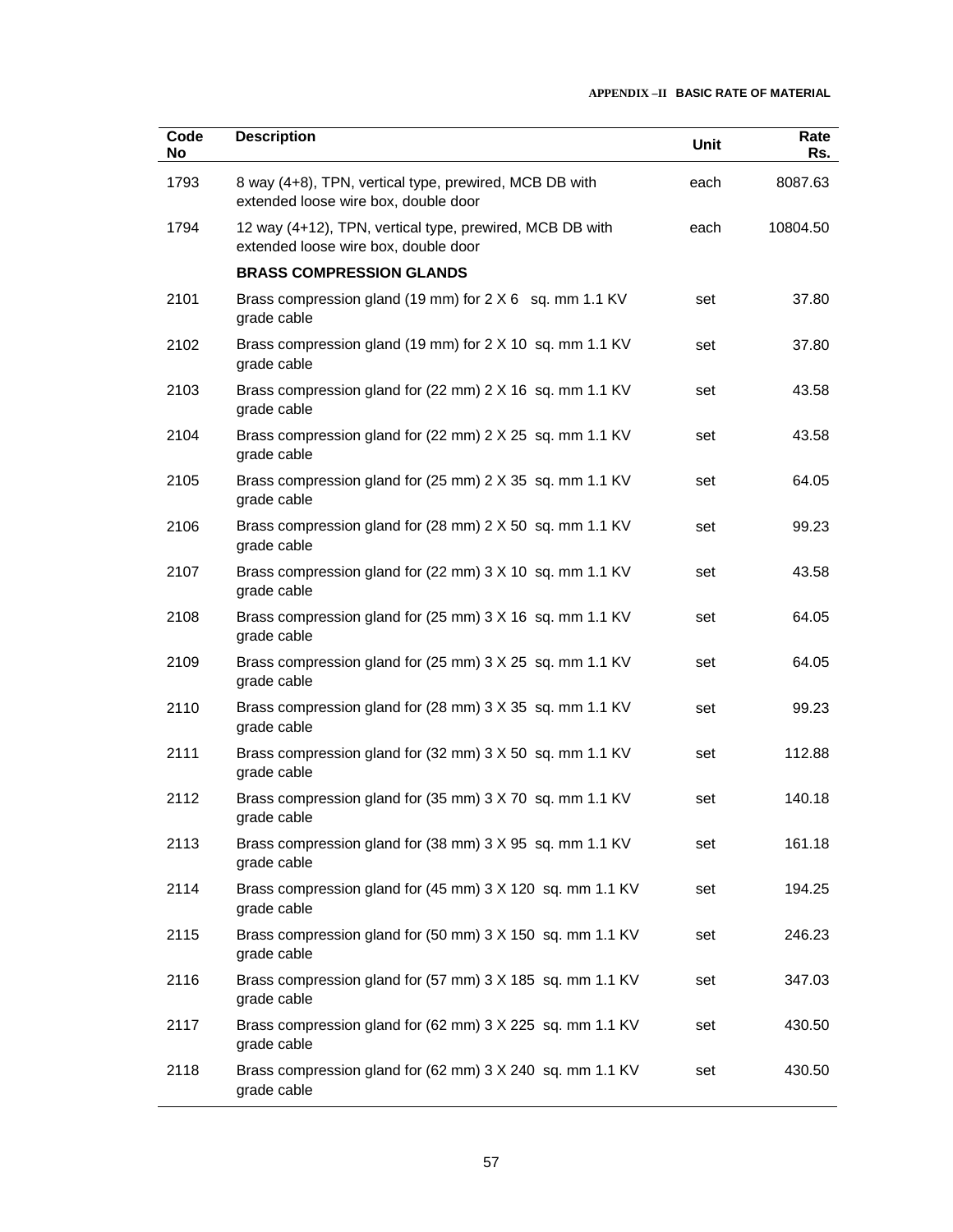| Code<br>No | <b>Description</b>                                                                              | Unit | Rate<br>Rs. |
|------------|-------------------------------------------------------------------------------------------------|------|-------------|
| 2119       | Brass compression gland for (70 mm) 3 X 300 sq. mm 1.1 KV<br>grade cable                        | set  | 463.58      |
| 2120       | Brass compression gland for (28 mm) 31/2 X 25 sq. mm 1.1 KV<br>grade cable                      | set  | 99.23       |
| 2121       | Brass compression gland for (32 mm) 3½ X 35 sq. mm 1.1 KV<br>grade cable                        | set  | 112.88      |
| 2122       | Brass compression gland for (35 mm) 3½ X 50 sq. mm 1.1 KV<br>grade cable                        | set  | 140.18      |
| 2123       | Brass compression gland for (38 mm) 3½ X 70 sq. mm 1.1 KV<br>grade cable                        | set  | 161.18      |
| 2124       | Brass compression gland for $(45 \text{ mm})$ 3 $\frac{1}{2}$ X 95 sq. mm 1.1 KV<br>grade cable | set  | 194.25      |
| 2125       | Brass compression gland for (45 mm) 3½ X 120 sq. mm 1.1 KV<br>grade cable                       | set  | 194.25      |
| 2126       | Brass compression gland for (50 mm) 3½ X 150 sq. mm 1.1 KV<br>grade cable                       | set  | 246.23      |
| 2127       | Brass compression gland for (57 mm) 3½ X 185 sq. mm 1.1 KV<br>grade cable                       | set  | 347.03      |
| 2128       | Brass compression gland for (62 mm) 31/2 X 225 sq. mm 1.1 KV<br>grade cable                     | set  | 430.50      |
| 2129       | Brass compression gland for (62 mm) 3½ X 240 sq. mm 1.1 KV<br>grade cable                       | set  | 430.50      |
| 2130       | Brass compression gland for (70 mm) 31/2 X 300 sq. mm 1.1 KV<br>grade cable                     | set  | 463.58      |
| 2131       | Brass compression gland for (82 mm) 3½ X 400 sq. mm 1.1 KV<br>grade cable                       | set  | 590.63      |
| 2132       | Brass compression gland for (25 mm) 4 X 10 sq. mm 1.1 KV<br>grade cable                         | set  | 64.05       |
| 2133       | Brass compression gland for (28 mm) 4 X 16 sq. mm 1.1 KV<br>grade cable                         | set  | 99.23       |
| 2134       | Brass compression gland for (28 mm) 4 X 25 sq. mm 1.1 KV<br>grade cable                         | set  | 99.23       |
| 2135       | Brass compression gland for (32 mm) 4 X 35 sq. mm 1.1 KV<br>grade cable                         | set  | 112.88      |
| 2136       | Brass compression gland for (35 mm) 4 X 50 sq. mm 1.1 KV<br>grade cable                         | set  | 140.18      |
|            | <b>ALUMINIUM LUGS</b>                                                                           |      |             |
| 2201       | Aluminium lugs for 6 sq. mm cable                                                               | each | 1.43        |
| 2202       | Aluminium lugs for 10 sq. mm cable                                                              | each | 1.92        |
| 2203       | Aluminium lugs for 16 sq. mm cable                                                              | each | 2.17        |
| 2204       | Aluminium lugs for 25 sq. mm cable                                                              | each | 2.89        |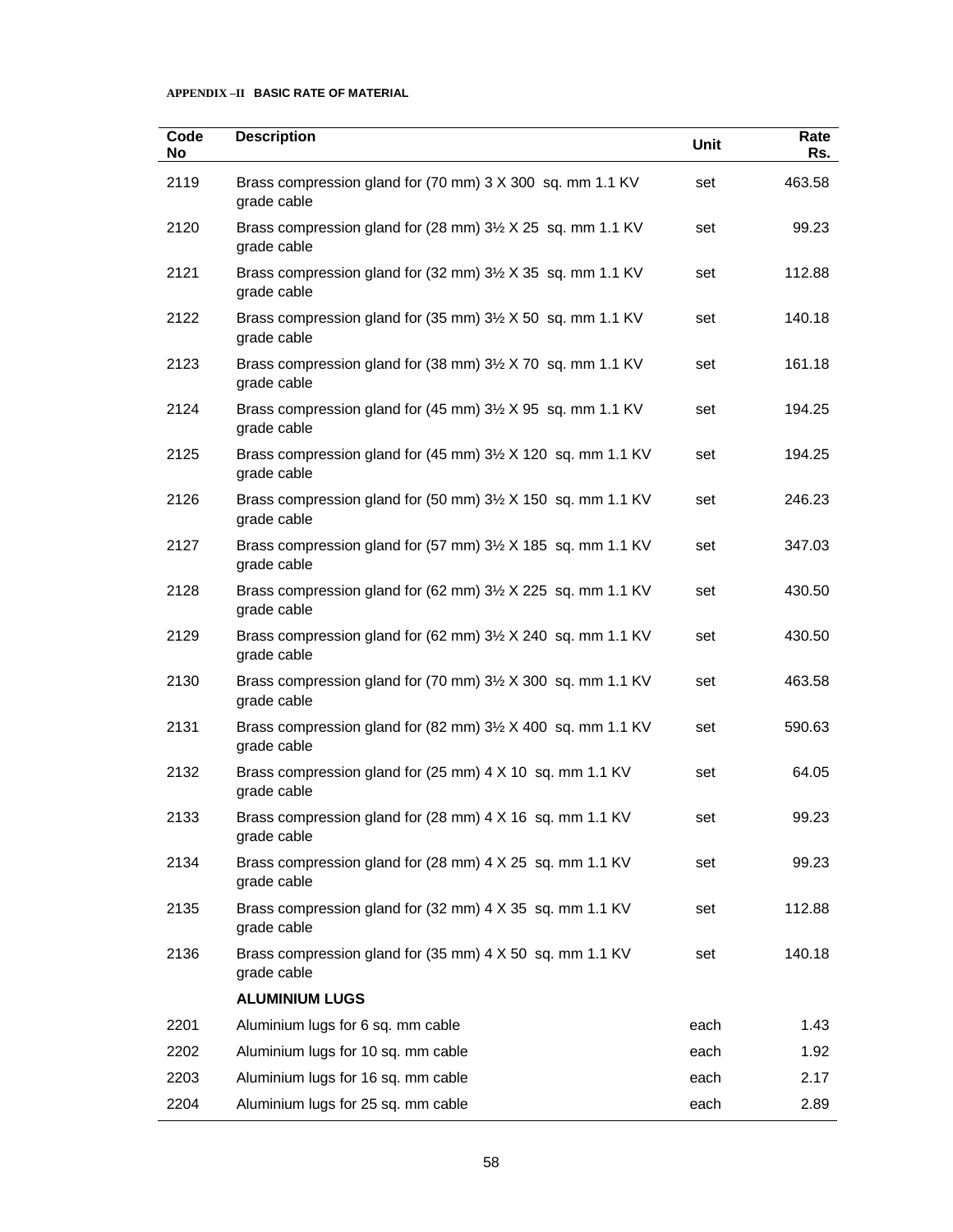| Code<br>No | <b>Description</b>                                                                                     | Unit | Rate<br>Rs. |
|------------|--------------------------------------------------------------------------------------------------------|------|-------------|
| 2205       | Aluminium lugs for 35 sq. mm cable                                                                     | each | 3.81        |
| 2206       | Aluminium lugs for 50 sq. mm cable                                                                     | each | 5.78        |
| 2207       | Aluminium lugs for 70 sq. mm cable                                                                     | each | 8.66        |
| 2208       | Aluminium lugs for 95 sq. mm cable                                                                     | each | 9.56        |
| 2209       | Aluminium lugs for 120 sq. mm cable                                                                    | each | 13.38       |
| 2210       | Aluminium lugs for 150 sq. mm cable                                                                    | each | 17.32       |
| 2211       | Aluminium lugs for 185 sq. mm cable                                                                    | each | 21.66       |
| 2212       | Aluminium lugs for 225 sq. mm cable                                                                    | each | 30.29       |
| 2213       | Aluminium lugs for 240 sq. mm cable                                                                    | each | 37.00       |
| 2214       | Aluminium lugs for 300 sq. mm cable                                                                    | each | 52.23       |
| 2215       | Aluminium lugs for 400 sq. mm cable                                                                    | each | 75.09       |
|            | <b>MV CABLE JOINTING KITS</b>                                                                          |      |             |
| 2300       | Outdoor cable jointing kit with cast resin compound with lugs for<br>2 X 16 sq. mm 1.1 KV grade cable  | set  | 310.17      |
| 2301       | Outdoor cable jointing kit with cast resin compound with lugs for<br>2 X 25 sq. mm 1.1 KV grade cable  | set  | 346.92      |
| 2302       | Outdoor cable jointing kit with cast resin compound with lugs for<br>2 X 35 sq. mm 1.1 KV grade cable  | set  | 346.92      |
| 2303       | Outdoor cable jointing kit with cast resin compound with lugs for<br>2 X 50 sq. mm 1.1 KV grade cable  | set  | 346.92      |
| 2304       | Outdoor cable jointing kit with cast resin compound with lugs for<br>3 X 16 sq. mm 1.1 KV grade cable  | set  | 346.92      |
| 2305       | Outdoor cable jointing kit with cast resin compound with lugs for<br>3 X 25 sq. mm 1.1 KV grade cable  | set  | 346.92      |
| 2306       | Outdoor cable jointing kit with cast resin compound with lugs for<br>3 X 35 sq. mm 1.1 KV grade cable  | set  | 346.92      |
| 2307       | Outdoor cable jointing kit with cast resin compound with lugs for<br>3 X 50 sq. mm 1.1 KV grade cable  | set  | 382.20      |
| 2308       | Outdoor cable jointing kit with cast resin compound with lugs for<br>3 X 70 sq. mm 1.1 KV grade cable  | set  | 382.20      |
| 2309       | Outdoor cable jointing kit with cast resin compound with lugs for<br>3 X 95 sq. mm 1.1 KV grade cable  | set  | 428.51      |
| 2310       | Outdoor cable jointing kit with cast resin compound with lugs for<br>3 X 120 sq. mm 1.1 KV grade cable | set  | 428.51      |
| 2311       | Outdoor cable jointing kit with cast resin compound with lugs for<br>3 X 150 sq. mm 1.1 KV grade cable | set  | 428.51      |
| 2312       | Outdoor cable jointing kit with cast resin compound with lugs for<br>3 X 185 sq. mm 1.1 KV grade cable | set  | 655.62      |
| 2313       | Outdoor cable jointing kit with cast resin compound with lugs for<br>3 X 225 sq. mm 1.1 KV grade cable | set  | 655.62      |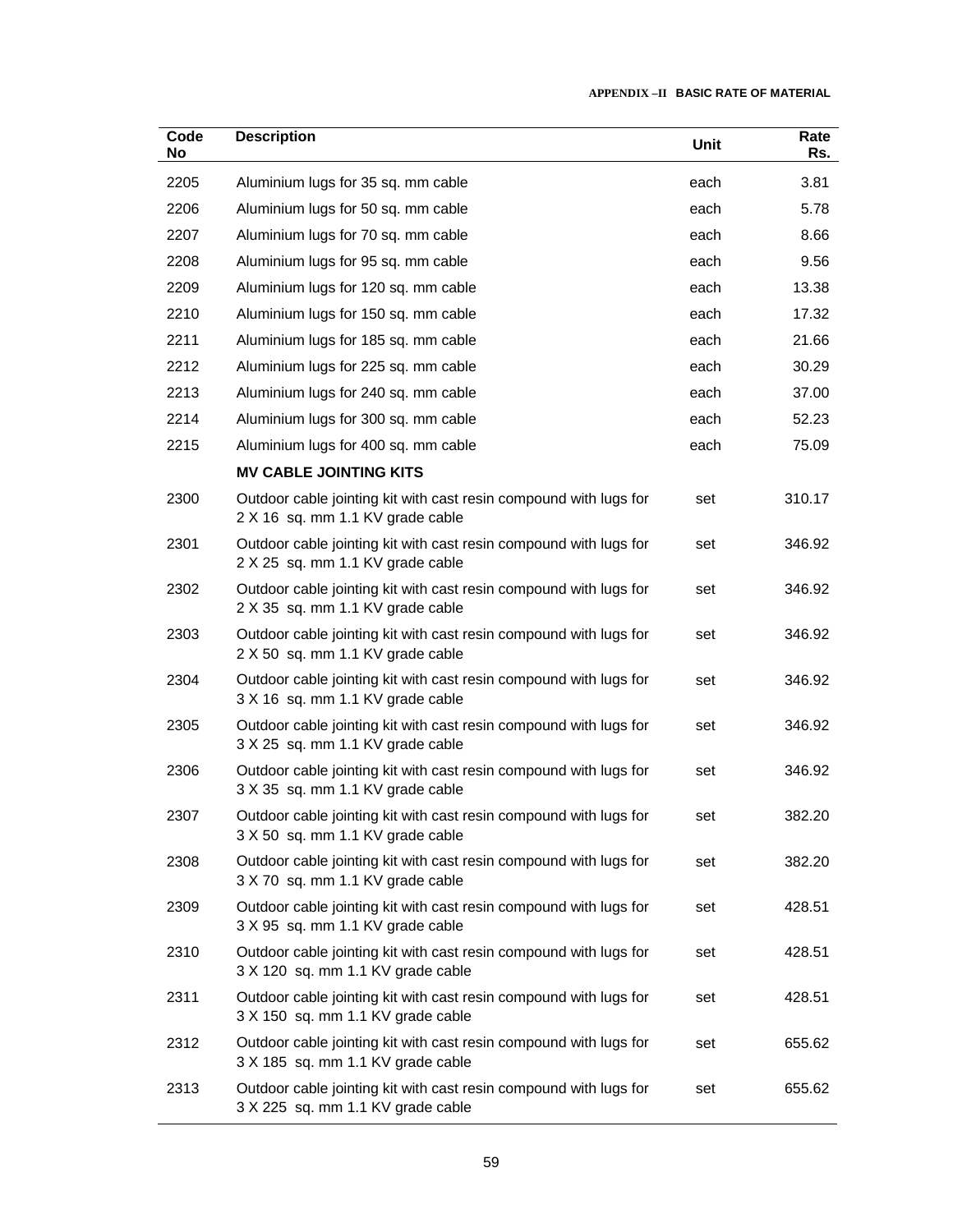| Code<br>No | <b>Description</b>                                                                                                 | <b>Unit</b> | Rate<br>Rs. |
|------------|--------------------------------------------------------------------------------------------------------------------|-------------|-------------|
| 2314       | Outdoor cable jointing kit with cast resin compound with lugs for<br>3 X 240 sq. mm 1.1 KV grade cable             | set         | 799.68      |
| 2315       | Outdoor cable jointing kit with cast resin compound with lugs for<br>3 X 300 sq. mm 1.1 KV grade cable             | set         | 799.68      |
| 2316       | Outdoor cable jointing kit with cast resin compound with lugs for<br>3½ X 25 sq. mm 1.1 KV grade cable             | set         | 346.92      |
| 2317       | Outdoor cable jointing kit with cast resin compound with lugs for<br>3½ X 35 sq. mm 1.1 KV grade cable             | set         | 382.20      |
| 2318       | Outdoor cable jointing kit with cast resin compound with lugs for<br>3½ X 50 sq. mm 1.1 KV grade cable             | set         | 382.20      |
| 2319       | Outdoor cable jointing kit with cast resin compound with lugs for<br>3½ X 70 sq. mm 1.1 KV grade cable             | set         | 435.86      |
| 2320       | Outdoor cable jointing kit with cast resin compound with lugs for<br>31/2 X 95 sq. mm 1.1 KV grade cable           | set         | 435.86      |
| 2321       | Outdoor cable jointing kit with cast resin compound with lugs for<br>31/2 X 120 sq. mm 1.1 KV grade cable          | set         | 435.86      |
| 2322       | Outdoor cable jointing kit with cast resin compound with lugs for<br>3½ X 150 sq. mm 1.1 KV grade cable            | set         | 655.62      |
| 2323       | Outdoor cable jointing kit with cast resin compound with lugs for<br>3½ X 185 sq. mm 1.1 KV grade cable            | set         | 655.62      |
| 2324       | Outdoor cable jointing kit with cast resin compound with lugs for<br>3½ X 225 sq. mm 1.1 KV grade cable            | set         | 799.68      |
| 2325       | Outdoor cable jointing kit with cast resin compound with lugs for<br>3½ X 240 sq. mm 1.1 KV grade cable            | set         | 799.68      |
| 2326       | Outdoor cable jointing kit with cast resin compound with lugs for<br>3½ X 300 sq. mm 1.1 KV grade cable            | set         | 799.68      |
| 2327       | Outdoor cable jointing kit with cast resin compound with lugs for<br>3½ X 400 sq. mm 1.1 KV grade cable            | set         | 965.06      |
| 2328       | Outdoor cable jointing kit with cast resin compound with lugs for<br>4 X 16 sq. mm 1.1 KV grade cable              | set         | 346.92      |
| 2329       | Outdoor cable jointing kit with cast resin compound with lugs for<br>4 X 25 sq. mm 1.1 KV grade cable              | set         | 346.92      |
| 2330       | Outdoor cable jointing kit with cast resin compound with lugs for<br>4 X 35 sq. mm 1.1 KV grade cable              | set         | 382.20      |
| 2331       | Outdoor cable jointing kit with cast resin compound with lugs for<br>4 X 50 sq. mm 1.1 KV grade cable              | set         | 382.20      |
| 2332       | Straight through cable jointing kit with cast resin compound with<br>ferrules for 2 X 16 sq. mm 1.1 KV grade cable | set         | 821.73      |
| 2333       | Straight through cable jointing kit with cast resin compound with<br>ferrules for 2 X 25 sq. mm 1.1 KV grade cable | set         | 821.73      |
| 2334       | Straight through cable jointing kit with cast resin compound with<br>ferrules for 2 X 35 sq. mm 1.1 KV grade cable | set         | 821.73      |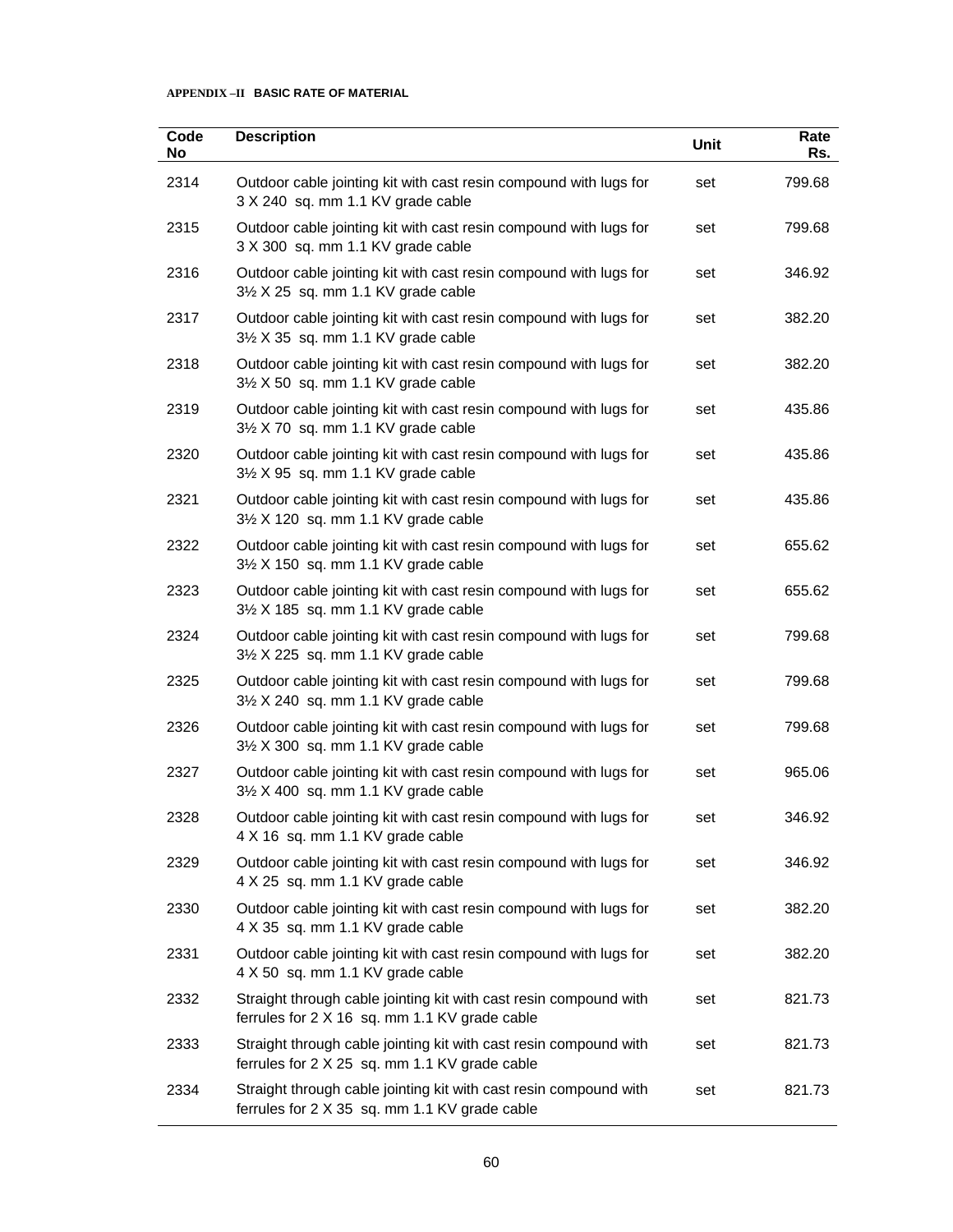| Code<br>No | <b>Description</b>                                                                                                              | Unit | Rate<br>Rs. |
|------------|---------------------------------------------------------------------------------------------------------------------------------|------|-------------|
| 2335       | Straight through cable jointing kit with cast resin compound with<br>ferrules for 2 X 50 sq. mm 1.1 KV grade cable              | set  | 962.85      |
| 2336       | Straight through cable jointing kit with cast resin compound with<br>ferrules for 3 X 16 sq. mm 1.1 KV grade cable              | set  | 821.73      |
| 2337       | Straight through cable jointing kit with cast resin compound with<br>ferrules for 3 X 25 sq. mm 1.1 KV grade cable              | set  | 821.73      |
| 2338       | Straight through cable jointing kit with cast resin compound with<br>ferrules for 3 X 35 sq. mm 1.1 KV grade cable              | set  | 962.85      |
| 2339       | Straight through cable jointing kit with cast resin compound with<br>ferrules for 3 X 50 sq. mm 1.1 KV grade cable              | set  | 962.85      |
| 2340       | Straight through cable jointing kit with cast resin compound with<br>ferrules for 3 X 70 sq. mm 1.1 KV grade cable              | set  | 1148.07     |
| 2341       | Straight through cable jointing kit with cast resin compound with<br>ferrules for 3 X 95 sq. mm 1.1 KV grade cable              | set  | 1184.82     |
| 2342       | Straight through cable jointing kit with cast resin compound with<br>ferrules for 3 X 120 sq. mm 1.1 KV grade cable             | set  | 1347.26     |
| 2343       | Straight through cable jointing kit with cast resin compound with<br>ferrules for 3 X 150 sq. mm 1.1 KV grade cable             | set  | 1347.26     |
| 2344       | Straight through cable jointing kit with cast resin compound with<br>ferrules for 3 X 185 sq. mm 1.1 KV grade cable             | set  | 1649.34     |
| 2345       | Straight through cable jointing kit with cast resin compound with<br>ferrules for 3 X 225 sq. mm 1.1 KV grade cable             | set  | 1895.57     |
| 2346       | Straight through cable jointing kit with cast resin compound with<br>ferrules for 3 X 240 sq. mm 1.1 KV grade cable             | set  | 1929.38     |
| 2347       | Straight through cable jointing kit with cast resin compound with<br>ferrules for 3 X 300 sq. mm 1.1 KV grade cable             | set  | 2383.61     |
| 2348       | Straight through cable jointing kit with cast resin compound with<br>ferrules for 3½ X 25 sq. mm 1.1 KV grade cable             | set  | 962.85      |
| 2349       | Straight through cable jointing kit with cast resin compound with<br>ferrules for 3½ X 35 sq. mm 1.1 KV grade cable             | set  | 962.85      |
| 2350       | Straight through cable jointing kit with cast resin compound with<br>ferrules for $3\frac{1}{2}$ X 50 sq. mm 1.1 KV grade cable | set  | 1148.07     |
| 2351       | Straight through cable jointing kit with cast resin compound with<br>ferrules for 31/2 X 70 sq. mm 1.1 KV grade cable           | set  | 1184.82     |
| 2352       | Straight through cable jointing kit with cast resin compound with<br>ferrules for 3½ X 95 sq. mm 1.1 KV grade cable             | set  | 1347.26     |
| 2353       | Straight through cable jointing kit with cast resin compound with<br>ferrules for 3½ X 120 sq. mm 1.1 KV grade cable            | set  | 1649.34     |
| 2354       | Straight through cable jointing kit with cast resin compound with<br>ferrules for 3½ X 150 sq. mm 1.1 KV grade cable            | set  | 1649.34     |
| 2355       | Straight through cable jointing kit with cast resin compound with<br>ferrules for 31/2 X 185 sq. mm 1.1 KV grade cable          | set  | 1895.57     |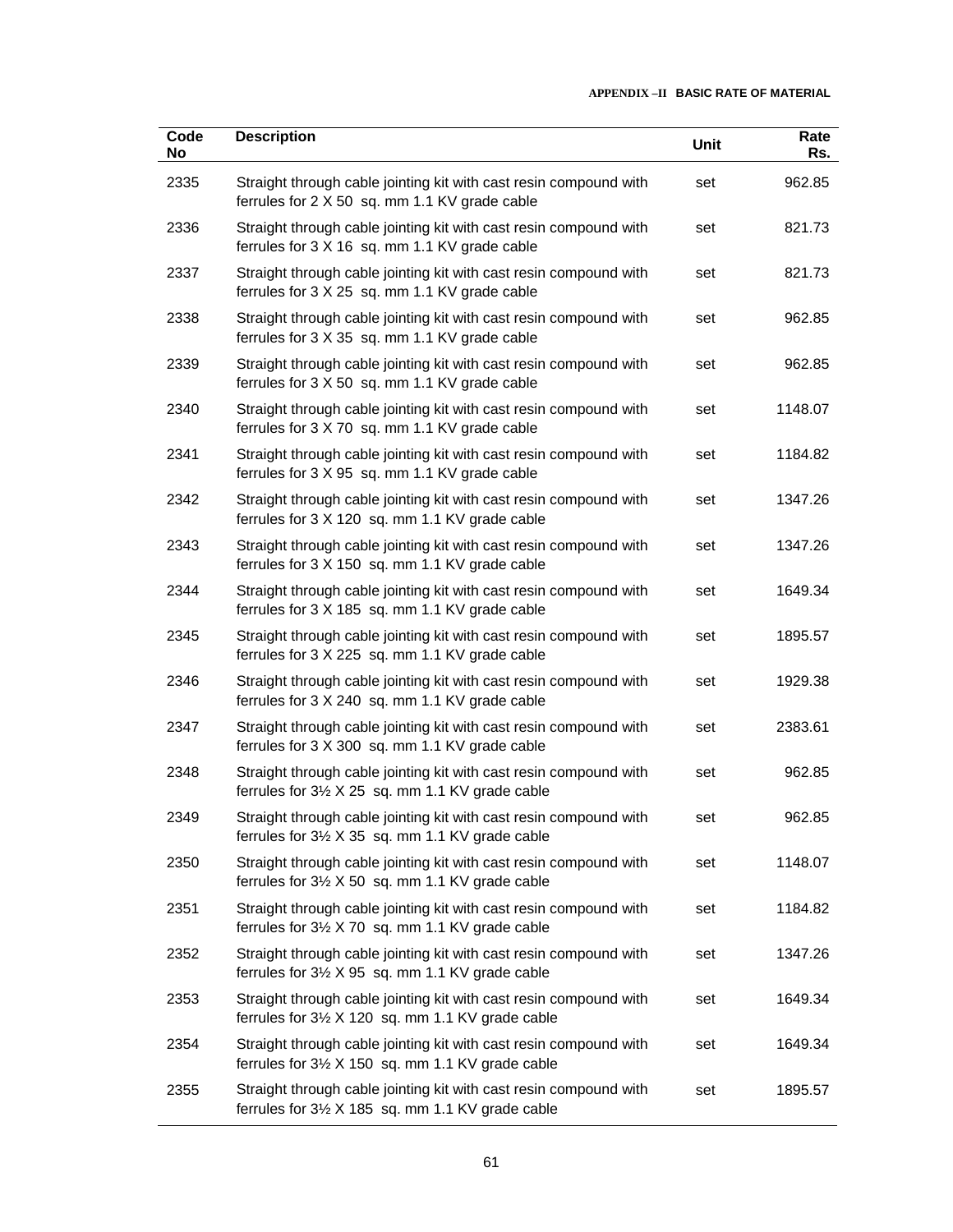| Code<br>No | <b>Description</b>                                                                                                     | Unit | Rate<br>Rs. |
|------------|------------------------------------------------------------------------------------------------------------------------|------|-------------|
| 2356       | Straight through cable jointing kit with cast resin compound with<br>ferrules for 3½ X 225 sq. mm 1.1 KV grade cable   | set  | 1929.38     |
| 2357       | Straight through cable jointing kit with cast resin compound with<br>ferrules for 31/2 X 240 sq. mm 1.1 KV grade cable | set  | 2383.61     |
| 2358       | Straight through cable jointing kit with cast resin compound with<br>ferrules for 3½ X 300 sq. mm 1.1 KV grade cable   | set  | 2856.95     |
| 2359       | Straight through cable jointing kit with cast resin compound with<br>ferrules for 3½ X 400 sq. mm 1.1 KV grade cable   | set  | 3529.47     |
| 2360       | Straight through cable jointing kit with cast resin compound with<br>ferrules for 4 X 16 sq. mm 1.1 KV grade cable     | set  | 821.73      |
| 2361       | Straight through cable jointing kit with cast resin compound with<br>ferrules for 4 X 25 sq. mm 1.1 KV grade cable     | set  | 962.85      |
| 2362       | Straight through cable jointing kit with cast resin compound with<br>ferrules for 4 X 35 sq. mm 1.1 KV grade cable     | set  | 962.85      |
| 2363       | Straight through cable jointing kit with cast resin compound with<br>ferrules for 4 X 50 sq. mm 1.1 KV grade cable     | set  | 1148.07     |
| 2364       | Straight through cable jointing kit with heat shrinkable kit with<br>ferrules for 2 X 16 sq. mm 1.1 KV grade cable     | set  | 323.40      |
| 2365       | Straight through cable jointing kit with heat shrinkable kit with<br>ferrules for 2 X 25 sq. mm 1.1 KV grade cable     | set  | 385.88      |
| 2366       | Straight through cable jointing kit with heat shrinkable kit with<br>ferrules for 2 X 35 sq. mm 1.1 KV grade cable     | set  | 385.88      |
| 2367       | Straight through cable jointing kit with heat shrinkable kit with<br>ferrules for 2 X 50 sq. mm 1.1 KV grade cable     | set  | 385.88      |
| 2368       | Straight through cable jointing kit with heat shrinkable kit with<br>ferrules for 3 X 16 sq. mm 1.1 KV grade cable     | set  | 529.20      |
| 2369       | Straight through cable jointing kit with heat shrinkable kit with<br>ferrules for 3 X 25 sq. mm 1.1 KV grade cable     | set  | 668.85      |
| 2370       | Straight through cable jointing kit with heat shrinkable kit with<br>ferrules for 3 X 35 sq. mm 1.1 KV grade cable     | set  | 668.85      |
| 2371       | Straight through cable jointing kit with heat shrinkable kit with<br>ferrules for 3 X 50 sq. mm 1.1 KV grade cable     | set  | 668.85      |
| 2372       | Straight through cable jointing kit with heat shrinkable kit with<br>ferrules for 3 X 70 sq. mm 1.1 KV grade cable     | set  | 712.95      |
| 2373       | Straight through cable jointing kit with heat shrinkable kit with<br>ferrules for 3 X 95 sq. mm 1.1 KV grade cable     | set  | 712.95      |
| 2374       | Straight through cable jointing kit with heat shrinkable kit with<br>ferrules for 3 X 120 sq. mm 1.1 KV grade cable    | set  | 712.95      |
| 2375       | Straight through cable jointing kit with heat shrinkable kit with<br>ferrules for 3 X 150 sq. mm 1.1 KV grade cable    | set  | 712.95      |
| 2376       | Straight through cable jointing kit with heat shrinkable kit with<br>ferrules for 3 X 185 sq. mm 1.1 KV grade cable    | set  | 882.00      |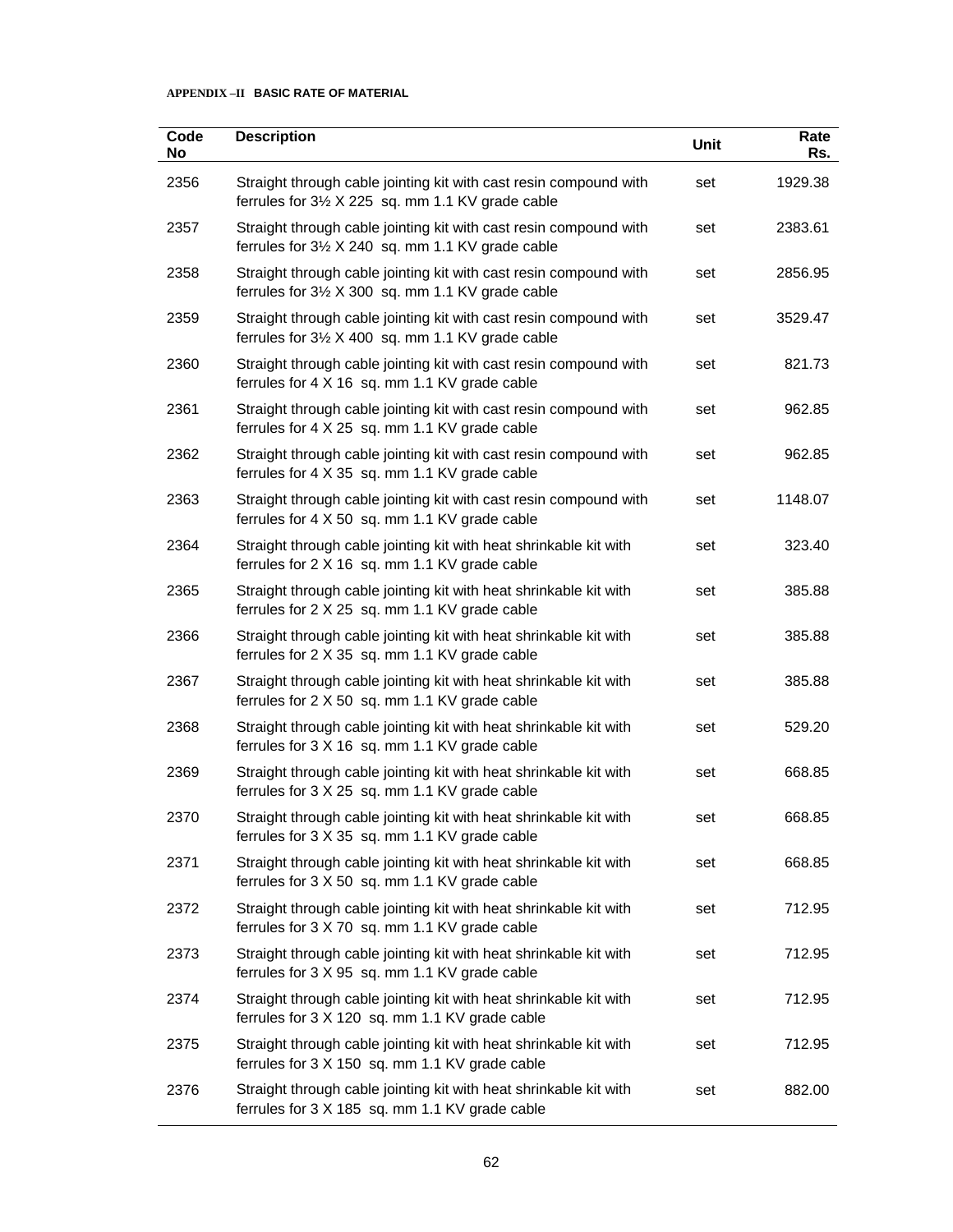| Code<br><b>No</b> | <b>Description</b>                                                                                                     | Unit | Rate<br>Rs. |
|-------------------|------------------------------------------------------------------------------------------------------------------------|------|-------------|
| 2377              | Straight through cable jointing kit with heat shrinkable kit with<br>ferrules for 3 X 225 sq. mm 1.1 KV grade cable    | set  | 882.00      |
| 2378              | Straight through cable jointing kit with heat shrinkable kit with<br>ferrules for 3 X 240 sq. mm 1.1 KV grade cable    | set  | 882.00      |
| 2379              | Straight through cable jointing kit with heat shrinkable kit with<br>ferrules for 3 X 300 sq. mm 1.1 KV grade cable    | set  | 882.00      |
| 2380              | Straight through cable jointing kit with heat shrinkable kit with<br>ferrules for 3½ X 25 sq. mm 1.1 KV grade cable    | set  | 823.20      |
| 2381              | Straight through cable jointing kit with heat shrinkable kit with<br>ferrules for 3½ X 35 sq. mm 1.1 KV grade cable    | set  | 823.20      |
| 2382              | Straight through cable jointing kit with heat shrinkable kit with<br>ferrules for 3½ X 50 sq. mm 1.1 KV grade cable    | set  | 1212.75     |
| 2383              | Straight through cable jointing kit with heat shrinkable kit with<br>ferrules for 3½ X 70 sq. mm 1.1 KV grade cable    | set  | 1212.75     |
| 2384              | Straight through cable jointing kit with heat shrinkable kit with<br>ferrules for 3½ X 95 sq. mm 1.1 KV grade cable    | set  | 1212.75     |
| 2385              | Straight through cable jointing kit with heat shrinkable kit with<br>ferrules for 3½ X 120 sq. mm 1.1 KV grade cable   | set  | 1617.00     |
| 2386              | Straight through cable jointing kit with heat shrinkable kit with<br>ferrules for 3½ X 150 sq. mm 1.1 KV grade cable   | set  | 1617.00     |
| 2387              | Straight through cable jointing kit with heat shrinkable kit with<br>ferrules for 3½ X 185 sq. mm 1.1 KV grade cable   | set  | 1617.00     |
| 2388              | Straight through cable jointing kit with heat shrinkable kit with<br>ferrules for 31/2 X 225 sq. mm 1.1 KV grade cable | set  | 2131.50     |
| 2389              | Straight through cable jointing kit with heat shrinkable kit with<br>ferrules for 31/2 X 240 sq. mm 1.1 KV grade cable | set  | 2131.50     |
| 2390              | Straight through cable jointing kit with heat shrinkable kit with<br>ferrules for 3½ X 300 sq. mm 1.1 KV grade cable   | set  | 2131.50     |
| 2391              | Straight through cable jointing kit with heat shrinkable kit with<br>ferrules for 3½ X 400 sq. mm 1.1 KV grade cable   | set  | 2873.85     |
| 2392              | Straight through cable jointing kit with heat shrinkable kit with<br>ferrules for 4 X 16 sq. mm 1.1 KV grade cable     | set  | 676.20      |
| 2393              | Straight through cable jointing kit with heat shrinkable kit with<br>ferrules for 4 X 25 sq. mm 1.1 KV grade cable     | set  | 823.20      |
| 2394              | Straight through cable jointing kit with heat shrinkable kit with<br>ferrules for 4 X 35 sq. mm 1.1 KV grade cable     | set  | 823.20      |
| 2395              | Straight through cable jointing kit with heat shrinkable kit with<br>ferrules for 4 X 50 sq. mm 1.1 KV grade cable     | set  | 1212.75     |
|                   | 11 KV & 33 KV CABLE JOINTING KITS                                                                                      |      |             |
| 2413              | Indoor cable jointing kit with cast resin compound with lugs for 11<br>KV grade XLPE cable for 3 core 70 sq. mm.       | set  | 1688.40     |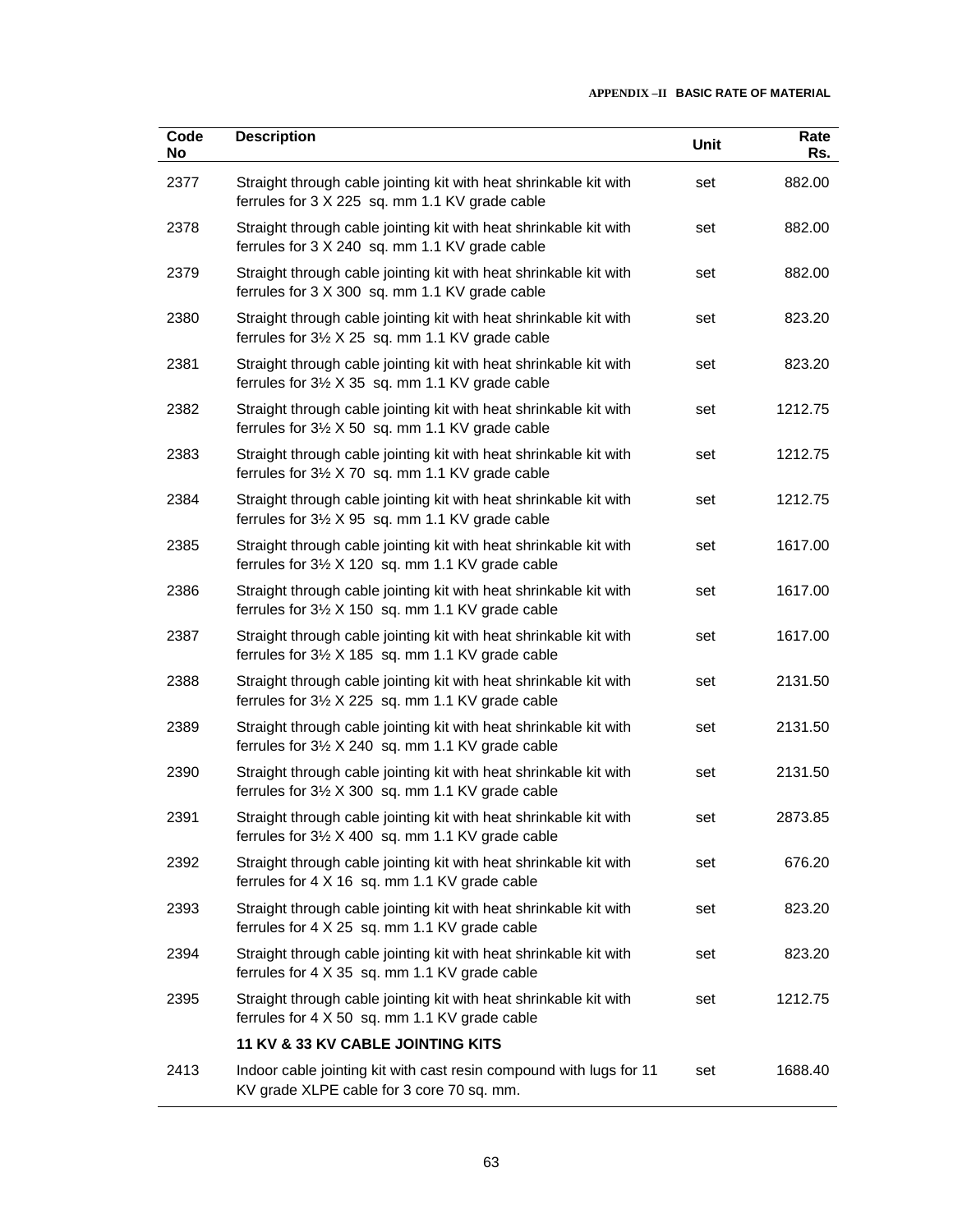| Code<br>No | <b>Description</b>                                                                                                              | Unit | Rate<br>Rs. |
|------------|---------------------------------------------------------------------------------------------------------------------------------|------|-------------|
| 2414       | Indoor cable jointing kit with cast resin compound with lugs for 11<br>KV grade XLPE cable for 3 core 120 sq. mm.               | set  | 1955.10     |
| 2415       | Indoor cable jointing kit with cast resin compound with lugs for 11<br>KV grade XLPE cable for 3 core 240 sq. mm.               | set  | 2299.50     |
| 2416       | Indoor cable jointing kit with cast resin compound with lugs for 11<br>KV grade XLPE cable for 3 core 300 sq. mm.               | set  | 2299.50     |
| 2417       | Outdoor cable jointing kit with cast resin compound with lugs for<br>11 KV grade XLPE cable for 3 core 70 sq. mm.               | set  | 4270.35     |
| 2418       | Outdoor cable jointing kit with cast resin compound with lugs for<br>11 KV grade XLPE cable for 3 core 120 sq. mm.              | set  | 5215.35     |
| 2419       | Outdoor cable jointing kit with cast resin compound with lugs for<br>11 KV grade XLPE cable for 3 core 240 sq. mm.              | set  | 6370.35     |
| 2420       | Outdoor cable jointing kit with cast resin compound with lugs for<br>11 KV grade XLPE cable for 3 core 300 sq. mm.              | set  | 6370.35     |
| 2421       | Straight through cable jointing kit with cast resin compound with<br>ferrules for 11 KV grade XLPE cable for 3 core 70 sq. mm.  | set  | 2537.85     |
| 2422       | Straight through cable jointing kit with cast resin compound with<br>ferrules for 11 KV grade XLPE cable for 3 core 120 sq. mm. | set  | 2537.85     |
| 2423       | Straight through cable jointing kit with cast resin compound with<br>ferrules for 11 KV grade XLPE cable for 3 core 240 sq. mm. | set  | 3806.25     |
| 2424       | Straight through cable jointing kit with cast resin compound with<br>ferrules for 11 KV grade XLPE cable for 3 core 300 sq. mm. | set  | 4791.15     |
| 2437       | Indoor heat shrinkable cable jointing kit with lugs for 11 KV grade<br>XLPE cable for 3 core 70 sq. mm.                         | set  | 4370.63     |
| 2438       | Indoor heat shrinkable cable jointing kit with lugs for 11 KV grade<br>XLPE cable for 3 core 120 sq. mm.                        | set  | 5118.75     |
| 2439       | Indoor heat shrinkable cable jointing kit with lugs for 11 KV grade<br>XLPE cable for 3 core 240 sq. mm.                        | set  | 5381.25     |
| 2440       | Indoor heat shrinkable cable jointing kit with lugs for 11 KV grade<br>XLPE cable for 3 core 300 sq. mm.                        | set  | 5381.25     |
| 2441       | Outdoor heat shrinkable cable jointing kit with lugs for 11 KV<br>grade XLPE cable for 3 core 70 sq. mm.                        | set  | 6174.00     |
| 2442       | Outdoor heat shrinkable cable jointing kit with lugs for 11 KV<br>grade XLPE cable for 3 core 120 sq. mm.                       | set  | 6615.00     |
| 2443       | Outdoor heat shrinkable cable jointing kit with lugs for 11 KV<br>grade XLPE cable for 3 core 240 sq. mm.                       | set  | 7441.88     |
| 2444       | Outdoor heat shrinkable cable jointing kit with lugs for 11 KV<br>grade XLPE cable for 3 core 300 sq. mm.                       | set  | 7441.88     |
| 2445       | Straight through heat shrinkable cable jointing kit with ferrules for<br>11 KV grade XLPE cable for 3 core 70 sq. mm.           | set  | 10253.25    |
| 2446       | Straight through heat shrinkable cable jointing kit with ferrules for<br>11 KV grade XLPE cable for 3 core 120 sq. mm.          | set  | 13062.00    |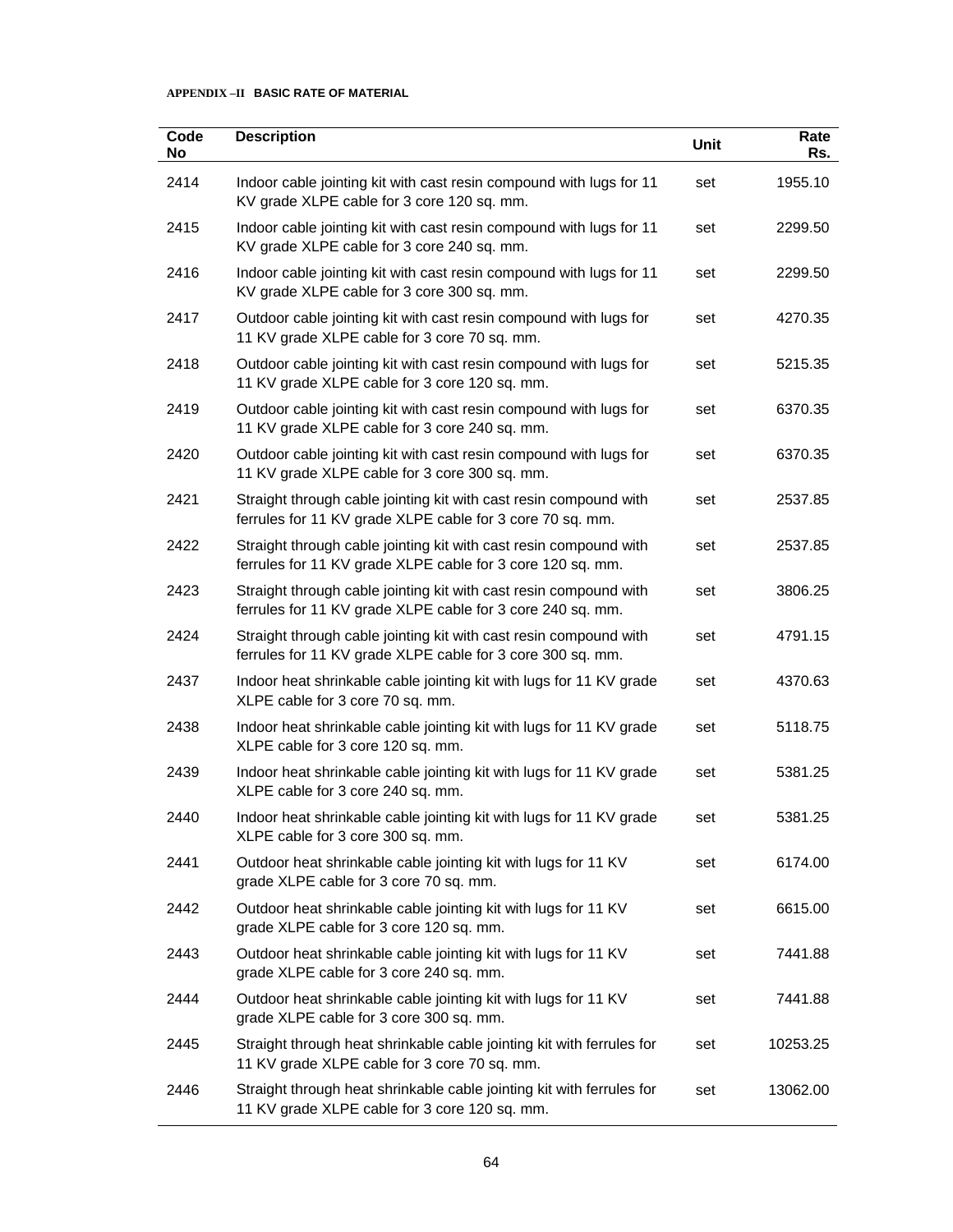| Code<br><b>No</b> | <b>Description</b>                                                                                                     | Unit | Rate<br>Rs. |
|-------------------|------------------------------------------------------------------------------------------------------------------------|------|-------------|
| 2447              | Straight through heat shrinkable cable jointing kit with ferrules for<br>11 KV grade XLPE cable for 3 core 240 sq. mm. | set  | 14269.50    |
| 2448              | Straight through heat shrinkable cable jointing kit with ferrules for<br>11 KV grade XLPE cable for 3 core 300 sq. mm. | set  | 14269.50    |
| 2528              | Indoor heat shrinkable cable jointing kit with lugs for 33 KV grade<br>XLPE cable for 3 core 70 sq. mm.                | set  | 7376.25     |
| 2529              | Indoor heat shrinkable cable jointing kit with lugs for 33 KV grade<br>XLPE cable for 3 core 120 sq. mm.               | set  | 7762.13     |
| 2530              | Indoor heat shrinkable cable jointing kit with lugs for 33 KV grade<br>XLPE cable for 3 core 240 sq. mm.               | set  | 11704.88    |
| 2531              | Outdoor heat shrinkable cable jointing kit with lugs for 33 KV<br>grade XLPE cable for 3 core 70 sq. mm.               | set  | 9961.88     |
| 2532              | Outdoor heat shrinkable cable jointing kit with lugs for 33 KV<br>grade XLPE cable for 3 core 120 sq. mm.              | set  | 12311.25    |
| 2533              | Outdoor heat shrinkable cable jointing kit with lugs for 33 KV<br>grade XLPE cable for 3 core 240 sq. mm.              | set  | 15925.88    |
| 2534              | Straight through heat shrinkable cable jointing kit with ferrules for<br>33 KV grade XLPE cable for 3 core 70 sq. mm.  | set  | 25659.38    |
| 2535              | Straight through heat shrinkable cable jointing kit with ferrules for<br>33 KV grade XLPE cable for 3 core 120 sq. mm. | set  | 32426.63    |
| 2536              | Straight through heat shrinkable cable jointing kit with ferrules for<br>33 KV grade XLPE cable for 3 core 240 sq. mm. | set  | 45052.88    |
|                   | <b>OVER HEAD LINE ACCESSORIES</b>                                                                                      |      |             |
| 2601              | Stay rod (1.8 M long, 19/20 mm dia.) with anchor plate 45 cm X<br>45 cm X 7.5 mm complete with thimble etc.            | set  | 550.00      |
| 2602              | Stay wire (7/4.00 mm dia.)                                                                                             | kg   | 48.00       |
| 2603              | Stay wire (7/3.15 mm dia.)                                                                                             | kg   | 48.00       |
| 2604              | Turn buckle (20 mm X 60 cm)                                                                                            | each | 200.00      |
| 2605              | Strain insulator                                                                                                       | each | 25.00       |
| 2606              | Bow tightner                                                                                                           | each | 200.00      |
| 2607              | Shackle insulator (75 mm X 90 mm) with G.I. bolts and nuts                                                             | each | 38.00       |
| 2608              | Shackle insulator (100 mm X 110 mm) with G.I. bolts and nuts                                                           | each | 60.00       |
| 2609              | Pin insulator (100 mm X 65 mm) with G.I. spindle and nuts                                                              | each | 33.00       |
| 2610              | Pin insulator (100 mm X 80 mm) with G.I. spindle and nuts                                                              | each | 35.00       |
| 2611              | MV horn gap lightning arrestor with pin insulator (100 mm X 65)<br>mm), spindle and brass metal parts etc.             | set  | 90.00       |
| 2615              | 15 amps aerial fuse complete with porcelain tube as required                                                           | each | 15.00       |
| 2616              | 30 amps aerial fuse complete with porcelain tube as required                                                           | each | 25.00       |
| 2618              | Stay clamp                                                                                                             | set  | 60.00       |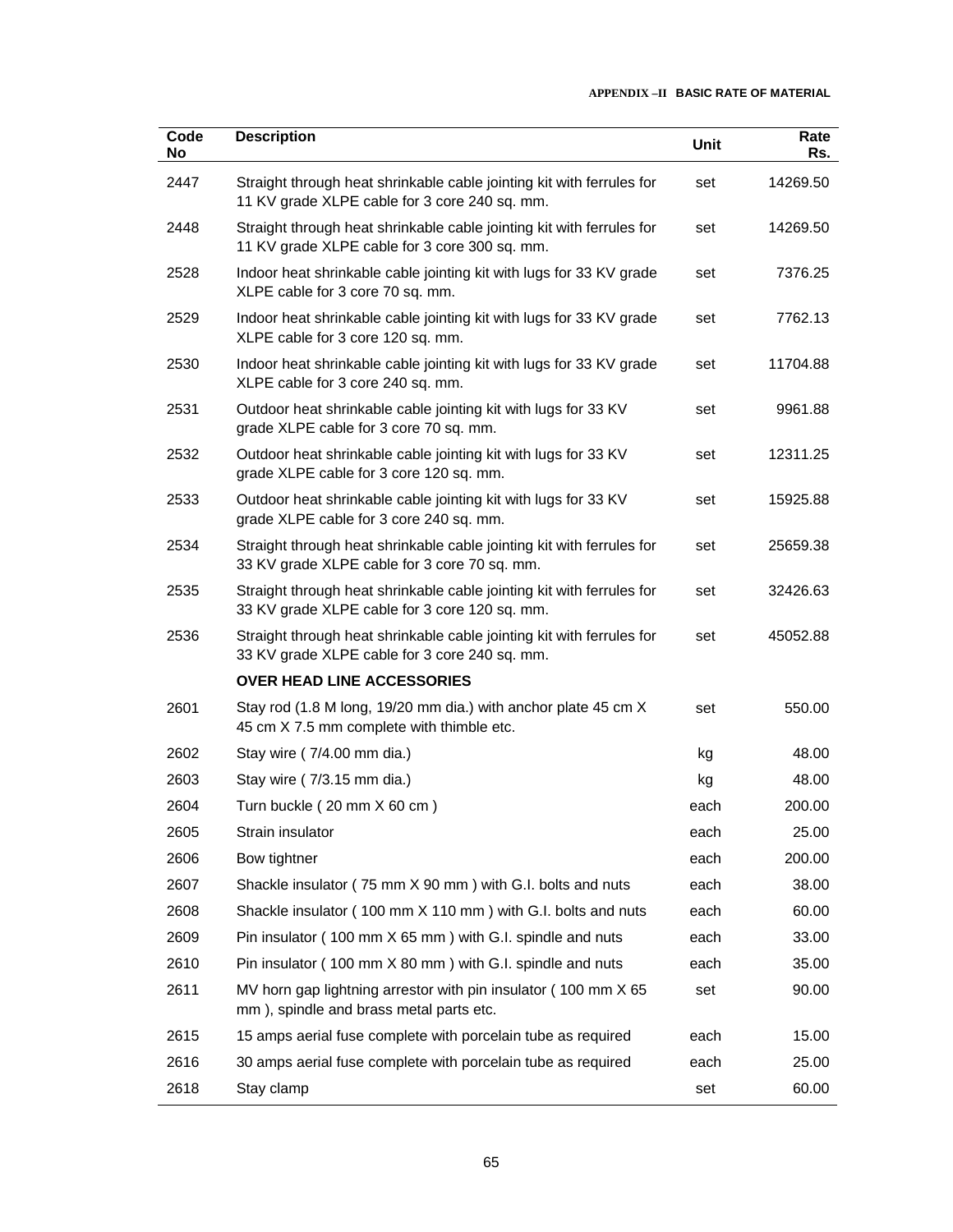| Code<br>No | <b>Description</b>                                                                                                                          | Unit  | Rate<br>Rs. |
|------------|---------------------------------------------------------------------------------------------------------------------------------------------|-------|-------------|
| 2619       | Brace (50 mm X 50 mm X 6 mm angle iron)                                                                                                     | metre | 221.73      |
| 2620       | Angle iron bracket (50 mm X 50 mm X 6 mm ) 65 cm long                                                                                       | each  | 144.00      |
| 2623       | Eye hook                                                                                                                                    | each  | 16.00       |
| 2624       | Guy clamp                                                                                                                                   | each  | 60.00       |
| 2635       | D' iron clamp (with coach screws)                                                                                                           | each  | 75.00       |
| 2643       | Strain insulator 11 KV                                                                                                                      | each  | 40.00       |
| 2644       | Strain insulator 33 KV                                                                                                                      | each  | 65.00       |
| 2645       | 11 KV pin insulator with pin washers and nuts                                                                                               | set   | 266.00      |
| 2646       | 11 KV disc insulator                                                                                                                        | set   | 776.00      |
| 2647       | Galvanised insulator hardware fitting ball and socket type with<br>strain clamps, bolts, nuts and washers                                   | set   | 155.00      |
| 2648       | 33 KV pin insulator with pin washers and nuts                                                                                               | set   | 855.00      |
| 2649       | Galvanised insulator hardware fitting ball and socket type with<br>strain clamps, bolts, nuts and washers for 3 Nos 11 KV disk<br>insulator | set   | 425.00      |
| 2650       | 3 piece lightning arrestor set for 11 KV O.H. lines complete with<br>G.I. clamps bolts and nuts with washers                                | Set   | 5062.50     |
| 2651       | Single piece lightning arrestor set for 33 KV O.H. lines complete<br>with G.I. clamps bolts and nuts with washers                           | Set   | 37500.00    |
| 2665       | G.I. strap for shackle insulator                                                                                                            | each  | 50.00       |
|            | <b>CABLE TRAYS</b>                                                                                                                          |       |             |
| 2701       | MS perforated cable tray painted with powder coating 100 X 50<br>$X$ 1.6 mm                                                                 | metre | 220.50      |
| 2702       | MS perforated cable tray painted with powder coating 150 X 50<br>$X$ 1.6 mm                                                                 | metre | 273.26      |
| 2703       | MS perforated cable tray painted with powder coating 225 X 50<br>$X$ 1.6 mm                                                                 | metre | 358.31      |
| 2704       | MS perforated cable tray painted with powder coating 300 X 50<br>$X$ 1.6 mm                                                                 | metre | 442.58      |
| 2705       | MS perforated cable tray painted with powder coating 375 X 50<br>$X2$ mm                                                                    | metre | 566.21      |
| 2706       | MS perforated cable tray painted with powder coating 450 X 50<br>$X2$ mm                                                                    | metre | 659.14      |
| 2707       | MS perforated cable tray painted with powder coating 600 X 50<br>$X2$ mm                                                                    | metre | 838.69      |
| 2708       | MS perforated cable tray painted with powder coating 300 X<br>62.5 X 2 mm                                                                   | metre | 503.21      |
| 2709       | MS perforated cable tray painted with powder coating 375 X<br>62.5 X 2 mm                                                                   | metre | 595.35      |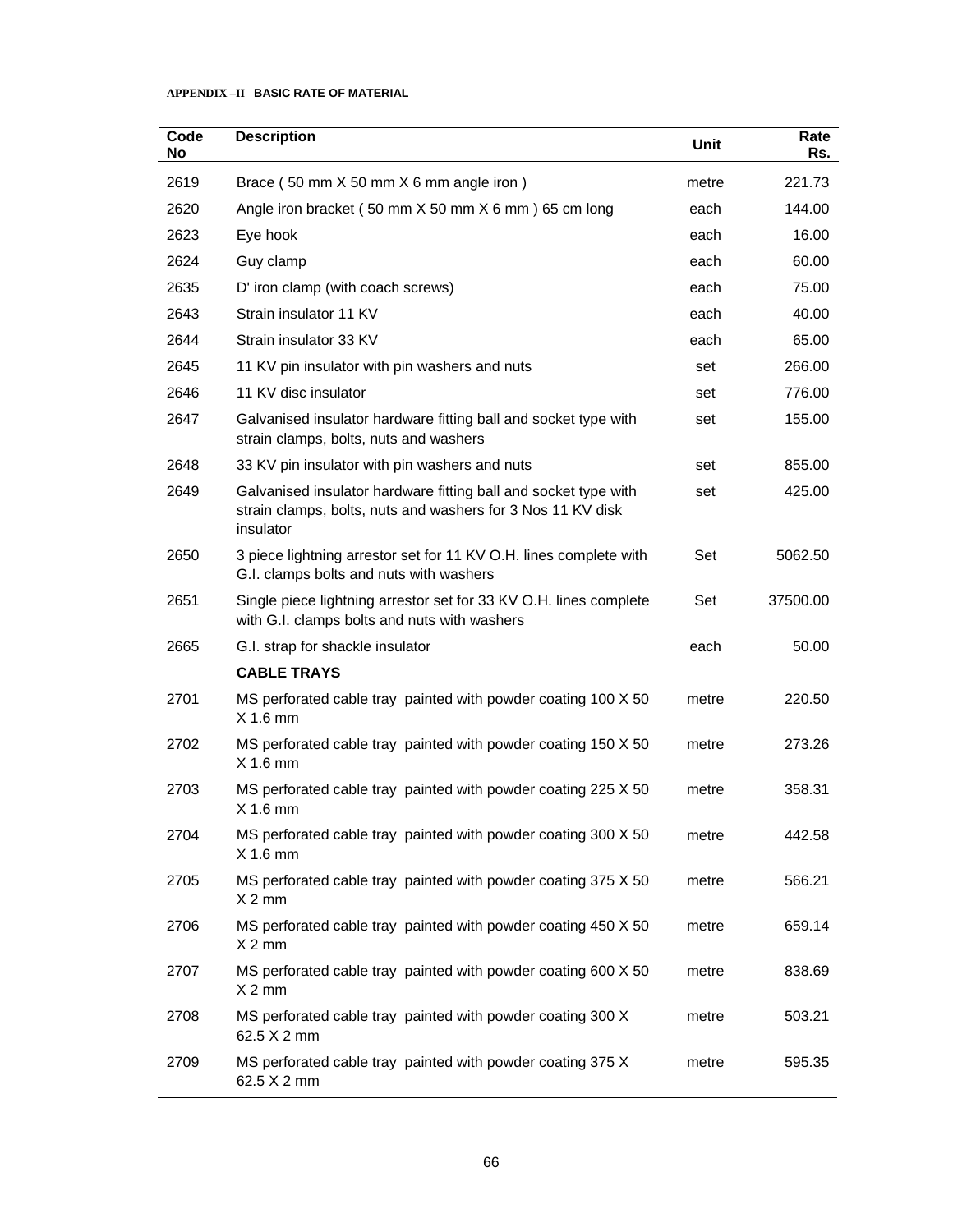| Code<br>No | <b>Description</b>                                                       | Unit  | Rate<br>Rs. |
|------------|--------------------------------------------------------------------------|-------|-------------|
| 2710       | MS perforated cable tray painted with powder coating 450 X<br>62.5 X 2mm | metre | 688.28      |
| 2711       | MS perforated cable tray painted with powder coating 600 X<br>62.5 X 2mm | metre | 865.46      |
| 2712       | MS perforated cable tray painted with powder coating 750 X<br>62.5 X 2mm | metre | 1028.48     |
| 2713       | MS perforated cable tray painted with powder coating 900 X<br>62.5 X 2mm | metre | 1227.71     |
| 2714       | MS perforated cable tray painted with powder coating 600 X 75<br>$X2$ mm | metre | 896.18      |
| 2715       | MS perforated cable tray painted with powder coating 750 X 75<br>$X2$ mm | metre | 1054.46     |
| 2716       | MS perforated cable tray painted with powder coating 900 X 75<br>$X2$ mm | metre | 1258.43     |
| 2717       | MS perforated cable tray Connector 100 X 50 X 1.6 mm                     | each  | 22.84       |
| 2718       | MS perforated cable tray Connector 150 X 50 X 1.6 mm                     | each  | 29.14       |
| 2719       | MS perforated cable tray Connector 225 X 50 X 1.6 mm                     | each  | 29.14       |
| 2720       | MS perforated cable tray Connector 300 X 50 X 1.6 mm                     | each  | 29.14       |
| 2721       | MS perforated cable tray Connector 375 X 50 X 2 mm                       | each  | 32.29       |
| 2722       | MS perforated cable tray Connector 450 X 50 X 2 mm                       | each  | 37.80       |
| 2723       | MS perforated cable tray Connector 600 X 50 X 2 mm                       | each  | 41.74       |
| 2724       | MS perforated cable tray Connector 300 X 62.5 X 2 mm                     | each  | 32.29       |
| 2725       | MS perforated cable tray Connector 375 X 62.5 X 2 mm                     | each  | 37.80       |
| 2726       | MS perforated cable tray Connector 450 X 62.5 X 2 mm                     | each  | 40.95       |
| 2727       | MS perforated cable tray Connector 600 X 62.5 X 2 mm                     | each  | 44.89       |
| 2728       | MS perforated cable tray Connector 750 X 62.5 X 2 mm                     | each  | 49.61       |
| 2729       | MS perforated cable tray Connector 900 X 62.5 X 2 mm                     | each  | 52.76       |
| 2733       | MS perforated cable tray Bend 100 X 50 X 1.6 mm                          | each  | 444.15      |
| 2734       | MS perforated cable tray Bend 150 X 50 X 1.6 mm                          | each  | 546.53      |
| 2735       | MS perforated cable tray Bend 225 X 50 X 1.6 mm                          | each  | 715.05      |
| 2736       | MS perforated cable tray Bend 300 X 50 X 1.6 mm                          | each  | 889.09      |
| 2737       | MS perforated cable tray Bend 375 X 50 X 2 mm                            | each  | 1130.06     |
| 2738       | MS perforated cable tray Bend 450 X 50 X 2 mm                            | each  | 1318.28     |
| 2739       | MS perforated cable tray Bend 600 X 50 X 2 mm                            | each  | 1677.38     |
| 2740       | MS perforated cable tray Bend 300 X 62.5 X 2 mm                          | each  | 1010.36     |
| 2741       | MS perforated cable tray Bend 375 X 62.5 X 2 mm                          | each  | 1191.49     |
| 2742       | MS perforated cable tray Bend 450 X 62.5 X 2 mm                          | each  | 1374.19     |
| 2743       | MS perforated cable tray Bend 600 X 62.5 X 2 mm                          | each  | 1733.29     |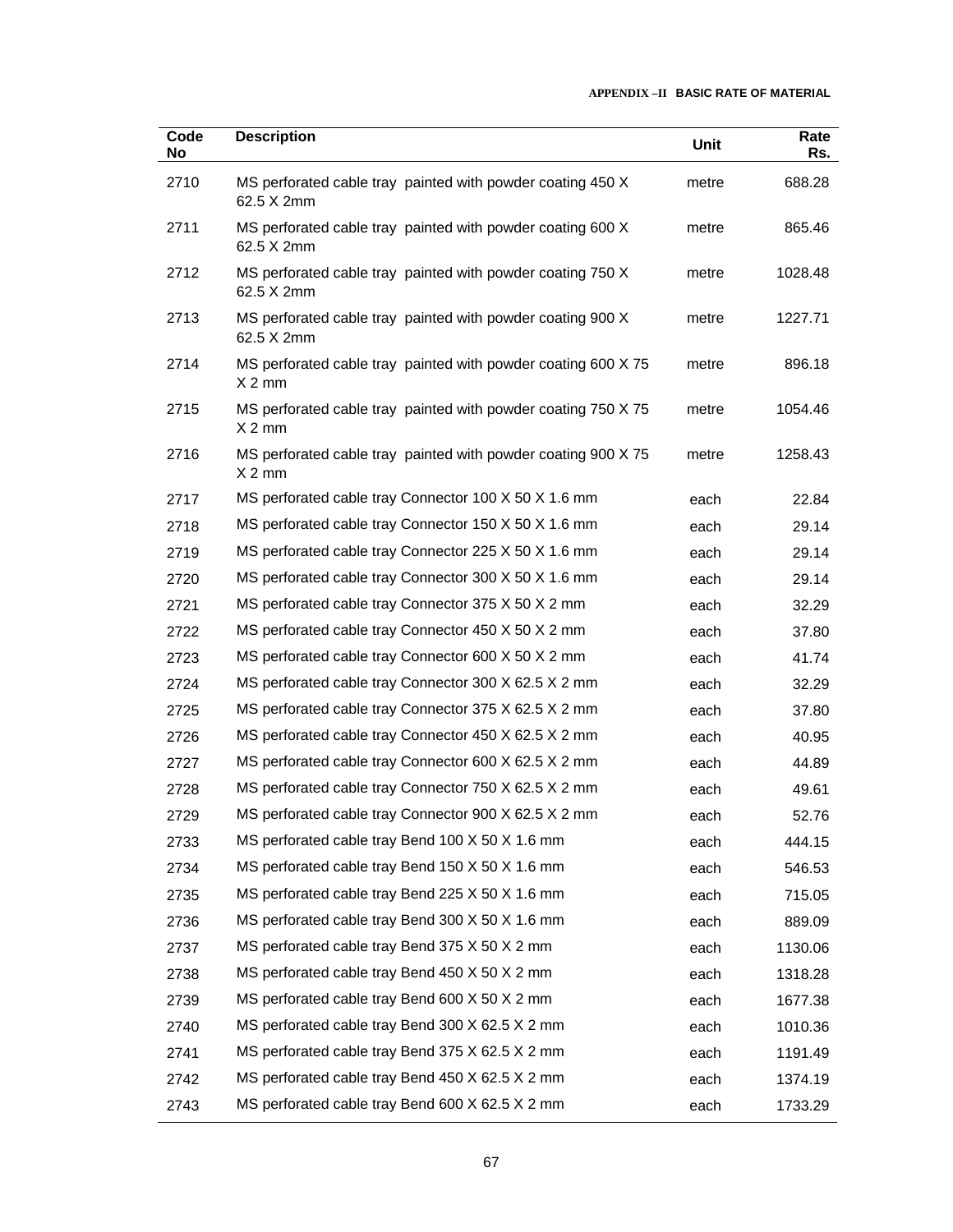| Code<br>No | <b>Description</b>                                 | Unit | Rate<br>Rs. |
|------------|----------------------------------------------------|------|-------------|
| 2744       | MS perforated cable tray Bend 750 X 62.5 X 2 mm    | each | 2058.53     |
| 2745       | MS perforated cable tray Bend 900 X 62.5 X 2 mm    | each | 2457.79     |
| 2746       | MS perforated cable tray Bend 600 X 75 X 2 mm      | each | 1794.71     |
| 2747       | MS perforated cable tray Bend 750 X 75 X 2 mm      | each | 2112.08     |
| 2748       | MS perforated cable tray Bend 900 X 75 X 2 mm      | each | 2517.64     |
| 2749       | MS perforated cable tray Reducer 100 X 50 X 1.6 mm | each | 333.11      |
| 2750       | MS perforated cable tray Reducer 150 X 50 X 1.6 mm | each | 405.56      |
| 2751       | MS perforated cable tray Reducer 225 X 50 X 1.6 mm | each | 536.29      |
| 2752       | MS perforated cable tray Reducer 300 X 50 X 1.6 mm | each | 666.23      |
| 2753       | MS perforated cable tray Reducer 375 X 50 X 2 mm   | each | 847.35      |
| 2754       | MS perforated cable tray Reducer 450 X 50 X 2 mm   | each | 990.68      |
| 2755       | MS perforated cable tray Reducer 600 X 50 X 2 mm   | each | 1233.23     |
| 2756       | MS perforated cable tray Reducer 300 X 62.5 X 2 mm | each | 759.15      |
| 2757       | MS perforated cable tray Reducer 375 X 62.5 X 2 mm | each | 893.03      |
| 2758       | MS perforated cable tray Reducer 450 X 62.5 X 2 mm | each | 1028.48     |
| 2759       | MS perforated cable tray Reducer 600 X 62.5 X 2 mm | each | 1300.16     |
| 2760       | MS perforated cable tray Reducer 750 X 62.5 X 2 mm | each | 1544.29     |
| 2761       | MS perforated cable tray Reducer 900 X 62.5 X 2 mm | each | 1843.54     |
| 2762       | MS perforated cable tray Reducer 600 X 75 X 2 mm   | each | 1345.05     |
| 2763       | MS perforated cable tray Reducer 750 X 75 X 2 mm   | each | 1582.88     |
| 2764       | MS perforated cable tray Reducer 900 X 75 X 2 mm   | each | 1888.43     |
| 2765       | MS perforated cable tray Tee 100 X 50 X 1.6 mm     | each | 666.23      |
| 2766       | MS perforated cable tray Tee 150 X 50 X 1.6 mm     | each | 819.79      |
| 2767       | MS perforated cable tray Tee 225 X 50 X 1.6 mm     | each | 1074.15     |
| 2768       | MS perforated cable tray Tee 300 X 50 X 1.6 mm     | each | 1333.24     |
| 2769       | MS perforated cable tray Tee 375 X 50 X 2 mm       | each | 1695.49     |
| 2770       | MS perforated cable tray Tee 450 X 50 X 2 mm       | each | 1977.41     |
| 2771       | MS perforated cable tray Tee 600 X 50 X 2 mm       | each | 2513.70     |
| 2772       | MS perforated cable tray Tee 300 X 62.5 X 2 mm     | each | 1514.36     |
| 2773       | MS perforated cable tray Tee 375 X 62.5 X 2 mm     | each | 1786.05     |
| 2774       | MS perforated cable tray Tee 450 X 62.5 X 2 mm     | each | 2062.46     |
| 2775       | MS perforated cable tray Tee 600 X 62.5 X 2 mm     | each | 2598.75     |
| 2776       | MS perforated cable tray Tee 750 X 62.5 X 2 mm     | each | 3083.85     |
| 2777       | MS perforated cable tray Tee 900 X 62.5 X 2 mm     | each | 3685.50     |
| 2778       | MS perforated cable tray Tee 600 X 75 X 2 mm       | each | 2689.31     |
| 2779       | MS perforated cable tray Tee 750 X 75 X 2 mm       | each | 3165.75     |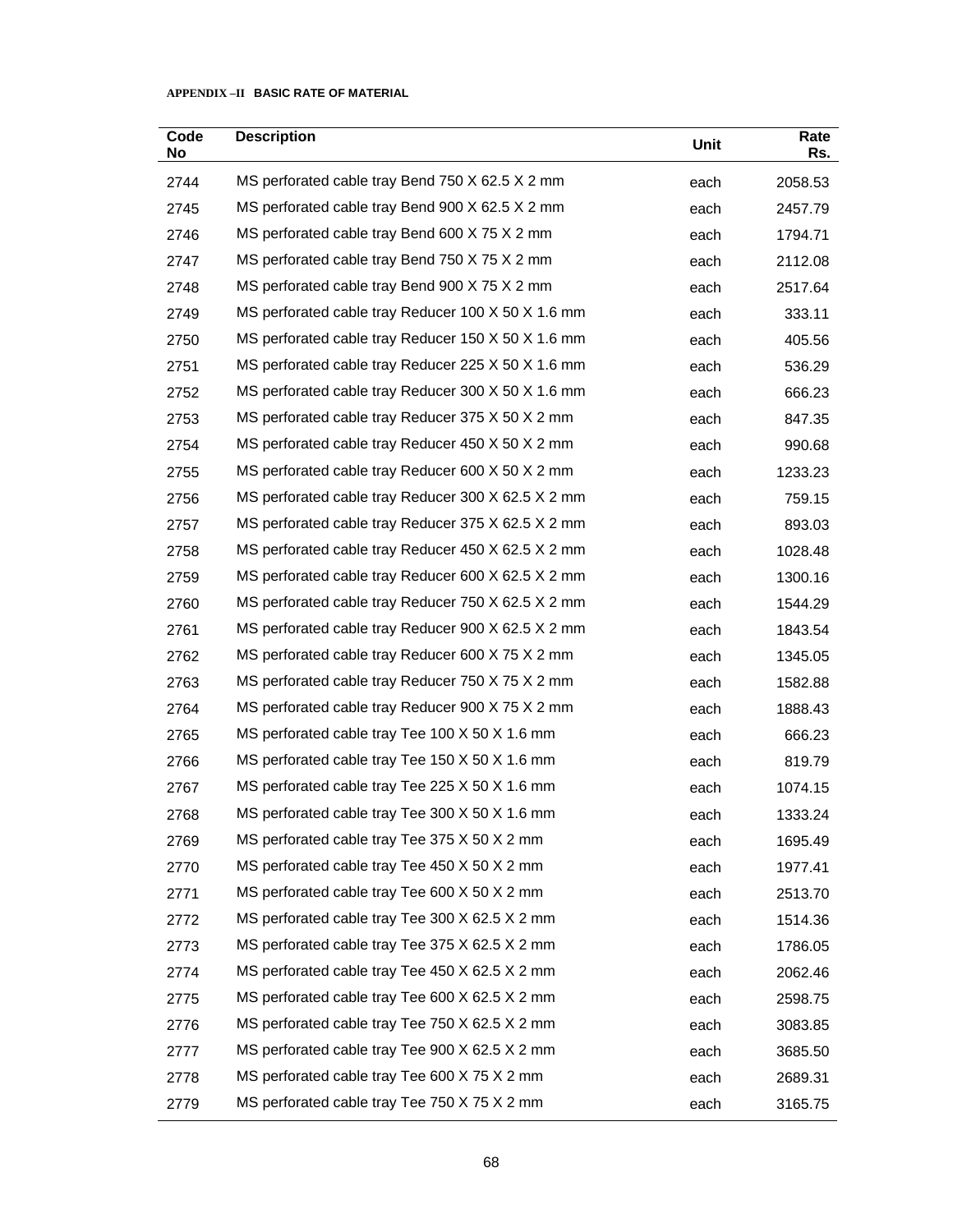| Code<br>No | <b>Description</b>                                      | Unit | Rate<br>Rs. |
|------------|---------------------------------------------------------|------|-------------|
| 2780       | MS perforated cable tray Tee 900 X 75 X 2 mm            | each | 3774.49     |
| 2781       | MS perforated cable tray Cross member 100 X 50 X 1.6 mm | each | 889.09      |
| 2782       | MS perforated cable tray Cross member 150 X 50 X 1.6 mm | each | 1078.88     |
| 2783       | MS perforated cable tray Cross member 225 X 50 X 1.6 mm | each | 1432.46     |
| 2784       | MS perforated cable tray Cross member 300 X 50 X 1.6 mm | each | 1776.60     |
| 2785       | MS perforated cable tray Cross member 375 X 50 X 2 mm   | each | 2260.13     |
| 2786       | MS perforated cable tray Cross member 450 X 50 X 2 mm   | each | 2636.55     |
| 2787       | MS perforated cable tray Cross member 600 X 50 X 2 mm   | each | 3353.96     |
| 2788       | MS perforated cable tray Cross member 300 X 62.5 X 2 mm | each | 2020.73     |
| 2789       | MS perforated cable tray Cross member 375 X 62.5 X 2 mm | each | 2381.40     |
| 2790       | MS perforated cable tray Cross member 450 X 62.5 X 2 mm | each | 2749.16     |
| 2791       | MS perforated cable tray Cross member 600 X 62.5 X 2 mm | each | 3466.58     |
| 2792       | MS perforated cable tray Cross member 750 X 62.5 X 2 mm | each | 4114.69     |
| 2793       | MS perforated cable tray Cross member 900 X 62.5 X 2 mm | each | 4911.64     |
| 2794       | MS perforated cable tray Cross member 600 X 75 X 2 mm   | each | 3586.28     |
| 2795       | MS perforated cable tray Cross member 750 X 75 X 2 mm   | each | 4220.21     |
| 2796       | MS perforated cable tray Cross member 900 X 75 X 2 mm   | each | 5032.91     |
|            | ANGLE/ FLAT IRON AND STEEL SHEET                        |      |             |
| 2801       | MS Suspender 6 mm dia 0.75m long                        | each | 15.00       |
| 2802       | MS Suspender 8 mm dia 0.75m long                        | each | 20.00       |
| 2803       | MS Suspender 10 mm dia 0.75m long                       | each | 30.00       |
| 2804       | 25 mm X 25 mm X 3 mm angle iron                         | Kg   | 46.00       |
| 2805       | 35 mm X 35 mm X 4 mm angle iron                         | Кg   | 45.00       |
| 2806       | 35 mm X 35 mm X 5 mm angle iron                         | Κg   | 45.00       |
| 2807       | 50 mm X 50 mm X 6 mm angle iron                         | Кg   | 45.00       |
| 2808       | 65 mm X 65 mm X 6 mm angle iron                         | Кg   | 45.00       |
| 2809       | 20/25 mm X 3 mm flat iron                               | Kg   | 46.00       |
| 2810       | 25 mm X 4 mm flat iron                                  | Kg   | 46.00       |
| 2811       | 25 mm X 6 mm flat iron                                  | Kg   | 46.00       |
| 2812       | 40 mm X 3 mm flat iron                                  | Kg   | 45.00       |
| 2813       | 50 mm X 6 mm flat iron                                  | Кg   | 46.00       |
| 2814       | 50 mm X 8 mm flat iron                                  | Kg   | 45.00       |
| 2815       | 100 mm X 50 mm X 6 mm channel iron (9.56 kg/ mtr)       | Kg   | 45.00       |
| 2816       | 75 mm X 40 mm X 6 mm channel iron (7.14 kg/ mtr)        | Кg   | 45.00       |
| 2817       | 1.6 mm thick M.S. sheet                                 | Kg   | 50.00       |
| 2818       | 3 mm thick M.S. sheet                                   | Кg   | 50.00       |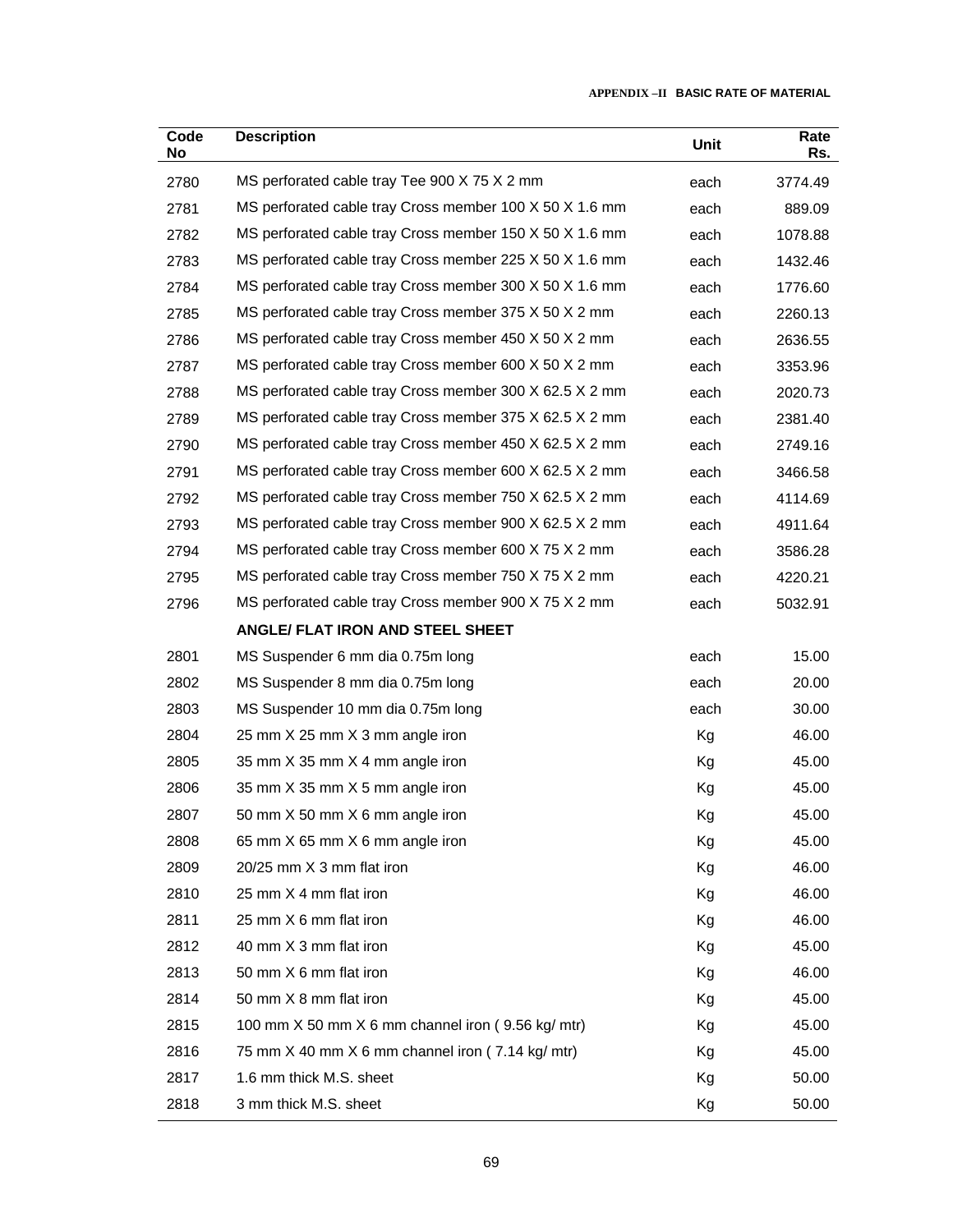| Code<br>No | <b>Description</b>                             | Unit  | Rate<br>Rs. |
|------------|------------------------------------------------|-------|-------------|
|            | <b>GI AND RCC PIPE</b>                         |       |             |
| 2819       | 20 mm dia G.I. Pipe (light class)              | metre | 96.30       |
| 2820       | 32 mm dia G.I. Pipe (light class)              | metre | 167.70      |
| 2821       | 50 mm dia G.I. Pipe (light class)              | metre | 259.76      |
| 2822       | 80 mm dia G.I. Pipe (light class)              | metre | 415.99      |
| 2823       | 100 mm dia G.I. Pipe (light class)             | metre | 589.32      |
| 2824       | 15 mm dia. G.I. pipe (medium class)            | metre | 81.53       |
| 2825       | 20 mm dia. G.I. pipe (medium class)            | metre | 104.82      |
| 2826       | 40 mm dia. G.I. pipe (medium class)            | metre | 213.11      |
| 2827       | 15 mm dia. G.I. pipe (heavy class)             | metre | 93.18       |
| 2828       | 20 mm dia. G.I. pipe (heavy class)             | metre | 120.53      |
| 2831       | 32 mm dia. G.I. pipe (medium class)            | metre | 179.68      |
| 2832       | 50 mm dia. G.I. pipe (medium class)            | metre | 261.33      |
| 2833       | 80 mm dia. G.I. pipe (medium class)            | metre | 439.54      |
| 2834       | 100 mm dia. G.I. pipe (medium class)           | metre | 619.88      |
| 2835       | 150 mm dia. G.I. pipe (medium class)           | metre | 988.35      |
| 2836       | 40 mm to 20 mm reducer                         | each  | 29.40       |
| 2837       | Nipple 50 mm dia                               | each  | 29.40       |
| 2838       | 40 mm dia. G.I. bend (medium class)            | each  | 96.80       |
| 2839       | 50 mm dia. G.I. bend (medium class)            | each  | 96.80       |
| 2841       | 100 mm dia RCC pipe NP2 class                  | metre | 135.00      |
| 2842       | 150 mm dia RCC pipe NP2 class                  | metre | 154.00      |
| 2843       | 250 mm dia RCC pipe NP2 class                  | metre | 188.00      |
| 2844       | 300 mm dia RCC pipe NP2 class                  | metre | 261.00      |
| 2845       | 100 mm dia RCC collar NP2 class                | each  | 20.00       |
| 2846       | 150 mm dia RCC collar NP2 class                | each  | 25.00       |
| 2847       | 250 mm dia RCC collar NP2 class                | each  | 40.00       |
| 2848       | 300 mm dia RCC collar NP2 class                | each  | 49.00       |
|            | <b>SCREWS, NUT BOLTS AND OTHER ACCESSORIES</b> |       |             |
| 2851       | Al. Alloy/ cadmium plated iron screws, 20 mm   | each  | 0.35        |
| 2852       | Iron screws, 35 mm X 6 mm                      | each  | 0.85        |
| 2853       | Iron screws, 40 mm X 6 mm                      | each  | 0.90        |
| 2854       | Iron screws, 45 mm X 6 mm                      | each  | 1.00        |
| 2855       | Steel fastner 6 mm X 75 mm                     | each  | 5.00        |
| 2856       | Steel fastner 8 mm X 75 mm                     | each  | 8.00        |
| 2857       | PVC fastener 40mm long                         | each  | 0.25        |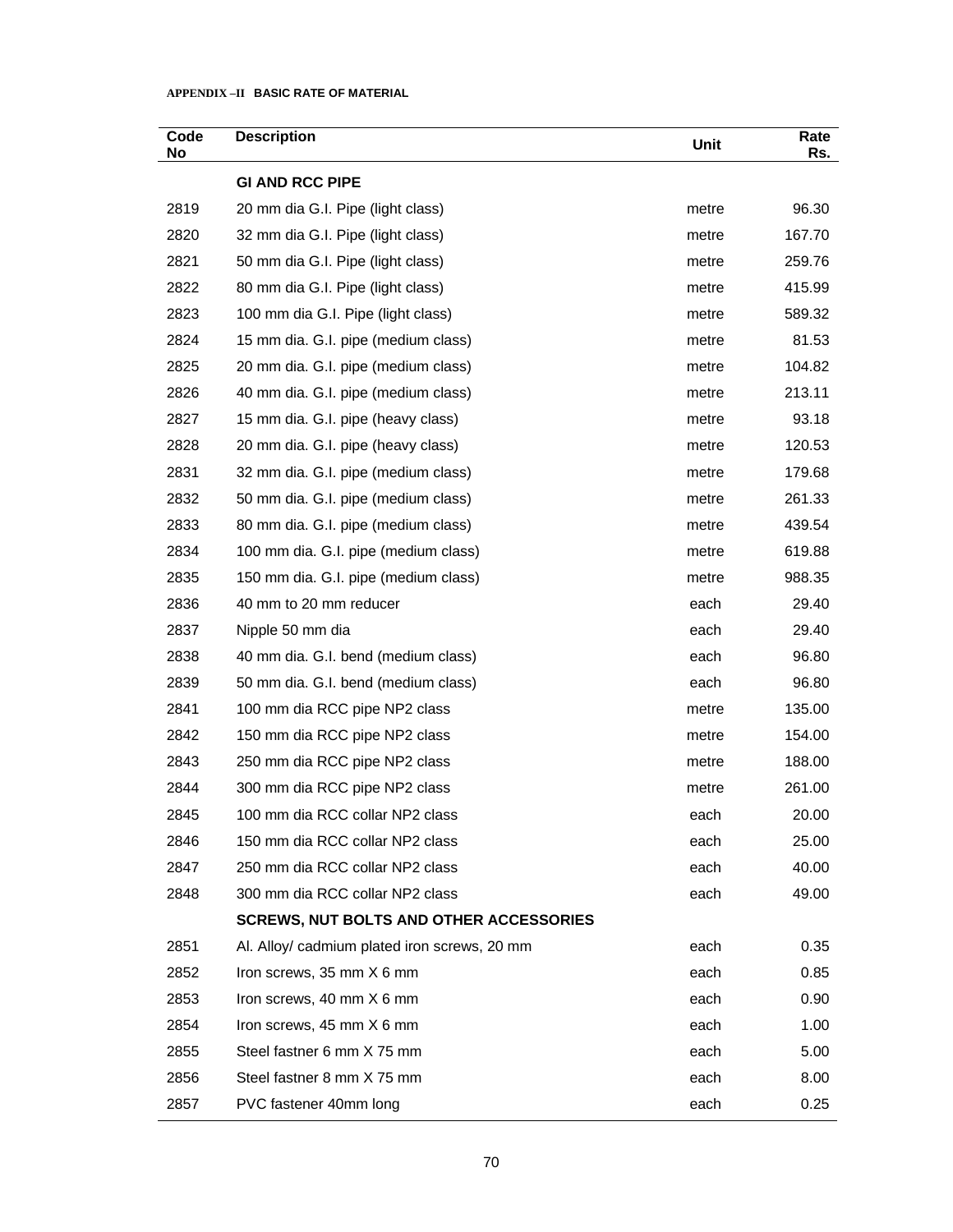| Code<br>No | <b>Description</b>                                  | Unit | Rate<br>Rs. |
|------------|-----------------------------------------------------|------|-------------|
| 2858       | PVC clip for fixing cable                           | each | 0.10        |
| 2859       | Rubber/ PVC bushes                                  | each | 0.50        |
| 2860       | 6 mm dia rivet/ stud/ bolts and nuts                | each | 3.15        |
| 2861       | 25mm X 3mm bolts & nuts                             | each | 2.63        |
| 2862       | 32mm X 8mm bolts & nuts                             | each | 3.41        |
| 2863       | 38mm X 10mm bolts & nuts                            | each | 5.67        |
| 2864       | 38 mm X 7 mm, bolts and nuts                        | each | 4.50        |
| 2865       | 15 mm long X 6 mm dia G.I. bolts and nuts           | each | 3.95        |
| 2866       | 10 mm X 25 mm long G.I. bolt with nut etc           | each | 8.40        |
| 2867       | 16 mm X 50 mm bolts and nuts with washers           | Set  | 5.78        |
| 2868       | 16 mm X 40 mm bolts and nuts with washers           | Set  | 5.78        |
| 2869       | 16 mm X 125 mm bolts and nuts with washers          | Set  | 19.43       |
| 2870       | 16 mm X 150 mm bolts and nuts with washers          | Set  | 21.63       |
| 2871       | 10 mm X 25 mm long tinned brass bolt with nut etc.  | each | 26.25       |
| 2881       | GI saddles 19mm x 0.55mm for conduit upto 25mm      | each | 0.75        |
| 2882       | GI saddles 25mm x 0.90mm for conduit above 25mm     | each | 1.00        |
| 2901       | 20 mm X 3 mm copper tape (0.533 kg/mtr)             | Kg   | 498.75      |
| 2902       | 25 mm X 5 mm copper tape (1.15 kg/mtr)              | Kg   | 498.75      |
| 2903       | 32 mm X 6 mm copper tape (1.705 kg/mtr)             | Кg   | 498.75      |
| 2904       | 8 SWG copper wire (4.0 mm dia)                      | Kg   | 493.50      |
| 2905       | 600 mm X 600 mm X 3 mm thick copper plate (10.5 kg) | each | 5105.10     |
| 2906       | Copper saddle                                       | each | 26.25       |
| 2907       | 50 mm X 5mm copper strip (2.30 kg/mtr)              | Kg   | 498.75      |
| 2908       | Brass nipple                                        | each | 5.75        |
| 2909       | Lightning finial, 25 mm dia X 300 mm long, copper   | each | 498.75      |
| 2910       | Lightning finial, 25 mm dia X 300 mm long, G.I.     | each | 176.40      |
| 2911       | 20 mm X 3 mm G.I. Tape (0.461 kg/mtr)               | Kg   | 55.65       |
| 2912       | 25 mm X 5 mm G.I. strip (1.0 kg/mtr)                | Kg   | 55.65       |
| 2913       | 25 mm X 6 mm G.I. strip (1.2 kg/mtr)                | Kg   | 55.65       |
| 2914       | 32 mm X 6 mm G.I. Tape (1.475 kg/mtr)               | Kg   | 55.65       |
| 2915       | 600 mm X 600 mm X 6 mm thick G.I. plate             | each | 1176.00     |
| 2916       | 6 SWG G.I. wire                                     | Kg   | 55.65       |
| 2917       | GI saddle 20mm x 3mm                                | each | 2.00        |
| 2918       | Funnel                                              | each | 15.00       |
| 2919       | G.I. nuts and through bolts with washer             | each | 20.00       |
| 2920       | Washers                                             | each | 0.15        |